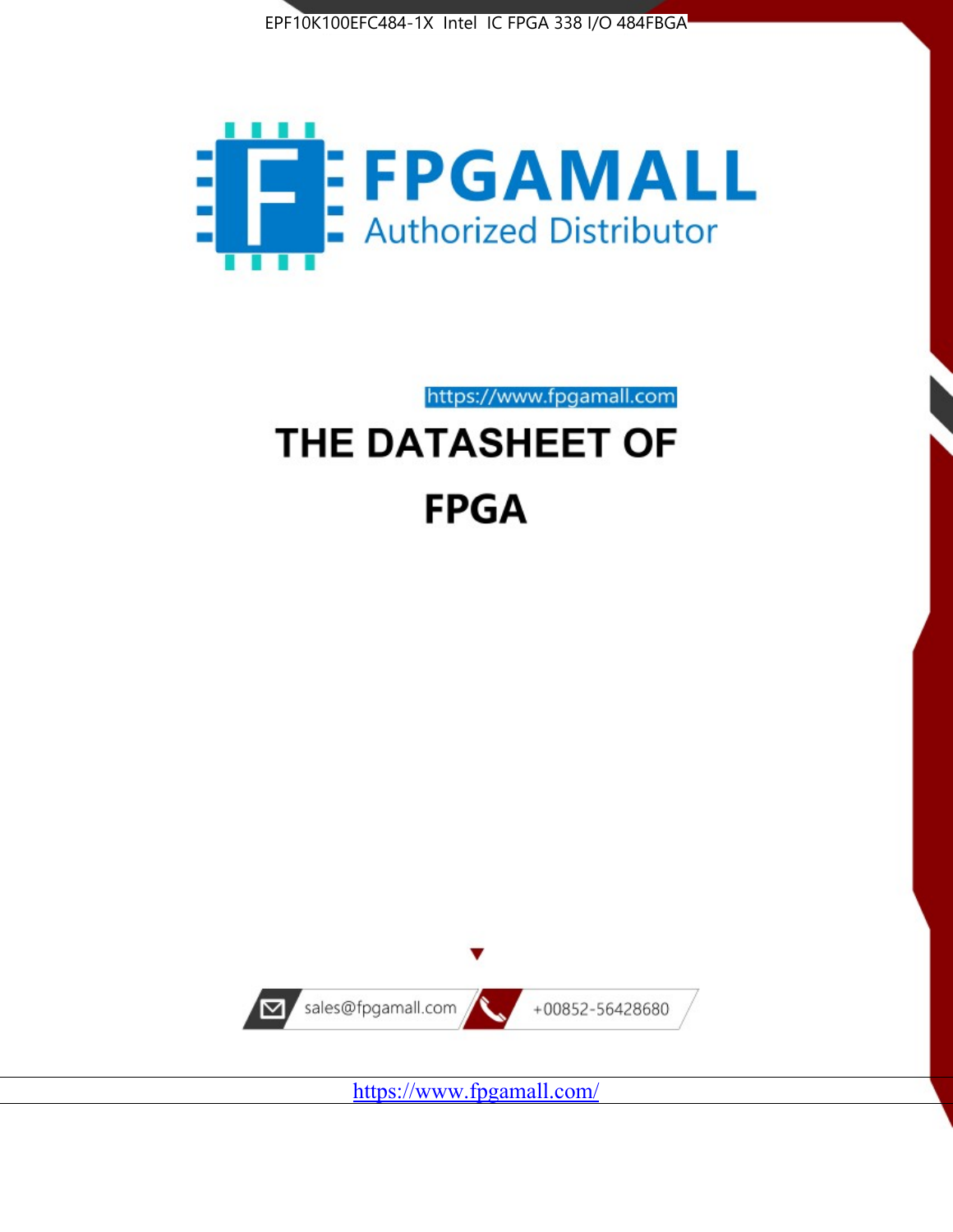

### **FLEX 10KE**

### **Embedded Programmable Logic Device**

**January 2003, ver. 2.5 Data Sheet**

**Features...** ■ Embedded programmable logic devices (PLDs), providing system-on-a-programmable-chip (SOPC) integration in a single device

- Enhanced embedded array for implementing megafunctions such as efficient memory and specialized logic functions
- Dual-port capability with up to 16-bit width per embedded array block (EAB)
- Logic array for general logic functions
- High density
	- 30,000 to 200,000 typical gates (see Tables 1 and 2)
	- Up to 98,304 RAM bits (4,096 bits per EAB), all of which can be used without reducing logic capacity
- System-level features
	- MultiVolt<sup>™</sup> I/O pins can drive or be driven by 2.5-V, 3.3-V, or 5.0-V devices
	- Low power consumption
	- Bidirectional I/O performance  $(t_{SI}$  and  $t_{CO}$ ) up to 212 MHz
	- Fully compliant with the PCI Special Interest Group (PCI SIG) *PCI Local Bus Specification, Revision 2.2* for 3.3-V operation at 33 MHz or 66 MHz
	- -1 speed grade devices are compliant with *PCI Local Bus Specification, Revision 2.2*, for 5.0-V operation
	- Built-in Joint Test Action Group (JTAG) boundary-scan test (BST) circuitry compliant with IEEE Std. 1149.1-1990, available without consuming additional device logic



For information on 5.0-V FLEX<sup>®</sup> 10K or 3.3-V FLEX 10KA devices, see the *FLEX 10K Embedded Programmable Logic Family Data Sheet*.

| Table T. FLEX TUKE Device Features |                  |                                      |  |  |
|------------------------------------|------------------|--------------------------------------|--|--|
| Feature                            | <b>EPF10K30E</b> | <b>EPF10K50E</b><br><b>EPF10K50S</b> |  |  |
| Typical gates (1)                  | 30,000           | 50,000                               |  |  |
| Maximum system gates               | 119,000          | 199,000                              |  |  |
| Logic elements (LEs)               | 1,728            | 2,880                                |  |  |
| EABs                               | 6                | 10                                   |  |  |
| <b>Total RAM bits</b>              | 24,576           | 40,960                               |  |  |
| Maximum user I/O pins              | 220              | 254                                  |  |  |

#### *Table 1. FLEX 10KE Device Features*

#### **Altera Corporation 1**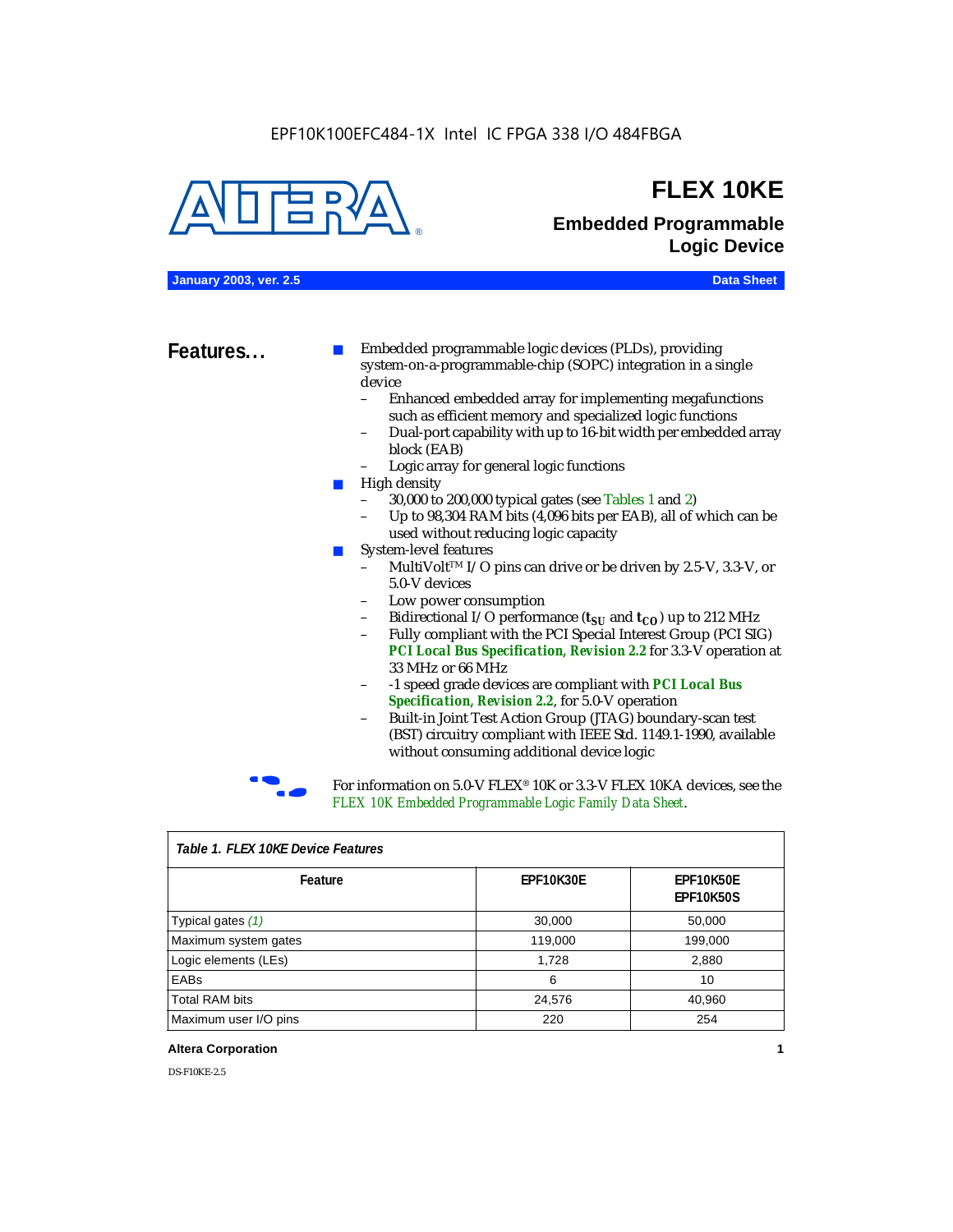| Table 2. FLEX 10KE Device Features |                |                   |                                        |  |  |
|------------------------------------|----------------|-------------------|----------------------------------------|--|--|
| Feature                            | EPF10K100E (2) | <b>EPF10K130E</b> | <b>EPF10K200E</b><br><b>EPF10K200S</b> |  |  |
| Typical gates (1)                  | 100,000        | 130,000           | 200,000                                |  |  |
| Maximum system gates               | 257,000        | 342,000           | 513,000                                |  |  |
| Logic elements (LEs)               | 4,992          | 6,656             | 9,984                                  |  |  |
| <b>EABs</b>                        | 12             | 16                | 24                                     |  |  |
| <b>Total RAM bits</b>              | 49,152         | 65,536            | 98,304                                 |  |  |
| Maximum user I/O pins              | 338            | 413               | 470                                    |  |  |

#### *Note to tables:*

- (1) The embedded IEEE Std. 1149.1 JTAG circuitry adds up to 31,250 gates in addition to the listed typical or maximum system gates.
- (2) New EPF10K100B designs should use EPF10K100E devices.

### **...and More Features**

- Fabricated on an advanced process and operate with a 2.5-V internal supply voltage
- In-circuit reconfigurability (ICR) via external configuration devices, intelligent controller, or JTAG port
- ClockLockTM and ClockBoostTM options for reduced clock delay/skew and clock multiplication
- Built-in low-skew clock distribution trees
- 100% functional testing of all devices; test vectors or scan chains are not required
- Pull-up on I/O pins before and during configuration
- Flexible interconnect
	- FastTrack<sup>®</sup> Interconnect continuous routing structure for fast, predictable interconnect delays
	- Dedicated carry chain that implements arithmetic functions such as fast adders, counters, and comparators (automatically used by software tools and megafunctions)
	- Dedicated cascade chain that implements high-speed, high-fan-in logic functions (automatically used by software tools and megafunctions)
	- Tri-state emulation that implements internal tri-state buses
	- Up to six global clock signals and four global clear signals
- Powerful I/O pins
	- Individual tri-state output enable control for each pin
	- Open-drain option on each I/O pin
	- Programmable output slew-rate control to reduce switching noise
	- Clamp to  $V_{\text{CCIO}}$  user-selectable on a pin-by-pin basis
	- Supports hot-socketing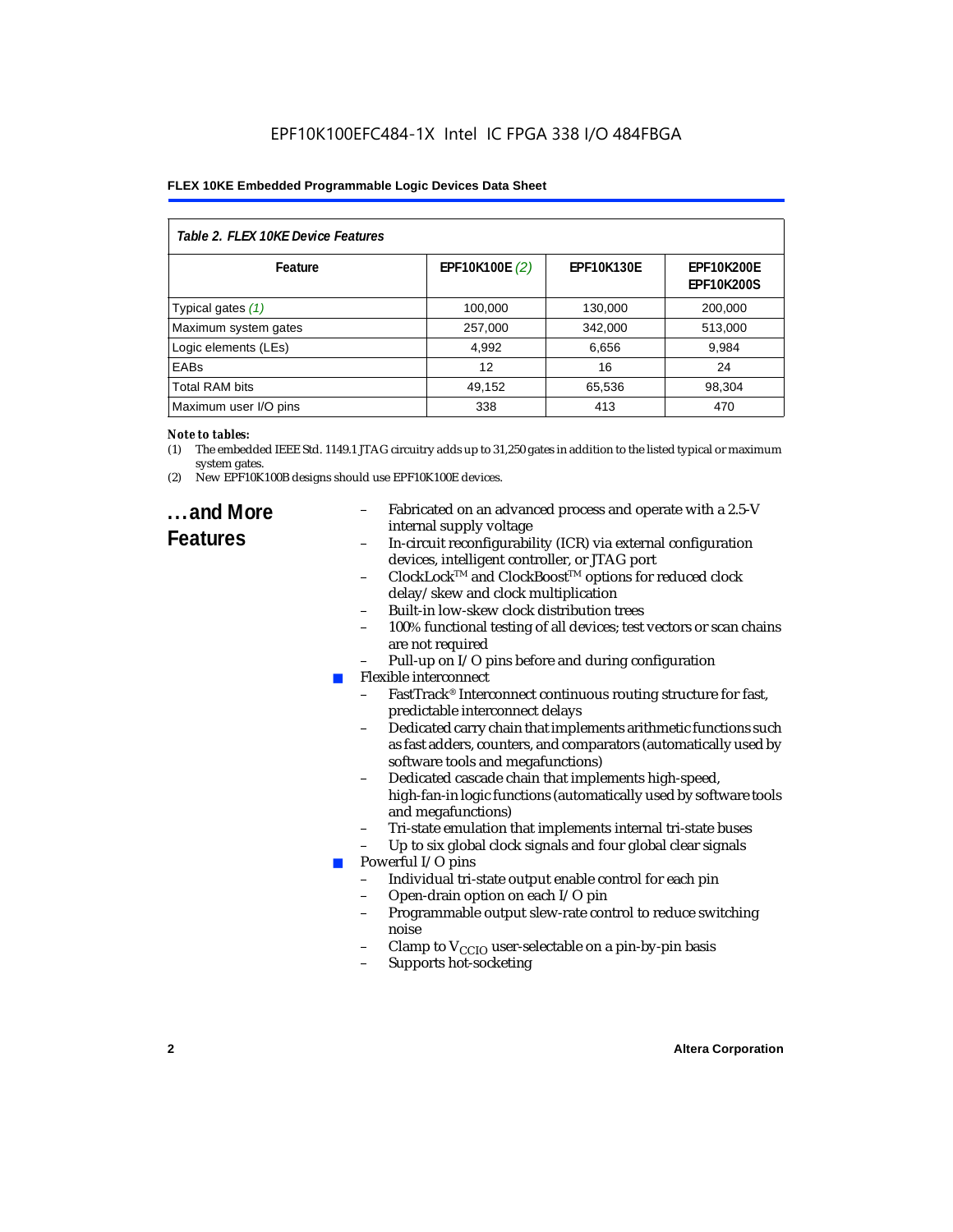- Software design support and automatic place-and-route provided by Altera's development systems for Windows-based PCs and Sun SPARCstation, and HP 9000 Series 700/800
- Flexible package options
	- Available in a variety of packages with 144 to 672 pins, including the innovative FineLine BGA<sup>TM</sup> packages (see Tables 3 and 4)
	- SameFrame™ pin-out compatibility between FLEX 10KA and FLEX 10KE devices across a range of device densities and pin counts
- Additional design entry and simulation support provided by EDIF 2 0 0 and 3 0 0 netlist files, library of parameterized modules (LPM), DesignWare components, Verilog HDL, VHDL, and other interfaces to popular EDA tools from manufacturers such as Cadence, Exemplar Logic, Mentor Graphics, OrCAD, Synopsys, Synplicity, VeriBest, and Viewlogic

| Table 3. FLEX 10KE Package Options & I/O Pin Count<br><i>Notes <math>(1)</math>, <math>(2)</math></i> |                        |                        |                                       |                                   |                       |                                   |                |                |                                   |
|-------------------------------------------------------------------------------------------------------|------------------------|------------------------|---------------------------------------|-----------------------------------|-----------------------|-----------------------------------|----------------|----------------|-----------------------------------|
| <b>Device</b>                                                                                         | 144-Pin<br><b>TOFP</b> | 208-Pin<br><b>POFP</b> | 240-Pin<br><b>POFP</b><br><b>ROFP</b> | 256-Pin<br>FineLine<br><b>BGA</b> | 356-Pin<br><b>BGA</b> | 484-Pin<br>FineLine<br><b>BGA</b> | 599-Pin<br>PGA | 600-Pin<br>BGA | 672-Pin<br>FineLine<br><b>BGA</b> |
| EPF10K30E                                                                                             | 102                    | 147                    |                                       | 176                               |                       | 220                               |                |                | 220(3)                            |
| EPF10K50E                                                                                             | 102                    | 147                    | 189                                   | 191                               |                       | 254                               |                |                | 254(3)                            |
| <b>EPF10K50S</b>                                                                                      | 102                    | 147                    | 189                                   | 191                               | 220                   | 254                               |                |                | 254(3)                            |
| EPF10K100E                                                                                            |                        | 147                    | 189                                   | 191                               | 274                   | 338                               |                |                | 338(3)                            |
| EPF10K130E                                                                                            |                        |                        | 186                                   |                                   | 274                   | 369                               |                | 424            | 413                               |
| EPF10K200E                                                                                            |                        |                        |                                       |                                   |                       |                                   | 470            | 470            | 470                               |
| EPF10K200S                                                                                            |                        |                        | 182                                   |                                   | 274                   | 369                               | 470            | 470            | 470                               |

#### *Notes:*

- (1) FLEX 10KE device package types include thin quad flat pack (TQFP), plastic quad flat pack (PQFP), power quad flat pack (RQFP), pin-grid array (PGA), and ball-grid array (BGA) packages.
- (2) Devices in the same package are pin-compatible, although some devices have more I/O pins than others. When planning device migration, use the I/O pins that are common to all devices.
- (3) This option is supported with a 484-pin FineLine BGA package. By using SameFrame pin migration, all FineLine BGA packages are pin-compatible. For example, a board can be designed to support 256-pin, 484-pin, and 672-pin FineLine BGA packages. The Altera software automatically avoids conflicting pins when future migration is set.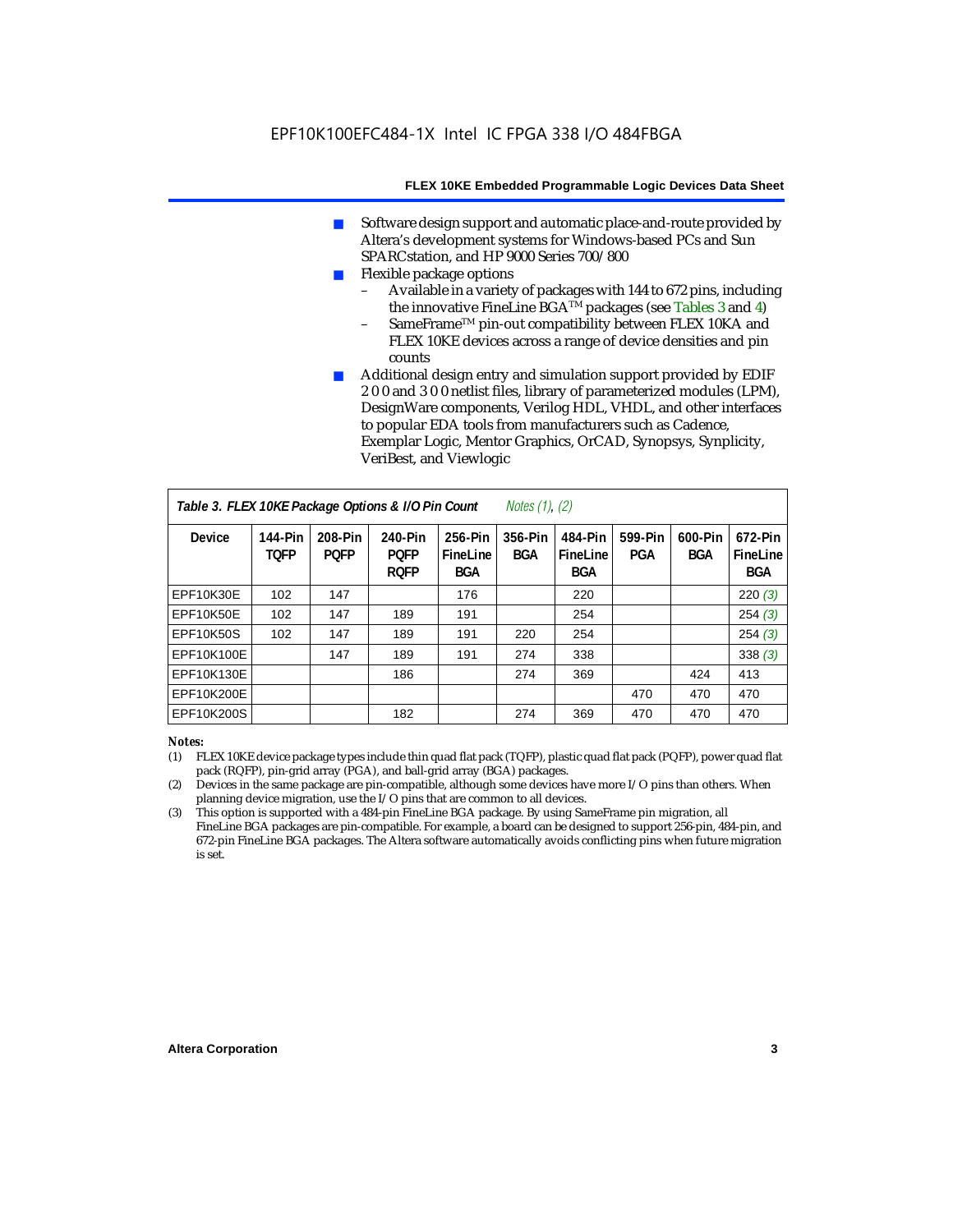| Table 4. FLEX 10KE Package Sizes          |                            |                                                      |                                       |                                   |                       |                            |                                   |                              |                                   |
|-------------------------------------------|----------------------------|------------------------------------------------------|---------------------------------------|-----------------------------------|-----------------------|----------------------------|-----------------------------------|------------------------------|-----------------------------------|
| <b>Device</b>                             | 144-<br>Pin<br><b>TOFP</b> | 208-Pin<br><b>POFP</b>                               | 240-Pin<br><b>POFP</b><br><b>ROFP</b> | 256-Pin<br>FineLine<br><b>BGA</b> | $356 -$<br>Pin<br>BGA | 484-Pin<br>FineLine<br>BGA | 599-Pin<br><b>PGA</b>             | $600 -$<br>Pin<br><b>BGA</b> | 672-Pin<br>FineLine<br><b>BGA</b> |
| Pitch (mm)                                | 0.50                       | 0.50                                                 | 0.50                                  | 1.0                               | 1.27                  | 1.0                        |                                   | 1.27                         | 1.0                               |
| Area $(mm2)$                              | 484                        | 936                                                  | 1.197                                 | 289                               | 1.225                 | 529                        | 3.904                             | 2,025                        | 729                               |
| Length $\times$ width<br>$(mm \times mm)$ |                            | $22 \times 22$ 30.6 $\times$ 30.6 34.6 $\times$ 34.6 |                                       | $17 \times 17$                    | $35 \times 35$        | $23 \times 23$             | $62.5 \times 62.5$ 45 $\times$ 45 |                              | $27 \times 27$                    |

### **General Description**

Altera FLEX 10KE devices are enhanced versions of FLEX 10K devices. Based on reconfigurable CMOS SRAM elements, the FLEX architecture incorporates all features necessary to implement common gate array megafunctions. With up to 200,000 typical gates, FLEX 10KE devices provide the density, speed, and features to integrate entire systems, including multiple 32-bit buses, into a single device.

The ability to reconfigure FLEX 10KE devices enables 100% testing prior to shipment and allows the designer to focus on simulation and design verification. FLEX 10KE reconfigurability eliminates inventory management for gate array designs and generation of test vectors for fault coverage.

Table 5 shows FLEX 10KE performance for some common designs. All performance values were obtained with Synopsys DesignWare or LPM functions. Special design techniques are not required to implement the applications; the designer simply infers or instantiates a function in a Verilog HDL, VHDL, Altera Hardware Description Language (AHDL), or schematic design file.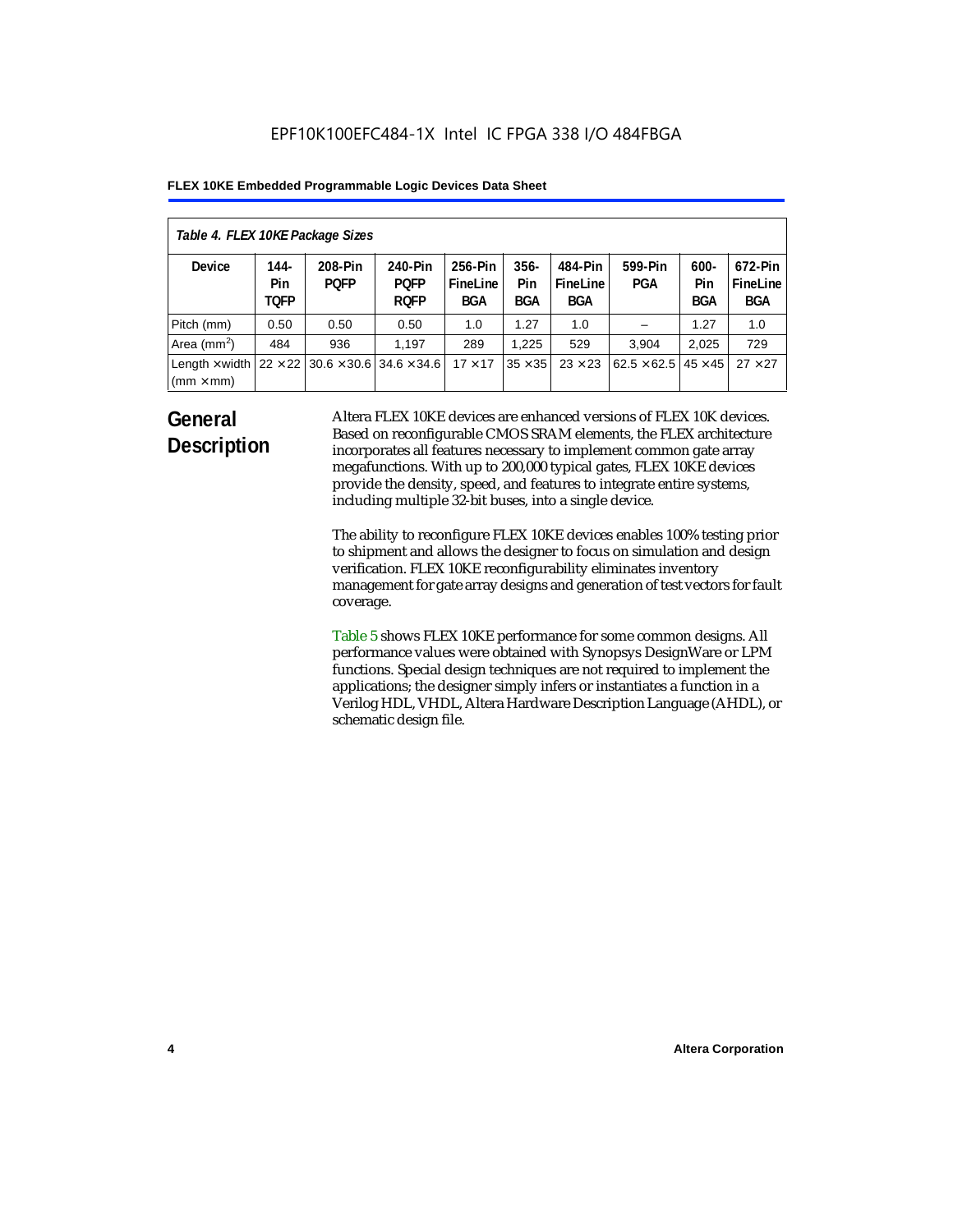| Table 5. FLEX 10KE Performance                   |            |                                      |                |                |                |            |
|--------------------------------------------------|------------|--------------------------------------|----------------|----------------|----------------|------------|
| Application                                      |            | <b>Resources Used</b><br>Performance |                |                | <b>Units</b>   |            |
|                                                  | <b>LEs</b> | <b>EABs</b>                          | -1 Speed Grade | -2 Speed Grade | -3 Speed Grade |            |
| 16-bit loadable counter                          | 16         | $\Omega$                             | 285            | 250            | 200            | <b>MHz</b> |
| 16-bit accumulator                               | 16         | $\Omega$                             | 285            | 250            | 200            | <b>MHz</b> |
| 16-to-1 multiplexer $(1)$                        | 10         | $\Omega$                             | 3.5            | 4.9            | 7.0            | ns         |
| 16-bit multiplier with 3-stage<br>pipeline $(2)$ | 592        | $\Omega$                             | 156            | 131            | 93             | <b>MHz</b> |
| $256 \times 16$ RAM read cycle<br>speed $(2)$    | $\Omega$   | 1                                    | 196            | 154            | 118            | <b>MHz</b> |
| $256 \times 16$ RAM write cycle<br>speed $(2)$   | $\Omega$   | 1                                    | 185            | 143            | 106            | <b>MHz</b> |

#### *Notes:*

(1) This application uses combinatorial inputs and outputs.

This application uses registered inputs and outputs.

Table 6 shows FLEX 10KE performance for more complex designs. These designs are available as Altera MegaCore® functions.

| Table 6. FLEX 10KE Performance for Complex Designs             |                 |                |                |                |              |
|----------------------------------------------------------------|-----------------|----------------|----------------|----------------|--------------|
| Application                                                    | <b>LEs Used</b> | Performance    |                |                | <b>Units</b> |
|                                                                |                 | -1 Speed Grade | -2 Speed Grade | -3 Speed Grade |              |
| 8-bit, 16-tap parallel finite impulse<br>response (FIR) filter | 597             | 192            | 156            | 116            | <b>MSPS</b>  |
| 8-bit, 512-point fast Fourier                                  | 1,854           | 23.4           | 28.7           | 38.9           | $\mu s(1)$   |
| transform (FFT) function                                       |                 | 113            | 92             | 68             | <b>MHz</b>   |
| a16450 universal asynchronous<br>receiver/transmitter (UART)   | 342             | 36             | 28             | 20.5           | <b>MHz</b>   |

## *Note:*<br>(1) 1

These values are for calculation time. Calculation time = number of clocks required/ $f_{max}$ . Number of clocks required = ceiling [log 2 (points)/2]  $\times$  [points +14 + ceiling]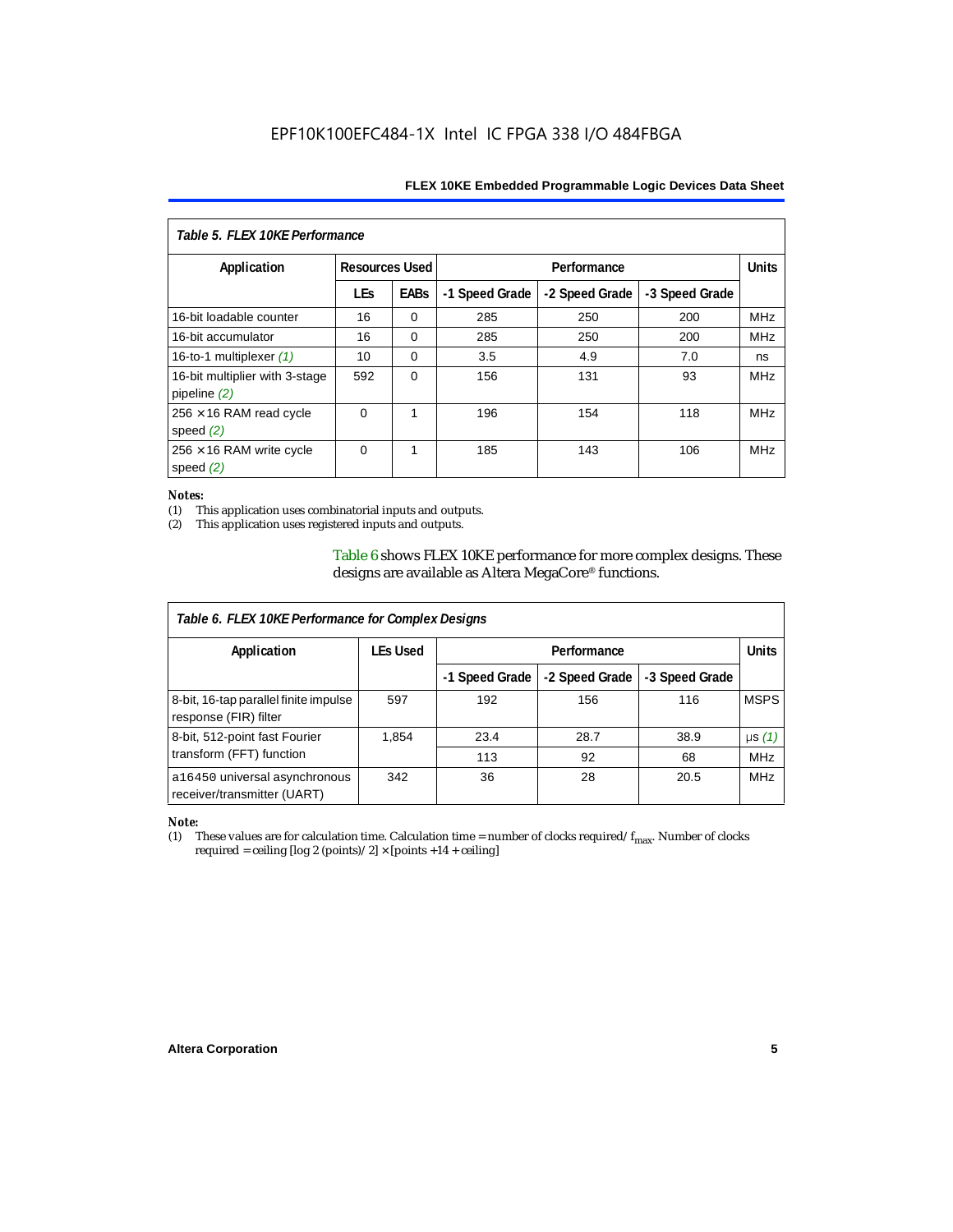Similar to the FLEX 10KE architecture, embedded gate arrays are the fastest-growing segment of the gate array market. As with standard gate arrays, embedded gate arrays implement general logic in a conventional "sea-of-gates" architecture. Additionally, embedded gate arrays have dedicated die areas for implementing large, specialized functions. By embedding functions in silicon, embedded gate arrays reduce die area and increase speed when compared to standard gate arrays. While embedded megafunctions typically cannot be customized, FLEX 10KE devices are programmable, providing the designer with full control over embedded megafunctions and general logic, while facilitating iterative design changes during debugging.

Each FLEX 10KE device contains an embedded array and a logic array. The embedded array is used to implement a variety of memory functions or complex logic functions, such as digital signal processing (DSP), wide data-path manipulation, microcontroller applications, and datatransformation functions. The logic array performs the same function as the sea-of-gates in the gate array and is used to implement general logic such as counters, adders, state machines, and multiplexers. The combination of embedded and logic arrays provides the high performance and high density of embedded gate arrays, enabling designers to implement an entire system on a single device.

FLEX 10KE devices are configured at system power-up with data stored in an Altera serial configuration device or provided by a system controller. Altera offers the EPC1, EPC2, and EPC16 configuration devices, which configure FLEX 10KE devices via a serial data stream. Configuration data can also be downloaded from system RAM or via the Altera BitBlaster™, ByteBlasterMV™, or MasterBlaster download cables. After a FLEX 10KE device has been configured, it can be reconfigured in-circuit by resetting the device and loading new data. Because reconfiguration requires less than 85 ms, real-time changes can be made during system operation.

FLEX 10KE devices contain an interface that permits microprocessors to configure FLEX 10KE devices serially or in-parallel, and synchronously or asynchronously. The interface also enables microprocessors to treat a FLEX 10KE device as memory and configure it by writing to a virtual memory location, making it easy to reconfigure the device.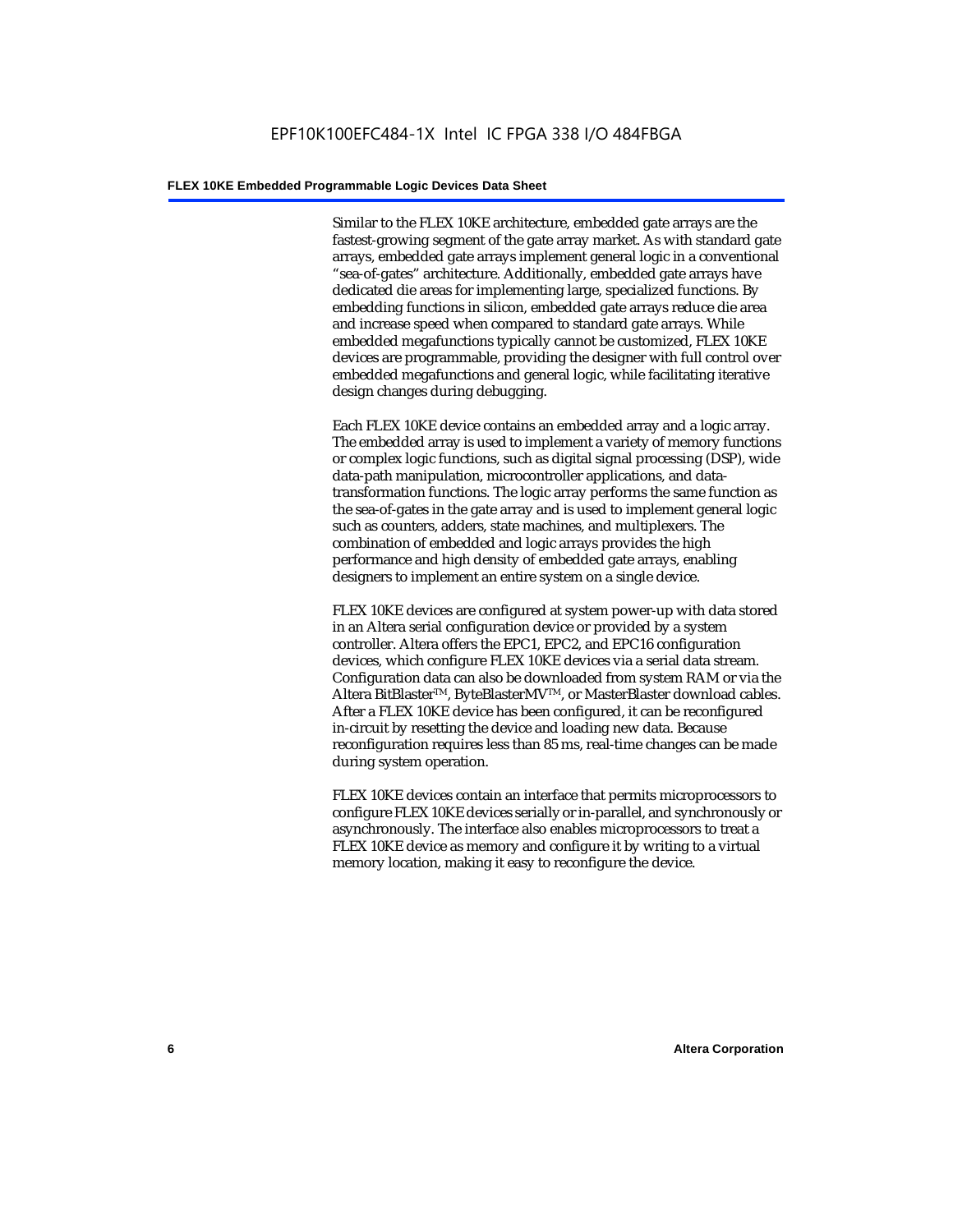For more information on FLEX device configuration, see the following documents:

- *Configuration Devices for APEX & FLEX Devices Data Sheet*
- *BitBlaster Serial Download Cable Data Sheet*
- *ByteBlasterMV Parallel Port Download Cable Data Sheet*
- *MasterBlaster Download Cable Data Sheet*
- *Application Note 116 (Configuring APEX 20K, FLEX 10K, & FLEX 6000 Devices)*

FLEX 10KE devices are supported by the Altera development systems, which are integrated packages that offer schematic, text (including AHDL), and waveform design entry, compilation and logic synthesis, full simulation and worst-case timing analysis, and device configuration. The Altera software provides EDIF 2 0 0 and 3 0 0, LPM, VHDL, Verilog HDL, and other interfaces for additional design entry and simulation support from other industry-standard PC- and UNIX workstation-based EDA tools.

The Altera software works easily with common gate array EDA tools for synthesis and simulation. For example, the Altera software can generate Verilog HDL files for simulation with tools such as Cadence Verilog-XL. Additionally, the Altera software contains EDA libraries that use devicespecific features such as carry chains, which are used for fast counter and arithmetic functions. For instance, the Synopsys Design Compiler library supplied with the Altera development system includes DesignWare functions that are optimized for the FLEX 10KE architecture.

The Altera development system runs on Windows-based PCs and Sun SPARCstation, and HP 9000 Series 700/800.



See the *MAX+PLUS II Programmable Logic Development System & Software Data Sheet* and the *Quartus Programmable Logic Development System & Software Data Sheet* for more information.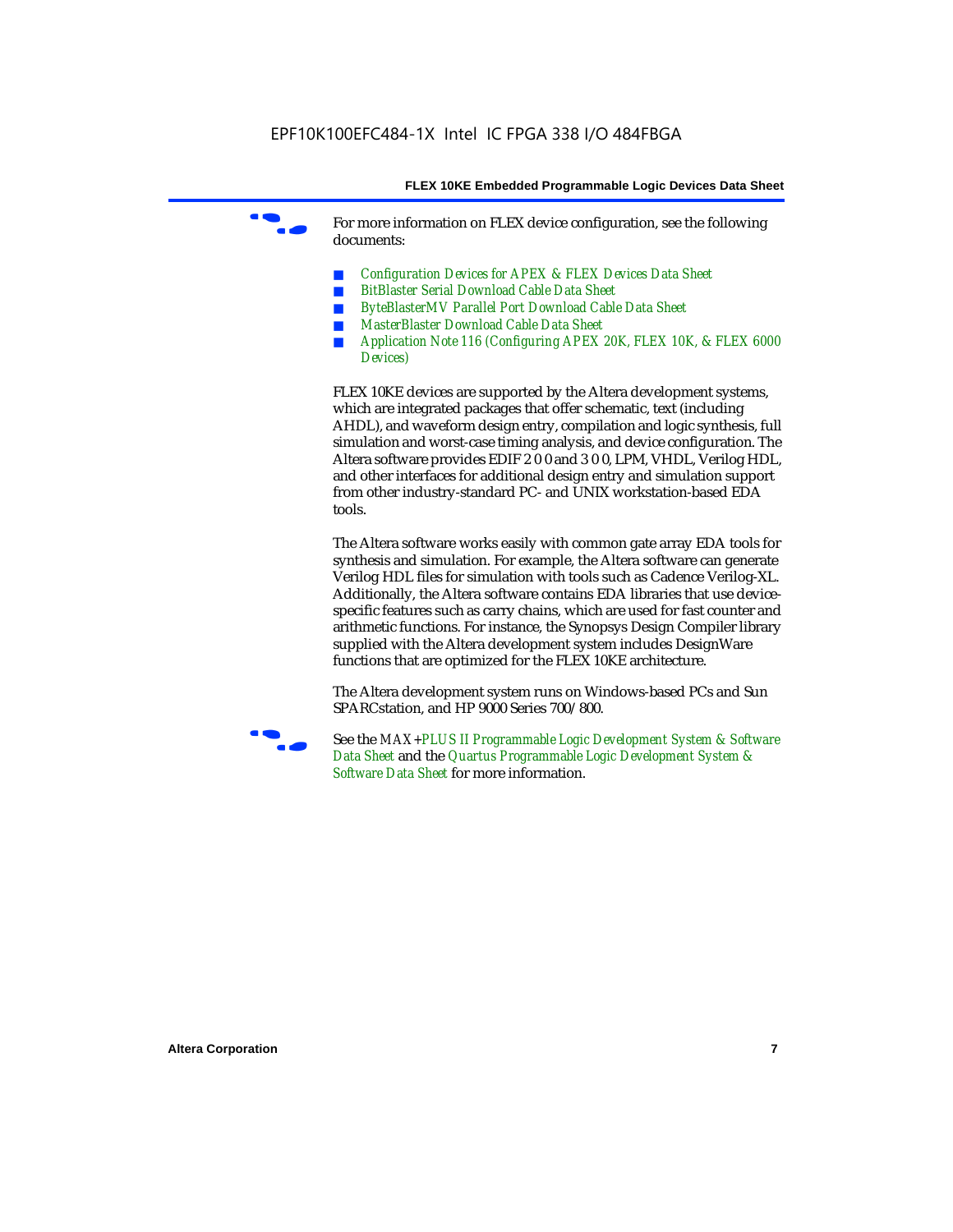| <b>Functional</b><br><b>Description</b> | Each FLEX 10KE device contains an enhanced embedded array to<br>implement memory and specialized logic functions, and a logic array to<br>implement general logic.                                                                                                                                                                                                                                                                                                                                                                                                                                                                                                                                             |
|-----------------------------------------|----------------------------------------------------------------------------------------------------------------------------------------------------------------------------------------------------------------------------------------------------------------------------------------------------------------------------------------------------------------------------------------------------------------------------------------------------------------------------------------------------------------------------------------------------------------------------------------------------------------------------------------------------------------------------------------------------------------|
|                                         | The embedded array consists of a series of EABs. When implementing<br>memory functions, each EAB provides 4,096 bits, which can be used to<br>create RAM, ROM, dual-port RAM, or first-in first-out (FIFO) functions.<br>When implementing logic, each EAB can contribute 100 to 600 gates<br>towards complex logic functions, such as multipliers, microcontrollers,<br>state machines, and DSP functions. EABs can be used independently, or<br>multiple EABs can be combined to implement larger functions.                                                                                                                                                                                                 |
|                                         | The logic array consists of logic array blocks (LABs). Each LAB contains<br>eight LEs and a local interconnect. An LE consists of a four-input look-up<br>table (LUT), a programmable flipflop, and dedicated signal paths for carry<br>and cascade functions. The eight LEs can be used to create medium-sized<br>blocks of logic-such as 8-bit counters, address decoders, or state<br>machines-or combined across LABs to create larger logic blocks. Each<br>LAB represents about 96 usable gates of logic.                                                                                                                                                                                                |
|                                         | Signal interconnections within FLEX 10KE devices (as well as to and from<br>device pins) are provided by the FastTrack Interconnect routing structure,<br>which is a series of fast, continuous row and column channels that run the<br>entire length and width of the device.                                                                                                                                                                                                                                                                                                                                                                                                                                 |
|                                         | Each I/O pin is fed by an I/O element (IOE) located at the end of each row<br>and column of the FastTrack Interconnect routing structure. Each IOE<br>contains a bidirectional I/O buffer and a flipflop that can be used as either<br>an output or input register to feed input, output, or bidirectional signals.<br>When used with a dedicated clock pin, these registers provide exceptional<br>performance. As inputs, they provide setup times as low as 0.9 ns and<br>hold times of 0 ns. As outputs, these registers provide clock-to-output<br>times as low as 3.0 ns. IOEs provide a variety of features, such as JTAG<br>BST support, slew-rate control, tri-state buffers, and open-drain outputs. |
|                                         |                                                                                                                                                                                                                                                                                                                                                                                                                                                                                                                                                                                                                                                                                                                |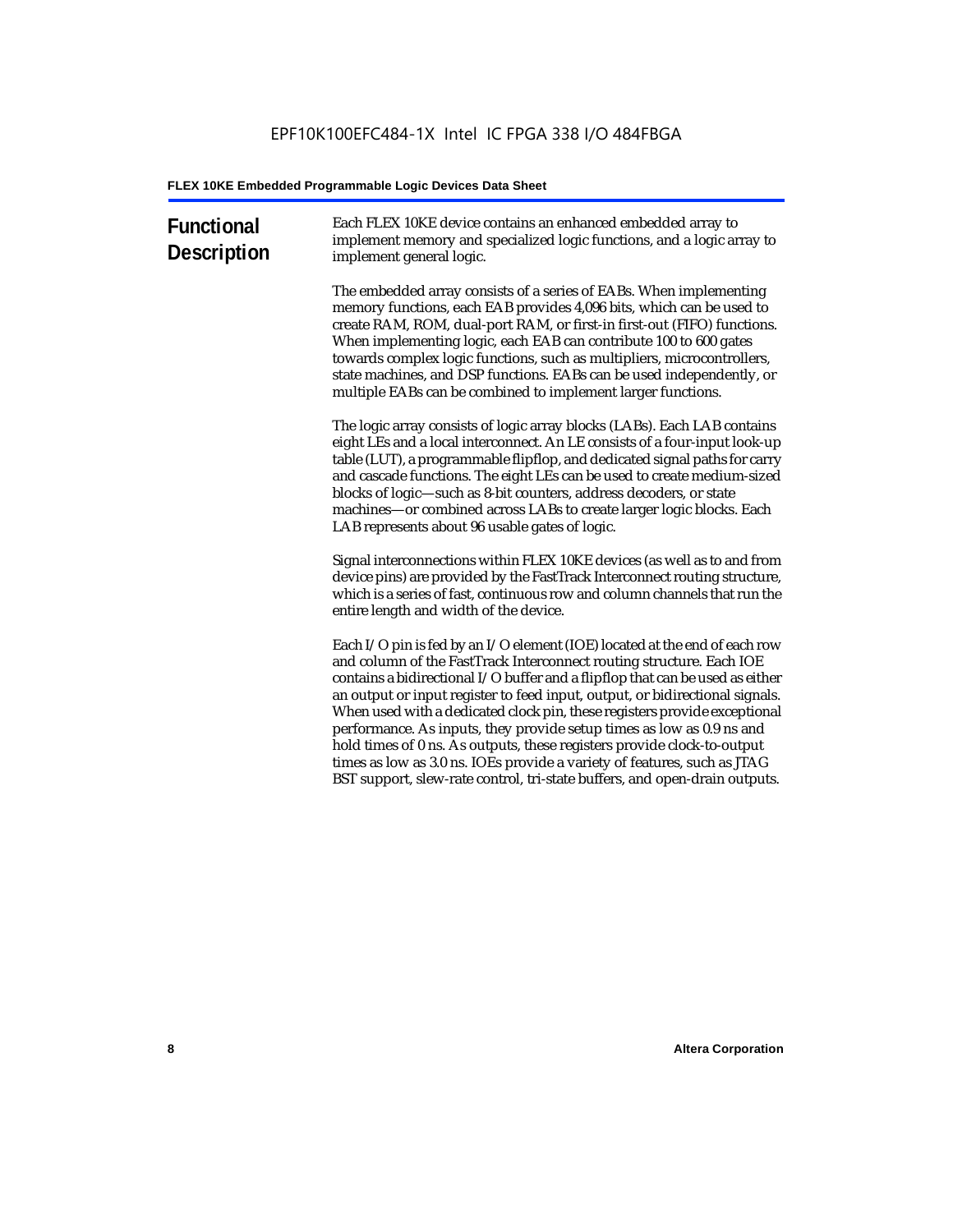Figure 1 shows a block diagram of the FLEX 10KE architecture. Each group of LEs is combined into an LAB; groups of LABs are arranged into rows and columns. Each row also contains a single EAB. The LABs and EABs are interconnected by the FastTrack Interconnect routing structure. IOEs are located at the end of each row and column of the FastTrack Interconnect routing structure.



FLEX 10KE devices provide six dedicated inputs that drive the flipflops' control inputs and ensure the efficient distribution of high-speed, lowskew (less than 1.5 ns) control signals. These signals use dedicated routing channels that provide shorter delays and lower skews than the FastTrack Interconnect routing structure. Four of the dedicated inputs drive four global signals. These four global signals can also be driven by internal logic, providing an ideal solution for a clock divider or an internally generated asynchronous clear signal that clears many registers in the device.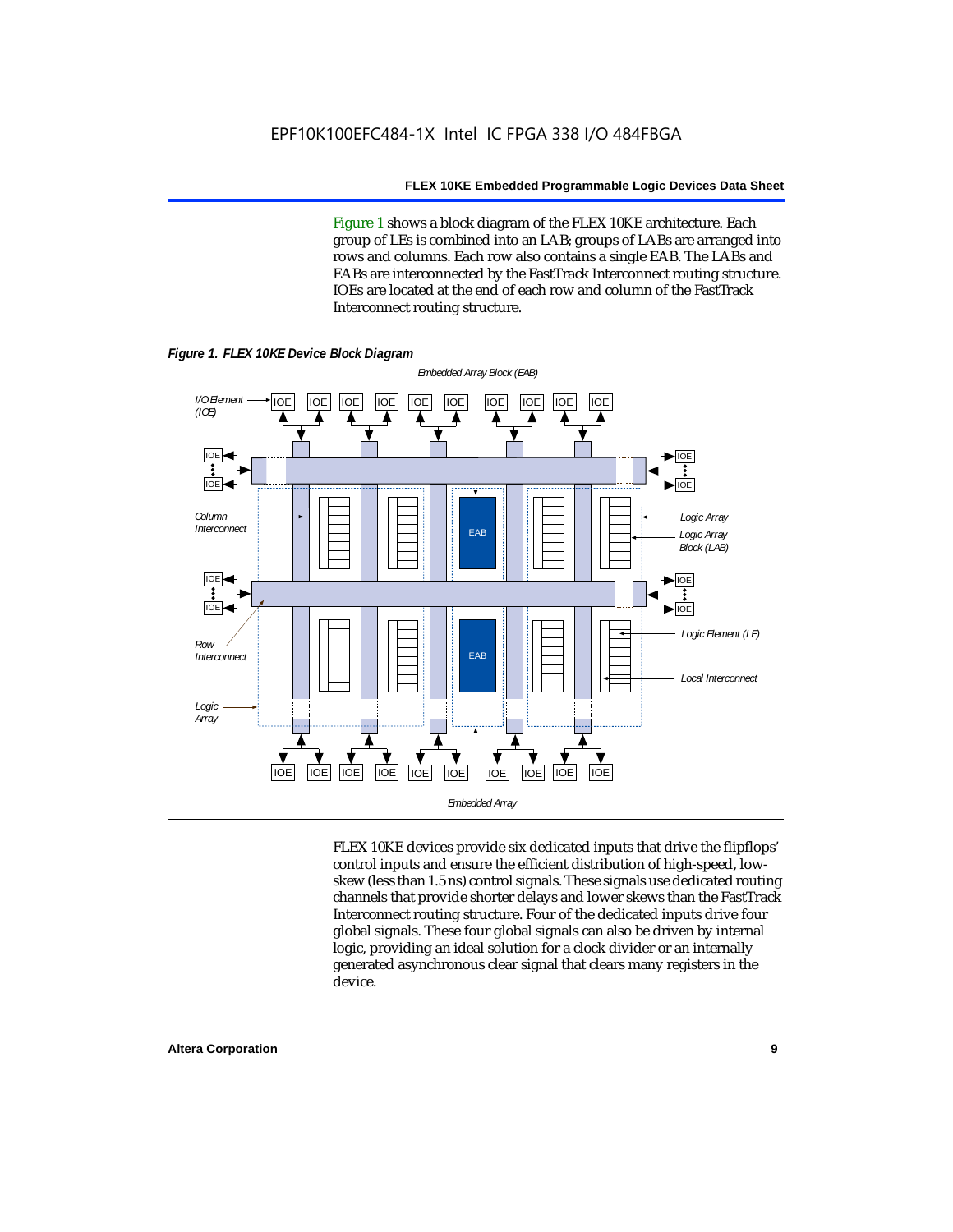#### **Embedded Array Block**

The EAB is a flexible block of RAM, with registers on the input and output ports, that is used to implement common gate array megafunctions. Because it is large and flexible, the EAB is suitable for functions such as multipliers, vector scalars, and error correction circuits. These functions can be combined in applications such as digital filters and microcontrollers.

Logic functions are implemented by programming the EAB with a readonly pattern during configuration, thereby creating a large LUT. With LUTs, combinatorial functions are implemented by looking up the results, rather than by computing them. This implementation of combinatorial functions can be faster than using algorithms implemented in general logic, a performance advantage that is further enhanced by the fast access times of EABs. The large capacity of EABs enables designers to implement complex functions in one logic level without the routing delays associated with linked LEs or field-programmable gate array (FPGA) RAM blocks. For example, a single EAB can implement any function with 8 inputs and 16 outputs. Parameterized functions such as LPM functions can take advantage of the EAB automatically.

The FLEX 10KE EAB provides advantages over FPGAs, which implement on-board RAM as arrays of small, distributed RAM blocks. These small FPGA RAM blocks must be connected together to make RAM blocks of manageable size. The RAM blocks are connected together using multiplexers implemented with more logic blocks. These extra multiplexers cause extra delay, which slows down the RAM block. FPGA RAM blocks are also prone to routing problems because small blocks of RAM must be connected together to make larger blocks. In contrast, EABs can be used to implement large, dedicated blocks of RAM that eliminate these timing and routing concerns.

The FLEX 10KE enhanced EAB adds dual-port capability to the existing EAB structure. The dual-port structure is ideal for FIFO buffers with one or two clocks. The FLEX 10KE EAB can also support up to 16-bit-wide RAM blocks and is backward-compatible with any design containing FLEX 10K EABs. The FLEX 10KE EAB can act in dual-port or single-port mode. When in dual-port mode, separate clocks may be used for EAB read and write sections, which allows the EAB to be written and read at different rates. It also has separate synchronous clock enable signals for the EAB read and write sections, which allow independent control of these sections.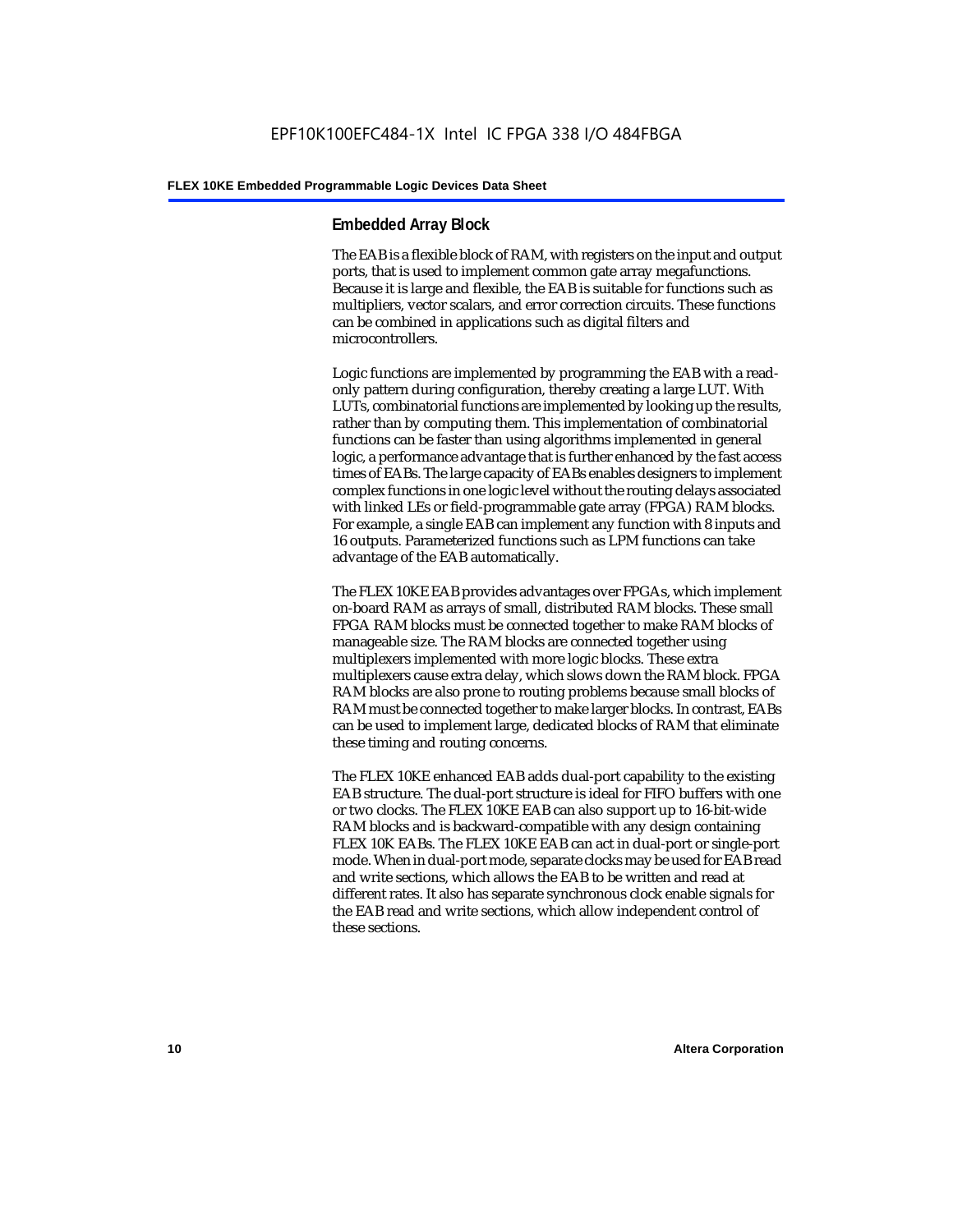The EAB can also be used for bidirectional, dual-port memory applications where two ports read or write simultaneously. To implement this type of dual-port memory, two EABs are used to support two simultaneous read or writes.

Alternatively, one clock and clock enable can be used to control the input registers of the EAB, while a different clock and clock enable control the output registers (see Figure 2).



#### *Notes:*

- (1) All registers can be asynchronously cleared by EAB local interconnect signals, global signals, or the chip-wide reset.
- (2) EPF10K30E and EPF10K50E devices have 88 EAB local interconnect channels; EPF10K100E, EPF10K130E, and EPF10K200E devices have 104 EAB local interconnect channels.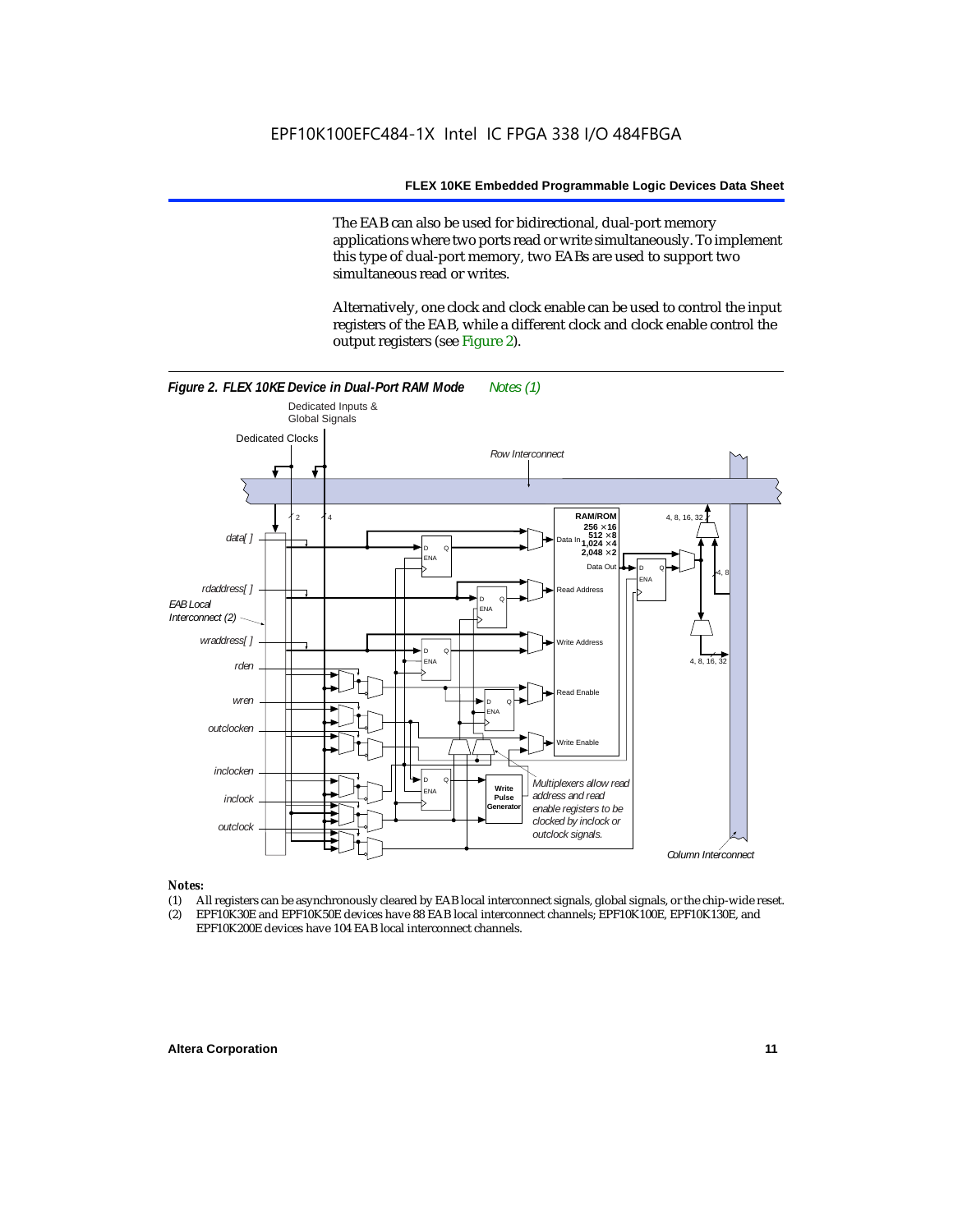The EAB can also use Altera megafunctions to implement dual-port RAM applications where both ports can read or write, as shown in Figure 3.



The FLEX 10KE EAB can be used in a single-port mode, which is useful for backward-compatibility with FLEX 10K designs (see Figure 4).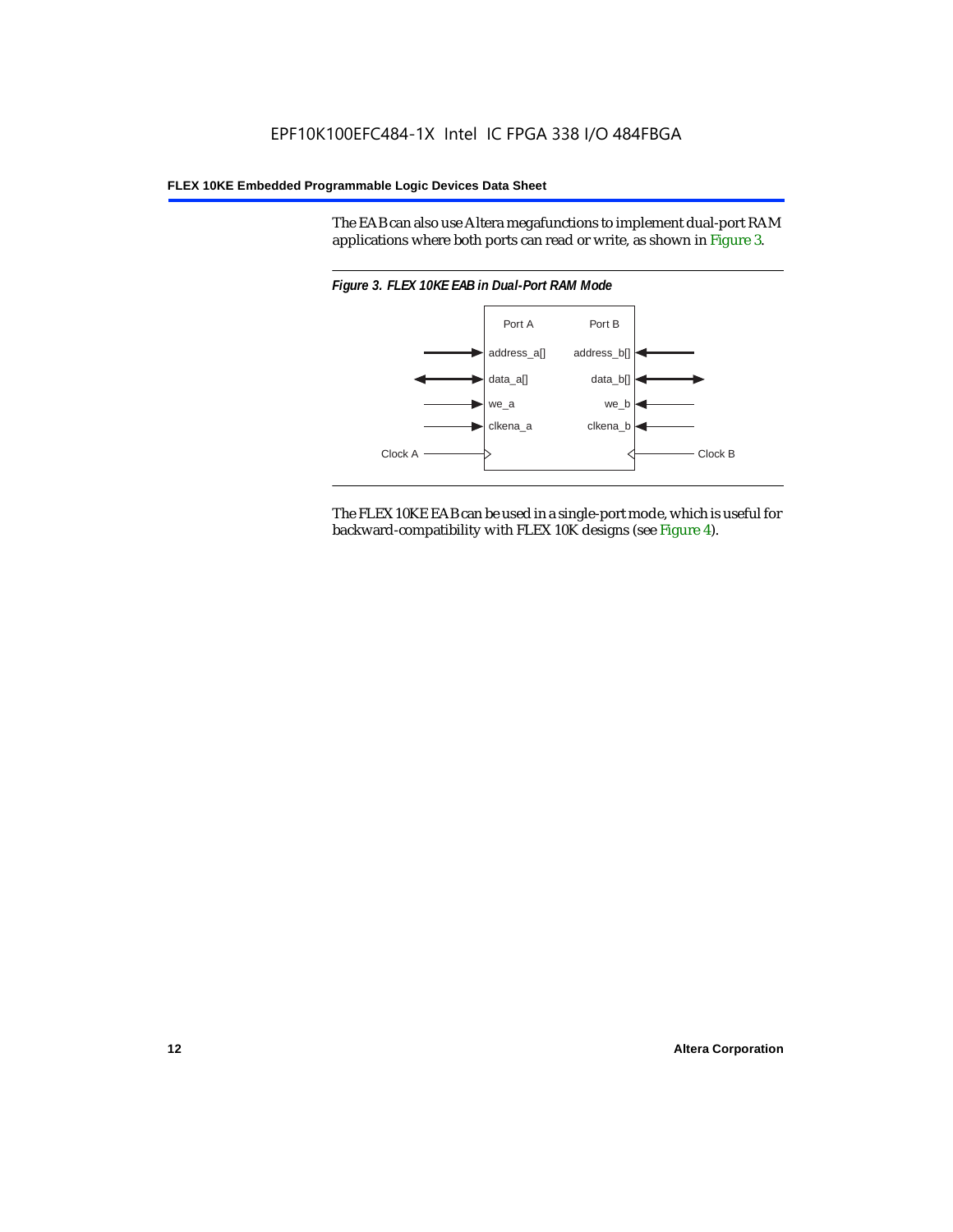

#### *Figure 4. FLEX 10KE Device in Single-Port RAM Mode*

### *Note:*<br>(1) **F**

(1) EPF10K30E, EPF10K50E, and EPF10K50S devices have 88 EAB local interconnect channels; EPF10K100E, EPF10K130E, EPF10K200E, and EPF10K200S devices have 104 EAB local interconnect channels.

> EABs can be used to implement synchronous RAM, which is easier to use than asynchronous RAM. A circuit using asynchronous RAM must generate the RAM write enable signal, while ensuring that its data and address signals meet setup and hold time specifications relative to the write enable signal. In contrast, the EAB's synchronous RAM generates its own write enable signal and is self-timed with respect to the input or write clock. A circuit using the EAB's self-timed RAM must only meet the setup and hold time specifications of the global clock.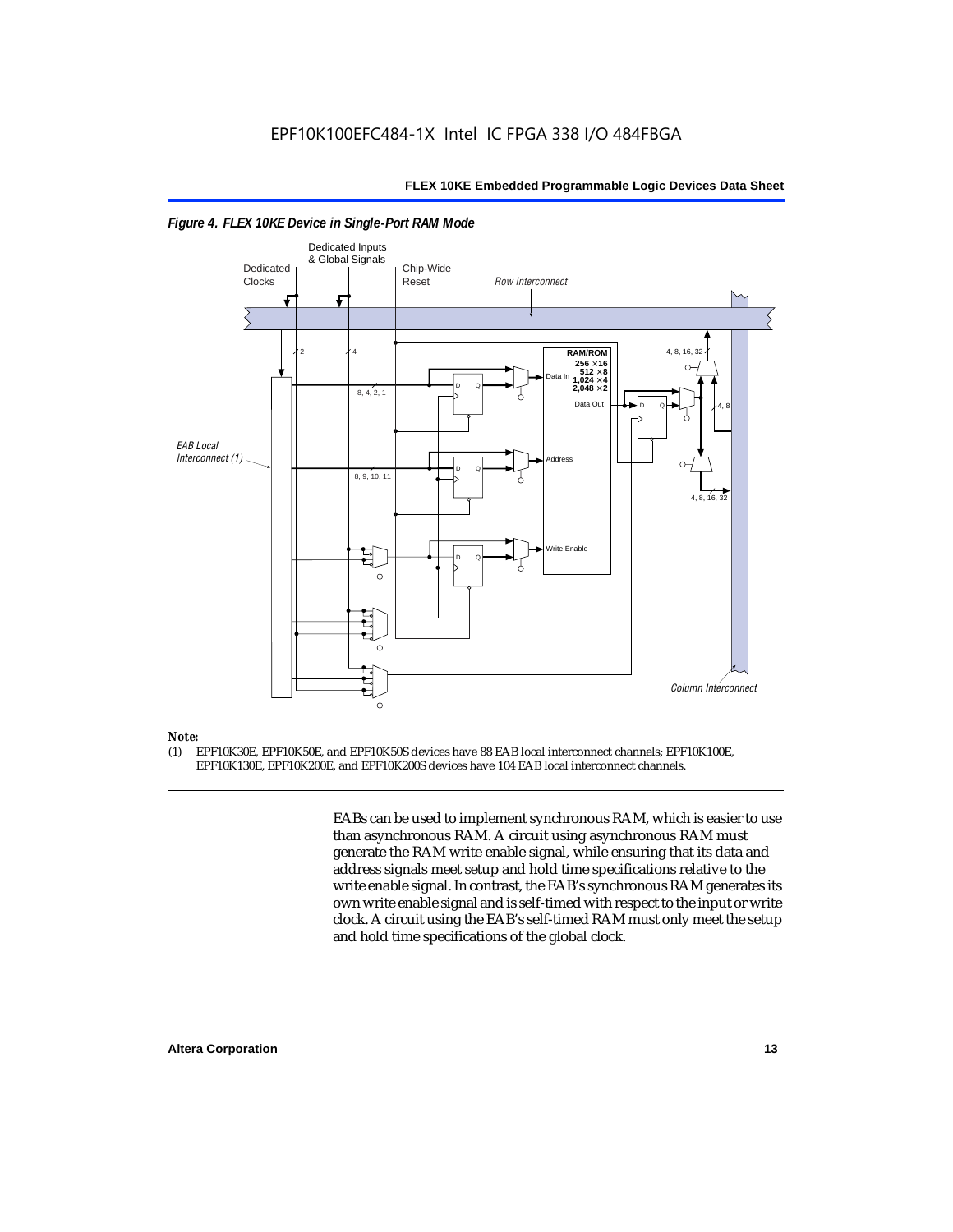When used as RAM, each EAB can be configured in any of the following sizes:  $256 \times 16$ ,  $512 \times 8$ ,  $1,024 \times 4$ , or  $2,048 \times 2$  (see Figure 5).



Larger blocks of RAM are created by combining multiple EABs. For example, two  $256 \times 16$  RAM blocks can be combined to form a  $256 \times 32$ block; two  $512 \times 8$  RAM blocks can be combined to form a  $512 \times 16$  block (see Figure 6).





If necessary, all EABs in a device can be cascaded to form a single RAM block. EABs can be cascaded to form RAM blocks of up to 2,048 words without impacting timing. The Altera software automatically combines EABs to meet a designer's RAM specifications.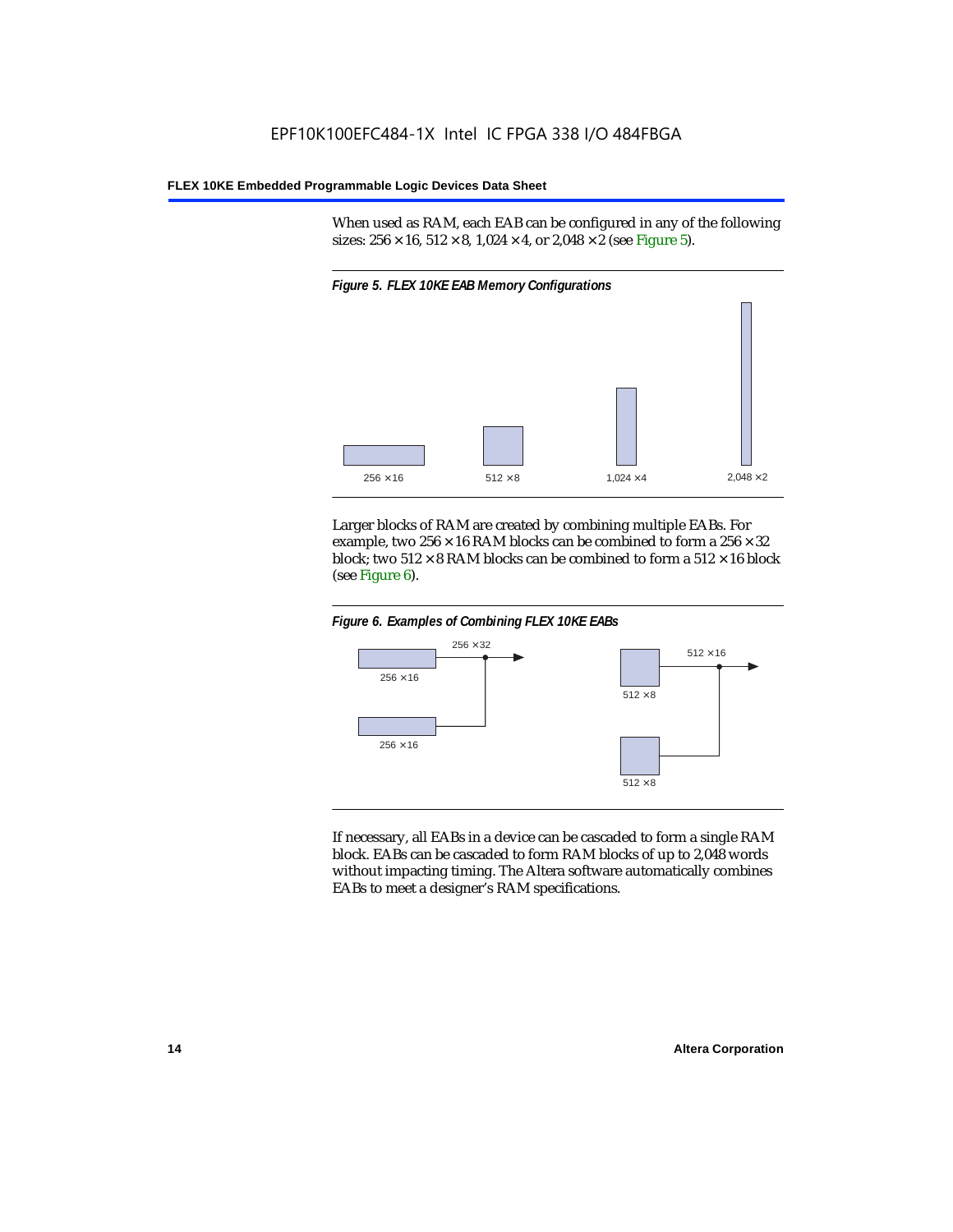EABs provide flexible options for driving and controlling clock signals. Different clocks and clock enables can be used for reading and writing to the EAB. Registers can be independently inserted on the data input, EAB output, write address, write enable signals, read address, and read enable signals. The global signals and the EAB local interconnect can drive write enable, read enable, and clock enable signals. The global signals, dedicated clock pins, and EAB local interconnect can drive the EAB clock signals. Because the LEs drive the EAB local interconnect, the LEs can control write enable, read enable, clear, clock, and clock enable signals.

An EAB is fed by a row interconnect and can drive out to row and column interconnects. Each EAB output can drive up to two row channels and up to two column channels; the unused row channel can be driven by other LEs. This feature increases the routing resources available for EAB outputs (see Figures 2 and 4). The column interconnect, which is adjacent to the EAB, has twice as many channels as other columns in the device.

#### **Logic Array Block**

An LAB consists of eight LEs, their associated carry and cascade chains, LAB control signals, and the LAB local interconnect. The LAB provides the coarse-grained structure to the FLEX 10KE architecture, facilitating efficient routing with optimum device utilization and high performance (see Figure 7).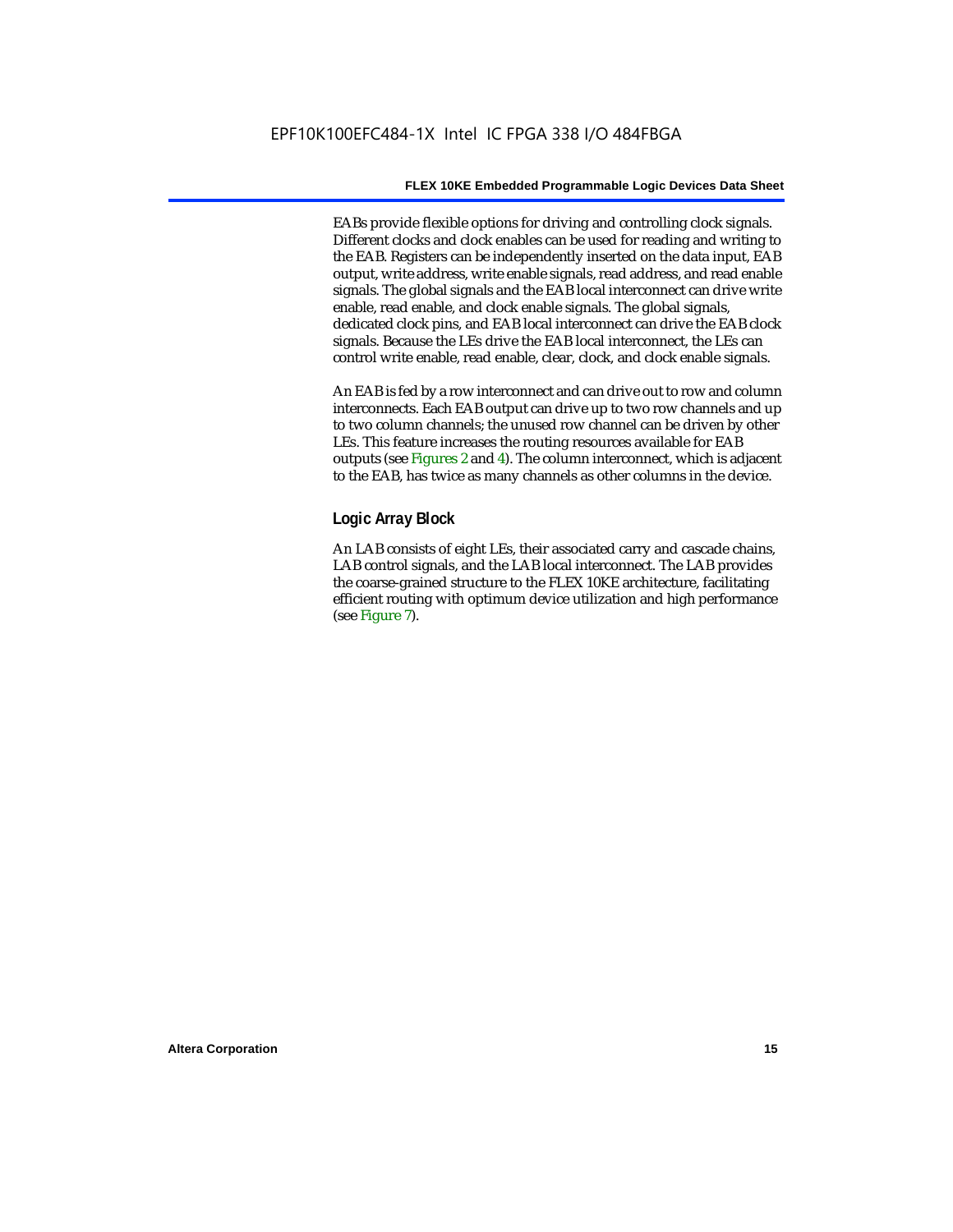#### *Figure 7. FLEX 10KE LAB*



#### *Notes:*

- (1) EPF10K30E, EPF10K50E, and EPF10K50S devices have 22 inputs to the LAB local interconnect channel from the row; EPF10K100E, EPF10K130E, EPF10K200E, and EPF10K200S devices have 26.
- (2) EPF10K30E, EPF10K50E, and EPF10K50S devices have 30 LAB local interconnect channels; EPF10K100E, EPF10K130E, EPF10K200E, and EPF10K200S devices have 34.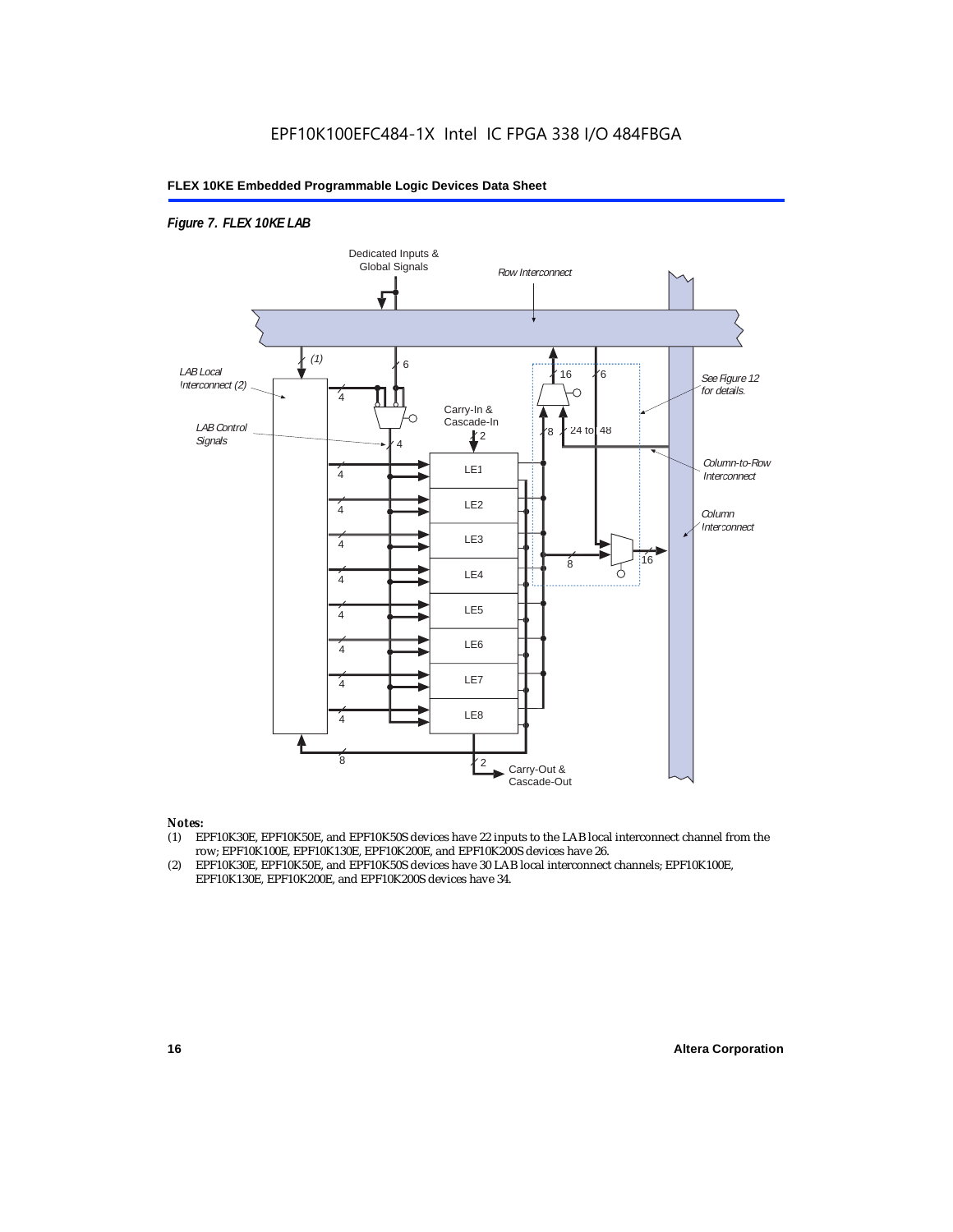Each LAB provides four control signals with programmable inversion that can be used in all eight LEs. Two of these signals can be used as clocks, the other two can be used for clear/preset control. The LAB clocks can be driven by the dedicated clock input pins, global signals, I/O signals, or internal signals via the LAB local interconnect. The LAB preset and clear control signals can be driven by the global signals, I/O signals, or internal signals via the LAB local interconnect. The global control signals are typically used for global clock, clear, or preset signals because they provide asynchronous control with very low skew across the device. If logic is required on a control signal, it can be generated in one or more LE in any LAB and driven into the local interconnect of the target LAB. In addition, the global control signals can be generated from LE outputs.

#### **Logic Element**

The LE, the smallest unit of logic in the FLEX 10KE architecture, has a compact size that provides efficient logic utilization. Each LE contains a four-input LUT, which is a function generator that can quickly compute any function of four variables. In addition, each LE contains a programmable flipflop with a synchronous clock enable, a carry chain, and a cascade chain. Each LE drives both the local and the FastTrack Interconnect routing structure (see Figure 8).

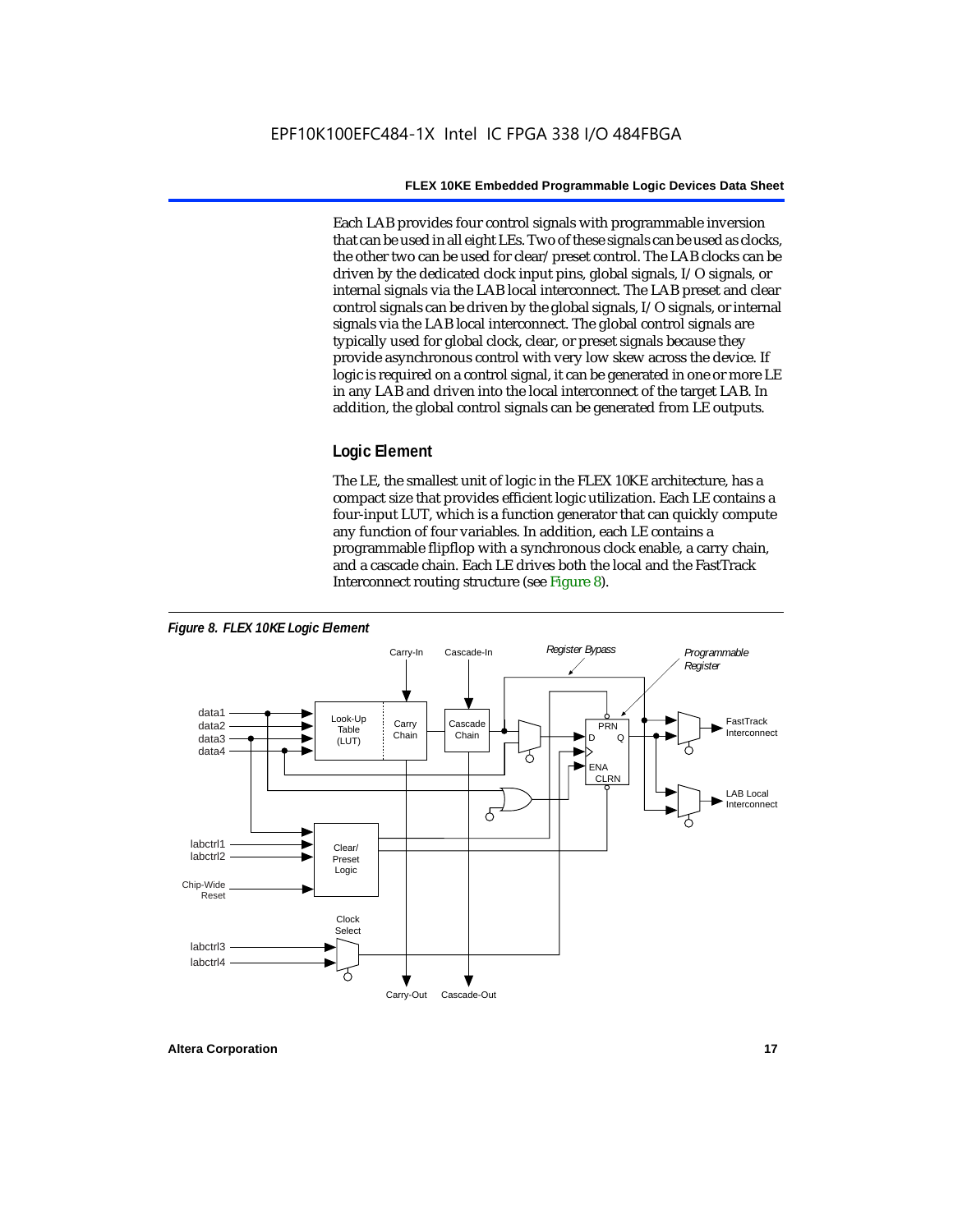The programmable flipflop in the LE can be configured for D, T, JK, or SR operation. The clock, clear, and preset control signals on the flipflop can be driven by global signals, general-purpose I/O pins, or any internal logic. For combinatorial functions, the flipflop is bypassed and the output of the LUT drives the output of the LE.

The LE has two outputs that drive the interconnect: one drives the local interconnect and the other drives either the row or column FastTrack Interconnect routing structure. The two outputs can be controlled independently. For example, the LUT can drive one output while the register drives the other output. This feature, called register packing, can improve LE utilization because the register and the LUT can be used for unrelated functions.

The FLEX 10KE architecture provides two types of dedicated high-speed data paths that connect adjacent LEs without using local interconnect paths: carry chains and cascade chains. The carry chain supports high-speed counters and adders and the cascade chain implements wide-input functions with minimum delay. Carry and cascade chains connect all LEs in a LAB as well as all LABs in the same row. Intensive use of carry and cascade chains can reduce routing flexibility. Therefore, the use of these chains should be limited to speed-critical portions of a design.

#### *Carry Chain*

The carry chain provides a very fast (as low as 0.2 ns) carry-forward function between LEs. The carry-in signal from a lower-order bit drives forward into the higher-order bit via the carry chain, and feeds into both the LUT and the next portion of the carry chain. This feature allows the FLEX 10KE architecture to implement high-speed counters, adders, and comparators of arbitrary width efficiently. Carry chain logic can be created automatically by the Altera Compiler during design processing, or manually by the designer during design entry. Parameterized functions such as LPM and DesignWare functions automatically take advantage of carry chains.

Carry chains longer than eight LEs are automatically implemented by linking LABs together. For enhanced fitting, a long carry chain skips alternate LABs in a row. A carry chain longer than one LAB skips either from even-numbered LAB to even-numbered LAB, or from oddnumbered LAB to odd-numbered LAB. For example, the last LE of the first LAB in a row carries to the first LE of the third LAB in the row. The carry chain does not cross the EAB at the middle of the row. For instance, in the EPF10K50E device, the carry chain stops at the eighteenth LAB and a new one begins at the nineteenth LAB.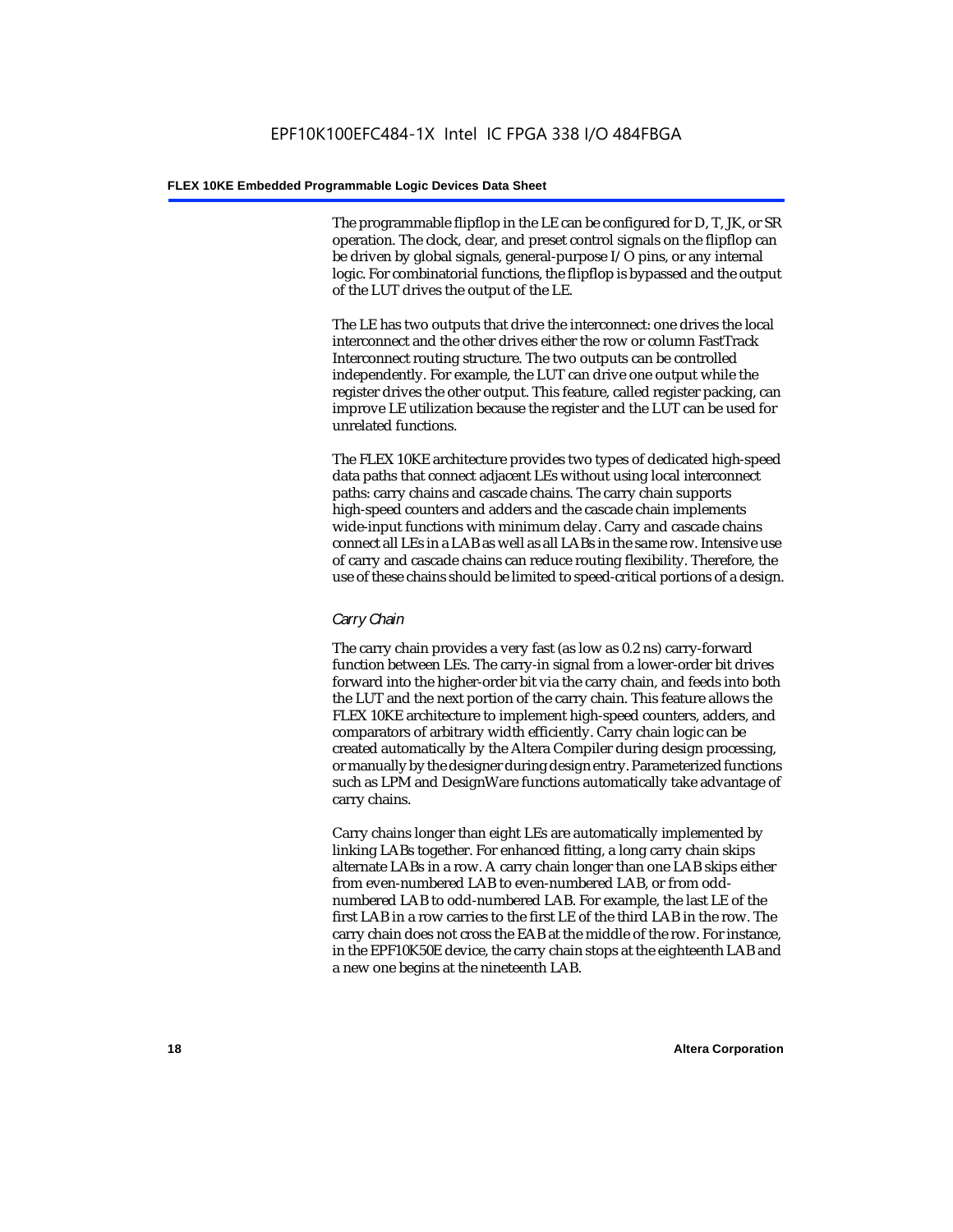Figure 9 shows how an *n*-bit full adder can be implemented in  $n + 1$  LEs with the carry chain. One portion of the LUT generates the sum of two bits using the input signals and the carry-in signal; the sum is routed to the output of the LE. The register can be bypassed for simple adders or used for an accumulator function. Another portion of the LUT and the carry chain logic generates the carry-out signal, which is routed directly to the carry-in signal of the next-higher-order bit. The final carry-out signal is routed to an LE, where it can be used as a general-purpose signal.



*Figure 9. FLEX 10KE Carry Chain Operation (n-Bit Full Adder)*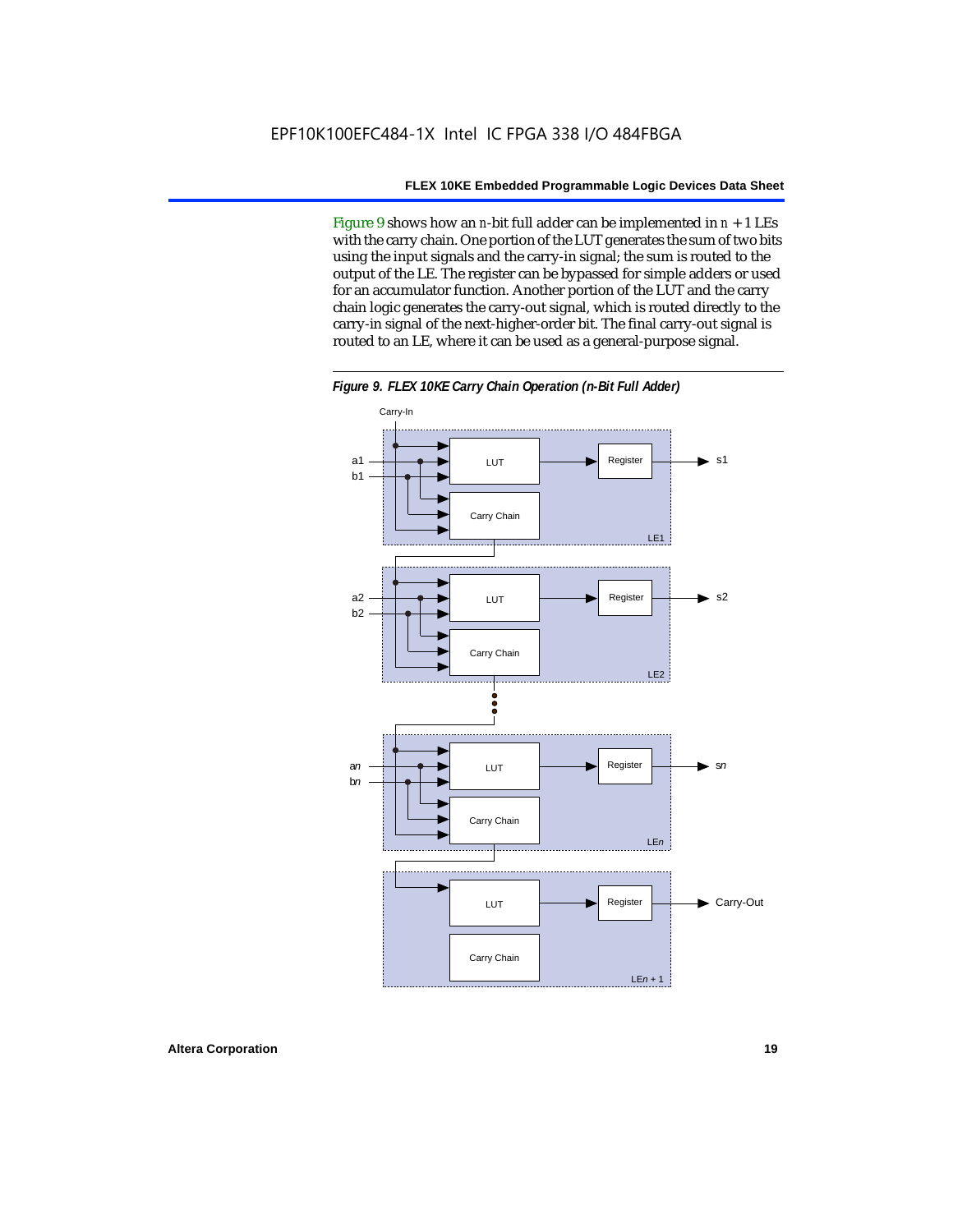#### *Cascade Chain*

With the cascade chain, the FLEX 10KE architecture can implement functions that have a very wide fan-in. Adjacent LUTs can be used to compute portions of the function in parallel; the cascade chain serially connects the intermediate values. The cascade chain can use a logical AND or logical OR (via De Morgan's inversion) to connect the outputs of adjacent LEs. An a delay as low as 0.6 ns per LE, each additional LE provides four more inputs to the effective width of a function. Cascade chain logic can be created automatically by the Altera Compiler during design processing, or manually by the designer during design entry.

Cascade chains longer than eight bits are implemented automatically by linking several LABs together. For easier routing, a long cascade chain skips every other LAB in a row. A cascade chain longer than one LAB skips either from even-numbered LAB to even-numbered LAB, or from odd-numbered LAB to odd-numbered LAB (e.g., the last LE of the first LAB in a row cascades to the first LE of the third LAB). The cascade chain does not cross the center of the row (e.g., in the EPF10K50E device, the cascade chain stops at the eighteenth LAB and a new one begins at the nineteenth LAB). This break is due to the EAB's placement in the middle of the row.

Figure 10 shows how the cascade function can connect adjacent LEs to form functions with a wide fan-in. These examples show functions of 4*n* variables implemented with *n* LEs. The LE delay is 0.9 ns; the cascade chain delay is 0.6 ns. With the cascade chain, 2.7 ns are needed to decode a 16-bit address.



*Figure 10. FLEX 10KE Cascade Chain Operation*

**20 Altera Corporation**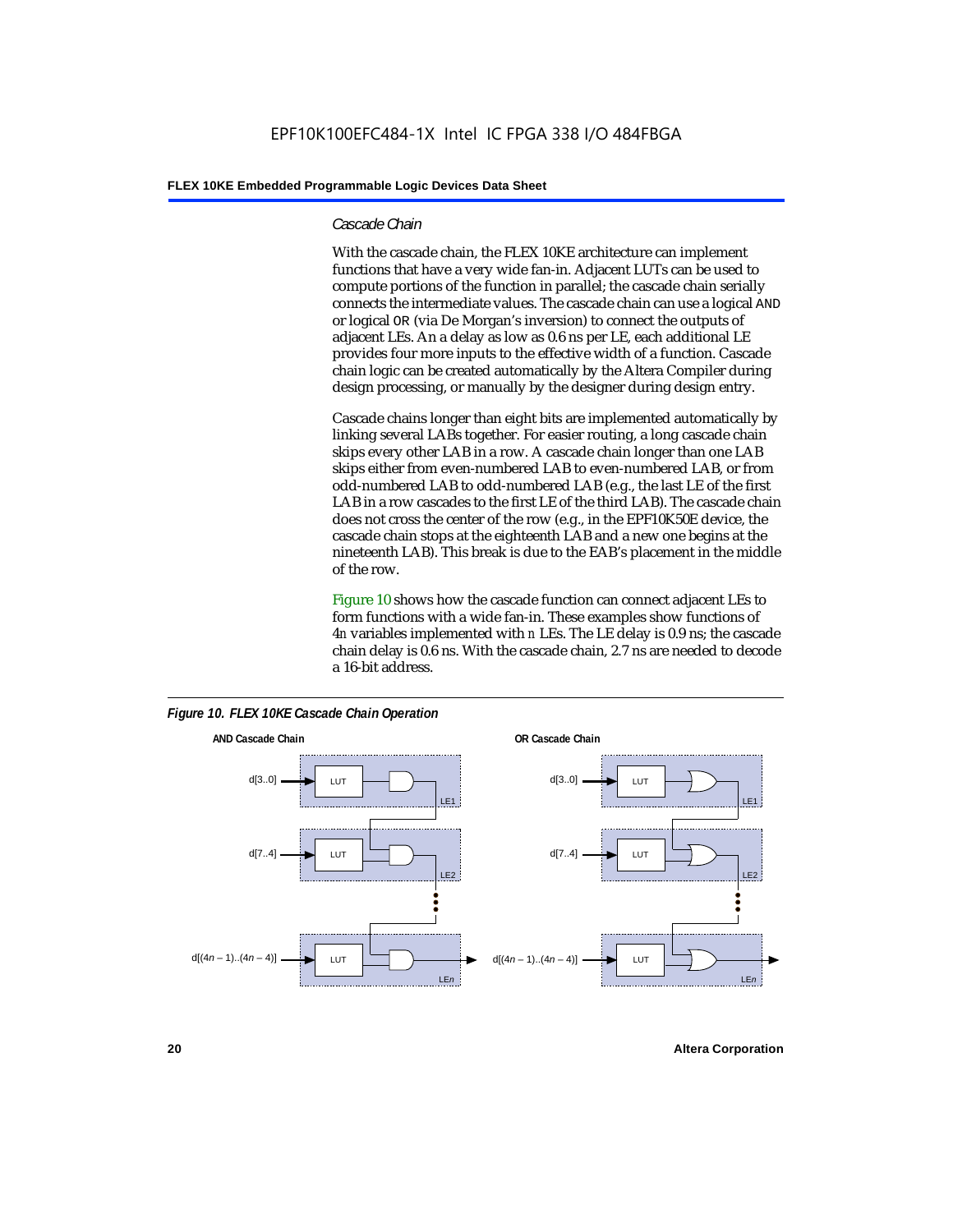#### *LE Operating Modes*

The FLEX 10KE LE can operate in the following four modes:

- Normal mode
- Arithmetic mode
- Up/down counter mode
- Clearable counter mode

Each of these modes uses LE resources differently. In each mode, seven available inputs to the LE—the four data inputs from the LAB local interconnect, the feedback from the programmable register, and the carry-in and cascade-in from the previous LE—are directed to different destinations to implement the desired logic function. Three inputs to the LE provide clock, clear, and preset control for the register. The Altera software, in conjunction with parameterized functions such as LPM and DesignWare functions, automatically chooses the appropriate mode for common functions such as counters, adders, and multipliers. If required, the designer can also create special-purpose functions that use a specific LE operating mode for optimal performance.

The architecture provides a synchronous clock enable to the register in all four modes. The Altera software can set DATA1 to enable the register synchronously, providing easy implementation of fully synchronous designs.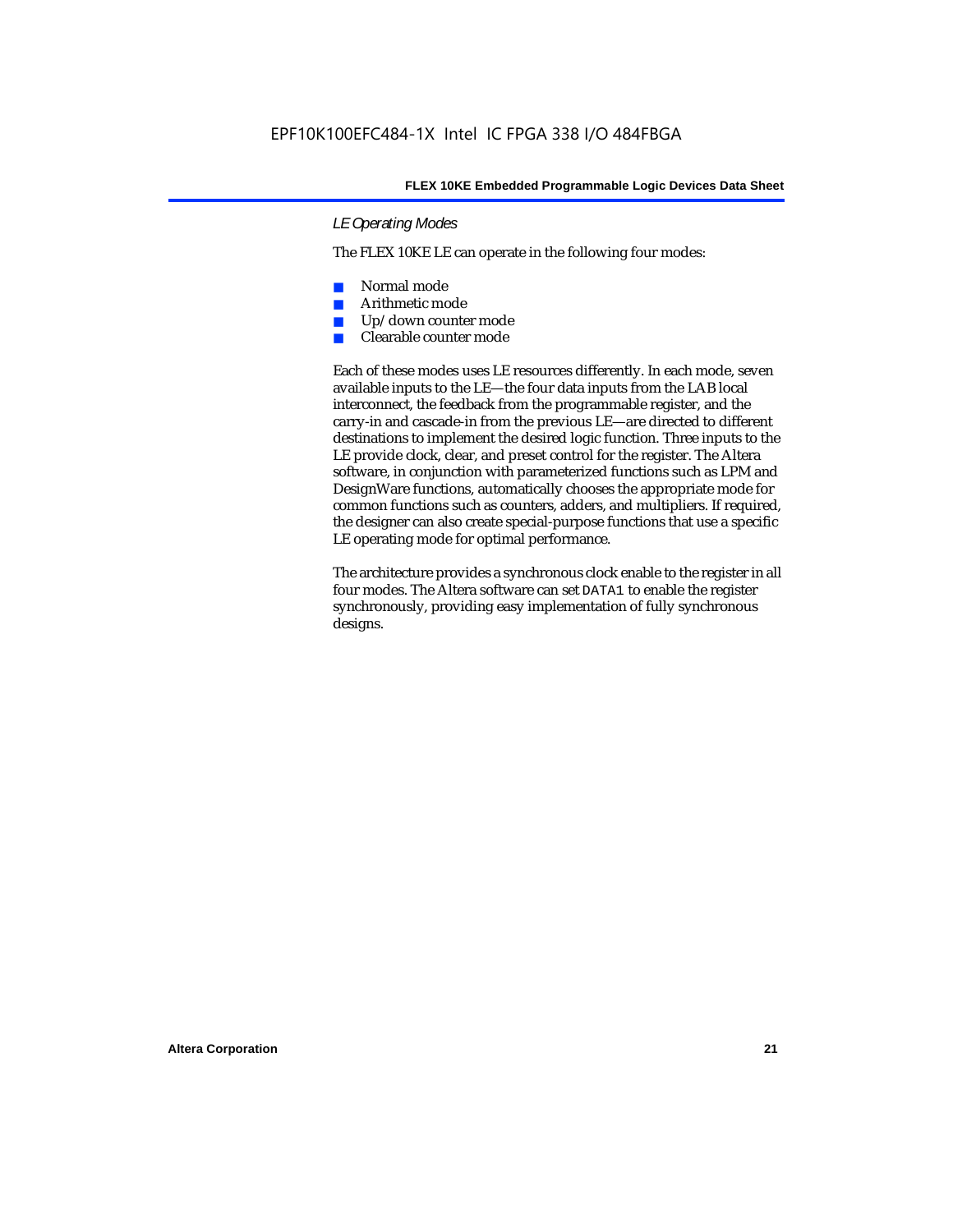#### Figure 11 shows the LE operating modes.

#### *Figure 11. FLEX 10KE LE Operating Modes*









#### **Clearable Counter Mode**

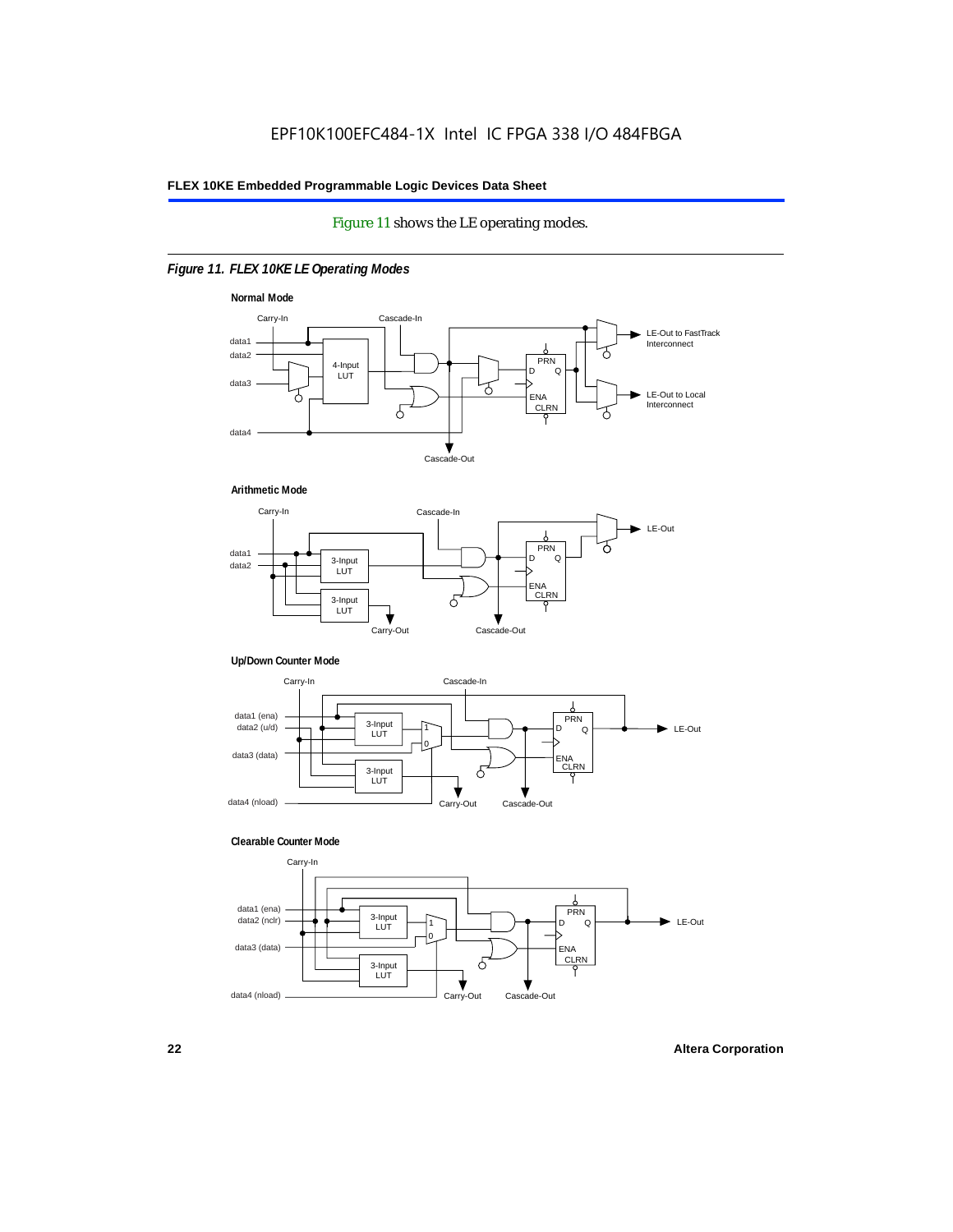#### **Normal Mode**

The normal mode is suitable for general logic applications and wide decoding functions that can take advantage of a cascade chain. In normal mode, four data inputs from the LAB local interconnect and the carry-in are inputs to a four-input LUT. The Altera Compiler automatically selects the carry-in or the DATA3 signal as one of the inputs to the LUT. The LUT output can be combined with the cascade-in signal to form a cascade chain through the cascade-out signal. Either the register or the LUT can be used to drive both the local interconnect and the FastTrack Interconnect routing structure at the same time.

The LUT and the register in the LE can be used independently (register packing). To support register packing, the LE has two outputs; one drives the local interconnect, and the other drives the FastTrack Interconnect routing structure. The DATA4 signal can drive the register directly, allowing the LUT to compute a function that is independent of the registered signal; a three-input function can be computed in the LUT, and a fourth independent signal can be registered. Alternatively, a four-input function can be generated, and one of the inputs to this function can be used to drive the register. The register in a packed LE can still use the clock enable, clear, and preset signals in the LE. In a packed LE, the register can drive the FastTrack Interconnect routing structure while the LUT drives the local interconnect, or vice versa.

#### **Arithmetic Mode**

The arithmetic mode offers 2 three-input LUTs that are ideal for implementing adders, accumulators, and comparators. One LUT computes a three-input function; the other generates a carry output. As shown in Figure 11 on page 22, the first LUT uses the carry-in signal and two data inputs from the LAB local interconnect to generate a combinatorial or registered output. For example, in an adder, this output is the sum of three signals: a, b, and carry-in. The second LUT uses the same three signals to generate a carry-out signal, thereby creating a carry chain. The arithmetic mode also supports simultaneous use of the cascade chain.

#### **Up/Down Counter Mode**

The up/down counter mode offers counter enable, clock enable, synchronous up/down control, and data loading options. These control signals are generated by the data inputs from the LAB local interconnect, the carry-in signal, and output feedback from the programmable register. Use 2 three-input LUTs: one generates the counter data, and the other generates the fast carry bit. A 2-to-1 multiplexer provides synchronous loading. Data can also be loaded asynchronously with the clear and preset register control signals without using the LUT resources.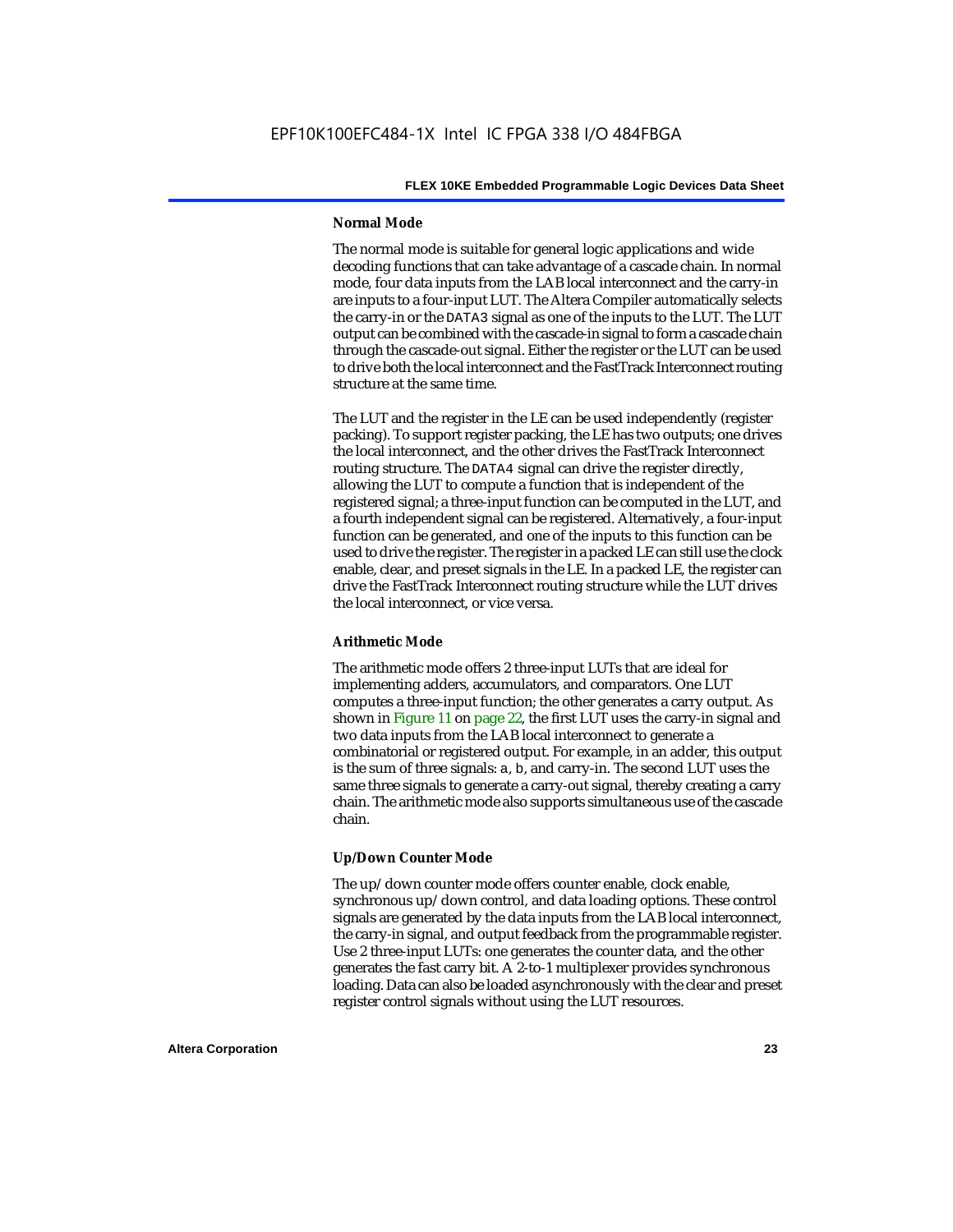#### **Clearable Counter Mode**

The clearable counter mode is similar to the up/down counter mode, but supports a synchronous clear instead of the up/down control. The clear function is substituted for the cascade-in signal in the up/down counter mode. Use 2 three-input LUTs: one generates the counter data, and the other generates the fast carry bit. Synchronous loading is provided by a 2-to-1 multiplexer. The output of this multiplexer is ANDed with a synchronous clear signal.

#### *Internal Tri-State Emulation*

Internal tri-state emulation provides internal tri-states without the limitations of a physical tri-state bus. In a physical tri-state bus, the tri-state buffers' output enable (OE) signals select which signal drives the bus. However, if multiple OE signals are active, contending signals can be driven onto the bus. Conversely, if no OE signals are active, the bus will float. Internal tri-state emulation resolves contending tri-state buffers to a low value and floating buses to a high value, thereby eliminating these problems. The Altera software automatically implements tri-state bus functionality with a multiplexer.

#### *Clear & Preset Logic Control*

Logic for the programmable register's clear and preset functions is controlled by the DATA3, LABCTRL1, and LABCTRL2 inputs to the LE. The clear and preset control structure of the LE asynchronously loads signals into a register. Either LABCTRL1 or LABCTRL2 can control the asynchronous clear. Alternatively, the register can be set up so that LABCTRL1 implements an asynchronous load. The data to be loaded is driven to DATA3; when LABCTRL1 is asserted, DATA3 is loaded into the register.

During compilation, the Altera Compiler automatically selects the best control signal implementation. Because the clear and preset functions are active-low, the Compiler automatically assigns a logic high to an unused clear or preset.

The clear and preset logic is implemented in one of the following six modes chosen during design entry:

- Asynchronous clear
- Asynchronous preset
- Asynchronous clear and preset
- Asynchronous load with clear
- Asynchronous load with preset
- Asynchronous load without clear or preset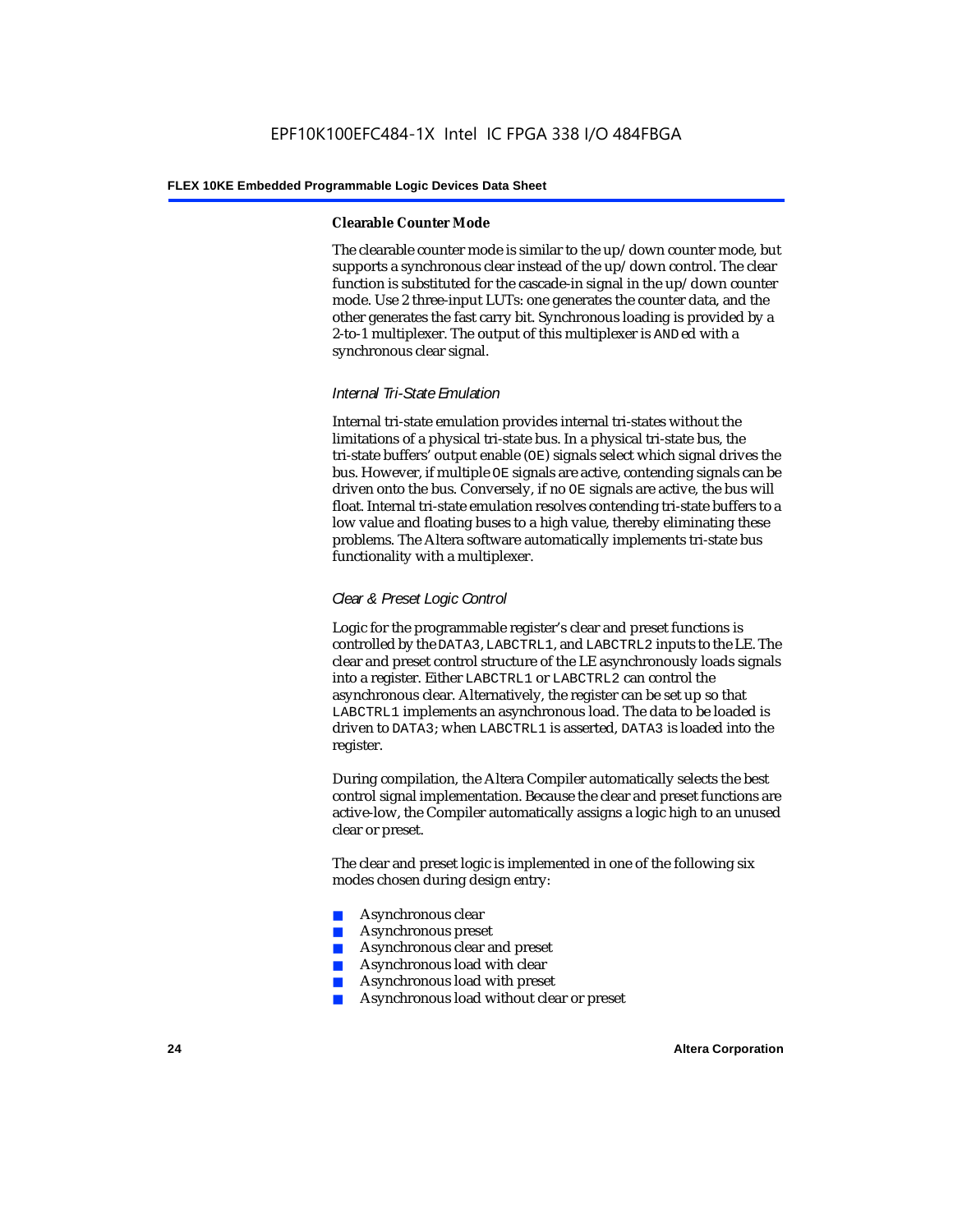In addition to the six clear and preset modes, FLEX 10KE devices provide a chip-wide reset pin that can reset all registers in the device. Use of this feature is set during design entry. In any of the clear and preset modes, the chip-wide reset overrides all other signals. Registers with asynchronous presets may be preset when the chip-wide reset is asserted. Inversion can be used to implement the asynchronous preset. Figure 12 shows examples of how to setup the preset and clear inputs for the desired functionality.



*Figure 12. FLEX 10KE LE Clear & Preset Modes*

**Altera Corporation 25**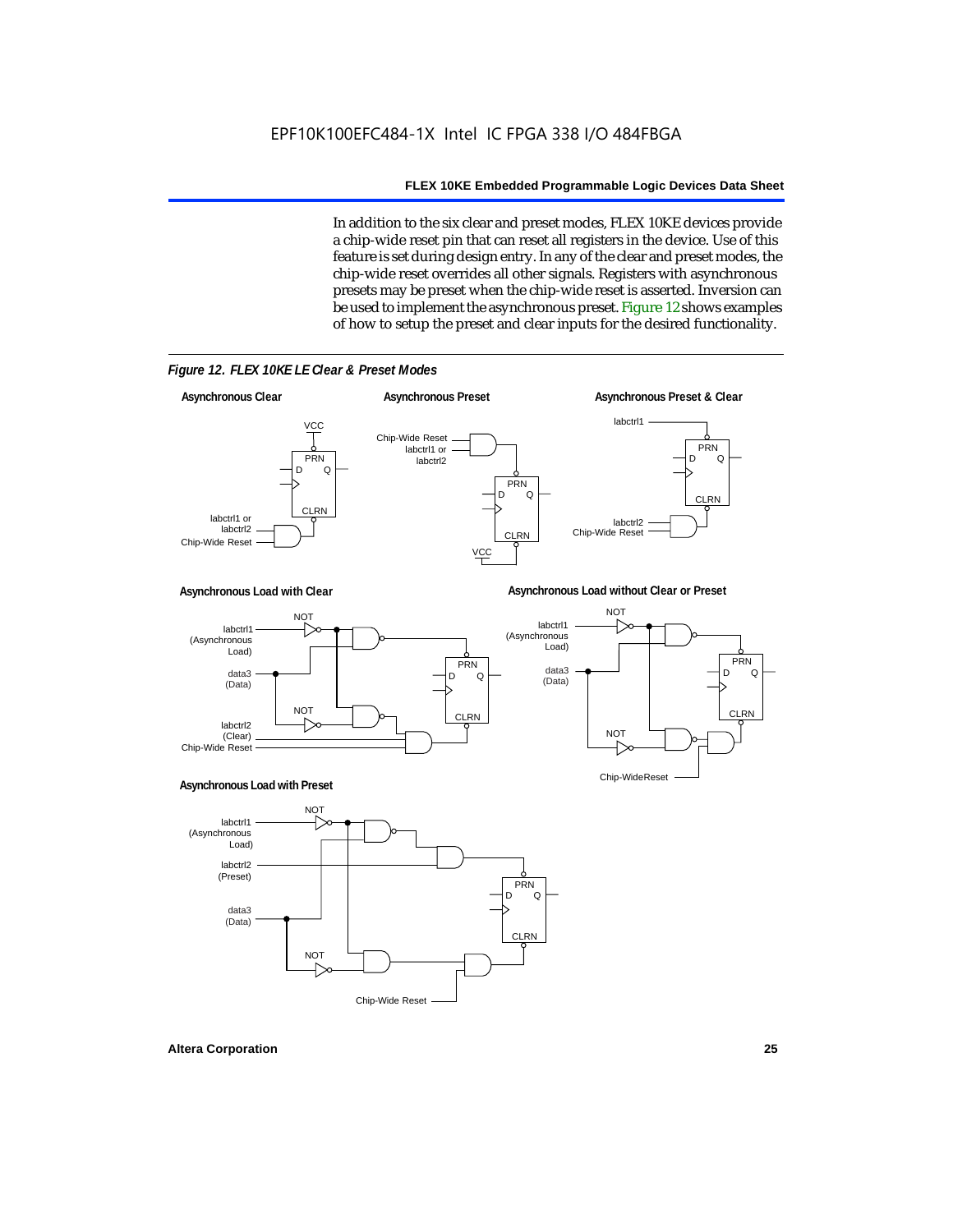#### **Asynchronous Clear**

The flipflop can be cleared by either LABCTRL1 or LABCTRL2. In this mode, the preset signal is tied to VCC to deactivate it.

#### **Asynchronous Preset**

An asynchronous preset is implemented as an asynchronous load, or with an asynchronous clear. If DATA3 is tied to VCC, asserting LABCTRL1 asynchronously loads a one into the register. Alternatively, the Altera software can provide preset control by using the clear and inverting the input and output of the register. Inversion control is available for the inputs to both LEs and IOEs. Therefore, if a register is preset by only one of the two LABCTRL signals, the DATA3 input is not needed and can be used for one of the LE operating modes.

#### **Asynchronous Preset & Clear**

When implementing asynchronous clear and preset, LABCTRL1 controls the preset and LABCTRL2 controls the clear. DATA3 is tied to VCC, so that asserting LABCTRL1 asynchronously loads a one into the register, effectively presetting the register. Asserting LABCTRL2 clears the register.

#### **Asynchronous Load with Clear**

When implementing an asynchronous load in conjunction with the clear, LABCTRL1 implements the asynchronous load of DATA3 by controlling the register preset and clear. LABCTRL2 implements the clear by controlling the register clear; LABCTRL2 does not have to feed the preset circuits.

#### **Asynchronous Load with Preset**

When implementing an asynchronous load in conjunction with preset, the Altera software provides preset control by using the clear and inverting the input and output of the register. Asserting LABCTRL2 presets the register, while asserting LABCTRL1 loads the register. The Altera software inverts the signal that drives DATA3 to account for the inversion of the register's output.

#### **Asynchronous Load without Preset or Clear**

When implementing an asynchronous load without preset or clear, LABCTRL1 implements the asynchronous load of DATA3 by controlling the register preset and clear.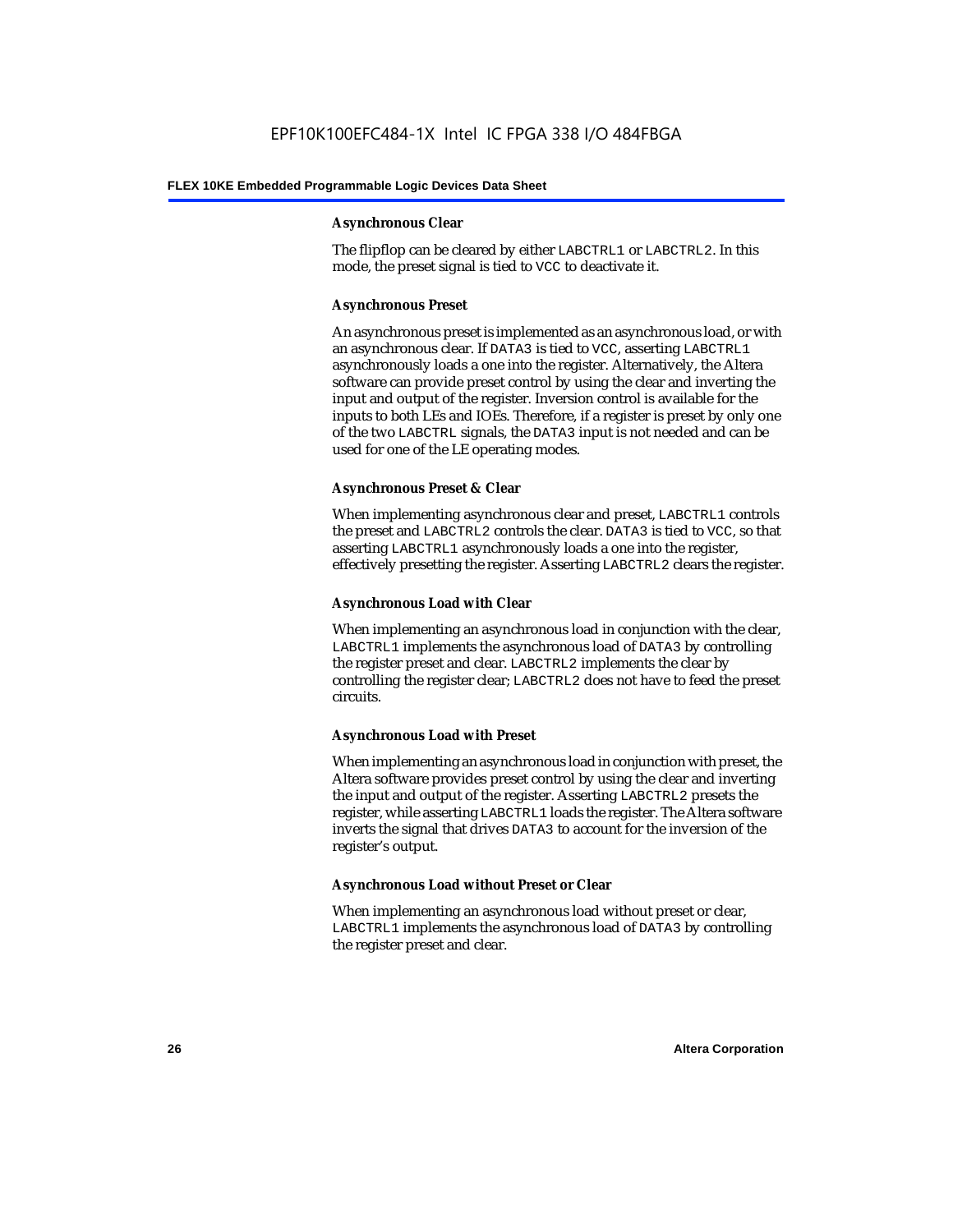#### **FastTrack Interconnect Routing Structure**

In the FLEX 10KE architecture, connections between LEs, EABs, and device I/O pins are provided by the FastTrack Interconnect routing structure, which is a series of continuous horizontal and vertical routing channels that traverses the device. This global routing structure provides predictable performance, even in complex designs. In contrast, the segmented routing in FPGAs requires switch matrices to connect a variable number of routing paths, increasing the delays between logic resources and reducing performance.

The FastTrack Interconnect routing structure consists of row and column interconnect channels that span the entire device. Each row of LABs is served by a dedicated row interconnect. The row interconnect can drive I/O pins and feed other LABs in the row. The column interconnect routes signals between rows and can drive I/O pins.

Row channels drive into the LAB or EAB local interconnect. The row signal is buffered at every LAB or EAB to reduce the effect of fan-out on delay. A row channel can be driven by an LE or by one of three column channels. These four signals feed dual 4-to-1 multiplexers that connect to two specific row channels. These multiplexers, which are connected to each LE, allow column channels to drive row channels even when all eight LEs in a LAB drive the row interconnect.

Each column of LABs or EABs is served by a dedicated column interconnect. The column interconnect that serves the EABs has twice as many channels as other column interconnects. The column interconnect can then drive I/O pins or another row's interconnect to route the signals to other LABs or EABs in the device. A signal from the column interconnect, which can be either the output of a LE or an input from an I/O pin, must be routed to the row interconnect before it can enter a LAB or EAB. Each row channel that is driven by an IOE or EAB can drive one specific column channel.

Access to row and column channels can be switched between LEs in adjacent pairs of LABs. For example, a LE in one LAB can drive the row and column channels normally driven by a particular LE in the adjacent LAB in the same row, and vice versa. This flexibility enables routing resources to be used more efficiently (see Figure 13).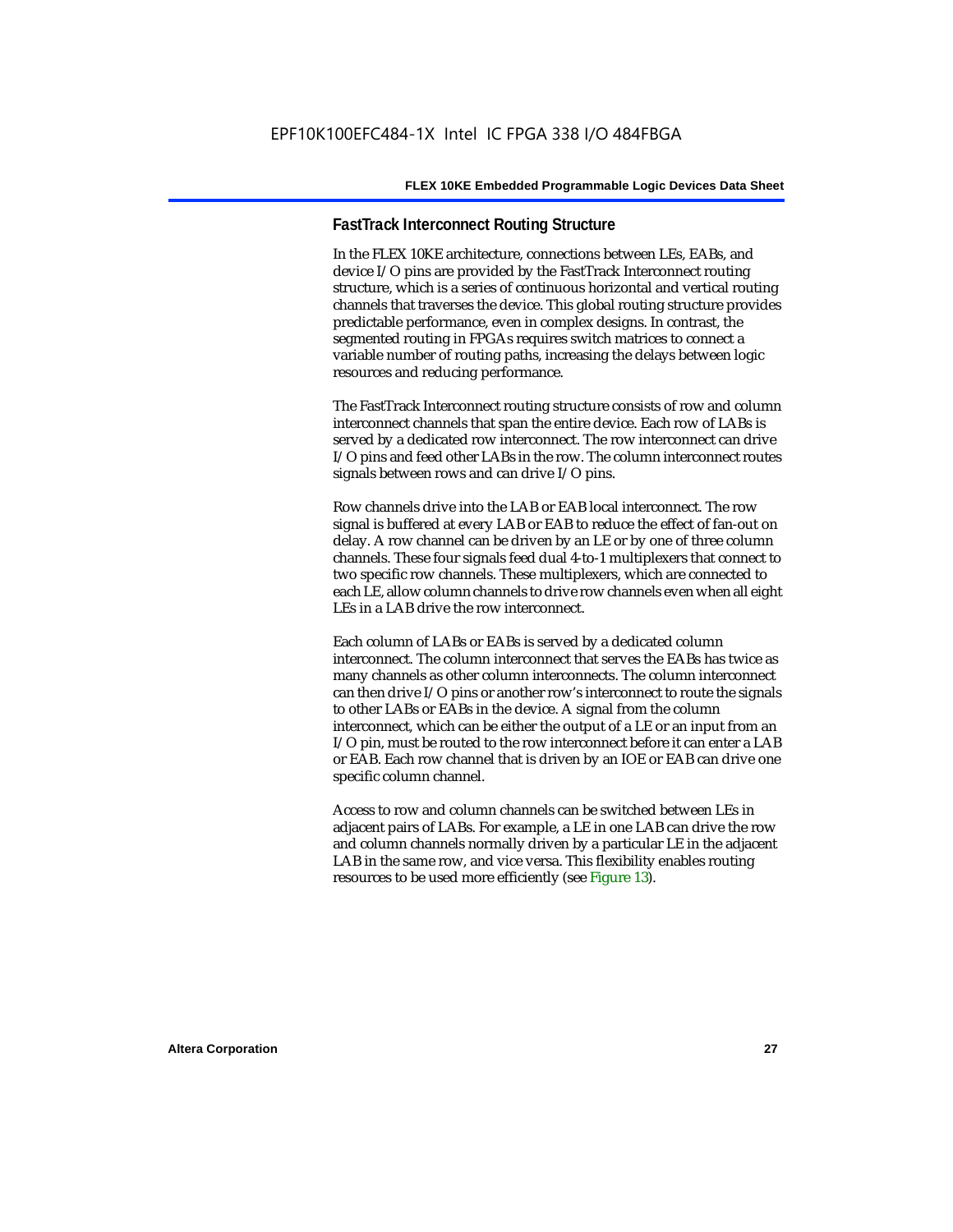#### *Figure 13. FLEX 10KE LAB Connections to Row & Column Interconnect*

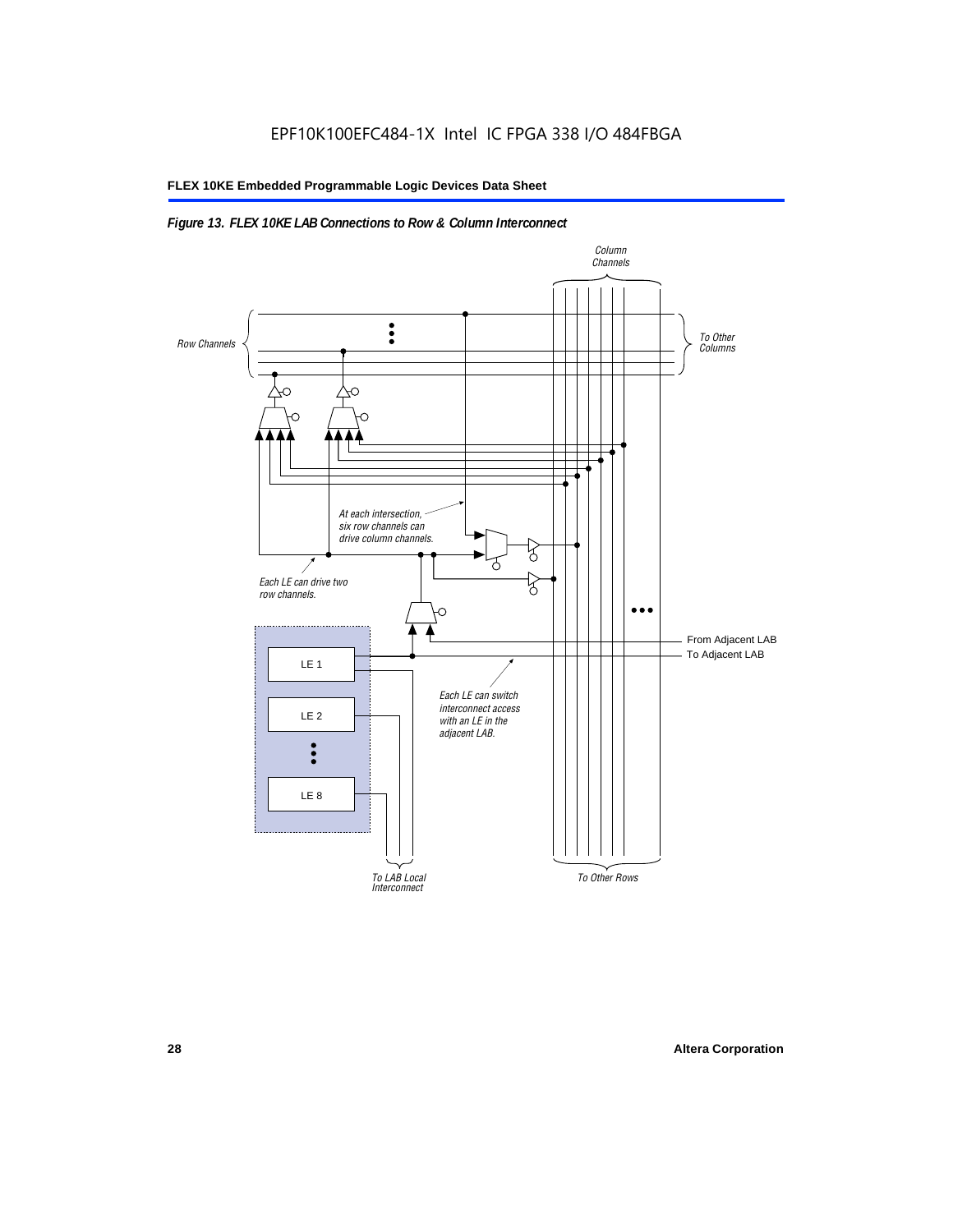For improved routing, the row interconnect consists of a combination of full-length and half-length channels. The full-length channels connect to all LABs in a row; the half-length channels connect to the LABs in half of the row. The EAB can be driven by the half-length channels in the left half of the row and by the full-length channels. The EAB drives out to the fulllength channels. In addition to providing a predictable, row-wide interconnect, this architecture provides increased routing resources. Two neighboring LABs can be connected using a half-row channel, thereby saving the other half of the channel for the other half of the row.

Table 7 summarizes the FastTrack Interconnect routing structure resources available in each FLEX 10KE device.

| Table 7. FLEX 10KE FastTrack Interconnect Resources |             |                     |         |                        |
|-----------------------------------------------------|-------------|---------------------|---------|------------------------|
| Device                                              | <b>Rows</b> | Channels per<br>Row | Columns | Channels per<br>Column |
| <b>EPF10K30E</b>                                    | 6           | 216                 | 36      | 24                     |
| EPF10K50E<br>EPF10K50S                              | 10          | 216                 | 36      | 24                     |
| EPF10K100E                                          | 12          | 312                 | 52      | 24                     |
| EPF10K130E                                          | 16          | 312                 | 52      | 32                     |
| EPF10K200E<br>EPF10K200S                            | 24          | 312                 | 52      | 48                     |

In addition to general-purpose I/O pins, FLEX 10KE devices have six dedicated input pins that provide low-skew signal distribution across the device. These six inputs can be used for global clock, clear, preset, and peripheral output enable and clock enable control signals. These signals are available as control signals for all LABs and IOEs in the device. The dedicated inputs can also be used as general-purpose data inputs because they can feed the local interconnect of each LAB in the device.

Figure 14 shows the interconnection of adjacent LABs and EABs, with row, column, and local interconnects, as well as the associated cascade and carry chains. Each LAB is labeled according to its location: a letter represents the row and a number represents the column. For example, LAB B3 is in row B, column 3.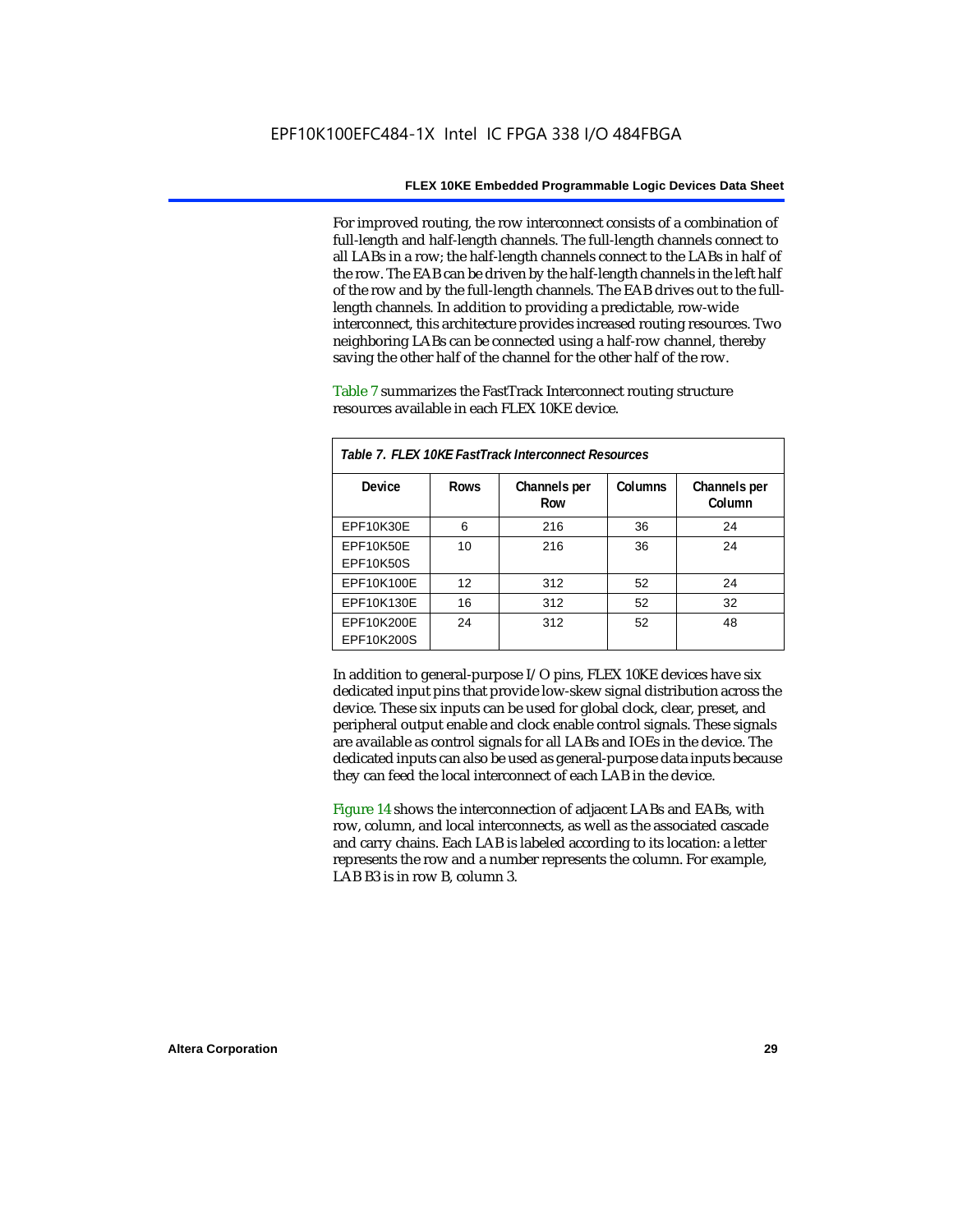



#### **I/O Element**

An IOE contains a bidirectional I/O buffer and a register that can be used either as an input register for external data that requires a fast setup time, or as an output register for data that requires fast clock-to-output performance. In some cases, using an LE register for an input register will result in a faster setup time than using an IOE register. IOEs can be used as input, output, or bidirectional pins. For bidirectional registered I/O implementation, the output register should be in the IOE, and the data input and output enable registers should be LE registers placed adjacent to the bidirectional pin. The Altera Compiler uses the programmable inversion option to invert signals from the row and column interconnect automatically where appropriate. Figure 15 shows the bidirectional I/O registers.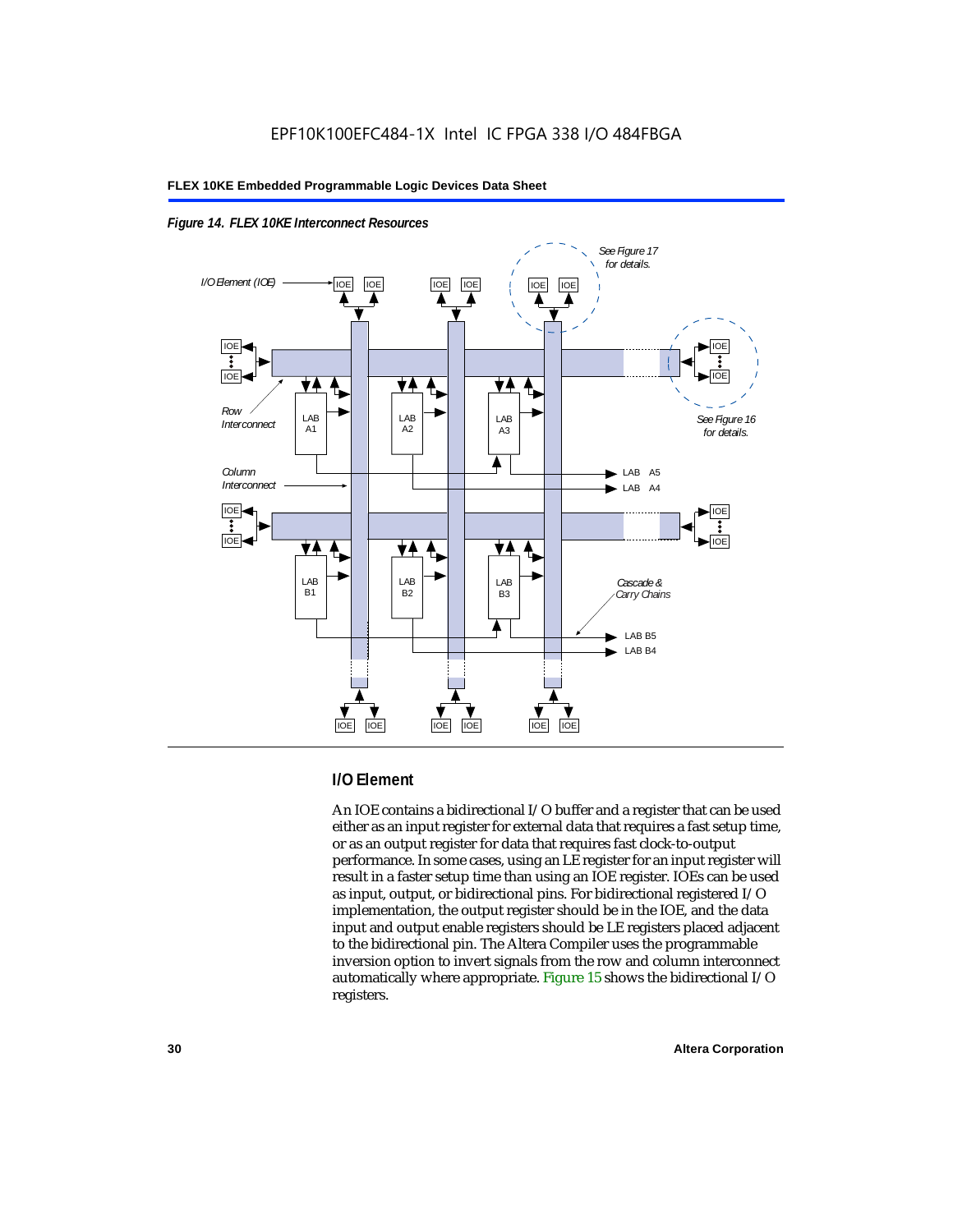



### *Note:*<br>(1) *A*

(1) All FLEX 10KE devices (except the EPF10K50E and EPF10K200E devices) have a programmable input delay buffer on the input path.

#### **Altera Corporation 31**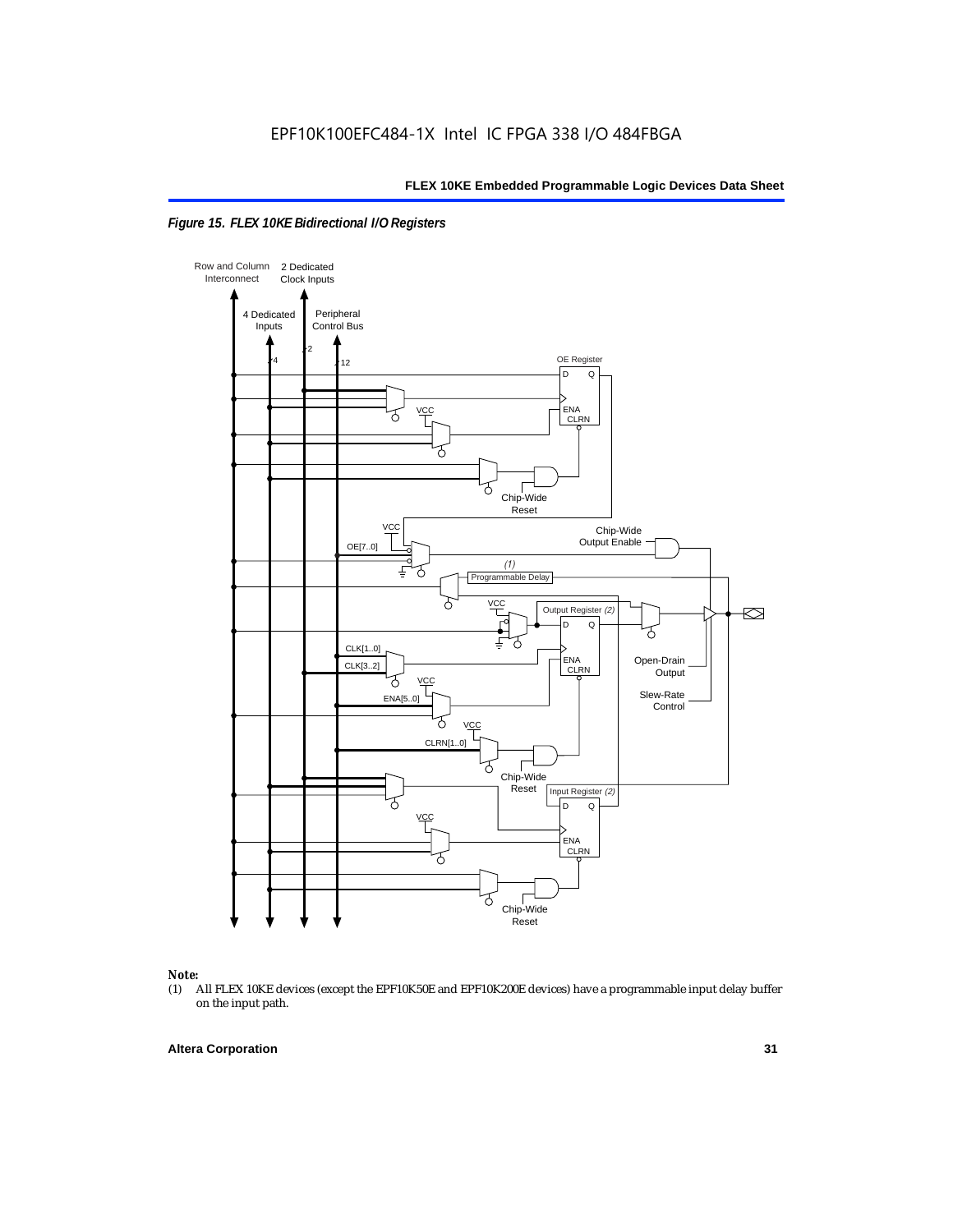On all FLEX 10KE devices (except EPF10K50E and EPF10K200E devices), the input path from the I/O pad to the FastTrack Interconnect has a programmable delay element that can be used to guarantee a zero hold time. EPF10K50S and EPF10K200S devices also support this feature. Depending on the placement of the IOE relative to what it is driving, the designer may choose to turn on the programmable delay to ensure a zero hold time or turn it off to minimize setup time. This feature is used to reduce setup time for complex pin-to-register paths (e.g., PCI designs).

Each IOE selects the clock, clear, clock enable, and output enable controls from a network of I/O control signals called the peripheral control bus. The peripheral control bus uses high-speed drivers to minimize signal skew across the device and provides up to 12 peripheral control signals that can be allocated as follows:

- Up to eight output enable signals
- Up to six clock enable signals
- Up to two clock signals
- Up to two clear signals

If more than six clock enable or eight output enable signals are required, each IOE on the device can be controlled by clock enable and output enable signals driven by specific LEs. In addition to the two clock signals available on the peripheral control bus, each IOE can use one of two dedicated clock pins. Each peripheral control signal can be driven by any of the dedicated input pins or the first LE of each LAB in a particular row. In addition, a LE in a different row can drive a column interconnect, which causes a row interconnect to drive the peripheral control signal. The chipwide reset signal resets all IOE registers, overriding any other control signals.

When a dedicated clock pin drives IOE registers, it can be inverted for all IOEs in the device. All IOEs must use the same sense of the clock. For example, if any IOE uses the inverted clock, all IOEs must use the inverted clock and no IOE can use the non-inverted clock. However, LEs can still use the true or complement of the clock on a LAB-by-LAB basis.

The incoming signal may be inverted at the dedicated clock pin and will drive all IOEs. For the true and complement of a clock to be used to drive IOEs, drive it into both global clock pins. One global clock pin will supply the true, and the other will supply the complement.

When the true and complement of a dedicated input drives IOE clocks, two signals on the peripheral control bus are consumed, one for each sense of the clock.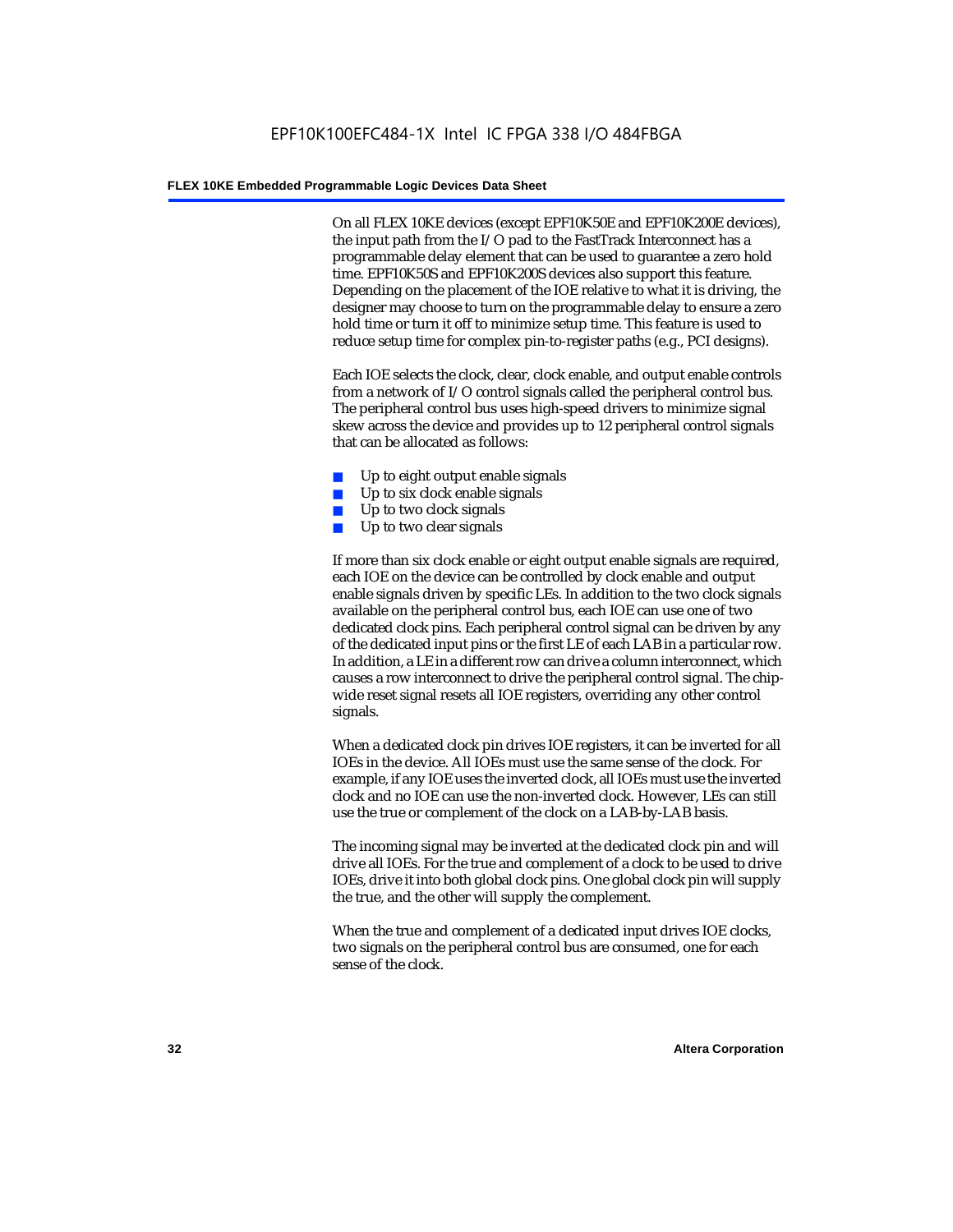When dedicated inputs drive non-inverted and inverted peripheral clears, clock enables, and output enables, two signals on the peripheral control bus will be used.

Tables 8 and 9 list the sources for each peripheral control signal, and show how the output enable, clock enable, clock, and clear signals share 12 peripheral control signals. The tables also show the rows that can drive global signals.

| Table 8. Peripheral Bus Sources for EPF10K30E, EPF10K50E & EPF10K50S Devices |                  |                               |  |  |
|------------------------------------------------------------------------------|------------------|-------------------------------|--|--|
| Peripheral<br><b>Control Signal</b>                                          | <b>EPF10K30E</b> | EPF10K50E<br><b>EPF10K50S</b> |  |  |
| OE0                                                                          | Row A            | Row A                         |  |  |
| OE1                                                                          | Row B            | Row B                         |  |  |
| OE2                                                                          | Row C            | Row D                         |  |  |
| OE3                                                                          | Row D            | Row F                         |  |  |
| OE4                                                                          | Row E            | Row H                         |  |  |
| OE5                                                                          | Row F            | Row J                         |  |  |
| CLKENA0/CLK0/GLOBAL0                                                         | Row A            | Row A                         |  |  |
| CLKENA1/OE6/GLOBAL1                                                          | Row B            | Row C                         |  |  |
| CLKENA2/CLR0                                                                 | Row C            | Row E                         |  |  |
| CLKENA3/OE7/GLOBAL2                                                          | Row D            | Row G                         |  |  |
| CLKENA4/CLR1                                                                 | Row E            | Row I                         |  |  |
| CLKENA5/CLK1/GLOBAL3                                                         | Row F            | Row J                         |  |  |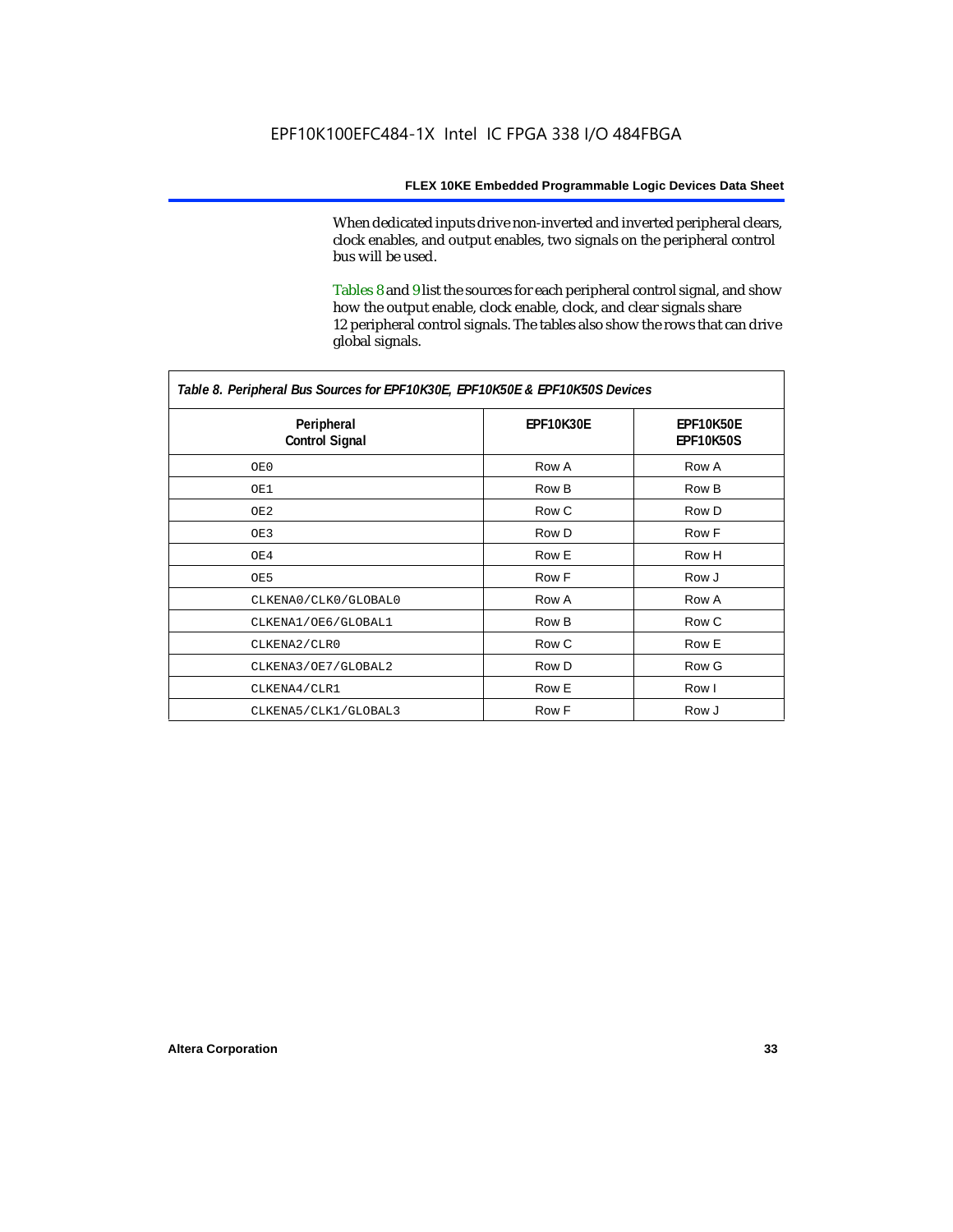| Table 9. Peripheral Bus Sources for EPF10K100E, EPF10K130E, EPF10K200E & EPF10K200S Devices |                   |                   |                                        |  |
|---------------------------------------------------------------------------------------------|-------------------|-------------------|----------------------------------------|--|
| Peripheral<br><b>Control Signal</b>                                                         | <b>EPF10K100E</b> | <b>EPF10K130E</b> | <b>EPF10K200E</b><br><b>EPF10K200S</b> |  |
| OE0                                                                                         | Row A             | Row C             | Row G                                  |  |
| OE1                                                                                         | Row C             | Row E             | Row I                                  |  |
| OE <sub>2</sub>                                                                             | Row E             | Row G             | Row K                                  |  |
| OE3                                                                                         | Row L             | Row N             | Row <sub>R</sub>                       |  |
| OE4                                                                                         | Row I             | Row K             | Row O                                  |  |
| OE5                                                                                         | Row K             | Row M             | Row Q                                  |  |
| CLKENA0/CLK0/GLOBAL0                                                                        | Row F             | Row H             | Row L                                  |  |
| CLKENA1/OE6/GLOBAL1                                                                         | Row D             | Row F             | Row J                                  |  |
| CLKENA2/CLR0                                                                                | Row B             | Row D             | Row H                                  |  |
| CLKENA3/OE7/GLOBAL2                                                                         | Row H             | Row J             | Row N                                  |  |
| CLKENA4/CLR1                                                                                | Row J             | Row L             | Row P                                  |  |
| CLKENA5/CLK1/GLOBAL3                                                                        | Row G             | Row I             | Row M                                  |  |

Signals on the peripheral control bus can also drive the four global signals, referred to as GLOBAL0 through GLOBAL3 in Tables 8 and 9. An internally generated signal can drive a global signal, providing the same low-skew, low-delay characteristics as a signal driven by an input pin. An LE drives the global signal by driving a row line that drives the peripheral bus, which then drives the global signal. This feature is ideal for internally generated clear or clock signals with high fan-out. However, internally driven global signals offer no advantage over the general-purpose interconnect for routing data signals. The dedicated input pin should be driven to a known logic state (such as ground) and not be allowed to float.

The chip-wide output enable pin is an active-high pin (DEV\_OE) that can be used to tri-state all pins on the device. This option can be set in the Altera software. On EPF10K50E and EPF10K200E devices, the built-in I/O pin pull-up resistors (which are active during configuration) are active when the chip-wide output enable pin is asserted. The registers in the IOE can also be reset by the chip-wide reset pin.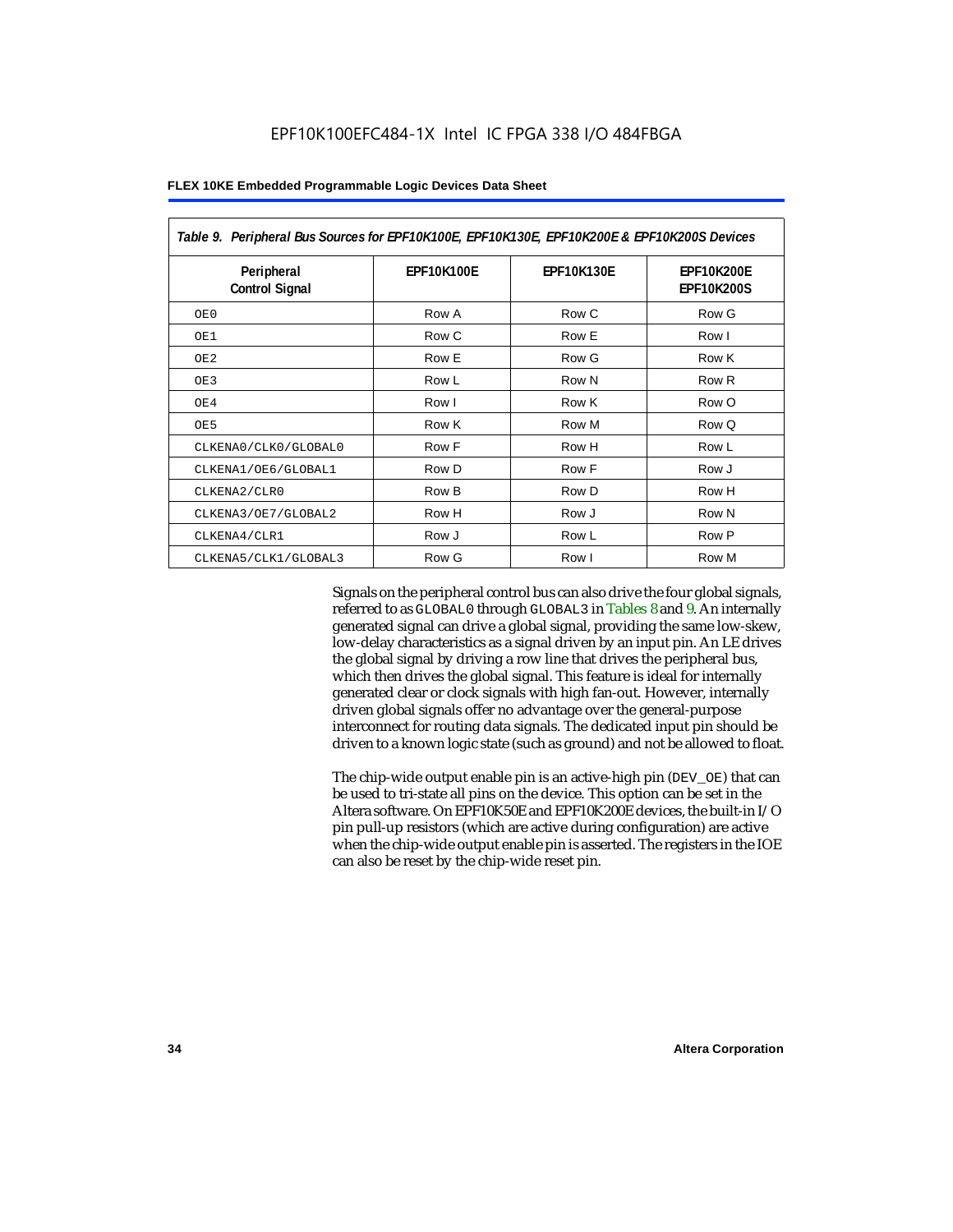*Row-to-IOE Connections*

When an IOE is used as an input signal, it can drive two separate row channels. The signal is accessible by all LEs within that row. When an IOE is used as an output, the signal is driven by a multiplexer that selects a signal from the row channels. Up to eight IOEs connect to each side of each row channel (see Figure 16).



*The values for m and n are provided in Table 10.*





| Table 10. FLEX 10KE Row-to-IOE Interconnect Resources |                      |                          |  |  |  |
|-------------------------------------------------------|----------------------|--------------------------|--|--|--|
| <b>Device</b>                                         | Channels per Row (n) | Row Channels per Pin (m) |  |  |  |
| <b>EPF10K30E</b>                                      | 216                  | 27                       |  |  |  |
| EPF10K50E                                             | 216                  | 27                       |  |  |  |
| <b>EPF10K50S</b>                                      |                      |                          |  |  |  |
| EPF10K100E                                            | 312                  | 39                       |  |  |  |
| EPF10K130E                                            | 312                  | 39                       |  |  |  |
| EPF10K200E<br>EPF10K200S                              | 312                  | 39                       |  |  |  |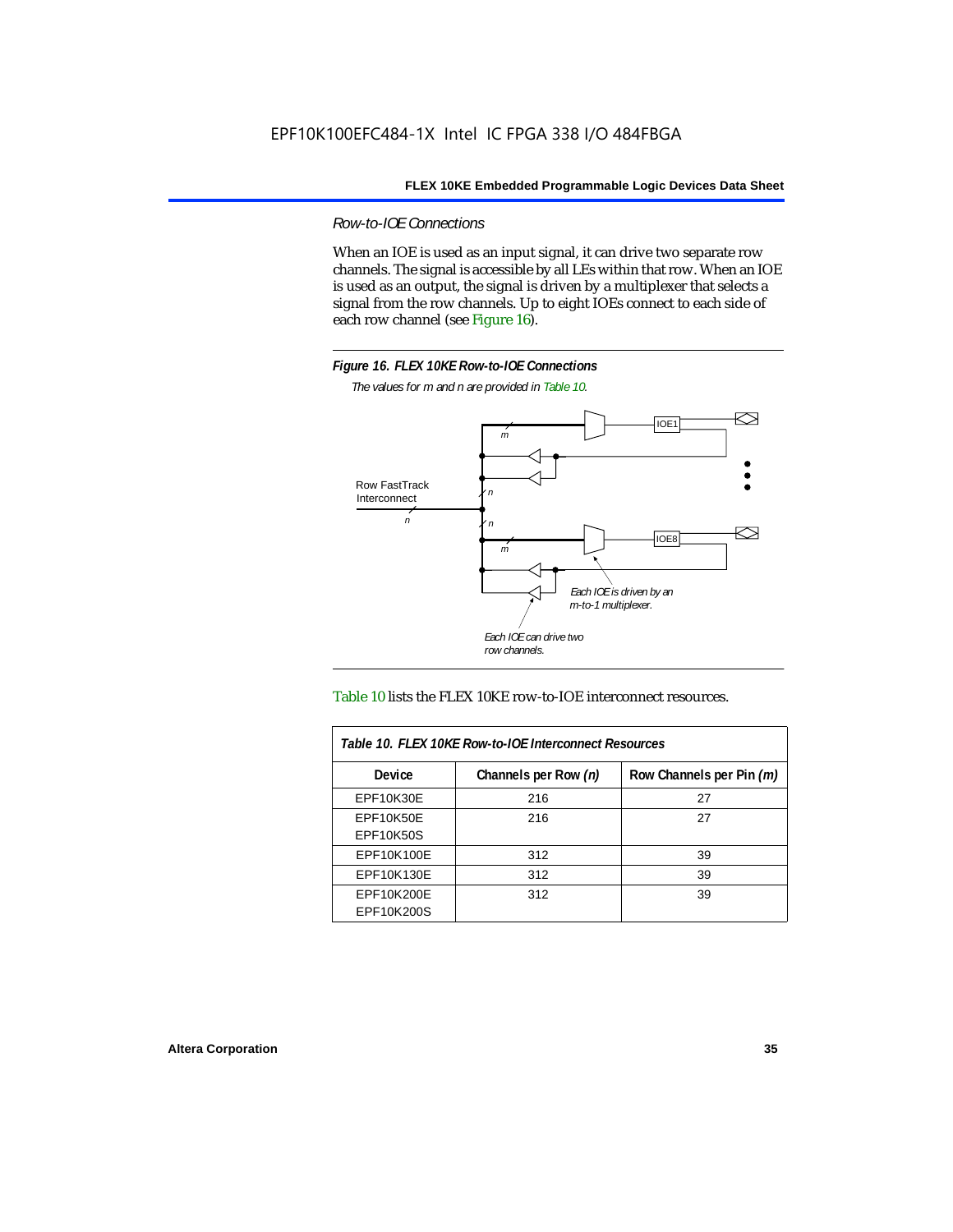#### *Column-to-IOE Connections*

When an IOE is used as an input, it can drive up to two separate column channels. When an IOE is used as an output, the signal is driven by a multiplexer that selects a signal from the column channels. Two IOEs connect to each side of the column channels. Each IOE can be driven by column channels via a multiplexer. The set of column channels is different for each IOE (see Figure 17).



*The values for m and n are provided in Table 11.*



#### Table 11 lists the FLEX 10KE column-to-IOE interconnect resources.

| Table 11. FLEX 10KE Column-to-IOE Interconnect Resources |                         |                             |  |  |  |
|----------------------------------------------------------|-------------------------|-----------------------------|--|--|--|
| <b>Device</b>                                            | Channels per Column (n) | Column Channels per Pin (m) |  |  |  |
| EPF10K30E                                                | 24                      | 16                          |  |  |  |
| <b>EPF10K50E</b><br><b>EPF10K50S</b>                     | 24                      | 16                          |  |  |  |
| EPF10K100E                                               | 24                      | 16                          |  |  |  |
| EPF10K130E                                               | 32                      | 24                          |  |  |  |
| EPF10K200E<br>EPF10K200S                                 | 48                      | 40                          |  |  |  |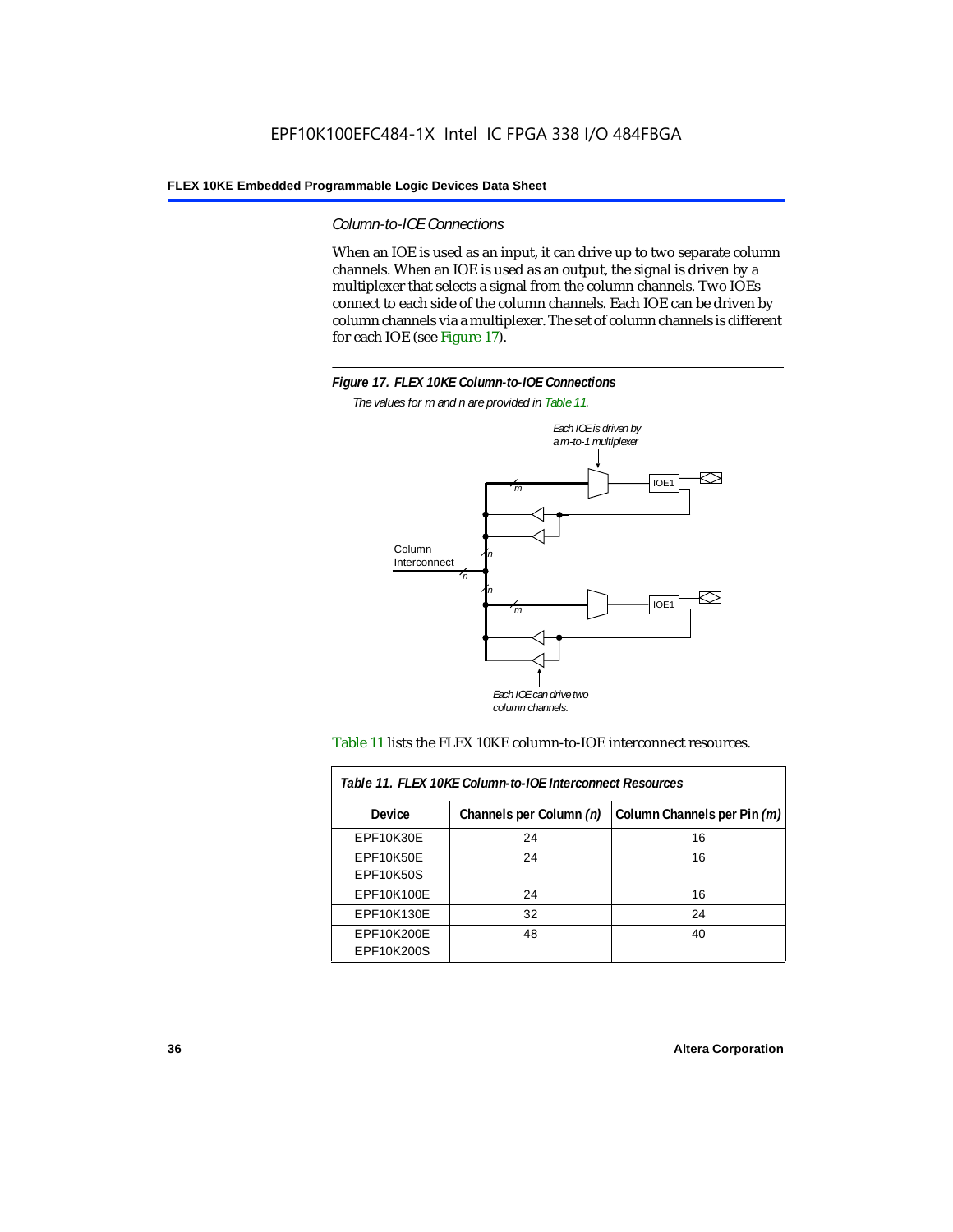**SameFrame Pin-Outs** FLEX 10KE devices support the SameFrame pin-out feature for FineLine BGA packages. The SameFrame pin-out feature is the arrangement of balls on FineLine BGA packages such that the lower-ballcount packages form a subset of the higher-ball-count packages. SameFrame pin-outs provide the flexibility to migrate not only from device to device within the same package, but also from one package to another. A given printed circuit board (PCB) layout can support multiple device density/package combinations. For example, a single board layout can support a range of devices from an EPF10K30E device in a 256-pin FineLine BGA package to an EPF10K200S device in a 672-pin FineLine BGA package.

> The Altera software provides support to design PCBs with SameFrame pin-out devices. Devices can be defined for present and future use. The Altera software generates pin-outs describing how to lay out a board to take advantage of this migration (see Figure 18).





Designed for 672-Pin FineLine BGA Package Printed Circuit Board



256-Pin FineLine BGA Package (Reduced I/O Count or Logic Requirements) 672-Pin FineLine BGA Package (Increased I/O Count or Logic Requirements)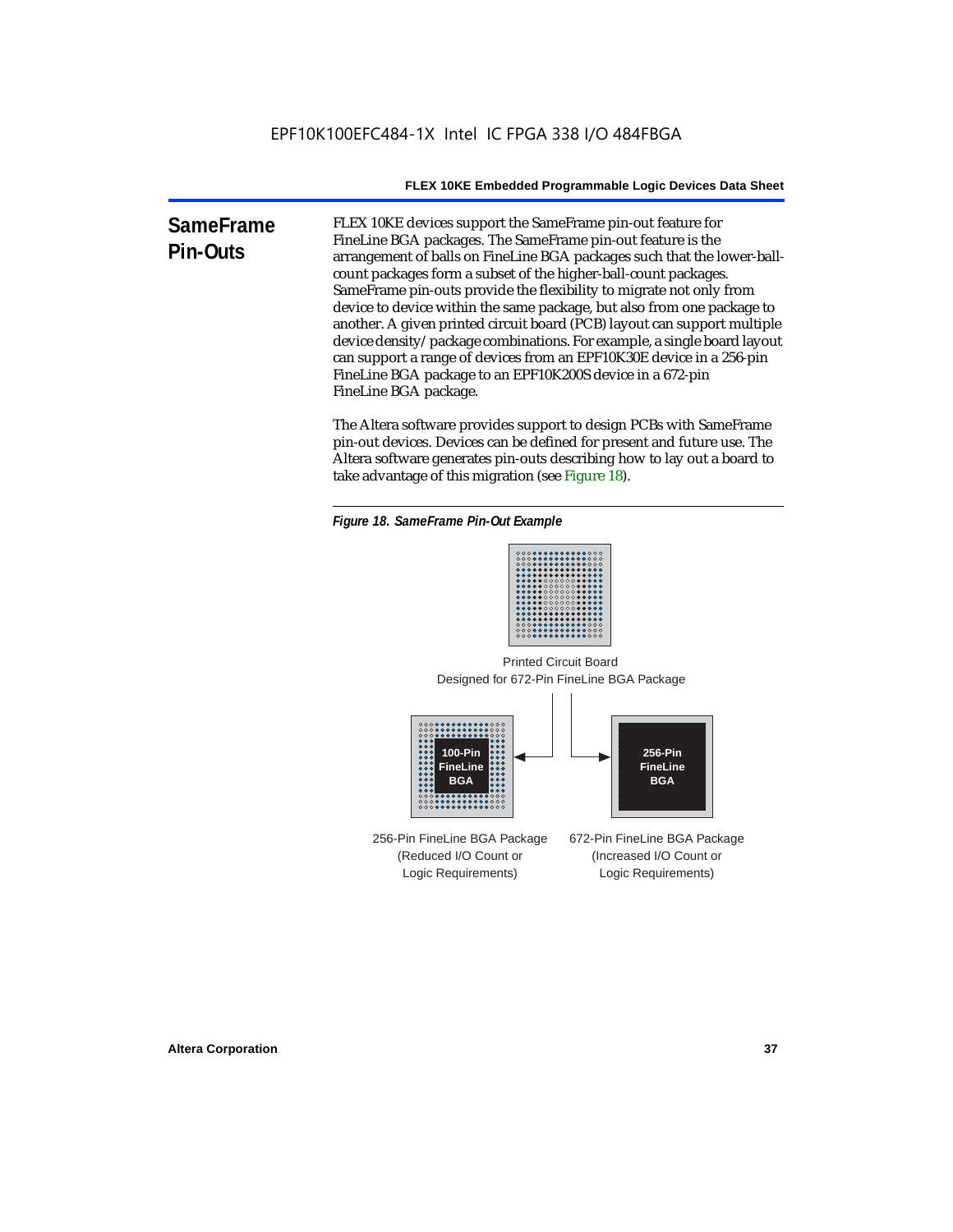# **ClockLock & ClockBoost Features**

To support high-speed designs, FLEX 10KE devices offer optional ClockLock and ClockBoost circuitry containing a phase-locked loop (PLL) used to increase design speed and reduce resource usage. The ClockLock circuitry uses a synchronizing PLL that reduces the clock delay and skew within a device. This reduction minimizes clock-to-output and setup times while maintaining zero hold times. The ClockBoost circuitry, which provides a clock multiplier, allows the designer to enhance device area efficiency by resource sharing within the device. The ClockBoost feature allows the designer to distribute a low-speed clock and multiply that clock on-device. Combined, the ClockLock and ClockBoost features provide significant improvements in system performance and bandwidth.

All FLEX 10KE devices, except EPF10K50E and EPF10K200E devices, support ClockLock and ClockBoost circuitry. EPF10K50S and EPF10K200S devices support this circuitry. Devices that support Clock-Lock and ClockBoost circuitry are distinguished with an "X" suffix in the ordering code; for instance, the EPF10K200SFC672-1X device supports this circuit.

The ClockLock and ClockBoost features in FLEX 10KE devices are enabled through the Altera software. External devices are not required to use these features. The output of the ClockLock and ClockBoost circuits is not available at any of the device pins.

The ClockLock and ClockBoost circuitry locks onto the rising edge of the incoming clock. The circuit output can drive the clock inputs of registers only; the generated clock cannot be gated or inverted.

The dedicated clock pin (GCLK1) supplies the clock to the ClockLock and ClockBoost circuitry. When the dedicated clock pin is driving the ClockLock or ClockBoost circuitry, it cannot drive elsewhere in the device.

For designs that require both a multiplied and non-multiplied clock, the clock trace on the board can be connected to the GCLK1 pin. In the Altera software, the GCLK1 pin can feed both the ClockLock and ClockBoost circuitry in the FLEX 10KE device. However, when both circuits are used, the other clock pin cannot be used.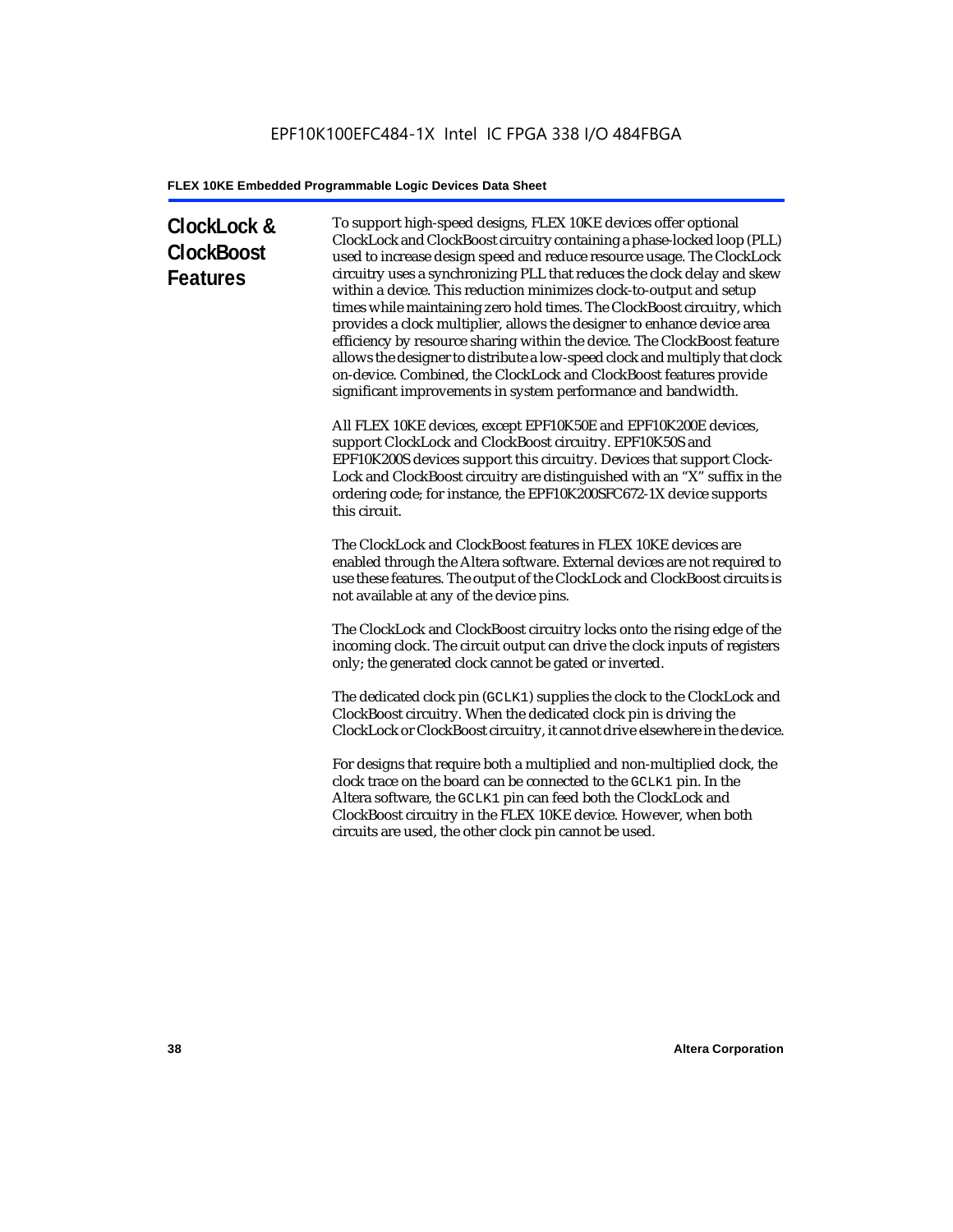# **ClockLock & ClockBoost Timing Parameters**

For the ClockLock and ClockBoost circuitry to function properly, the incoming clock must meet certain requirements. If these specifications are not met, the circuitry may not lock onto the incoming clock, which generates an erroneous clock within the device. The clock generated by the ClockLock and ClockBoost circuitry must also meet certain specifications. If the incoming clock meets these requirements during configuration, the ClockLock and ClockBoost circuitry will lock onto the clock during configuration. The circuit will be ready for use immediately after configuration. Figure 19 shows the incoming and generated clock specifications.

#### *Figure 19. Specifications for Incoming & Generated Clocks*

*The t<sub>I</sub> parameter refers to the nominal input clock period; the t<sub>0</sub> parameter refers to the nominal output clock period.*

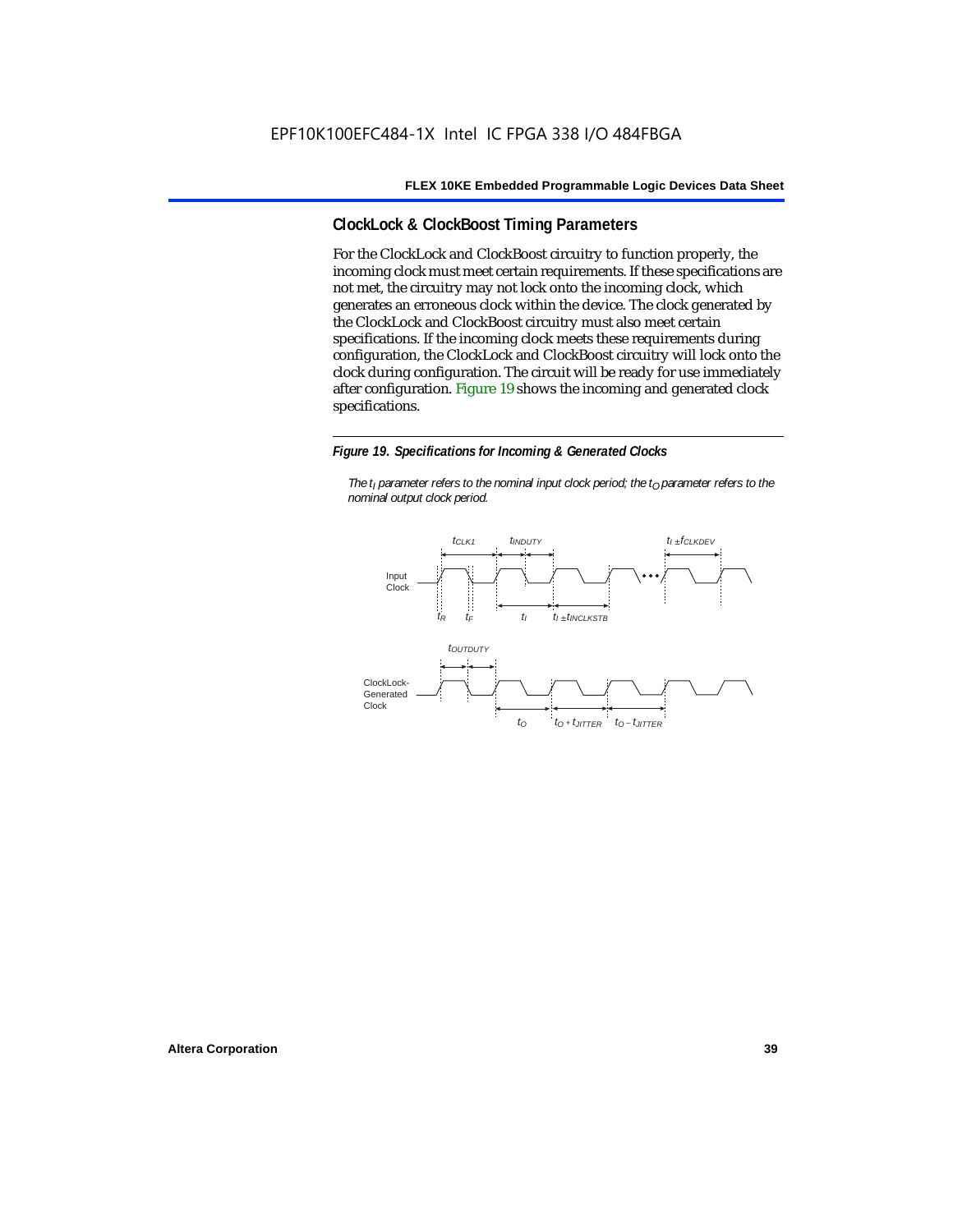Tables 12 and 13 summarize the ClockLock and ClockBoost parameters for -1 and -2 speed-grade devices, respectively.

| Table 12. ClockLock & ClockBoost Parameters for -1 Speed-Grade Devices |                                                                               |                      |     |     |           |            |
|------------------------------------------------------------------------|-------------------------------------------------------------------------------|----------------------|-----|-----|-----------|------------|
| Symbol                                                                 | Parameter                                                                     | Condition            | Min | Typ | Max       | Unit       |
| $t_R$                                                                  | Input rise time                                                               |                      |     |     | 5         | ns         |
| $t_F$                                                                  | Input fall time                                                               |                      |     |     | 5         | ns         |
| $t$ <sub>INDUTY</sub>                                                  | Input duty cycle                                                              |                      | 40  |     | 60        | $\%$       |
| $f_{CLK1}$                                                             | Input clock frequency (ClockBoost<br>clock multiplication factor equals 1)    |                      | 25  |     | 180       | <b>MHz</b> |
| $f_{CLK2}$                                                             | Input clock frequency (ClockBoost<br>clock multiplication factor equals 2)    |                      | 16  |     | 90        | <b>MHz</b> |
| $f_{CLKDFV}$                                                           | Input deviation from user<br>specification in the MAX+PLUS II<br>software (1) |                      |     |     | 25,000(2) | <b>PPM</b> |
| $t_{INCLKSTB}$                                                         | Input clock stability (measured<br>between adjacent clocks)                   |                      |     |     | 100       | ps         |
| $t_{LOCK}$                                                             | Time required for ClockLock or<br>ClockBoost to acquire lock $(3)$            |                      |     |     | 10        | <b>US</b>  |
| $t_{JITTER}$                                                           | Jitter on ClockLock or ClockBoost-                                            | $t_{INCLKSTB} < 100$ |     |     | 250       | ps         |
|                                                                        | generated clock $(4)$                                                         | $t_{INCLEKSTB}$ < 50 |     |     | 200 $(4)$ | ps         |
| <i>t<sub>OUTDUTY</sub></i>                                             | Duty cycle for ClockLock or<br>ClockBoost-generated clock                     |                      | 40  | 50  | 60        | %          |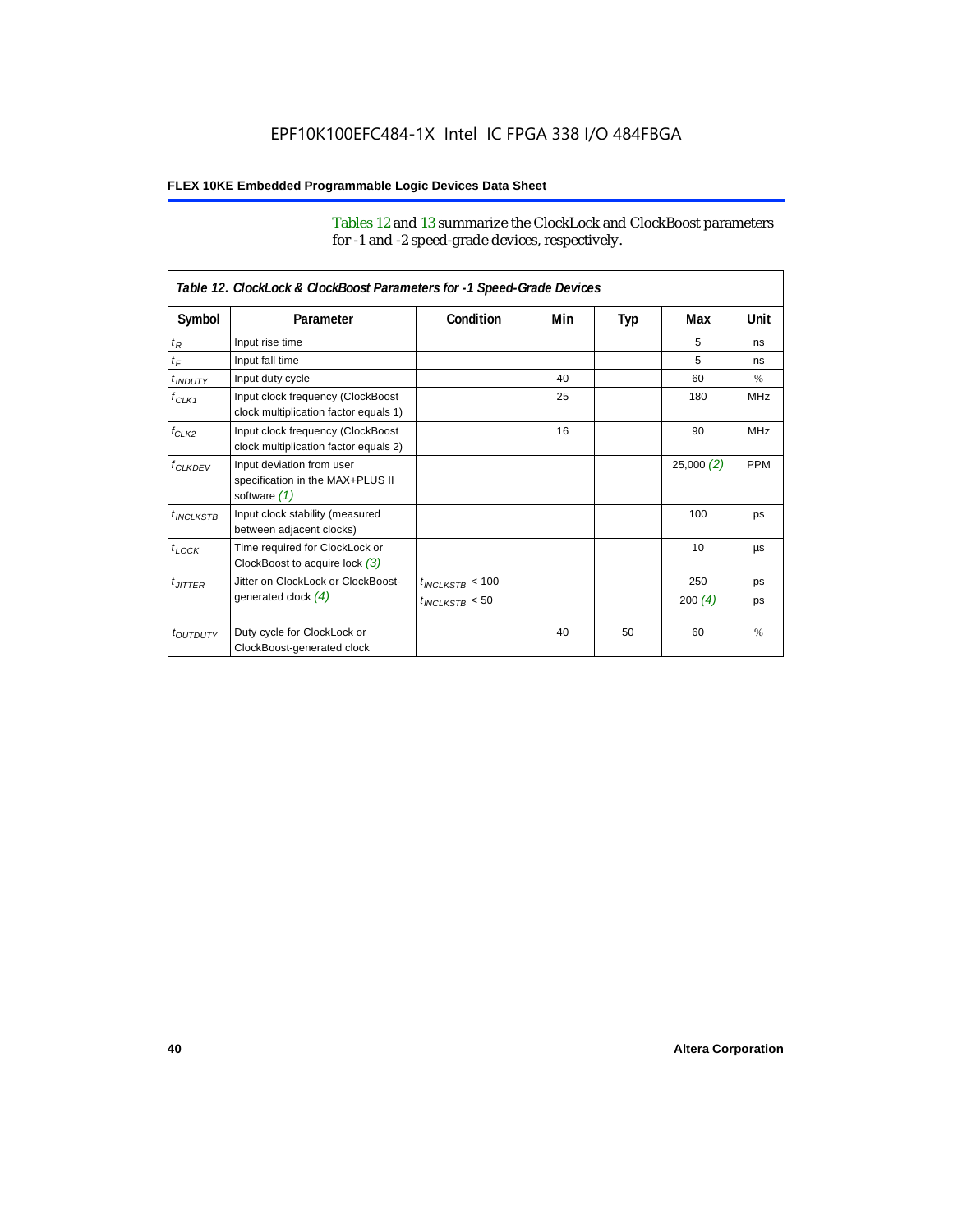| Table 13. ClockLock & ClockBoost Parameters for -2 Speed-Grade Devices |                                                                                 |                      |     |     |           |               |  |
|------------------------------------------------------------------------|---------------------------------------------------------------------------------|----------------------|-----|-----|-----------|---------------|--|
| Symbol                                                                 | Parameter                                                                       | Condition            | Min | Typ | Max       | Unit          |  |
| $t_{R}$                                                                | Input rise time                                                                 |                      |     |     | 5         | ns            |  |
| $t_F$                                                                  | Input fall time                                                                 |                      |     |     | 5         | ns            |  |
| $t$ <sub>INDUTY</sub>                                                  | Input duty cycle                                                                |                      | 40  |     | 60        | $\frac{0}{0}$ |  |
| $f_{CLK1}$                                                             | Input clock frequency (ClockBoost<br>clock multiplication factor equals 1)      |                      | 25  |     | 75        | <b>MHz</b>    |  |
| $f_{CLK2}$                                                             | Input clock frequency (ClockBoost<br>clock multiplication factor equals 2)      |                      | 16  |     | 37.5      | <b>MHz</b>    |  |
| <b>f<sub>CLKDEV</sub></b>                                              | Input deviation from user<br>specification in the MAX+PLUS II<br>software $(1)$ |                      |     |     | 25,000(2) | <b>PPM</b>    |  |
| $t_{INCLKSTB}$                                                         | Input clock stability (measured<br>between adjacent clocks)                     |                      |     |     | 100       | ps            |  |
| $t_{LOCK}$                                                             | Time required for ClockLock or<br>ClockBoost to acquire lock $(3)$              |                      |     |     | 10        | μs            |  |
| $t_{JITTER}$                                                           | Jitter on ClockLock or ClockBoost-                                              | $t_{INCLKSTB}$ < 100 |     |     | 250       | ps            |  |
|                                                                        | generated clock $(4)$                                                           | $t_{INCLKSTB}$ < 50  |     |     | 200 $(4)$ | ps            |  |
| t <sub>OUTDUTY</sub>                                                   | Duty cycle for ClockLock or<br>ClockBoost-generated clock                       |                      | 40  | 50  | 60        | $\%$          |  |

#### *Notes to tables:*

- (1) To implement the ClockLock and ClockBoost circuitry with the MAX+PLUS II software, designers must specify the input frequency. The Altera software tunes the PLL in the ClockLock and ClockBoost circuitry to this frequency. The *f<sub>CLKDEV</sub>* parameter specifies how much the incoming clock can differ from the specified frequency during device operation. Simulation does not reflect this parameter.
- (2) Twenty-five thousand parts per million (PPM) equates to 2.5% of input clock period.<br>(3) During device configuration, the ClockLock and ClockBoost circuitry is configured b
- (3) During device configuration, the ClockLock and ClockBoost circuitry is configured before the rest of the device. If the incoming clock is supplied during configuration, the ClockLock and ClockBoost circuitry locks during configuration because the  $t_{LOCK}$  value is less than the time required for configuration.
- (4) The *tJITTER* specification is measured under long-term observation. The maximum value for *tJITTER* is 200 ps if  $t_{INCI KSTB}$  is lower than 50 ps.

# **I/O Configuration**

This section discusses the peripheral component interconnect (PCI) pull-up clamping diode option, slew-rate control, open-drain output option, and MultiVolt I/O interface for FLEX 10KE devices. The PCI pull-up clamping diode, slew-rate control, and open-drain output options are controlled pin-by-pin via Altera software logic options. The MultiVolt I/O interface is controlled by connecting  $V_{CCIO}$  to a different voltage than V<sub>CCINT</sub>. Its effect can be simulated in the Altera software via the Global **Project Device Options** dialog box (Assign menu).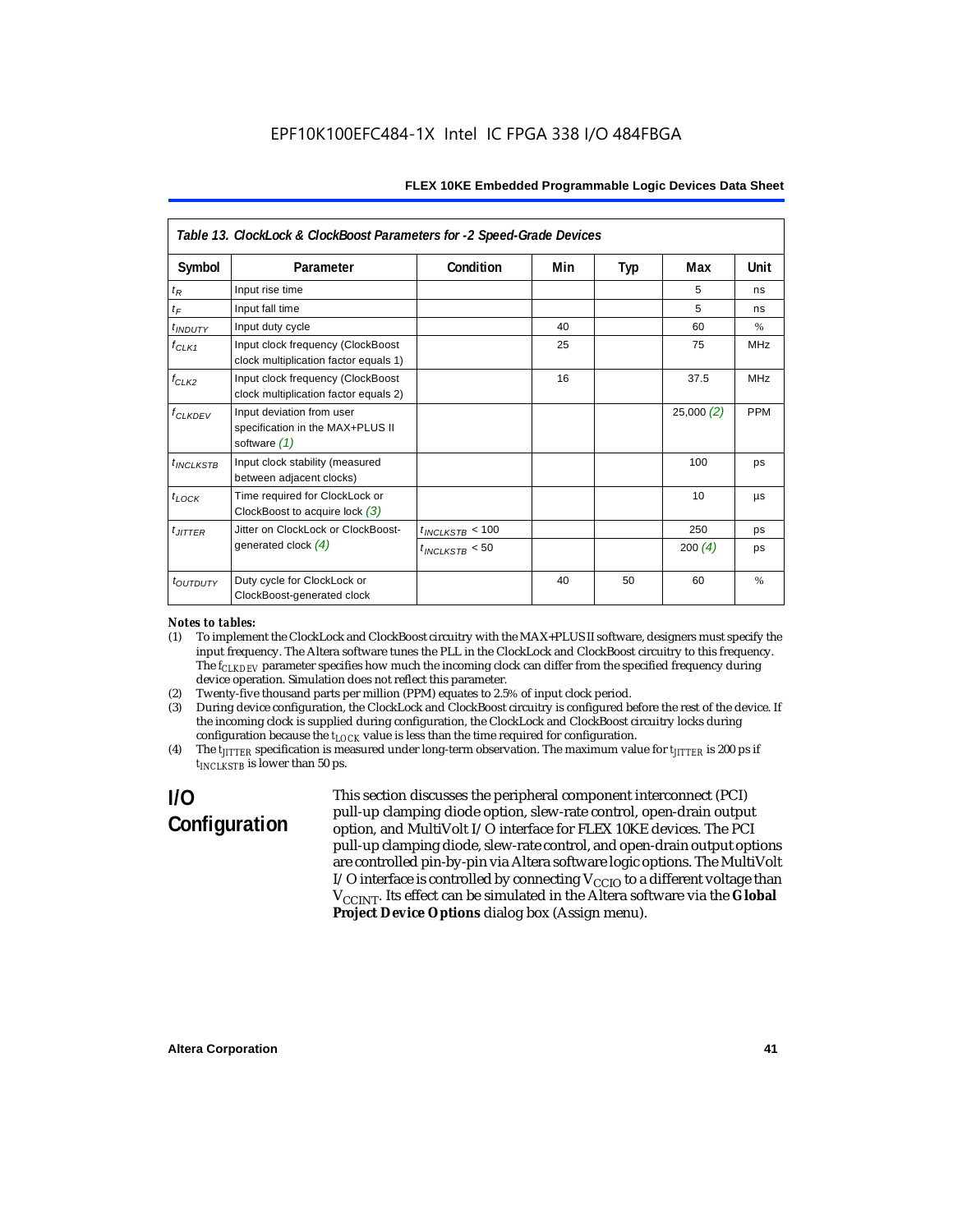# **PCI Pull-Up Clamping Diode Option**

FLEX 10KE devices have a pull-up clamping diode on every I/O, dedicated input, and dedicated clock pin. PCI clamping diodes clamp the signal to the  $V_{\text{CCIO}}$  value and are required for 3.3-V PCI compliance. Clamping diodes can also be used to limit overshoot in other systems.

Clamping diodes are controlled on a pin-by-pin basis. When  $V_{CCIO}$  is 3.3 V, a pin that has the clamping diode option turned on can be driven by a 2.5-V or 3.3-V signal, but not a 5.0-V signal. When  $V_{CCIO}$  is 2.5 V, a pin that has the clamping diode option turned on can be driven by a 2.5-V signal, but not a 3.3-V or 5.0-V signal. Additionally, a clamping diode can be activated for a subset of pins, which would allow a device to bridge between a 3.3-V PCI bus and a 5.0-V device.

# **Slew-Rate Control**

The output buffer in each IOE has an adjustable output slew rate that can be configured for low-noise or high-speed performance. A slower slew rate reduces system noise and adds a maximum delay of 4.3 ns. The fast slew rate should be used for speed-critical outputs in systems that are adequately protected against noise. Designers can specify the slew rate pin-by-pin or assign a default slew rate to all pins on a device-wide basis. The slow slew rate setting affects the falling edge of the output.

# **Open-Drain Output Option**

FLEX 10KE devices provide an optional open-drain output (electrically equivalent to open-collector output) for each I/O pin. This open-drain output enables the device to provide system-level control signals (e.g., interrupt and write enable signals) that can be asserted by any of several devices. It can also provide an additional wired-OR plane.

# **MultiVolt I/O Interface**

The FLEX 10KE device architecture supports the MultiVolt I/O interface feature, which allows FLEX 10KE devices in all packages to interface with systems of differing supply voltages. These devices have one set of  $V_{CC}$ pins for internal operation and input buffers (VCCINT), and another set for I/O output drivers (VCCIO).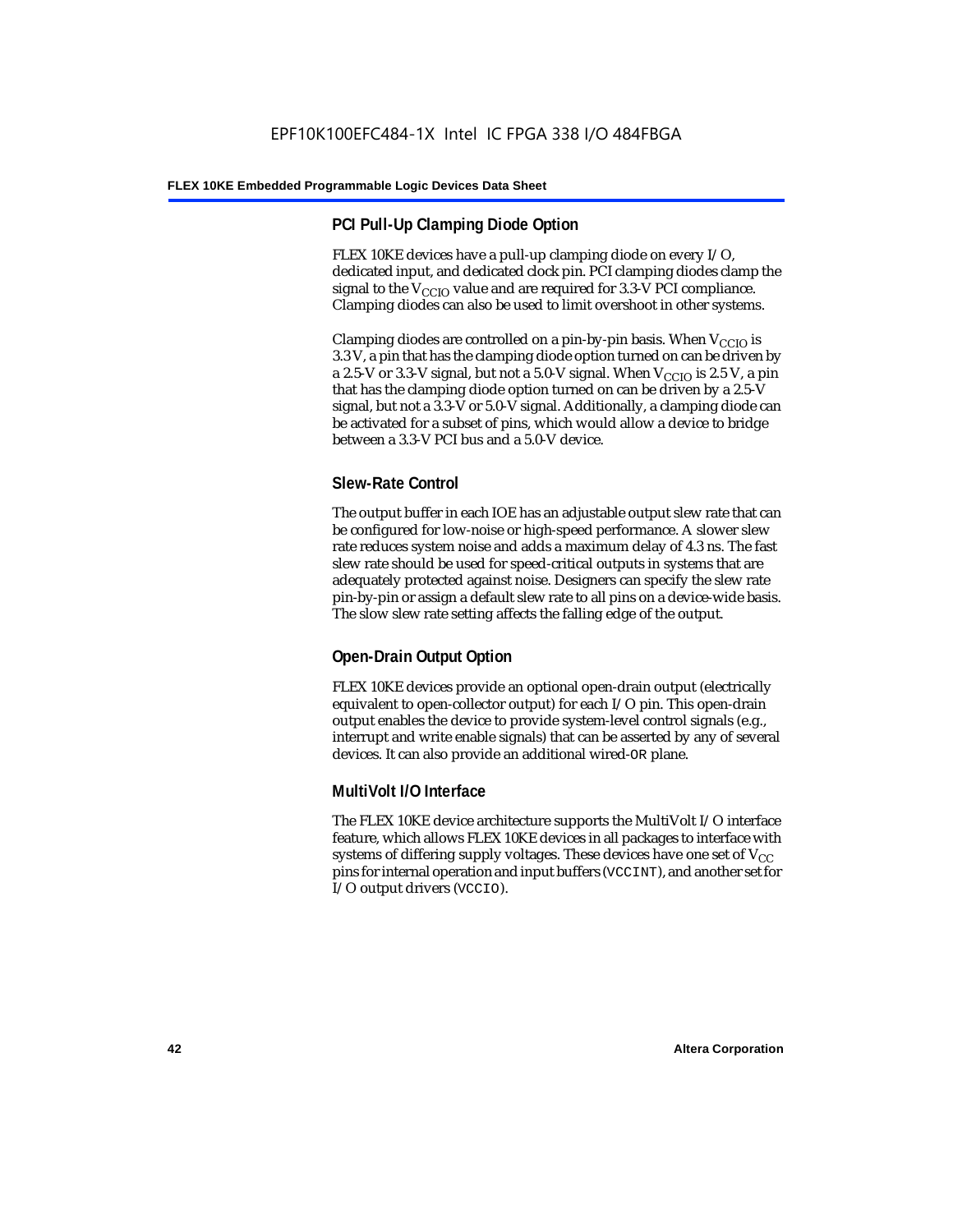The VCCINT pins must always be connected to a 2.5-V power supply. With a 2.5-V  $V_{CCMT}$  level, input voltages are compatible with 2.5-V, 3.3-V, and 5.0-V inputs. The VCCIO pins can be connected to either a 2.5-V or 3.3-V power supply, depending on the output requirements. When the VCCIO pins are connected to a 2.5-V power supply, the output levels are compatible with 2.5-V systems. When the VCCIO pins are connected to a 3.3-V power supply, the output high is at 3.3 V and is therefore compatible with 3.3-V or 5.0-V systems. Devices operating with  $V_{CCIO}$  levels higher than 3.0 V achieve a faster timing delay of  $t_{OD2}$  instead of  $t_{OD1}$ .

| Table 14. FLEX 10KE MultiVolt I/O Support |                                       |     |     |     |     |     |
|-------------------------------------------|---------------------------------------|-----|-----|-----|-----|-----|
| $V_{\text{CCIO}}(V)$                      | Input Signal (V)<br>Output Signal (V) |     |     |     |     |     |
|                                           | 2.5                                   | 3.3 | 5.0 | 2.5 | 3.3 | 5.0 |
| 2.5                                       |                                       |     |     |     |     |     |
| 3.3                                       |                                       |     |     |     |     |     |

Table 14 summarizes FLEX 10KE MultiVolt I/O support.

#### *Notes:*

(1) The PCI clamping diode must be disabled to drive an input with voltages higher than  $V_{CCIO}$ .

(2) When  $V_{\text{CCIO}} = 3.3$  V, a FLEX 10KE device can drive a 2.5-V device that has 3.3-V tolerant inputs.

Open-drain output pins on FLEX 10KE devices (with a pull-up resistor to the 5.0-V supply) can drive 5.0-V CMOS input pins that require a  $V_{\text{H}}$  of 3.5 V. When the open-drain pin is active, it will drive low. When the pin is inactive, the trace will be pulled up to 5.0 V by the resistor. The open-drain pin will only drive low or tri-state; it will never drive high. The rise time is dependent on the value of the pull-up resistor and load impedance. The  $I_{\text{OL}}$  current specification should be considered when selecting a pull-up resistor.

#### **Power Sequencing & Hot-Socketing**

Because FLEX 10KE devices can be used in a mixed-voltage environment, they have been designed specifically to tolerate any possible power-up sequence. The  $V_{\text{CCIO}}$  and  $V_{\text{CCINT}}$  power planes can be powered in any order.

Signals can be driven into FLEX 10KE devices before and during power up without damaging the device. Additionally, FLEX 10KE devices do not drive out during power up. Once operating conditions are reached, FLEX 10KE devices operate as specified by the user.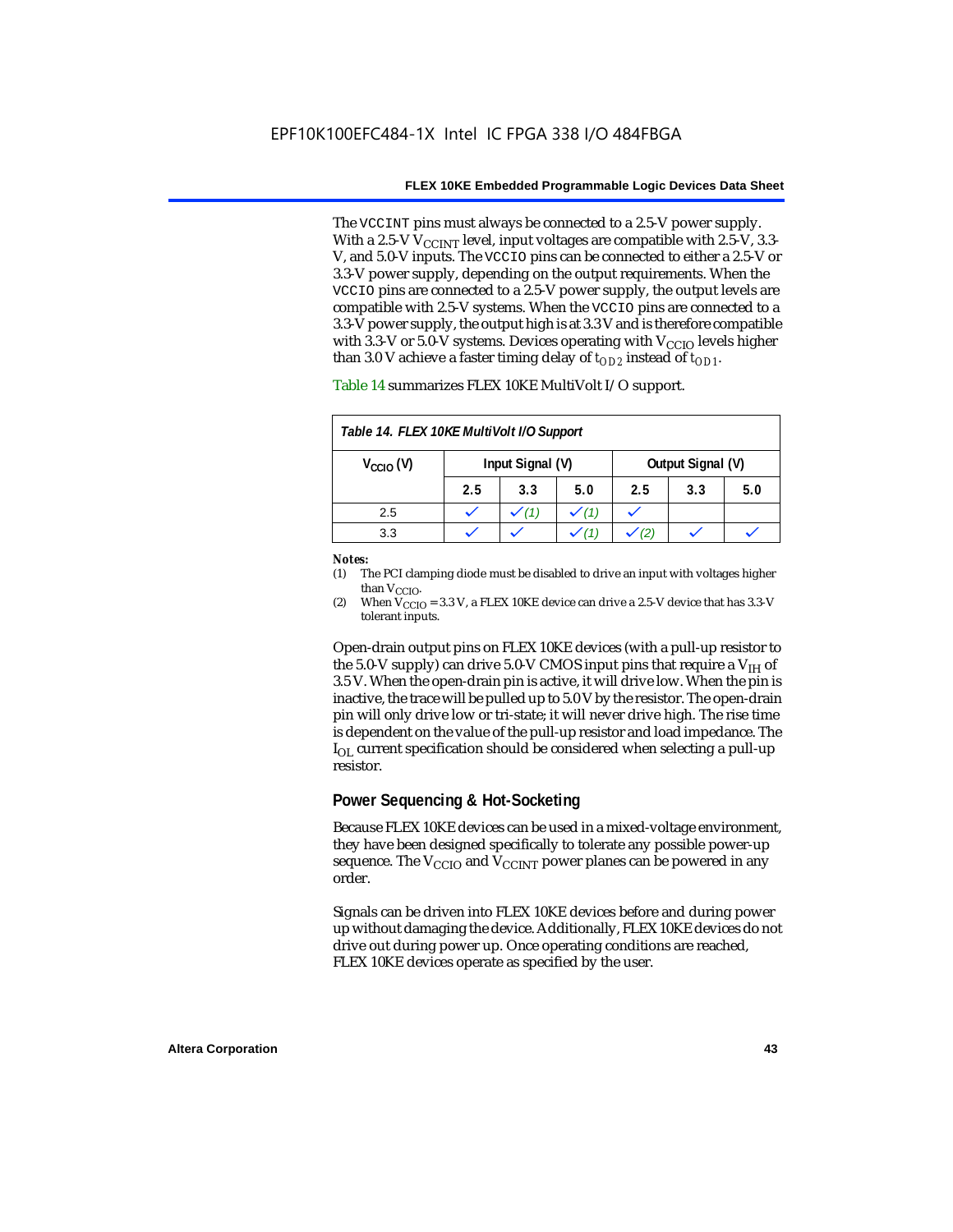# **IEEE Std. 1149.1 (JTAG) Boundary-Scan Support**

All FLEX 10KE devices provide JTAG BST circuitry that complies with the IEEE Std. 1149.1-1990 specification. FLEX 10KE devices can also be configured using the JTAG pins through the BitBlaster or ByteBlasterMV download cable, or via hardware that uses the Jam™ STAPL programming and test language. JTAG boundary-scan testing can be performed before or after configuration, but not during configuration. FLEX 10KE devices support the JTAG instructions shown in Table 15.

| Table 15. FLEX 10KE JTAG Instructions |                                                                                                                                                                                                                            |  |  |  |
|---------------------------------------|----------------------------------------------------------------------------------------------------------------------------------------------------------------------------------------------------------------------------|--|--|--|
| <b>JTAG Instruction</b>               | <b>Description</b>                                                                                                                                                                                                         |  |  |  |
| SAMPLE/PRELOAD                        | Allows a snapshot of signals at the device pins to be captured and examined during<br>normal device operation, and permits an initial data pattern to be output at the device<br>pins.                                     |  |  |  |
| <b>EXTEST</b>                         | Allows the external circuitry and board-level interconnections to be tested by forcing a<br>test pattern at the output pins and capturing test results at the input pins.                                                  |  |  |  |
| <b>BYPASS</b>                         | Places the 1-bit bypass register between the TDI and TDO pins, which allows the BST<br>data to pass synchronously through a selected device to adjacent devices during normal<br>device operation.                         |  |  |  |
| <b>USERCODE</b>                       | Selects the user electronic signature (USERCODE) register and places it between the<br>TDI and TDO pins, allowing the USERCODE to be serially shifted out of TDO.                                                          |  |  |  |
| <b>IDCODE</b>                         | Selects the IDCODE register and places it between TDI and TDO, allowing the IDCODE<br>to be serially shifted out of TDO.                                                                                                   |  |  |  |
| <b>ICR Instructions</b>               | These instructions are used when configuring a FLEX 10KE device via JTAG ports with<br>a BitBlaster or ByteBlasterMV download cable, or using a Jam File (.jam) or<br>Jam Byte-Code File (.jbc) via an embedded processor. |  |  |  |

The instruction register length of FLEX 10KE devices is 10 bits. The USERCODE register length in FLEX 10KE devices is 32 bits; 7 bits are determined by the user, and 25 bits are pre-determined. Tables 16 and 17 show the boundary-scan register length and device IDCODE information for FLEX 10KE devices.

| Table 16. FLEX 10KE Boundary-Scan Register Length |                               |  |  |  |
|---------------------------------------------------|-------------------------------|--|--|--|
| Device                                            | Boundary-Scan Register Length |  |  |  |
| EPF10K30E                                         | 690                           |  |  |  |
| EPF10K50E                                         | 798                           |  |  |  |
| <b>EPF10K50S</b>                                  |                               |  |  |  |
| EPF10K100E                                        | 1,050                         |  |  |  |
| EPF10K130E                                        | 1,308                         |  |  |  |
| EPF10K200E                                        | 1.446                         |  |  |  |
| EPF10K200S                                        |                               |  |  |  |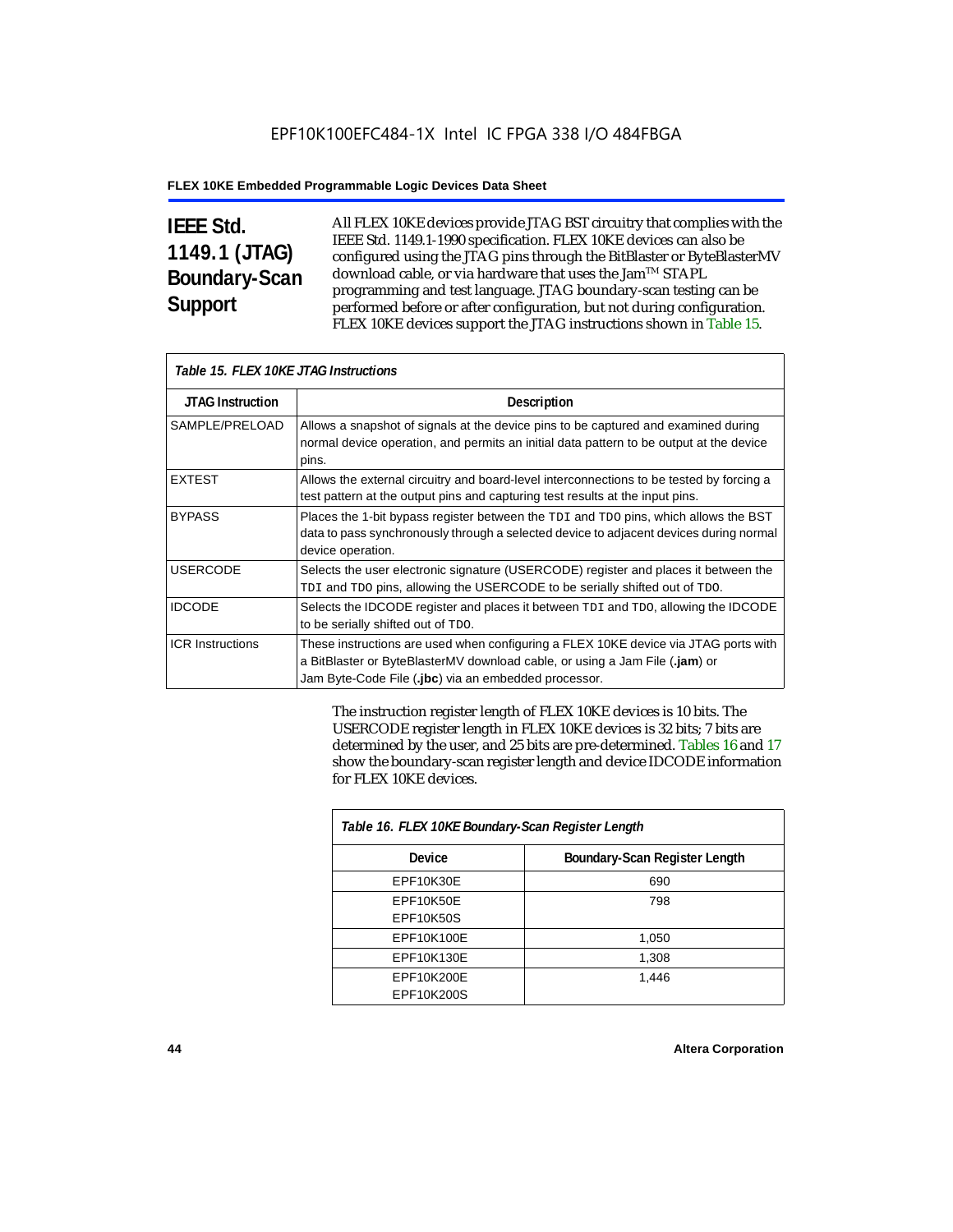| FLEX 10KE Embedded Programmable Logic Devices Data Sheet |  |  |
|----------------------------------------------------------|--|--|
|----------------------------------------------------------|--|--|

| Table 17, 32-Bit IDCODE for FLEX 10KE Devices<br>Note $(1)$ |                            |                              |                                      |                  |  |  |  |
|-------------------------------------------------------------|----------------------------|------------------------------|--------------------------------------|------------------|--|--|--|
| <b>Device</b>                                               |                            | IDCODE (32 Bits)             |                                      |                  |  |  |  |
|                                                             | <b>Version</b><br>(4 Bits) | Part Number (16 Bits)        | Manufacturer's<br>Identity (11 Bits) | 1 (1 Bit)<br>(2) |  |  |  |
| EPF10K30E                                                   | 0001                       | 0001<br>0000<br>0011<br>0000 | 00001101110                          | $\mathbf{1}$     |  |  |  |
| EPF10K50E<br>EPF10K50S                                      | 0001                       | 0000<br>0101<br>0001<br>0000 | 00001101110                          | 1                |  |  |  |
| EPF10K100E                                                  | 0010                       | 0000 0001 0000 0000          | 00001101110                          | $\mathbf{1}$     |  |  |  |
| EPF10K130E                                                  | 0001                       | 0001 0011<br>0000<br>0000    | 00001101110                          | $\mathbf{1}$     |  |  |  |
| EPF10K200E<br>EPF10K200S                                    | 0001                       | 0010<br>0000<br>0000<br>0000 | 00001101110                          | 1                |  |  |  |

#### *Notes:*

(1) The most significant bit (MSB) is on the left.

(2) The least significant bit (LSB) for all JTAG IDCODEs is 1.

FLEX 10KE devices include weak pull-up resistors on the JTAG pins.



For more information, see the following documents:

- *Application Note 39 (IEEE Std. 1149.1 (JTAG) Boundary-Scan Testing in Altera Devices)*
- *BitBlaster Serial Download Cable Data Sheet*
- *ByteBlasterMV Parallel Port Download Cable Data Sheet*
- *Jam Programming & Test Language Specification*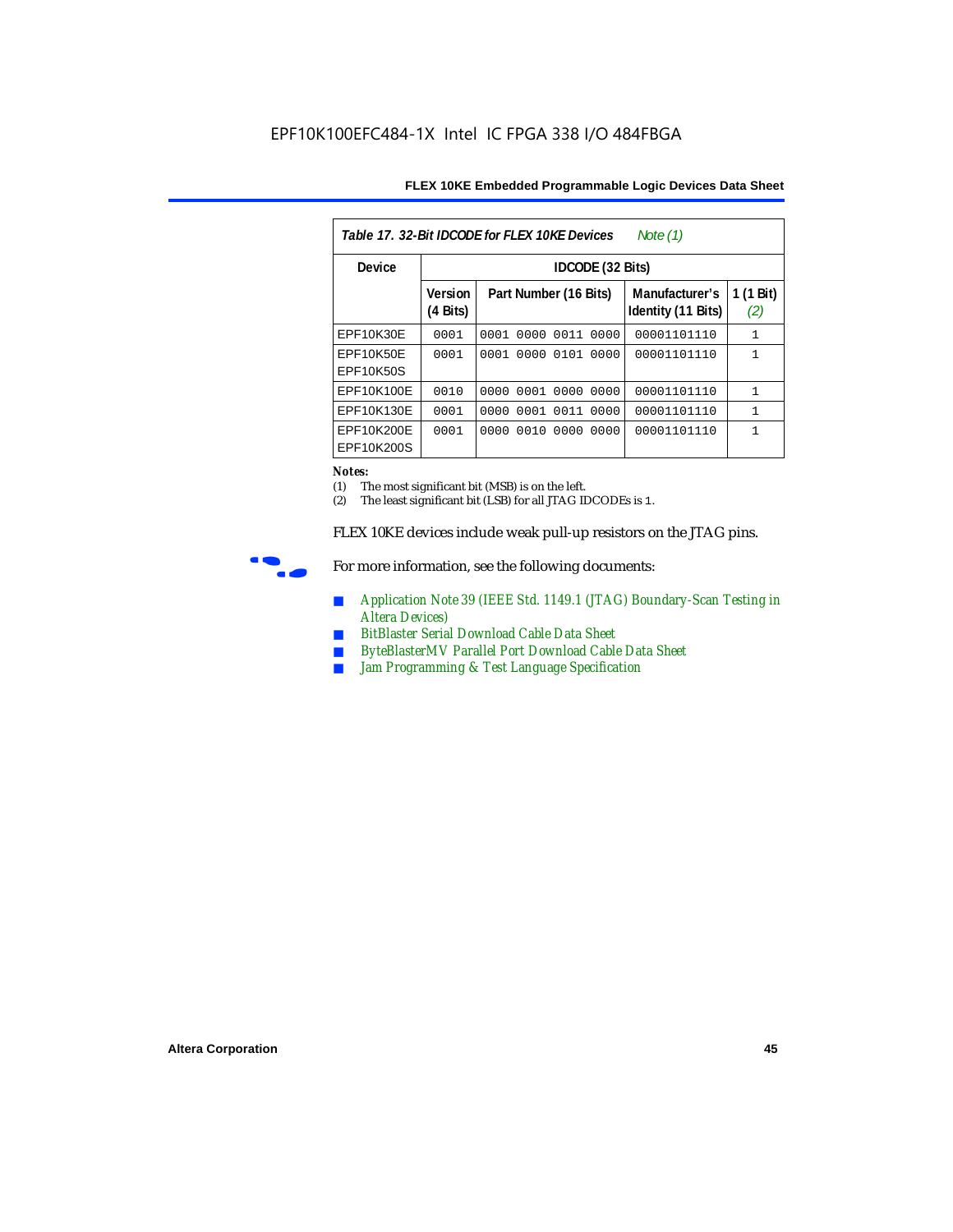Figure 20 shows the timing requirements for the JTAG signals.



*Figure 20. FLEX 10KE JTAG Waveforms*

#### Table 18 shows the timing parameters and values for FLEX 10KE devices.

| Table 18. FLEX 10KE JTAG Timing Parameters & Values |                                                |     |     |      |  |
|-----------------------------------------------------|------------------------------------------------|-----|-----|------|--|
| Symbol                                              | Parameter                                      | Min | Max | Unit |  |
| t <sub>JCP</sub>                                    | <b>TCK clock period</b>                        | 100 |     | ns   |  |
| $t_{JCH}$                                           | TCK clock high time                            | 50  |     | ns   |  |
| $t_{JCL}$                                           | TCK clock low time                             | 50  |     | ns   |  |
| tjpsu                                               | JTAG port setup time                           | 20  |     | ns   |  |
| t <sub>JPH</sub>                                    | JTAG port hold time                            | 45  |     | ns   |  |
| t <sub>JPCO</sub>                                   | JTAG port clock to output                      |     | 25  | ns   |  |
| t <sub>.IPZX</sub>                                  | JTAG port high impedance to valid output       |     | 25  | ns   |  |
| t <sub>JPXZ</sub>                                   | JTAG port valid output to high impedance       |     | 25  | ns   |  |
| tjssu                                               | Capture register setup time                    | 20  |     | ns   |  |
| $t_{JSH}$                                           | Capture register hold time                     | 45  |     | ns   |  |
| tjsco                                               | Update register clock to output                |     | 35  | ns   |  |
| t <sub>JSZX</sub>                                   | Update register high impedance to valid output |     | 35  | ns   |  |
| t <sub>JSXZ</sub>                                   | Update register valid output to high impedance |     | 35  | ns   |  |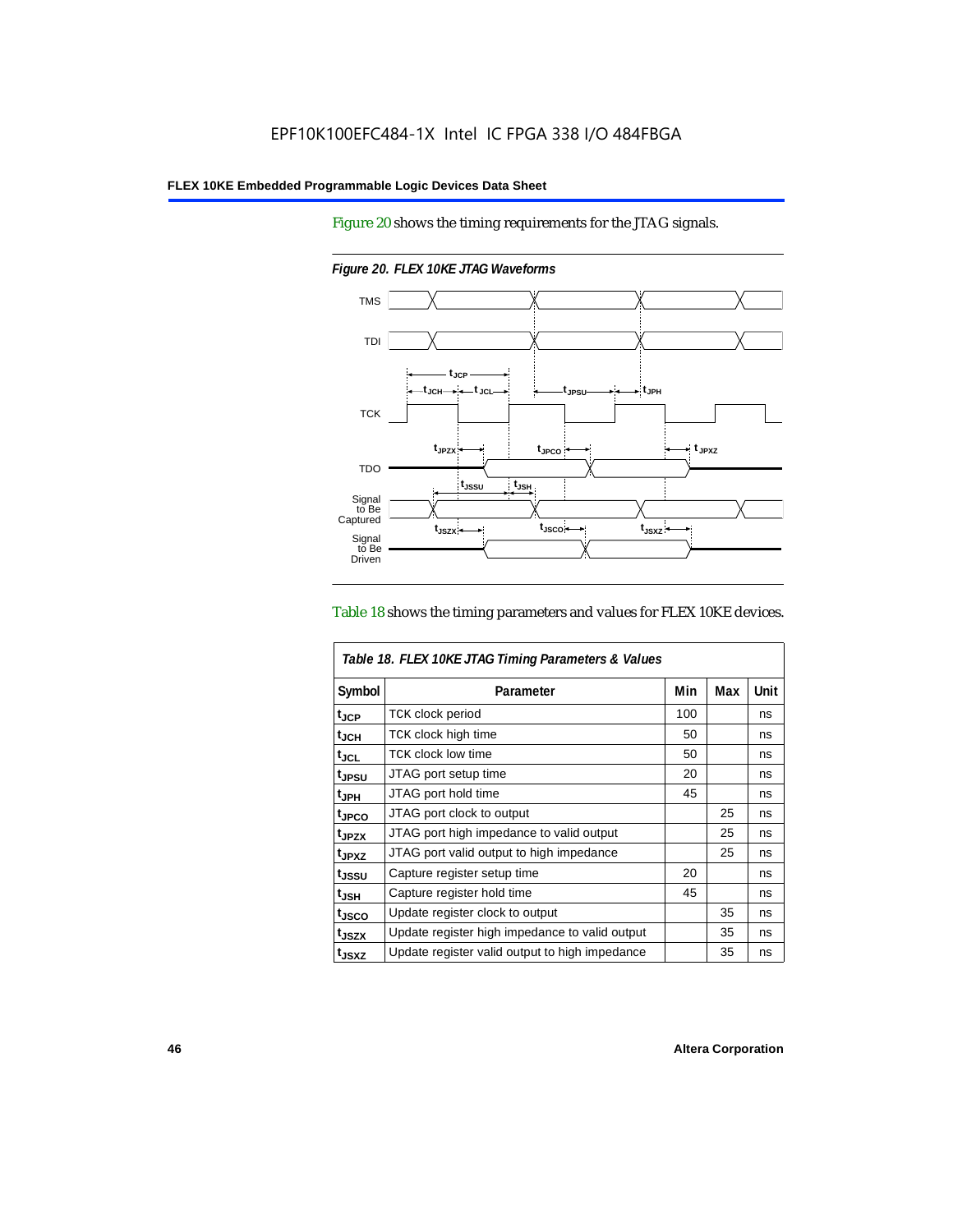**Generic Testing** Each FLEX 10KE device is functionally tested. Complete testing of each configurable static random access memory (SRAM) bit and all logic functionality ensures 100% yield. AC test measurements for FLEX 10KE devices are made under conditions equivalent to those shown in Figure 21. Multiple test patterns can be used to configure devices during all stages of the production flow.

#### *Figure 21. FLEX 10KE AC Test Conditions*

Power supply transients can affect AC *Power supply transients can affect AC measurements. Simultaneous transitions of multiple outputs should be avoided for accurate measurement. Threshold tests must not be performed under AC conditions. Large-amplitude, fast-groundcurrent transients normally occur as the device outputs discharge the load capacitances. When these transients flow through the parasitic inductance between the device ground pin and the test system ground, significant reductions in observable noise immunity can result. Numbers in brackets are for 2.5-V devices or outputs. Numbers without brackets are for 3.3-V. devices or outputs.*



# **Operating Conditions**

Tables 19 through 23 provide information on absolute maximum ratings, recommended operating conditions, DC operating conditions, and capacitance for 2.5-V FLEX 10KE devices.

| Table 19. FLEX 10KE 2.5-V Device Absolute Maximum Ratings<br>Note $(1)$ |                            |                                                           |        |      |              |  |  |
|-------------------------------------------------------------------------|----------------------------|-----------------------------------------------------------|--------|------|--------------|--|--|
| Symbol                                                                  | Parameter                  | <b>Conditions</b>                                         | Min    | Max  | Unit         |  |  |
| <b>V<sub>CCINT</sub></b>                                                | Supply voltage             | With respect to ground (2)                                | $-0.5$ | 3.6  | V            |  |  |
| V <sub>CCIO</sub>                                                       |                            |                                                           | $-0.5$ | 4.6  | $\vee$       |  |  |
| $V_{I}$                                                                 | DC input voltage           |                                                           | $-2.0$ | 5.75 | V            |  |  |
| $I_{\text{OUT}}$                                                        | DC output current, per pin |                                                           | $-25$  | 25   | mA           |  |  |
| T <sub>STG</sub>                                                        | Storage temperature        | No bias                                                   | $-65$  | 150  | $^{\circ}$ C |  |  |
| $T_{AMB}$                                                               | Ambient temperature        | Under bias                                                | $-65$  | 135  | $^{\circ}$ C |  |  |
| $T_{\rm J}$                                                             | Junction temperature       | PQFP, TQFP, BGA, and FineLine BGA<br>packages, under bias |        | 135  | $^{\circ}$ C |  |  |
|                                                                         |                            | Ceramic PGA packages, under bias                          |        | 150  | $^{\circ}$ C |  |  |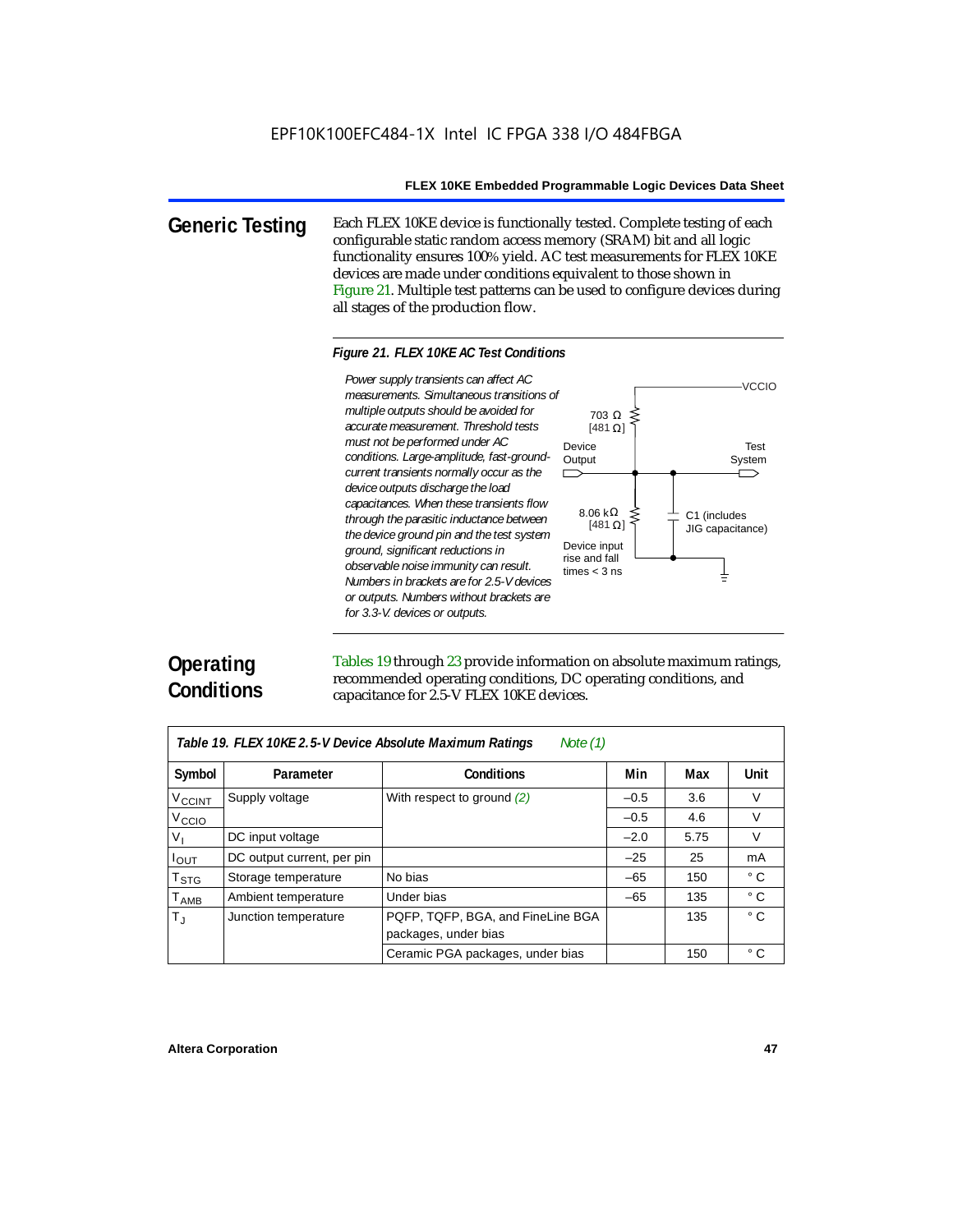# EPF10K100EFC484-1X Intel IC FPGA 338 I/O 484FBGA

### **FLEX 10KE Embedded Programmable Logic Devices Data Sheet**

| Table 20. 2.5-V EPF10K50E & EPF10K200E Device Recommended Operating Conditions |                                                        |                    |            |                   |              |  |  |
|--------------------------------------------------------------------------------|--------------------------------------------------------|--------------------|------------|-------------------|--------------|--|--|
| Symbol                                                                         | Parameter                                              | <b>Conditions</b>  | Min        | Max               | Unit         |  |  |
| <b>V<sub>CCINT</sub></b>                                                       | Supply voltage for internal logic<br>and input buffers | (3), (4)           | 2.30(2.30) | 2.70(2.70)        | $\vee$       |  |  |
| V <sub>CCIO</sub>                                                              | Supply voltage for output buffers,<br>3.3-V operation  | (3), (4)           | 3.00(3.00) | 3.60(3.60)        | $\vee$       |  |  |
|                                                                                | Supply voltage for output buffers,<br>2.5-V operation  | (3), (4)           | 2.30(2.30) | 2.70(2.70)        | $\vee$       |  |  |
| $V_{1}$                                                                        | Input voltage                                          | (5)                | $-0.5$     | 5.75              | $\vee$       |  |  |
| $V_{\rm O}$                                                                    | Output voltage                                         |                    | 0          | V <sub>CCIO</sub> | $\vee$       |  |  |
| $T_A$                                                                          | Ambient temperature                                    | For commercial use | $\Omega$   | 70                | ° C          |  |  |
|                                                                                |                                                        | For industrial use | $-40$      | 85                | $^{\circ}$ C |  |  |
| $T_{\rm J}$                                                                    | Operating temperature                                  | For commercial use | $\Omega$   | 85                | °C           |  |  |
|                                                                                |                                                        | For industrial use | $-40$      | 100               | ° C          |  |  |
| $t_{R}$                                                                        | Input rise time                                        |                    |            | 40                | ns           |  |  |
| $t_F$                                                                          | Input fall time                                        |                    |            | 40                | ns           |  |  |

# *Table 21. 2.5-V EPF10K30E, EPF10K50S, EPF10K100E, EPF10K130E & EPF10K200S Device Recommended Operating Conditions*

| Symbol                   | Parameter                                              | <b>Conditions</b>  | Min              | Max               | Unit         |
|--------------------------|--------------------------------------------------------|--------------------|------------------|-------------------|--------------|
| <b>V<sub>CCINT</sub></b> | Supply voltage for internal logic<br>and input buffers | (3), (4)           | 2.375<br>(2.375) | 2.625<br>(2.625)  | $\vee$       |
| V <sub>CCIO</sub>        | Supply voltage for output buffers,<br>3.3-V operation  | (3), (4)           | 3.00(3.00)       | 3.60(3.60)        | $\vee$       |
|                          | Supply voltage for output buffers,<br>2.5-V operation  | (3), (4)           | 2.375<br>(2.375) | 2.625<br>(2.625)  | $\vee$       |
| $V_{1}$                  | Input voltage                                          | (5)                | $-0.5$           | 5.75              | $\vee$       |
| $V_{\rm O}$              | Output voltage                                         |                    | $\mathbf 0$      | V <sub>ccio</sub> | $\vee$       |
| $T_A$                    | Ambient temperature                                    | For commercial use | 0                | 70                | ° C          |
|                          |                                                        | For industrial use | $-40$            | 85                | $^{\circ}$ C |
| $T_{\rm J}$              | Operating temperature                                  | For commercial use | 0                | 85                | $^{\circ}$ C |
|                          |                                                        | For industrial use | $-40$            | 100               | $^{\circ}$ C |
| $t_{R}$                  | Input rise time                                        |                    |                  | 40                | ns           |
| $t_F$                    | Input fall time                                        |                    |                  | 40                | ns           |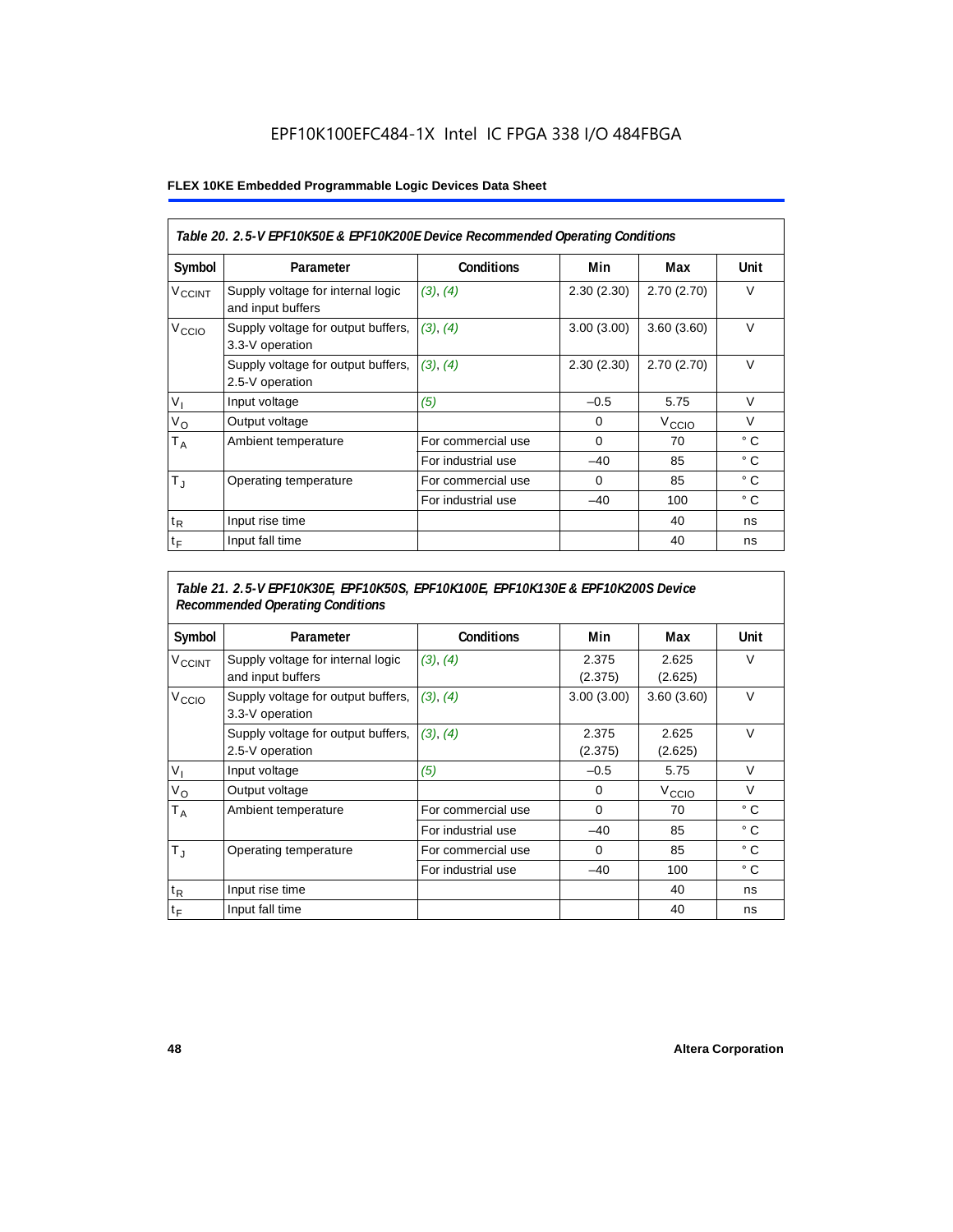| Symbol          | Parameter                                      | <b>Conditions</b>                                                       | Min                                  | <b>Typ</b> | Max                                      | Unit           |
|-----------------|------------------------------------------------|-------------------------------------------------------------------------|--------------------------------------|------------|------------------------------------------|----------------|
| $V_{\text{IH}}$ | High-level input<br>voltage                    |                                                                         | 1.7, $0.5 \times V_{\text{CCIO}}(8)$ |            | 5.75                                     | V              |
| $V_{IL}$        | Low-level input<br>voltage                     |                                                                         | $-0.5$                               |            | 0.8,<br>$0.3 \times V_{\text{CCIO}}$ (8) | V              |
| $V_{OH}$        | 3.3-V high-level TTL<br>output voltage         | $I_{OH} = -8$ mA DC,<br>$V_{\text{CCIO}} = 3.00 V(9)$                   | 2.4                                  |            |                                          | V              |
|                 | 3.3-V high-level<br>CMOS output voltage        | $I_{OH} = -0.1$ mA DC,<br>$V_{\text{CCIO}} = 3.00 V (9)$                | $V_{\text{CCIO}} - 0.2$              |            |                                          | V              |
|                 | 3.3-V high-level PCI<br>output voltage         | $I_{OH} = -0.5$ mA DC,<br>$V_{\text{CCIO}} = 3.00$ to 3.60 V (9)        | $0.9 \times V_{\text{CCIO}}$         |            |                                          | $\vee$         |
|                 | 2.5-V high-level output<br>voltage             | $I_{OH} = -0.1$ mA DC,<br>$V_{\text{CCIO}} = 2.30 \text{ V} (9)$        | 2.1                                  |            |                                          | V              |
|                 |                                                | $I_{OH} = -1$ mA DC,<br>$V_{\text{CCIO}} = 2.30 \text{ V} (9)$          | 2.0                                  |            |                                          | $\vee$         |
|                 |                                                | $I_{OH} = -2$ mA DC,<br>$V_{\text{CCIO}} = 2.30 \text{ V} (9)$          | 1.7                                  |            |                                          | $\vee$         |
| $V_{OL}$        | 3.3-V low-level TTL<br>output voltage          | $I_{\text{OI}} = 12 \text{ mA DC}$ ,<br>$V_{\text{CCIO}} = 3.00 V (10)$ |                                      |            | 0.45                                     | $\vee$         |
|                 | 3.3-V low-level CMOS<br>output voltage         | $I_{OL} = 0.1$ mA DC,<br>$V_{\text{CCIO}} = 3.00 \text{ V} (10)$        |                                      |            | 0.2                                      | $\vee$         |
|                 | 3.3-V low-level PCI<br>output voltage          | $I_{OL}$ = 1.5 mA DC,<br>$V_{\text{CCIO}} = 3.00$ to 3.60 V<br>(10)     |                                      |            | $0.1 \times V_{\text{CCIO}}$             | V              |
|                 | 2.5-V low-level output<br>voltage              | $I_{OL} = 0.1$ mA DC,<br>$V_{\text{CCIO}} = 2.30 V (10)$                |                                      |            | 0.2                                      | $\vee$         |
|                 |                                                | $I_{\Omega}$ = 1 mA DC,<br>$V_{\text{CCIO}} = 2.30 V (10)$              |                                      |            | 0.4                                      | V              |
|                 |                                                | $I_{OL}$ = 2 mA DC,<br>$V_{\text{CCIO}} = 2.30 V (10)$                  |                                      |            | 0.7                                      | V              |
| $I_1$           | Input pin leakage<br>current                   | $V_1 = V_{\text{CCIOMax}}$ to 0 V (11)                                  | $-10$                                |            | 10                                       | μA             |
| $I_{OZ}$        | Tri-stated I/O pin<br>leakage current          | $V_{\text{O}} = V_{\text{CCIOMax}}$ to 0 V (11)                         | $-10$                                |            | 10                                       | μA             |
| $I_{CC0}$       | V <sub>CC</sub> supply current<br>(standby)    | $V_1$ = ground, no load, no<br>toggling inputs                          |                                      | 5          |                                          | mA             |
|                 |                                                | $V_1$ = ground, no load, no<br>toggling inputs (12)                     |                                      | 10         |                                          | mA             |
| $R_{CONF}$      | Value of I/O pin pull-                         | $V_{\text{CCIO}} = 3.0 V (13)$                                          | 20                                   |            | 50                                       | $k\frac{3}{4}$ |
|                 | up resistor before and<br>during configuration | $V_{\text{CCIO}} = 2.3 V (13)$                                          | 30                                   |            | 80                                       | $k\frac{3}{4}$ |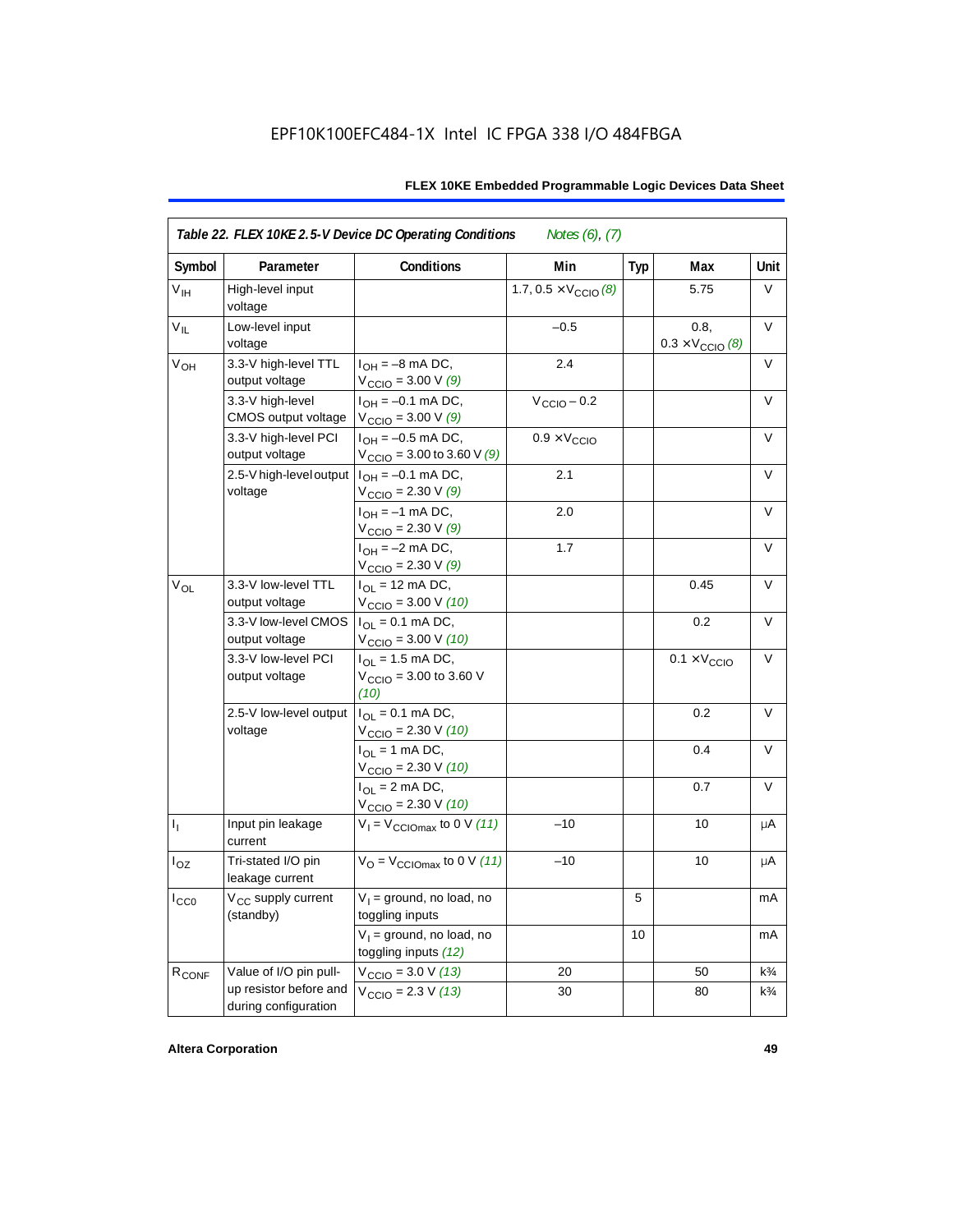| Table 23. FLEX 10KE Device Capacitance<br>Note (14) |                                             |                              |     |     |      |  |  |  |
|-----------------------------------------------------|---------------------------------------------|------------------------------|-----|-----|------|--|--|--|
| Symbol                                              | Parameter                                   | <b>Conditions</b>            | Min | Max | Unit |  |  |  |
| $C_{IN}$                                            | Input capacitance                           | $V_{IN} = 0 V$ , f = 1.0 MHz |     | 10  | pF   |  |  |  |
| $C_{\text{INCLK}}$                                  | Input capacitance on<br>dedicated clock pin | $V_{IN} = 0 V$ , f = 1.0 MHz |     | 12  | pF   |  |  |  |
| $C_{OUT}$                                           | Output capacitance                          | $V_{OUT} = 0 V, f = 1.0 MHz$ |     | 10  | рF   |  |  |  |

#### *Notes to tables:*

- (1) See the *Operating Requirements for Altera Devices Data Sheet*.
- (2) Minimum DC input voltage is –0.5 V. During transitions, the inputs may undershoot to –2.0 V for input currents less than 100 mA and periods shorter than 20 ns.
- (3) Numbers in parentheses are for industrial-temperature-range devices.
- (4) Maximum  $V_{CC}$  rise time is 100 ms, and  $V_{CC}$  must rise monotonically.<br>(5) All pins, including dedicated inputs, clock, I/O, and JTAG pins, may
- All pins, including dedicated inputs, clock, I/O, and JTAG pins, may be driven before  $V_{CCTNT}$  and  $V_{CCTO}$  are powered.
- (6) Typical values are for  $T_A = 25^\circ$  C,  $V_{CClNT} = 2.5$  V, and  $V_{CClO} = 2.5$  V or 3.3 V.<br>(7) These values are specified under the FLEX 10KE Recommended Operating Co
- (7) These values are specified under the FLEX 10KE Recommended Operating Conditions shown in Tables 20 and 21.<br>(8) The FLEX 10KE input buffers are compatible with 2.5-V. 3.3-V (LVTTL and LVCMOS), and 5.0-V TTL and CMOS (8) The FLEX 10KE input buffers are compatible with 2.5-V, 3.3-V (LVTTL and LVCMOS), and 5.0-V TTL and CMOS
- signals. Additionally, the input buffers are 3.3-V PCI compliant when  $V_{CCIO}$  and  $V_{CCIVT}$  meet the relationship shown in Figure 22.
- (9) The  $I<sub>OH</sub>$  parameter refers to high-level TTL, PCI, or CMOS output current.
- (10) The IOL parameter refers to low-level TTL, PCI, or CMOS output current. This parameter applies to open-drain pins as well as output pins.
- (11) This value is specified for normal device operation. The value may vary during power-up.
- (12) This parameter applies to -1 speed-grade commercial-temperature devices and -2 speed-grade-industrial temperature devices.
- (13) Pin pull-up resistance values will be lower if the pin is driven higher than  $V_{CCIO}$  by an external source.
- (14) Capacitance is sample-tested only.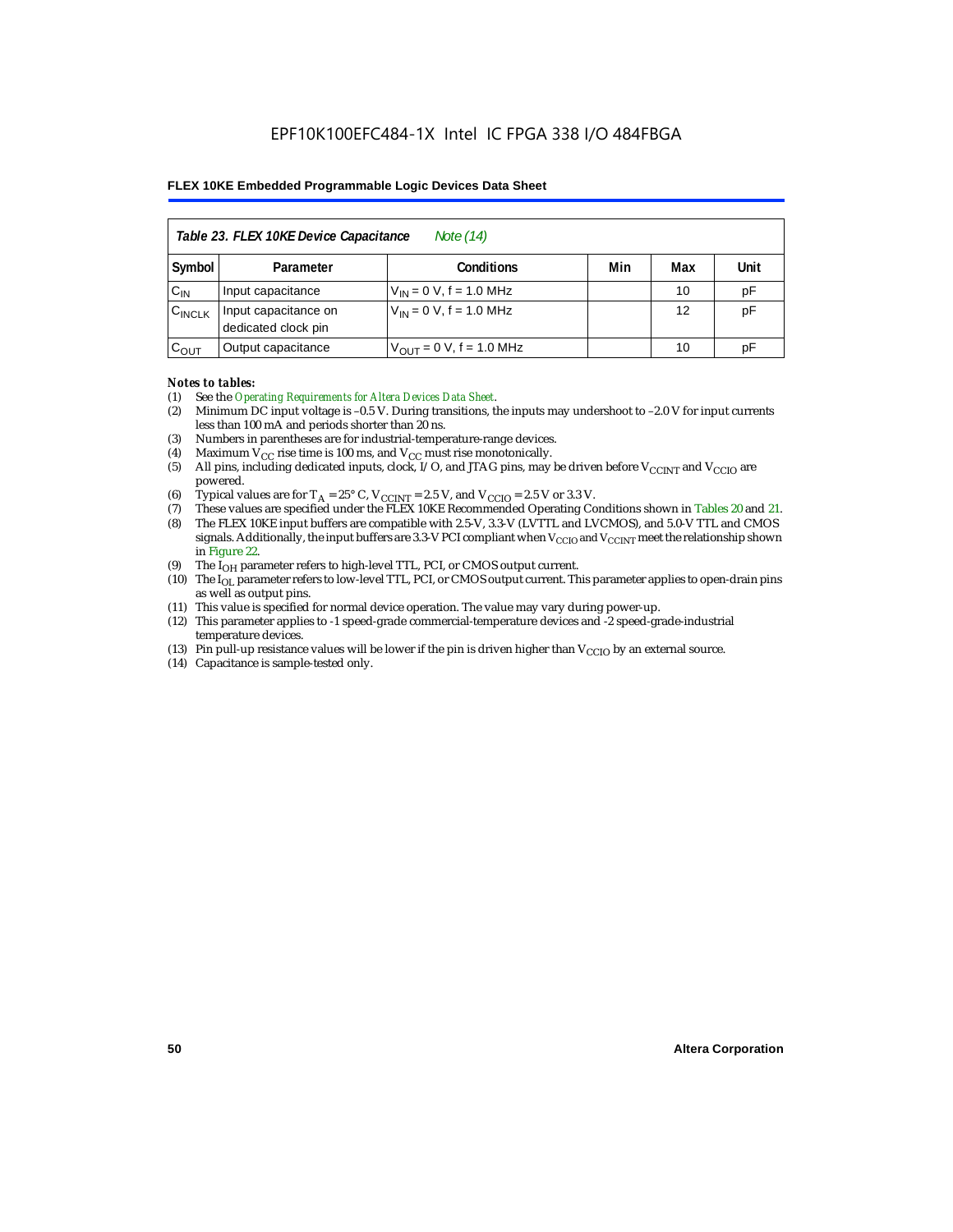Figure 22 shows the required relationship between  $V_{\text{CCIO}}$  and  $V_{\text{CCINT}}$  for 3.3-V PCI compliance.



Figure 23 shows the typical output drive characteristics of FLEX 10KE devices with 3.3-V and 2.5-V  $V_{\text{CCIO}}$ . The output driver is compliant to the 3.3-V *PCI Local Bus Specification*, *Revision 2.2* (when VCCIO pins are connected to 3.3 V). FLEX 10KE devices with a -1 speed grade also comply with the drive strength requirements of the *PCI Local Bus Specification*, *Revision 2.2* (when VCCINT pins are powered with a minimum supply of 2.375 V, and VCCIO pins are connected to 3.3 V). Therefore, these devices can be used in open 5.0-V PCI systems.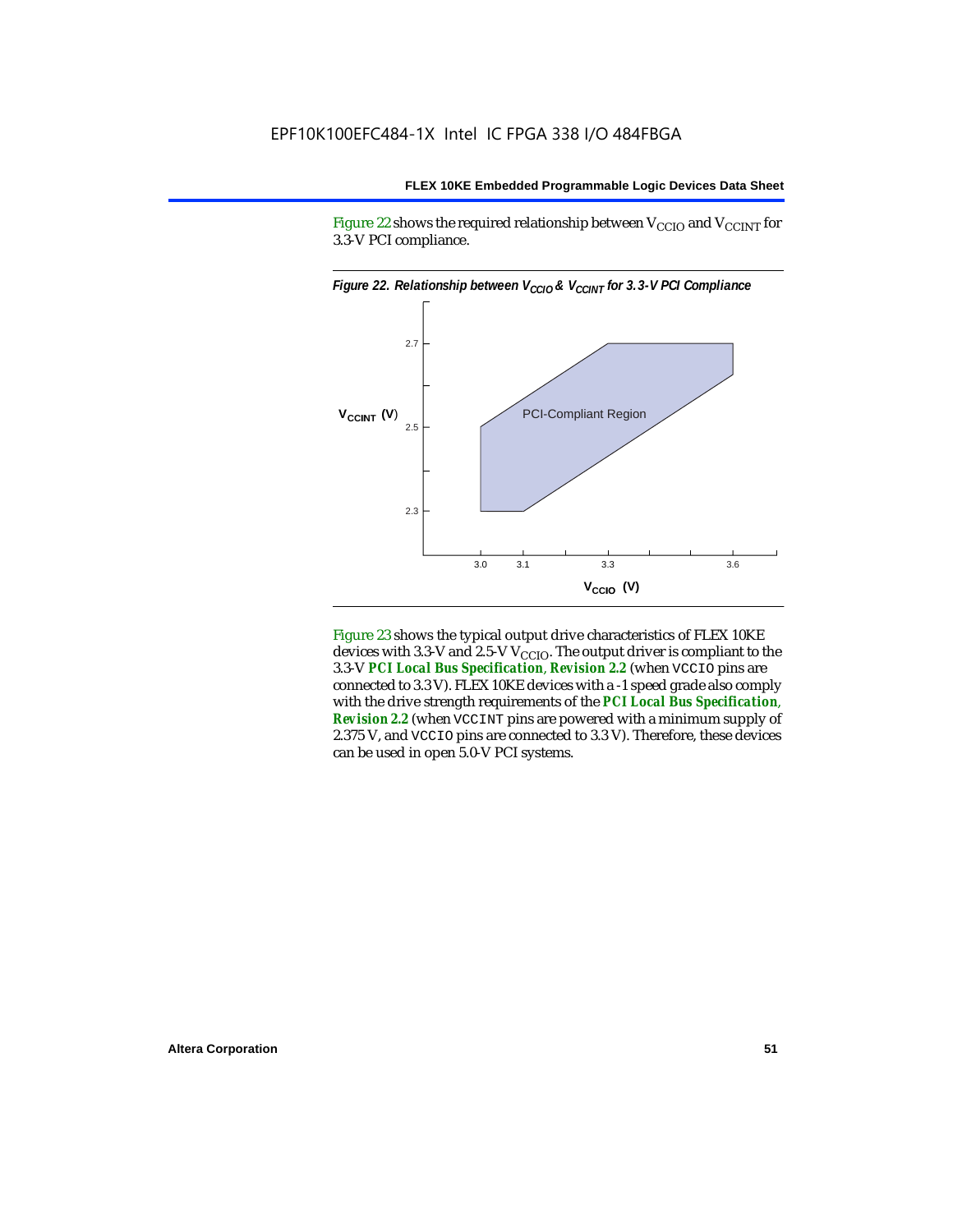

#### *Note:*

(1) These are transient (AC) currents.

**Timing Model** The continuous, high-performance FastTrack Interconnect routing resources ensure predictable performance and accurate simulation and timing analysis. This predictable performance contrasts with that of FPGAs, which use a segmented connection scheme and therefore have unpredictable performance.

> Device performance can be estimated by following the signal path from a source, through the interconnect, to the destination. For example, the registered performance between two LEs on the same row can be calculated by adding the following parameters:

- LE register clock-to-output delay  $(t_{CO})$
- **■** Interconnect delay  $(t_{SAMEROW})$ <br> **■** I.E look-up table delay  $(t_{LUT})$
- LE look-up table delay  $(t_{LUT})$
- LE register setup time  $(t_{SI})$

The routing delay depends on the placement of the source and destination LEs. A more complex registered path may involve multiple combinatorial LEs between the source and destination LEs.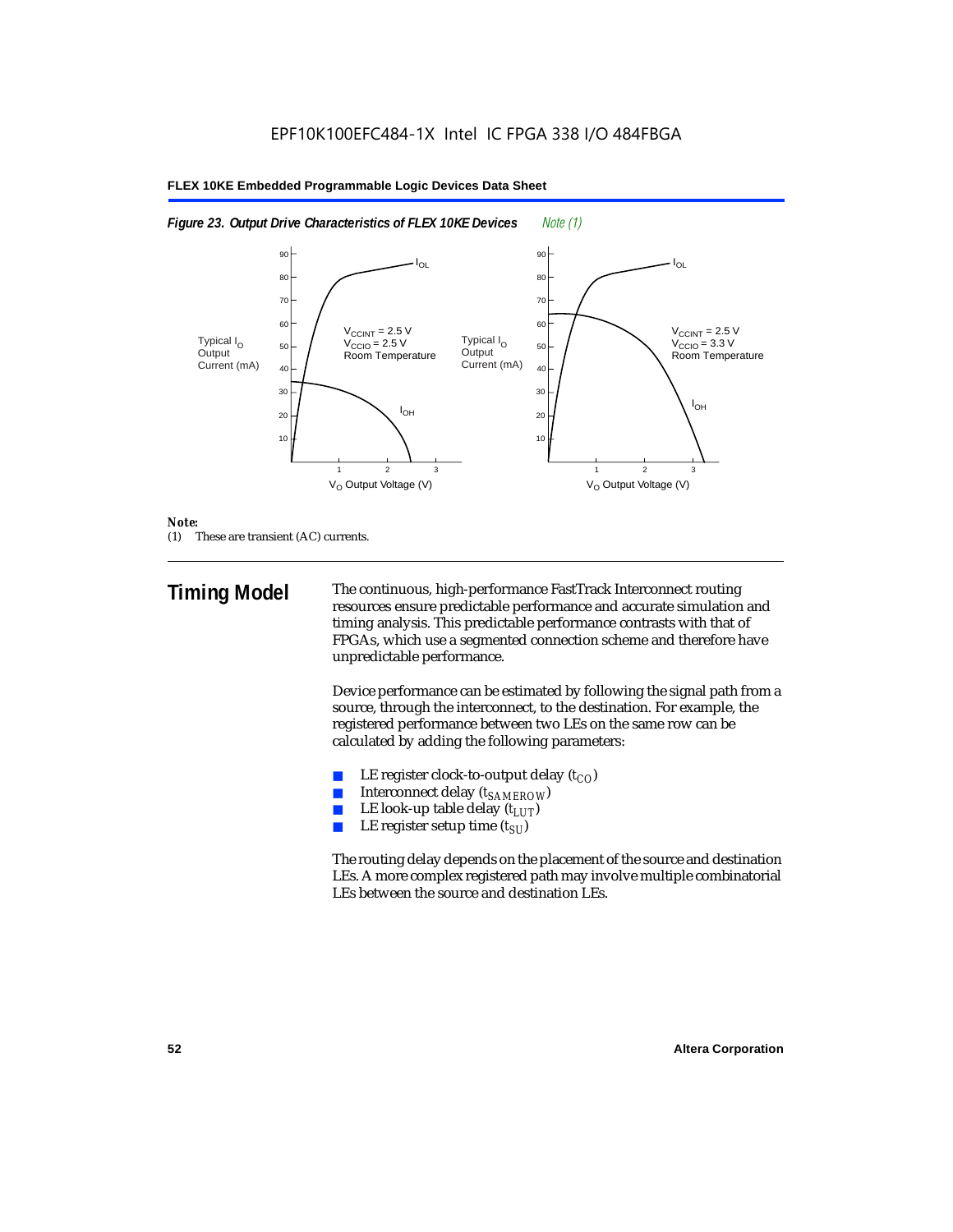Timing simulation and delay prediction are available with the Altera Simulator and Timing Analyzer, or with industry-standard EDA tools. The Simulator offers both pre-synthesis functional simulation to evaluate logic design accuracy and post-synthesis timing simulation with 0.1-ns resolution. The Timing Analyzer provides point-to-point timing delay information, setup and hold time analysis, and device-wide performance analysis.

Figure 24 shows the overall timing model, which maps the possible paths to and from the various elements of the FLEX 10KE device.

*Figure 24. FLEX 10KE Device Timing Model*



Figures 25 through 28 show the delays that correspond to various paths and functions within the LE, IOE, EAB, and bidirectional timing models.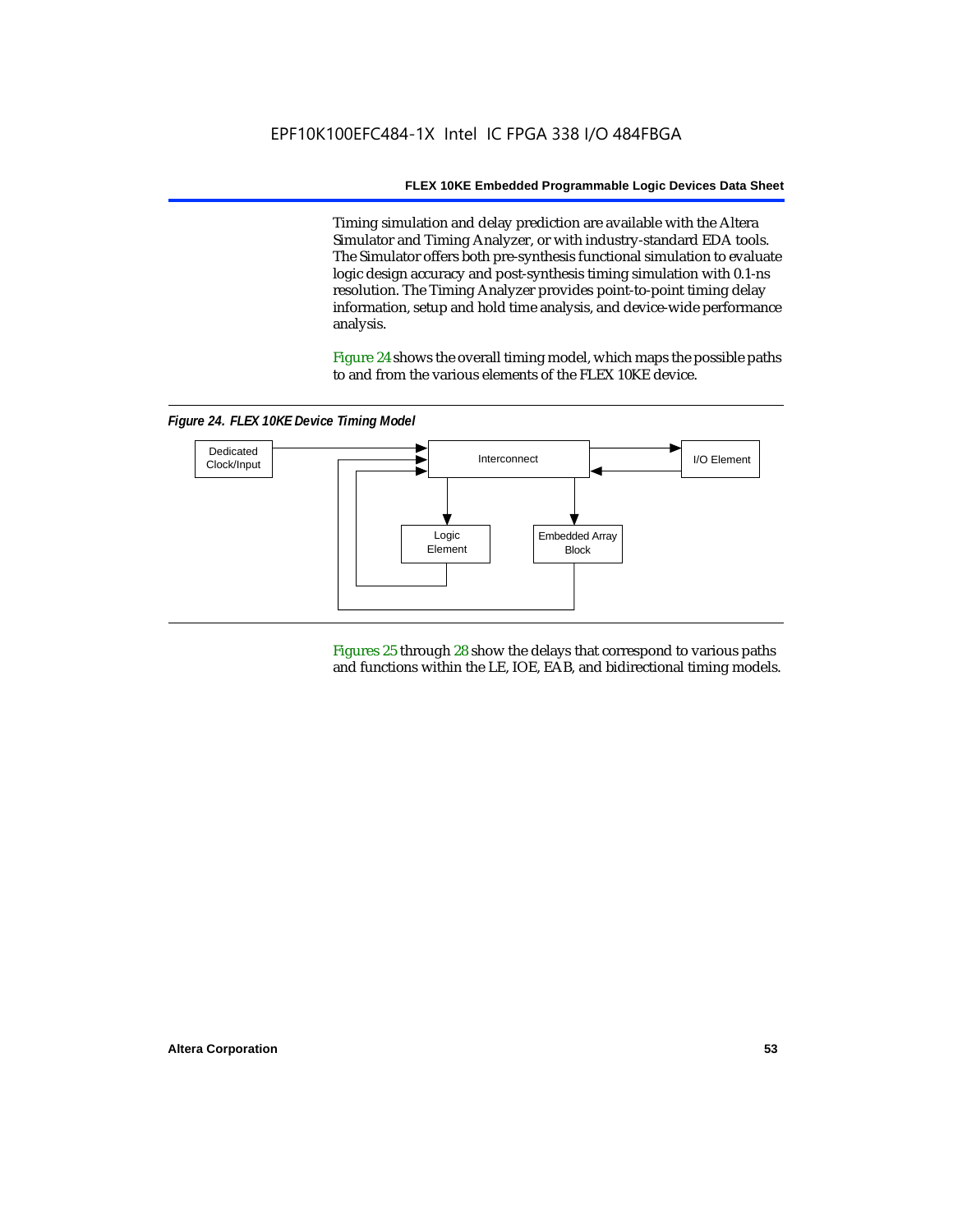# *Figure 25. FLEX 10KE Device LE Timing Model*

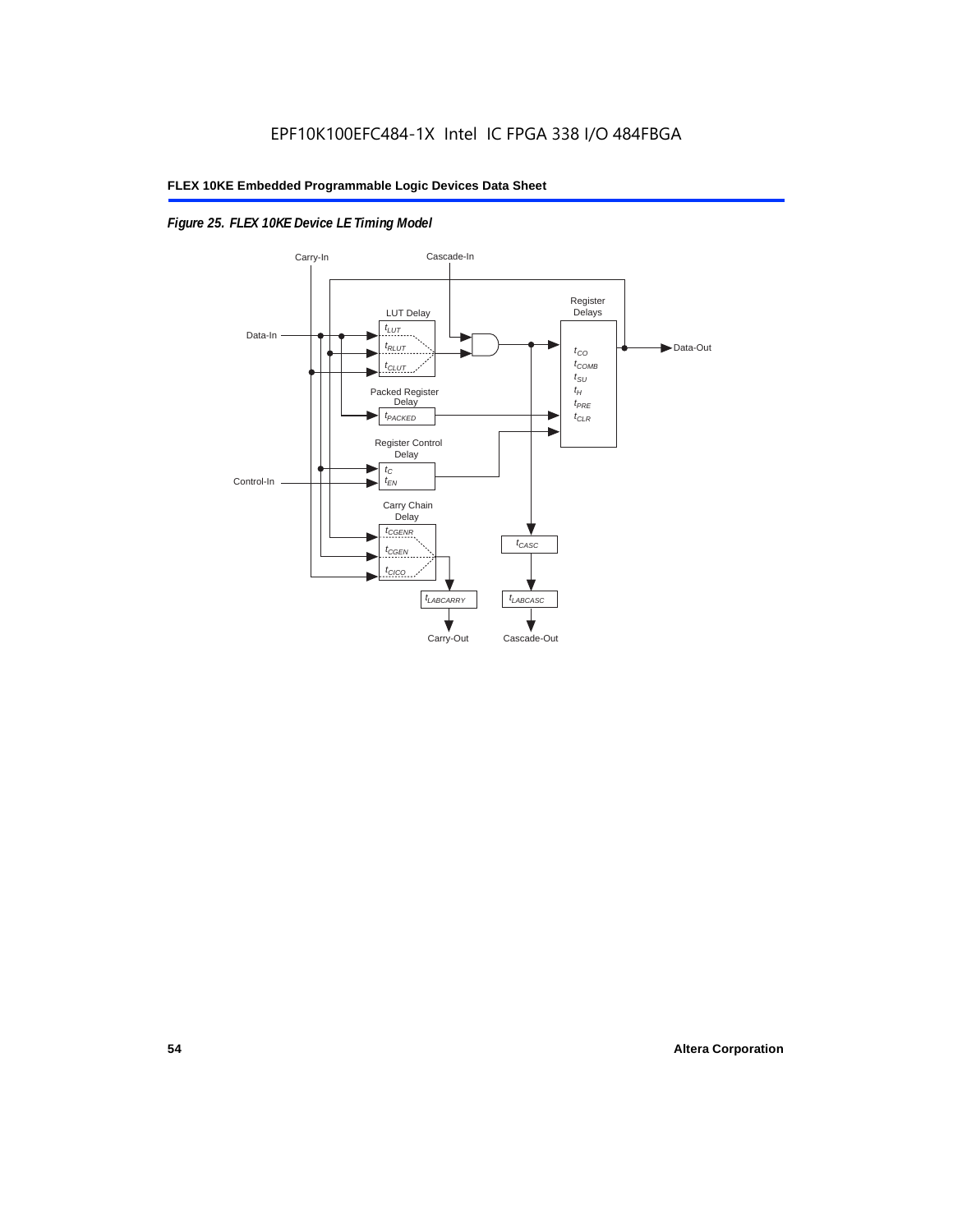

*Figure 27. FLEX 10KE Device EAB Timing Model*

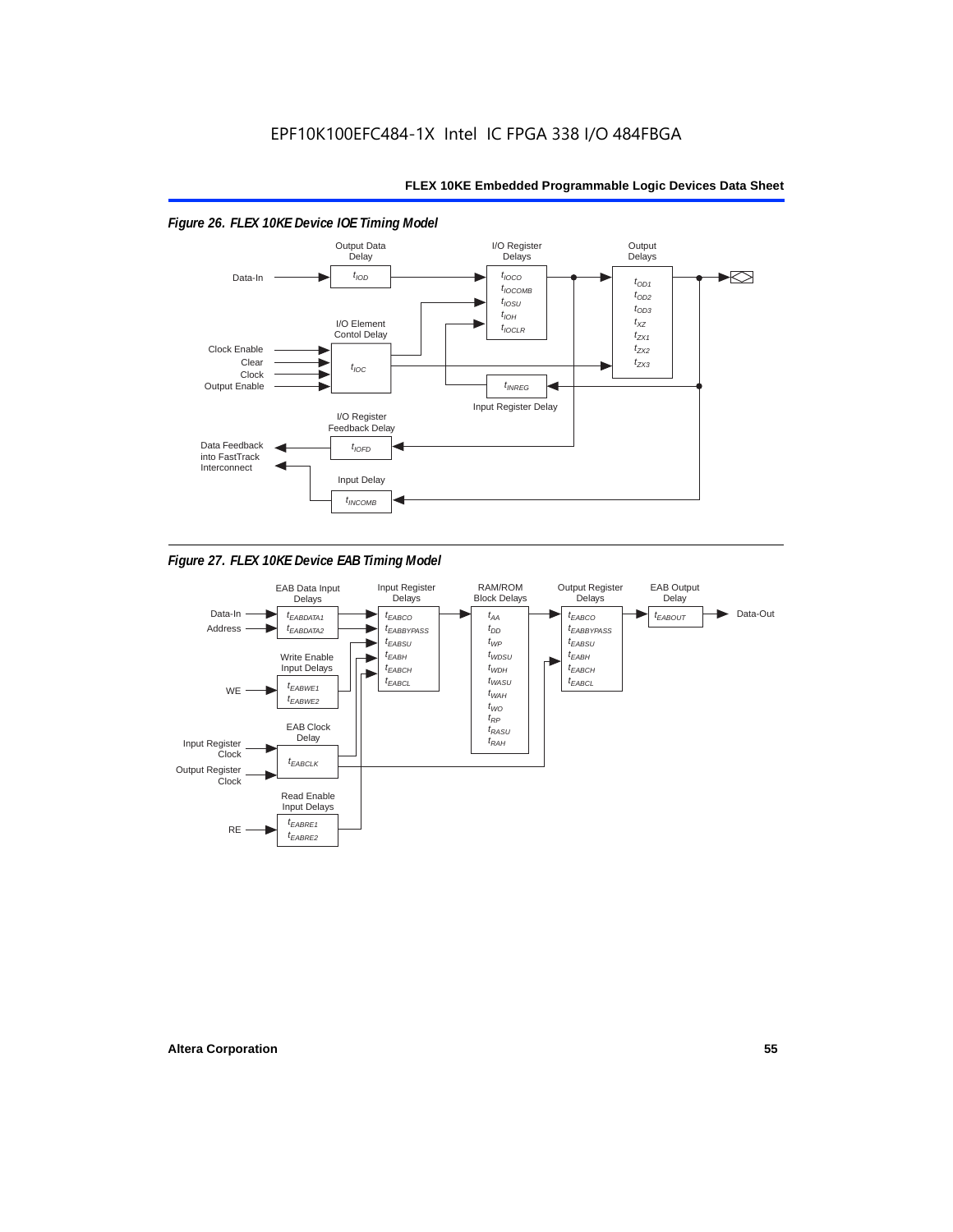

*Figure 28. Synchronous Bidirectional Pin External Timing Model*

Tables 24 through 28 describe the FLEX 10KE device internal timing parameters. Tables 29 through 30 describe the FLEX 10KE external timing parameters and their symbols.

| Table 24. LE Timing Microparameters (Part 1 of 2)<br>Note (1) |                                                                                                                                         |           |  |  |  |
|---------------------------------------------------------------|-----------------------------------------------------------------------------------------------------------------------------------------|-----------|--|--|--|
| Symbol                                                        | Parameter                                                                                                                               | Condition |  |  |  |
| $t_{LUT}$                                                     | LUT delay for data-in                                                                                                                   |           |  |  |  |
| $t_{CLUT}$                                                    | LUT delay for carry-in                                                                                                                  |           |  |  |  |
| $t_{RLUT}$                                                    | LUT delay for LE register feedback                                                                                                      |           |  |  |  |
| <sup>t</sup> PACKED                                           | Data-in to packed register delay                                                                                                        |           |  |  |  |
| $t_{EN}$                                                      | LE register enable delay                                                                                                                |           |  |  |  |
| $t_{CICO}$                                                    | Carry-in to carry-out delay                                                                                                             |           |  |  |  |
| $t_{GEN}$                                                     | Data-in to carry-out delay                                                                                                              |           |  |  |  |
| ${}^t$ CGENR                                                  | LE register feedback to carry-out delay                                                                                                 |           |  |  |  |
| $t_{CASC}$                                                    | Cascade-in to cascade-out delay                                                                                                         |           |  |  |  |
| $t_C$                                                         | LE register control signal delay                                                                                                        |           |  |  |  |
| $t_{CO}$                                                      | LE register clock-to-output delay                                                                                                       |           |  |  |  |
| $t_{COMB}$                                                    | Combinatorial delay                                                                                                                     |           |  |  |  |
| $t_{\rm SU}$                                                  | LE register setup time for data and enable signals before clock; LE register<br>recovery time after asynchronous clear, preset, or load |           |  |  |  |
| $t_H$                                                         | LE register hold time for data and enable signals after clock                                                                           |           |  |  |  |
| $t_{PRE}$                                                     | LE register preset delay                                                                                                                |           |  |  |  |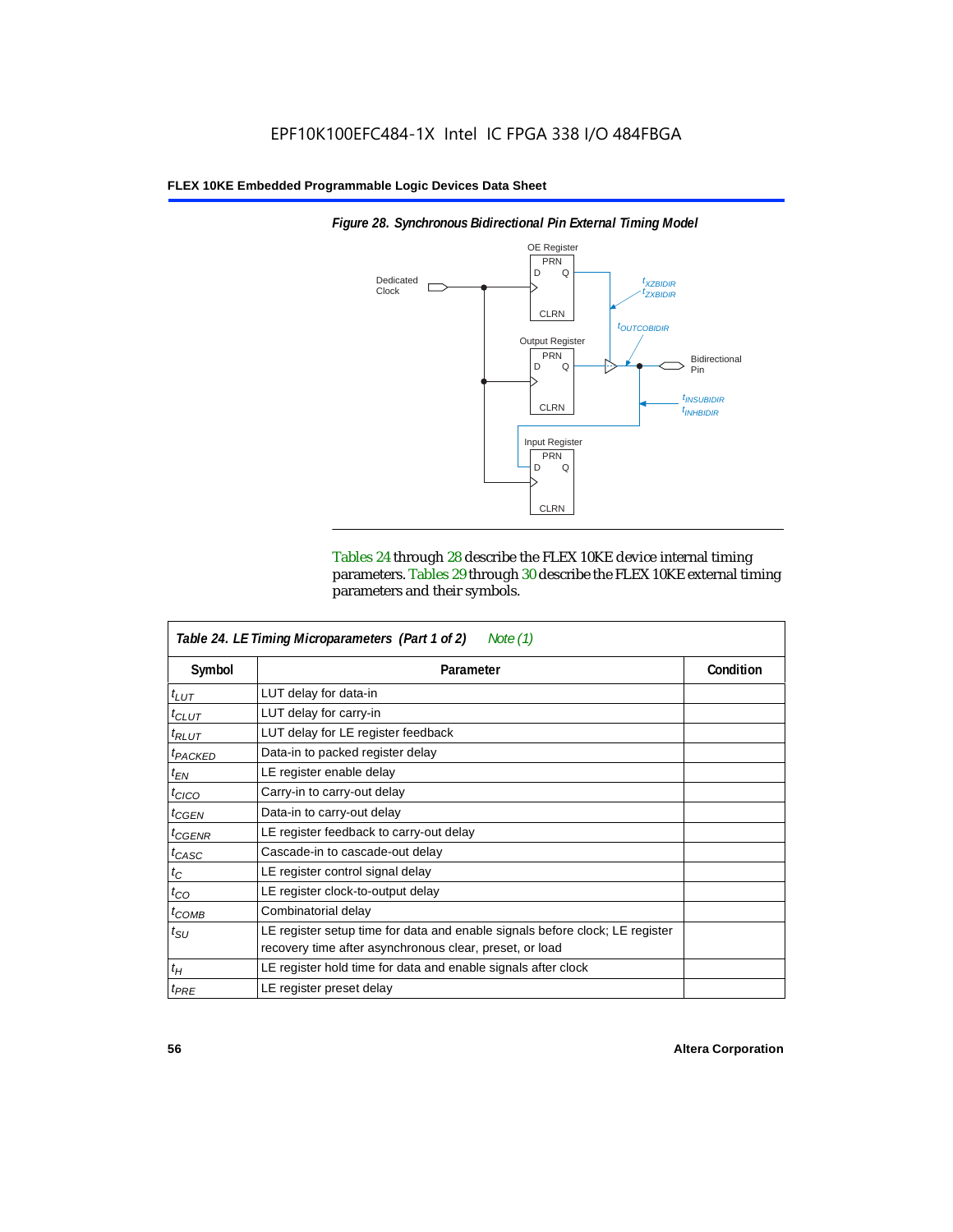| Table 24. LE Timing Microparameters (Part 2 of 2)<br>Note (1) |                                        |  |  |  |  |
|---------------------------------------------------------------|----------------------------------------|--|--|--|--|
| Symbol                                                        | Condition<br>Parameter                 |  |  |  |  |
| $t_{CLR}$                                                     | LE register clear delay                |  |  |  |  |
| $t_{CH}$                                                      | Minimum clock high time from clock pin |  |  |  |  |
| $t_{CL}$                                                      | Minimum clock low time from clock pin  |  |  |  |  |

|                     | Table 25. IOE Timing Microparameters<br>Note (1)                                                                         |                    |
|---------------------|--------------------------------------------------------------------------------------------------------------------------|--------------------|
| Symbol              | Parameter                                                                                                                | <b>Conditions</b>  |
| $t_{\mathit{IOD}}$  | IOE data delay                                                                                                           |                    |
| $t_{\text{IOC}}$    | IOE register control signal delay                                                                                        |                    |
| $t_{\text{IOCO}}$   | IOE register clock-to-output delay                                                                                       |                    |
| $t_{\text{IOCOMB}}$ | IOE combinatorial delay                                                                                                  |                    |
| t <sub>iosu</sub>   | IOE register setup time for data and enable signals before clock; IOE register<br>recovery time after asynchronous clear |                    |
| $t_{IOH}$           | IOE register hold time for data and enable signals after clock                                                           |                    |
| $t_{IOCLR}$         | IOE register clear time                                                                                                  |                    |
| $t_{OD1}$           | Output buffer and pad delay, slow slew rate = off, $V_{\text{CCIO}} = 3.3 \text{ V}$                                     | $C1 = 35$ pF $(2)$ |
| $t_{OD2}$           | Output buffer and pad delay, slow slew rate = off, $V_{\text{CCIO}} = 2.5$ V                                             | $C1 = 35$ pF $(3)$ |
| $t_{OD3}$           | Output buffer and pad delay, slow slew rate $=$ on                                                                       | $C1 = 35$ pF $(4)$ |
| $t_{XZ}$            | IOE output buffer disable delay                                                                                          |                    |
| $t_{ZX1}$           | IOE output buffer enable delay, slow slew rate = off, $V_{\text{CCIO}} = 3.3$ V                                          | $C1 = 35$ pF $(2)$ |
| t <sub>ZX2</sub>    | IOE output buffer enable delay, slow slew rate = off, $V_{\text{CCIO}} = 2.5 V$                                          | $C1 = 35$ pF $(3)$ |
| $t_{ZX3}$           | IOE output buffer enable delay, slow slew rate $=$ on                                                                    | $C1 = 35$ pF $(4)$ |
| <sup>t</sup> INREG  | IOE input pad and buffer to IOE register delay                                                                           |                    |
| $t_{IOFD}$          | IOE register feedback delay                                                                                              |                    |
| <sup>t</sup> INCOMB | IOE input pad and buffer to FastTrack Interconnect delay                                                                 |                    |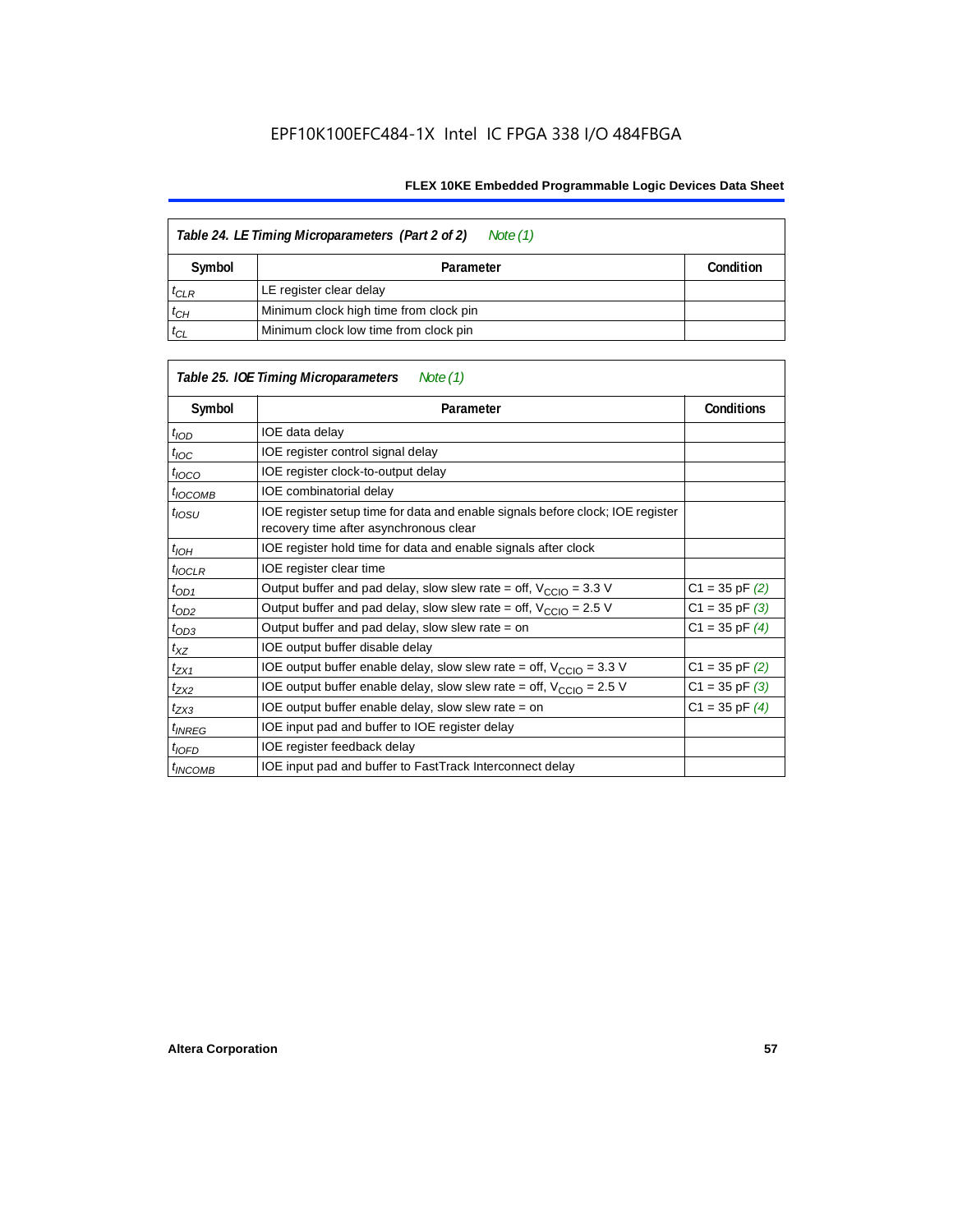| Table 26. EAB Timing Microparameters<br>Note $(1)$ |                                                                        |                   |  |  |  |  |
|----------------------------------------------------|------------------------------------------------------------------------|-------------------|--|--|--|--|
| Symbol                                             | Parameter                                                              | <b>Conditions</b> |  |  |  |  |
| <sup>t</sup> EABDATA1                              | Data or address delay to EAB for combinatorial input                   |                   |  |  |  |  |
| <sup>t</sup> EABDATA2                              | Data or address delay to EAB for registered input                      |                   |  |  |  |  |
| t <sub>EABWE1</sub>                                | Write enable delay to EAB for combinatorial input                      |                   |  |  |  |  |
| t <sub>EABWE2</sub>                                | Write enable delay to EAB for registered input                         |                   |  |  |  |  |
| <sup>t</sup> EABRE1                                | Read enable delay to EAB for combinatorial input                       |                   |  |  |  |  |
| $t_{EABRE2}$                                       | Read enable delay to EAB for registered input                          |                   |  |  |  |  |
| t <sub>EABCLK</sub>                                | EAB register clock delay                                               |                   |  |  |  |  |
| t <sub>EABCO</sub>                                 | EAB register clock-to-output delay                                     |                   |  |  |  |  |
| <sup>t</sup> EABBYPASS                             | Bypass register delay                                                  |                   |  |  |  |  |
| <sup>t</sup> EABSU                                 | EAB register setup time before clock                                   |                   |  |  |  |  |
| t <sub>EABH</sub>                                  | EAB register hold time after clock                                     |                   |  |  |  |  |
| $t_{EABCLR}$                                       | EAB register asynchronous clear time to output delay                   |                   |  |  |  |  |
| $t_{AA}$                                           | Address access delay (including the read enable to output delay)       |                   |  |  |  |  |
| $t_{WP}$                                           | Write pulse width                                                      |                   |  |  |  |  |
| $t_{RP}$                                           | Read pulse width                                                       |                   |  |  |  |  |
| $t_{WDSU}$                                         | Data setup time before falling edge of write pulse                     | (5)               |  |  |  |  |
| $t_{WDH}$                                          | Data hold time after falling edge of write pulse                       | (5)               |  |  |  |  |
| $t_{WASU}$                                         | Address setup time before rising edge of write pulse                   | (5)               |  |  |  |  |
| $t_{WAH}$                                          | Address hold time after falling edge of write pulse                    | (5)               |  |  |  |  |
| t <sub>RASU</sub>                                  | Address setup time with respect to the falling edge of the read enable |                   |  |  |  |  |
| $t_{RAH}$                                          | Address hold time with respect to the falling edge of the read enable  |                   |  |  |  |  |
| $t_{WO}$                                           | Write enable to data output valid delay                                |                   |  |  |  |  |
| $t_{DD}$                                           | Data-in to data-out valid delay                                        |                   |  |  |  |  |
| $t_{EABOUT}$                                       | Data-out delay                                                         |                   |  |  |  |  |
| <sup>t</sup> EABCH                                 | Clock high time                                                        |                   |  |  |  |  |
| $t_{EABCL}$                                        | Clock low time                                                         |                   |  |  |  |  |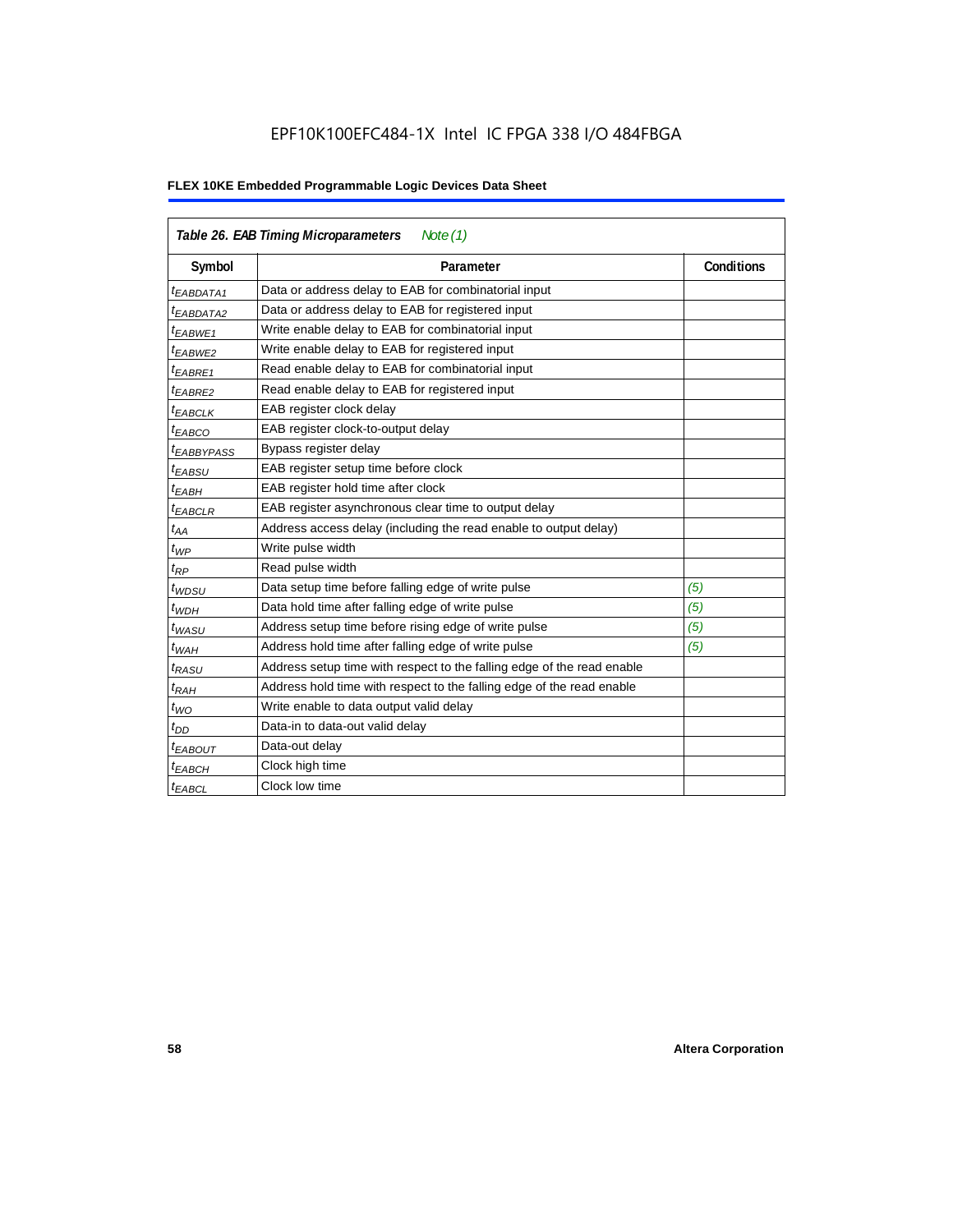| Table 27. EAB Timing Macroparameters<br>Note (1), (6) |                                                                              |  |  |  |  |  |
|-------------------------------------------------------|------------------------------------------------------------------------------|--|--|--|--|--|
| Symbol                                                | Conditions<br>Parameter                                                      |  |  |  |  |  |
| <sup>t</sup> EABAA                                    | EAB address access delay                                                     |  |  |  |  |  |
| <sup>t</sup> EABRCCOMB                                | EAB asynchronous read cycle time                                             |  |  |  |  |  |
| <sup>t</sup> EABRCREG                                 | EAB synchronous read cycle time                                              |  |  |  |  |  |
| <sup>t</sup> EABWP                                    | EAB write pulse width                                                        |  |  |  |  |  |
| <sup>t</sup> ЕАВWССОМВ                                | EAB asynchronous write cycle time                                            |  |  |  |  |  |
| <sup>t</sup> EABWCREG                                 | EAB synchronous write cycle time                                             |  |  |  |  |  |
| <sup>t</sup> EABDD                                    | EAB data-in to data-out valid delay                                          |  |  |  |  |  |
| <sup>t</sup> EABDATACO                                | EAB clock-to-output delay when using output registers                        |  |  |  |  |  |
| <sup>I</sup> EABDATASU                                | EAB data/address setup time before clock when using input register           |  |  |  |  |  |
| <sup>t</sup> EABDATAH                                 | EAB data/address hold time after clock when using input register             |  |  |  |  |  |
| <sup>t</sup> EABWESU                                  | EAB WE setup time before clock when using input register                     |  |  |  |  |  |
| t <sub>EABWEH</sub>                                   | EAB WE hold time after clock when using input register                       |  |  |  |  |  |
| t <sub>EABWDSU</sub>                                  | EAB data setup time before falling edge of write pulse when not using input  |  |  |  |  |  |
|                                                       | registers                                                                    |  |  |  |  |  |
| <sup>t</sup> EABWDH                                   | EAB data hold time after falling edge of write pulse when not using input    |  |  |  |  |  |
|                                                       | registers                                                                    |  |  |  |  |  |
| <sup>t</sup> EABWASU                                  | EAB address setup time before rising edge of write pulse when not using      |  |  |  |  |  |
|                                                       | input registers                                                              |  |  |  |  |  |
| t <sub>FARWAH</sub>                                   | EAB address hold time after falling edge of write pulse when not using input |  |  |  |  |  |
|                                                       | registers                                                                    |  |  |  |  |  |
| <sup>t</sup> EABWO                                    | EAB write enable to data output valid delay                                  |  |  |  |  |  |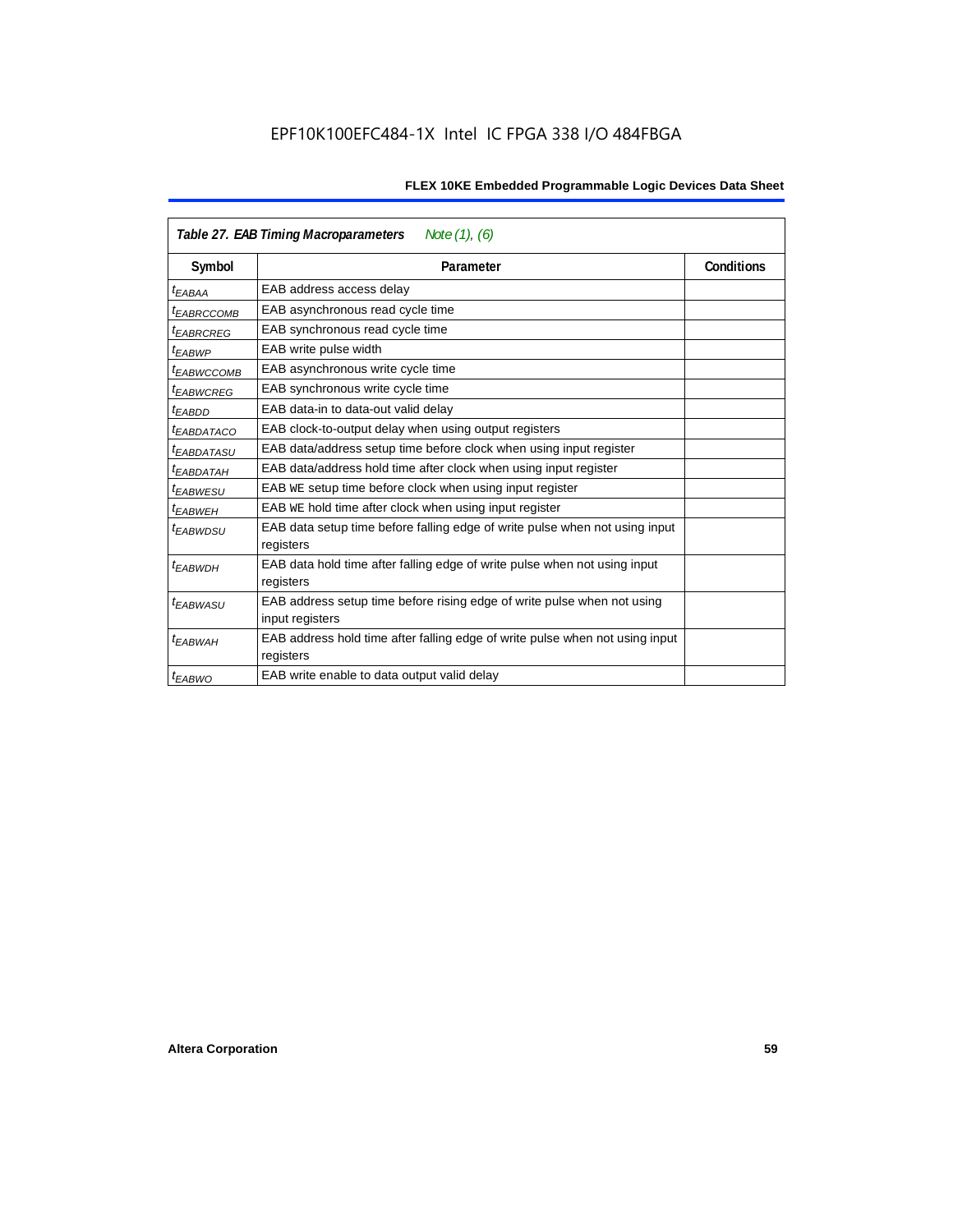| Table 28. Interconnect Timing Microparameters<br>Note $(1)$ |                                                                                                                         |                   |  |  |  |  |
|-------------------------------------------------------------|-------------------------------------------------------------------------------------------------------------------------|-------------------|--|--|--|--|
| Symbol                                                      | Parameter                                                                                                               | <b>Conditions</b> |  |  |  |  |
| $tD$ IN2IOE                                                 | Delay from dedicated input pin to IOE control input                                                                     | (7)               |  |  |  |  |
| $t_{DIN2LE}$                                                | Delay from dedicated input pin to LE or EAB control input                                                               | (7)               |  |  |  |  |
| <sup>t</sup> DCLK2IOE                                       | Delay from dedicated clock pin to IOE clock                                                                             | (7)               |  |  |  |  |
| $t_{DCLK2LE}$                                               | Delay from dedicated clock pin to LE or EAB clock                                                                       | (7)               |  |  |  |  |
| <sup>t</sup> DIN2DATA                                       | Delay from dedicated input or clock to LE or EAB data                                                                   | (7)               |  |  |  |  |
| <sup>t</sup> SAMELAB                                        | Routing delay for an LE driving another LE in the same LAB                                                              |                   |  |  |  |  |
| <sup>t</sup> SAMEROW                                        | Routing delay for a row IOE, LE, or EAB driving a row IOE, LE, or EAB in the<br>same row                                | (7)               |  |  |  |  |
| <sup>t</sup> SAMECOLUMN                                     | Routing delay for an LE driving an IOE in the same column                                                               | (7)               |  |  |  |  |
| <i>t<sub>DIFFROW</sub></i>                                  | Routing delay for a column IOE, LE, or EAB driving an LE or EAB in a different<br>row                                   | (7)               |  |  |  |  |
| <i>t</i> TWOROWS                                            | Routing delay for a row IOE or EAB driving an LE or EAB in a different row                                              | (7)               |  |  |  |  |
| <sup>t</sup> LEPERIPH                                       | Routing delay for an LE driving a control signal of an IOE via the peripheral<br>control bus                            | (7)               |  |  |  |  |
| $t_{LABCARRY}$                                              | Routing delay for the carry-out signal of an LE driving the carry-in signal of a<br>different LE in a different LAB     |                   |  |  |  |  |
| $t_{LABCASC}$                                               | Routing delay for the cascade-out signal of an LE driving the cascade-in<br>signal of a different LE in a different LAB |                   |  |  |  |  |

| Table 29. External Timing Parameters |                                                                                                   |                   |  |  |  |  |  |
|--------------------------------------|---------------------------------------------------------------------------------------------------|-------------------|--|--|--|--|--|
| Symbol                               | Parameter                                                                                         | <b>Conditions</b> |  |  |  |  |  |
| <sup>t</sup> DRR                     | Register-to-register delay via four LEs, three row interconnects, and four local<br>interconnects | (8)               |  |  |  |  |  |
| t <sub>insu</sub>                    | Setup time with global clock at IOE register                                                      | (9)               |  |  |  |  |  |
| $t_{\rm INH}$                        | Hold time with global clock at IOE register                                                       | (9)               |  |  |  |  |  |
| toutco                               | Clock-to-output delay with global clock at IOE register                                           | (9)               |  |  |  |  |  |
| t <sub>PCISU</sub>                   | Setup time with global clock for registers used in PCI designs                                    | $(9)$ , $(10)$    |  |  |  |  |  |
| <sup>t</sup> PCIH                    | Hold time with global clock for registers used in PCI designs                                     | $(9)$ , $(10)$    |  |  |  |  |  |
| <sup>T</sup> PCICO                   | Clock-to-output delay with global clock for registers used in PCI designs                         | $(9)$ , $(10)$    |  |  |  |  |  |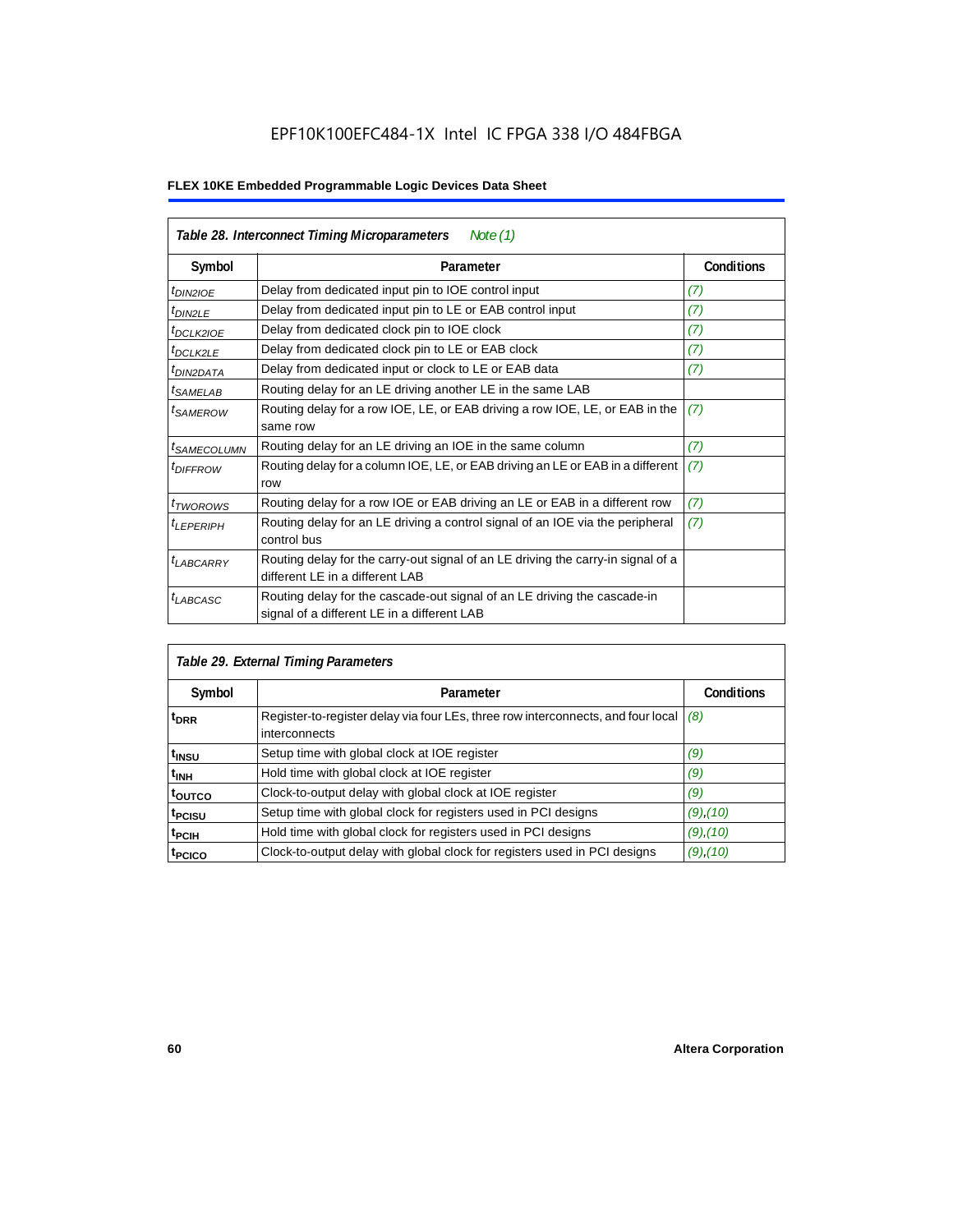| Table 30. External Bidirectional Timing Parameters<br>Note $(9)$ |                                                                                                 |                   |  |  |  |  |  |
|------------------------------------------------------------------|-------------------------------------------------------------------------------------------------|-------------------|--|--|--|--|--|
| Symbol                                                           | Parameter                                                                                       | <b>Conditions</b> |  |  |  |  |  |
| <sup>t</sup> INSUBIDIR                                           | Setup time for bi-directional pins with global clock at same-row or same-<br>column LE register |                   |  |  |  |  |  |
| <sup>t</sup> INHBIDIR                                            | Hold time for bidirectional pins with global clock at same-row or same-column<br>LE register    |                   |  |  |  |  |  |
| <sup>t</sup> INH                                                 | Hold time with global clock at IOE register                                                     |                   |  |  |  |  |  |
| <b><i>LOUTCOBIDIR</i></b>                                        | Clock-to-output delay for bidirectional pins with global clock at IOE register                  | $C1 = 35 pF$      |  |  |  |  |  |
| <sup>t</sup> xzbidir                                             | Synchronous IOE output buffer disable delay                                                     | $C1 = 35 pF$      |  |  |  |  |  |
| <sup>T</sup> ZXBIDIR                                             | Synchronous IOE output buffer enable delay, slow slew rate= off                                 | $C1 = 35 pF$      |  |  |  |  |  |

#### *Notes to tables:*

- (1) Microparameters are timing delays contributed by individual architectural elements. These parameters cannot be measured explicitly.
- (2) Operating conditions:  $VCCIO = 3.3 V ±10%$  for commercial or industrial use.<br>(3) Operating conditions:  $VCCIO = 2.5 V ±5%$  for commercial or industrial use in
- Operating conditions: VCCIO =  $2.5$  V  $\pm 5$ % for commercial or industrial use in EPF10K30E, EPF10K50S, EPF10K100E, EPF10K130E, and EPF10K200S devices.
- (4) Operating conditions: VCCIO = 3.3 V.
- (5) Because the RAM in the EAB is self-timed, this parameter can be ignored when the WE signal is registered.<br>(6) EAB macroparameters are internal parameters that can simplify predicting the behavior of an EAB at its bor
- EAB macroparameters are internal parameters that can simplify predicting the behavior of an EAB at its boundary; these parameters are calculated by summing selected microparameters.
- (7) These parameters are worst-case values for typical applications. Post-compilation timing simulation and timing analysis are required to determine actual worst-case performance.
- (8) Contact Altera Applications for test circuit specifications and test conditions.
- (9) This timing parameter is sample-tested only.
- (10) This parameter is measured with the measurement and test conditions, including load, specified in the PCI Local Bus Specification, revision 2.2.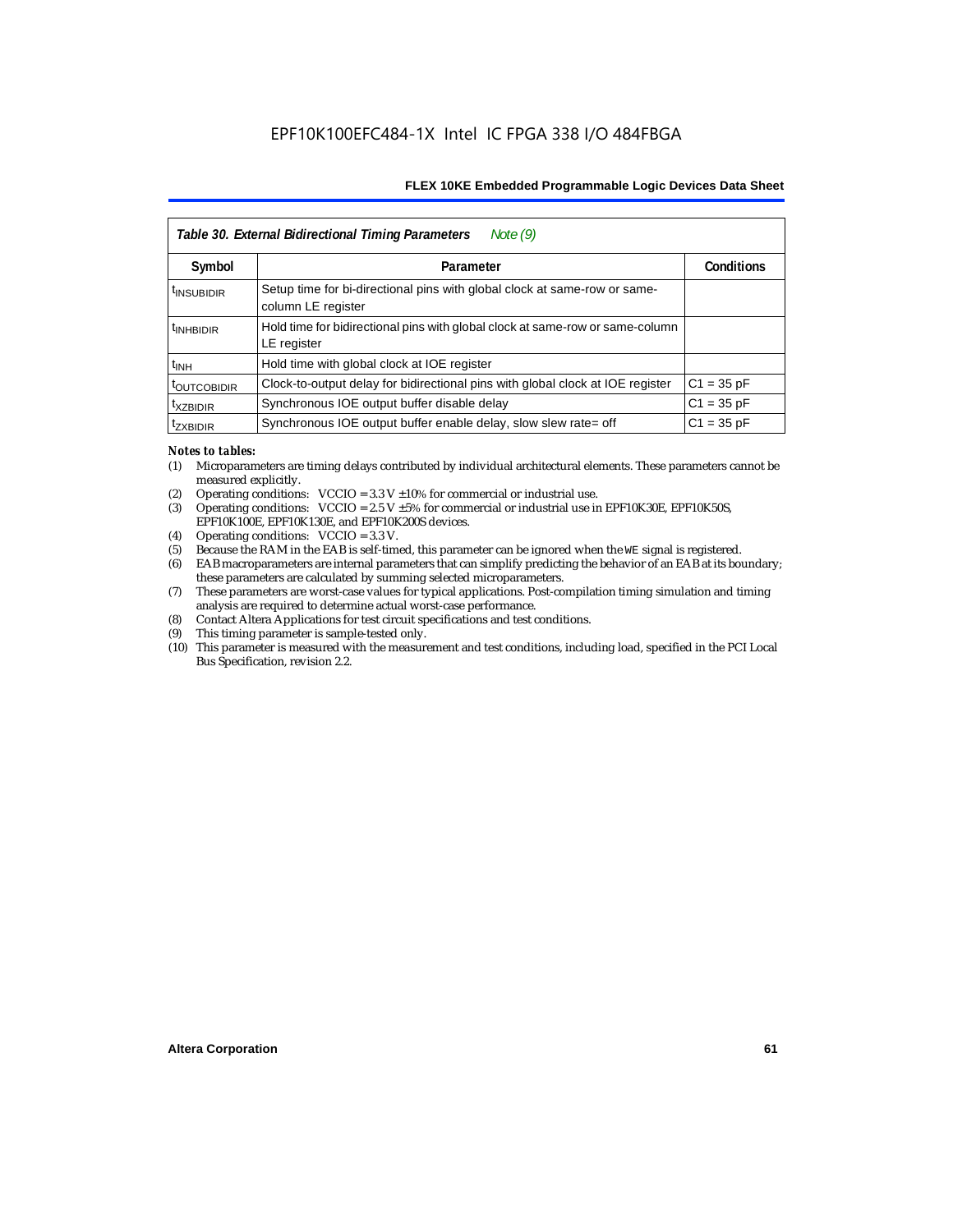Figures 29 and 30 show the asynchronous and synchronous timing waveforms, respectively, or the EAB macroparameters in Tables 26 and 27.

**EAB Asynchronous Write EAB Asynchronous Read** WE. a0 d0 d3  $t_{EABRCCOMB}$ a1 *《*、 a2 *《*、 a3 d2  $t_{FABAA}$ d1 Address Data-Out WE a0 din1  $\chi$  dout2  $t_{EABDD}$ a1 a2 din1 din0  $t_{EABWCCOMB}$  $t_{EABWASU}$   $\longrightarrow$  $t_{EABWDSU}$  +  $\longrightarrow$   $t_{EABWDH}$  $t_{EABWP}$ Data-In din0 Address Data-Out

#### *Figure 29. EAB Asynchronous Timing Waveforms*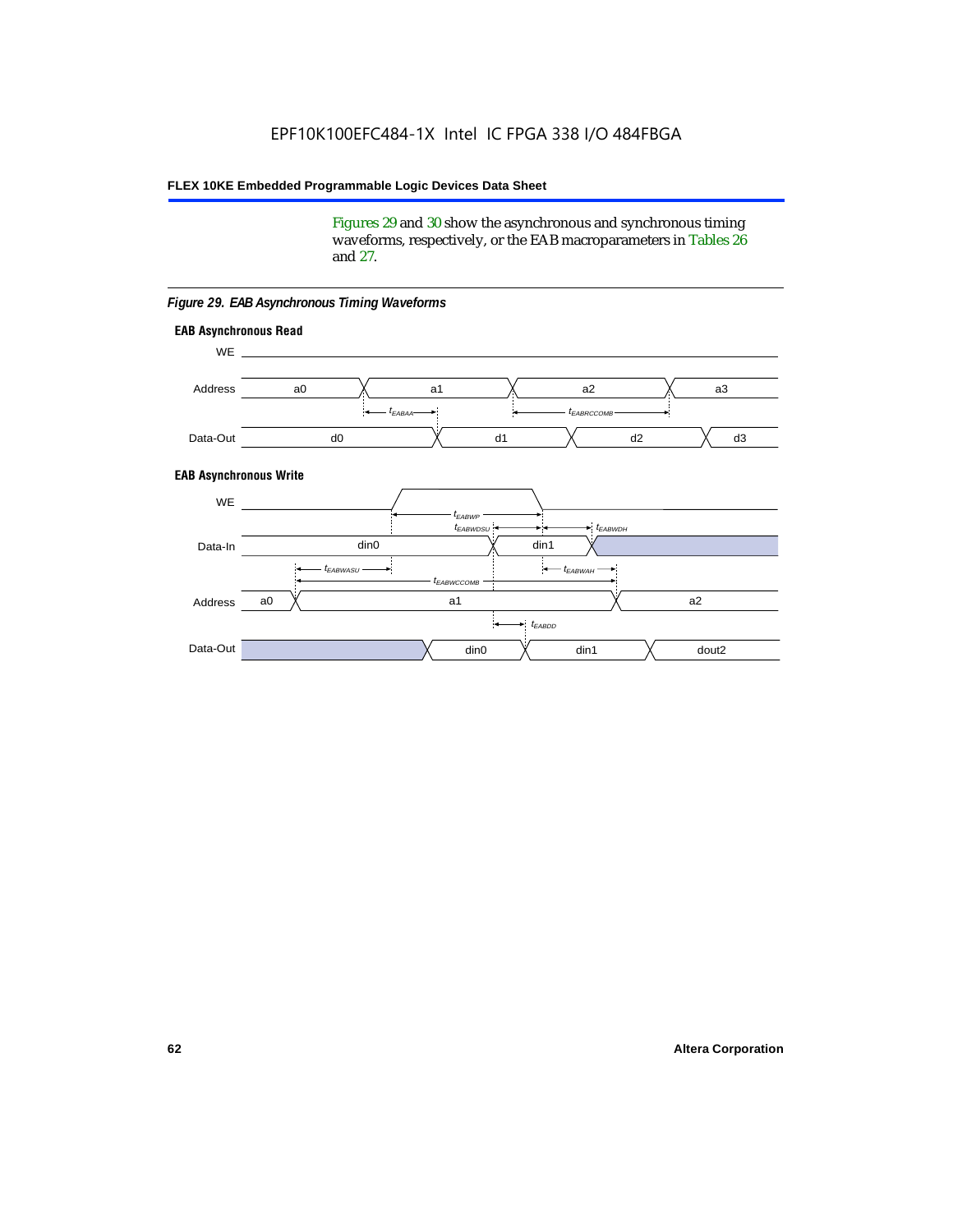

# *Figure 30. EAB Synchronous Timing Waveforms*

### **EAB Synchronous Write (EAB Output Registers Used)**



Tables 31 through 37 show EPF10K30E device internal and external timing parameters.

| Table 31. EPF10K30E Device LE Timing Microparameters (Part 1 of 2)<br>Note $(1)$ |     |                |     |                |                |     |      |  |  |
|----------------------------------------------------------------------------------|-----|----------------|-----|----------------|----------------|-----|------|--|--|
| Symbol                                                                           |     | -1 Speed Grade |     | -2 Speed Grade | -3 Speed Grade |     | Unit |  |  |
|                                                                                  | Min | Max            | Min | Max            | Min            | Max |      |  |  |
| $t_{LUT}$                                                                        |     | 0.7            |     | 0.8            |                | 1.1 | ns   |  |  |
| $t_{CLUT}$                                                                       |     | 0.5            |     | 0.6            |                | 0.8 | ns   |  |  |
| $t_{RLUT}$                                                                       |     | 0.6            |     | 0.7            |                | 1.0 | ns   |  |  |
| $t_{PACKED}$                                                                     |     | 0.3            |     | 0.4            |                | 0.5 | ns   |  |  |
| $t_{EN}$                                                                         |     | 0.6            |     | 0.8            |                | 1.0 | ns   |  |  |
| $t_{CICO}$                                                                       |     | 0.1            |     | 0.1            |                | 0.2 | ns   |  |  |
| $t_{GEN}$                                                                        |     | 0.4            |     | 0.5            |                | 0.7 | ns   |  |  |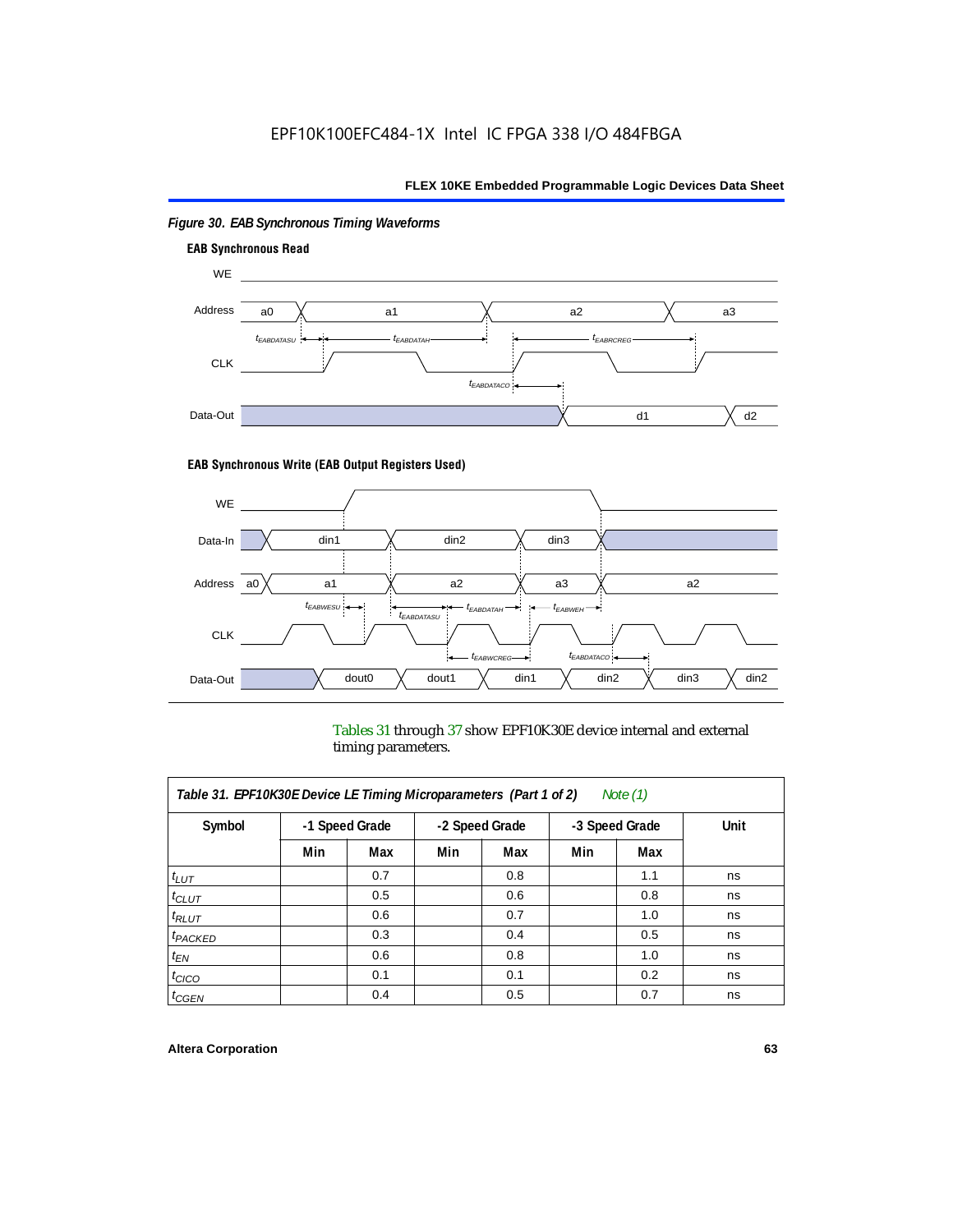| Table 31. EPF10K30E Device LE Timing Microparameters (Part 2 of 2)<br>Note $(1)$ |     |                |     |                |                |     |      |  |
|----------------------------------------------------------------------------------|-----|----------------|-----|----------------|----------------|-----|------|--|
| Symbol                                                                           |     | -1 Speed Grade |     | -2 Speed Grade | -3 Speed Grade |     | Unit |  |
|                                                                                  | Min | Max            | Min | Max            | Min            | Max |      |  |
| $t_{GENR}$                                                                       |     | 0.1            |     | 0.1            |                | 0.2 | ns   |  |
| $t_{CASC}$                                                                       |     | 0.6            |     | 0.8            |                | 1.0 | ns   |  |
| $t_C$                                                                            |     | 0.0            |     | 0.0            |                | 0.0 | ns   |  |
| $t_{CO}$                                                                         |     | 0.3            |     | 0.4            |                | 0.5 | ns   |  |
| $t_{COMB}$                                                                       |     | 0.4            |     | 0.4            |                | 0.6 | ns   |  |
| $t_{\text{SU}}$                                                                  | 0.4 |                | 0.6 |                | 0.6            |     | ns   |  |
| $t_{\mathcal{H}}$                                                                | 0.7 |                | 1.0 |                | 1.3            |     | ns   |  |
| $t_{PRE}$                                                                        |     | 0.8            |     | 0.9            |                | 1.2 | ns   |  |
| $t_{CLR}$                                                                        |     | 0.8            |     | 0.9            |                | 1.2 | ns   |  |
| $t_{CH}$                                                                         | 2.0 |                | 2.5 |                | 2.5            |     | ns   |  |
| $t_{CL}$                                                                         | 2.0 |                | 2.5 |                | 2.5            |     | ns   |  |

| Table 32. EPF10K30E Device IOE Timing Microparameters<br>Note $(1)$ |                |     |                |     |                |     |      |  |  |
|---------------------------------------------------------------------|----------------|-----|----------------|-----|----------------|-----|------|--|--|
| Symbol                                                              | -1 Speed Grade |     | -2 Speed Grade |     | -3 Speed Grade |     | Unit |  |  |
|                                                                     | Min            | Max | Min            | Max | Min            | Max |      |  |  |
| t <sub>IOD</sub>                                                    |                | 2.4 |                | 2.8 |                | 3.8 | ns   |  |  |
| $t_{\text{IOC}}$                                                    |                | 0.3 |                | 0.4 |                | 0.5 | ns   |  |  |
| $t_{IOCO}$                                                          |                | 1.0 |                | 1.1 |                | 1.6 | ns   |  |  |
| $t_{\text{IOCOMB}}$                                                 |                | 0.0 |                | 0.0 |                | 0.0 | ns   |  |  |
| $t_{IOSU}$                                                          | 1.2            |     | 1.4            |     | 1.9            |     | ns   |  |  |
| $t_{I\odot H}$                                                      | 0.3            |     | 0.4            |     | 0.5            |     | ns   |  |  |
| $t_{IOCLR}$                                                         |                | 1.0 |                | 1.1 |                | 1.6 | ns   |  |  |
| $t_{OD1}$                                                           |                | 1.9 |                | 2.3 |                | 3.0 | ns   |  |  |
| $t_{OD2}$                                                           |                | 1.4 |                | 1.8 |                | 2.5 | ns   |  |  |
| $t_{OD3}$                                                           |                | 4.4 |                | 5.2 |                | 7.0 | ns   |  |  |
| $t_{\mathsf{XZ}}$                                                   |                | 2.7 |                | 3.1 |                | 4.3 | ns   |  |  |
| $t_{ZX1}$                                                           |                | 2.7 |                | 3.1 |                | 4.3 | ns   |  |  |
| $t_{ZX2}$                                                           |                | 2.2 |                | 2.6 |                | 3.8 | ns   |  |  |
| $t_{ZX3}$                                                           |                | 5.2 |                | 6.0 |                | 8.3 | ns   |  |  |
| $t_{INREG}$                                                         |                | 3.4 |                | 4.1 |                | 5.5 | ns   |  |  |
| $t_{IOED}$                                                          |                | 0.8 |                | 1.3 |                | 2.4 | ns   |  |  |
| $t_{INCOMB}$                                                        |                | 0.8 |                | 1.3 |                | 2.4 | ns   |  |  |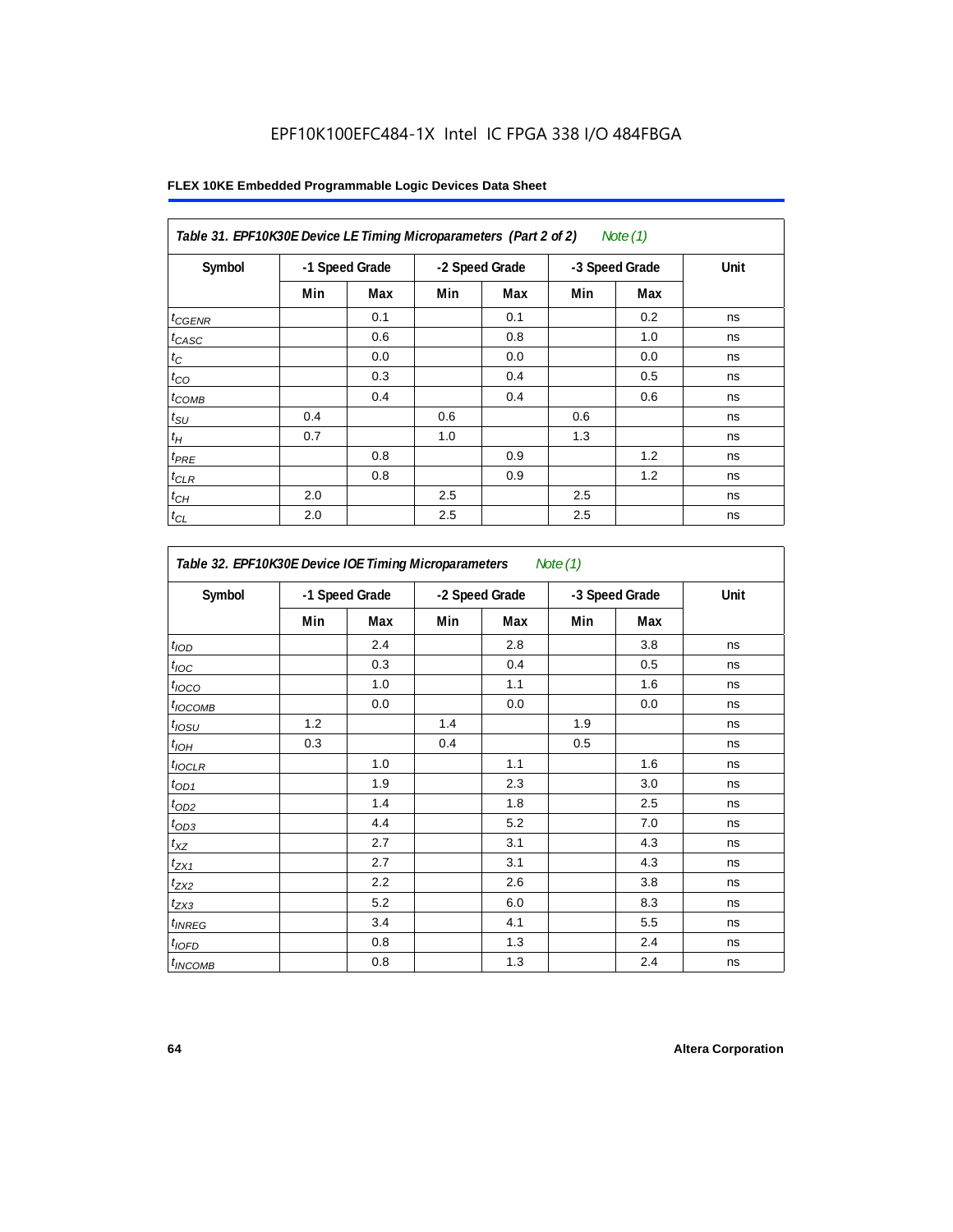| FLEX 10KE Embedded Programmable Logic Devices Data Sheet |  |
|----------------------------------------------------------|--|
|----------------------------------------------------------|--|

| Table 33. EPF10K30E Device EAB Internal Microparameters<br>Note $(1)$ |     |                |     |                |     |                |      |  |  |  |
|-----------------------------------------------------------------------|-----|----------------|-----|----------------|-----|----------------|------|--|--|--|
| Symbol                                                                |     | -1 Speed Grade |     | -2 Speed Grade |     | -3 Speed Grade | Unit |  |  |  |
|                                                                       | Min | Max            | Min | Max            | Min | <b>Max</b>     |      |  |  |  |
| <i>EABDATA1</i>                                                       |     | 1.7            |     | 2.0            |     | 2.3            | ns   |  |  |  |
| $t_{EABDATA1}$                                                        |     | 0.6            |     | 0.7            |     | 0.8            | ns   |  |  |  |
| t <sub>EABWE1</sub>                                                   |     | 1.1            |     | 1.3            |     | 1.4            | ns   |  |  |  |
| t <sub>EABWE2</sub>                                                   |     | 0.4            |     | 0.4            |     | 0.5            | ns   |  |  |  |
| t <sub>EABRE1</sub>                                                   |     | 0.8            |     | 0.9            |     | 1.0            | ns   |  |  |  |
| t <sub>EABRE2</sub>                                                   |     | 0.4            |     | 0.4            |     | 0.5            | ns   |  |  |  |
| $t_{EABCLK}$                                                          |     | 0.0            |     | 0.0            |     | 0.0            | ns   |  |  |  |
| t <sub>EABCO</sub>                                                    |     | 0.3            |     | 0.3            |     | 0.4            | ns   |  |  |  |
| <b><i>EABBYPASS</i></b>                                               |     | 0.5            |     | 0.6            |     | 0.7            | ns   |  |  |  |
| $t_{EABSU}$                                                           | 0.9 |                | 1.0 |                | 1.2 |                | ns   |  |  |  |
| t <sub>EABH</sub>                                                     | 0.4 |                | 0.4 |                | 0.5 |                | ns   |  |  |  |
| $t_{EABCLR}$                                                          | 0.3 |                | 0.3 |                | 0.3 |                | ns   |  |  |  |
| $t_{AA}$                                                              |     | 3.2            |     | 3.8            |     | 4.4            | ns   |  |  |  |
| $t_{WP}$                                                              | 2.5 |                | 2.9 |                | 3.3 |                | ns   |  |  |  |
| $t_{\mathsf{RP}}$                                                     | 0.9 |                | 1.1 |                | 1.2 |                | ns   |  |  |  |
| $t_{WDSU}$                                                            | 0.9 |                | 1.0 |                | 1.1 |                | ns   |  |  |  |
| $t_{WDH}$                                                             | 0.1 |                | 0.1 |                | 0.1 |                | ns   |  |  |  |
| $t_{WASU}$                                                            | 1.7 |                | 2.0 |                | 2.3 |                | ns   |  |  |  |
| $t_{WAH}$                                                             | 1.8 |                | 2.1 |                | 2.4 |                | ns   |  |  |  |
| $t_{RASU}$                                                            | 3.1 |                | 3.7 |                | 4.2 |                | ns   |  |  |  |
| $t_{RAH}$                                                             | 0.2 |                | 0.2 |                | 0.2 |                | ns   |  |  |  |
| $t_{WO}$                                                              |     | 2.5            |     | 2.9            |     | 3.3            | ns   |  |  |  |
| $t_{DD}$                                                              |     | 2.5            |     | 2.9            |     | 3.3            | ns   |  |  |  |
| $t_{EABOUT}$                                                          |     | 0.5            |     | $0.6\,$        |     | 0.7            | ns   |  |  |  |
| $t_{EABCH}$                                                           | 1.5 |                | 2.0 |                | 2.3 |                | ns   |  |  |  |
| $t_{EABCL}$                                                           | 2.5 |                | 2.9 |                | 3.3 |                | ns   |  |  |  |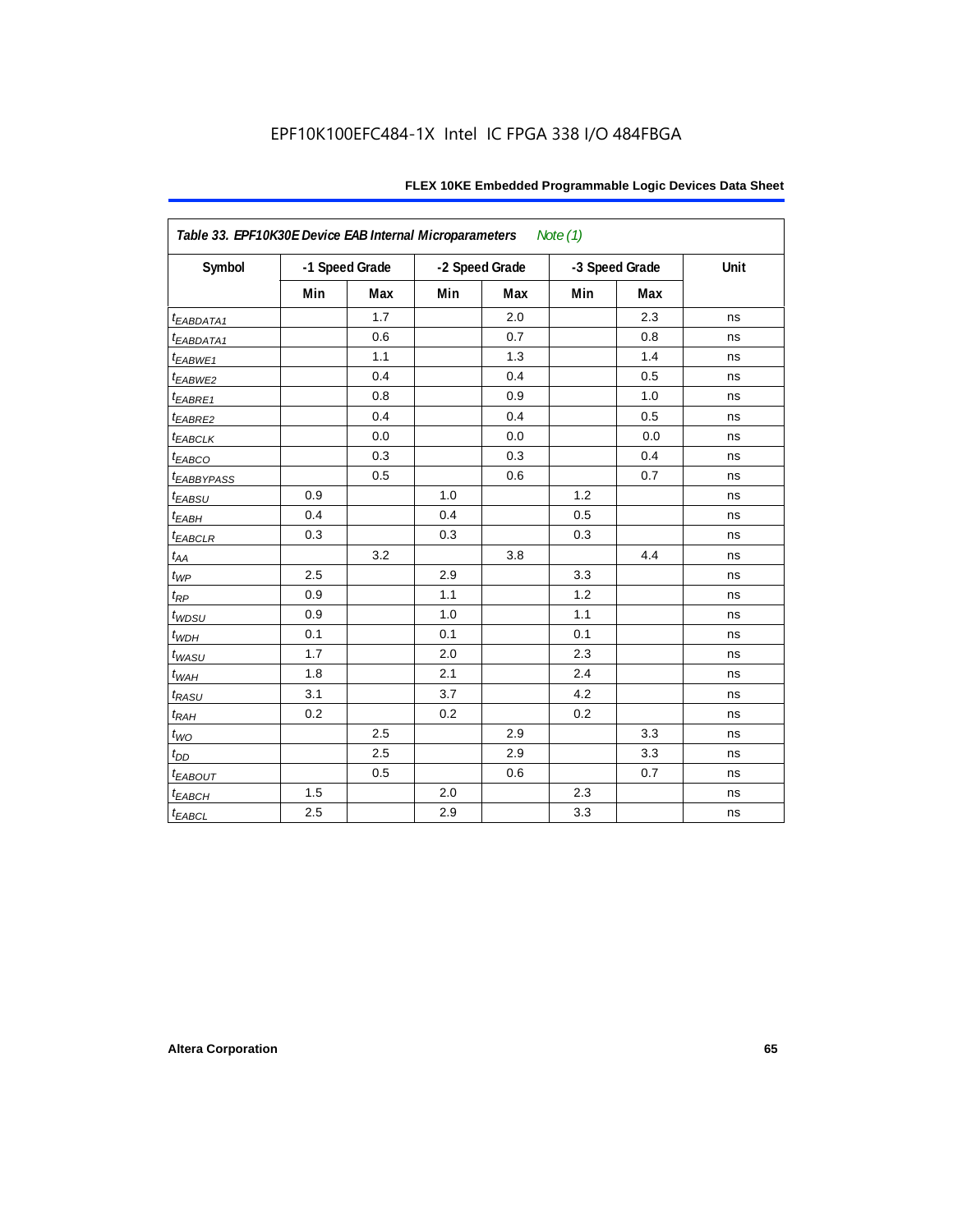# EPF10K100EFC484-1X Intel IC FPGA 338 I/O 484FBGA

| Table 34. EPF10K30E Device EAB Internal Timing Macroparameters<br>Note $(1)$ |                |     |                |     |                |     |      |  |  |  |
|------------------------------------------------------------------------------|----------------|-----|----------------|-----|----------------|-----|------|--|--|--|
| Symbol                                                                       | -1 Speed Grade |     | -2 Speed Grade |     | -3 Speed Grade |     | Unit |  |  |  |
|                                                                              | Min            | Max | Min            | Max | Min            | Max |      |  |  |  |
| $t_{EABA}$                                                                   |                | 6.4 |                | 7.6 |                | 8.8 | ns   |  |  |  |
| <sup>t</sup> EABRCOMB                                                        | 6.4            |     | 7.6            |     | 8.8            |     | ns   |  |  |  |
| <sup>t</sup> EABRCREG                                                        | 4.4            |     | 5.1            |     | 6.0            |     | ns   |  |  |  |
| $t_{EABWP}$                                                                  | 2.5            |     | 2.9            |     | 3.3            |     | ns   |  |  |  |
| <sup>t</sup> EABWCOMB                                                        | 6.0            |     | 7.0            |     | 8.0            |     | ns   |  |  |  |
| <sup>t</sup> EABWCREG                                                        | 6.8            |     | 7.8            |     | 9.0            |     | ns   |  |  |  |
| $t_{EABDD}$                                                                  |                | 5.7 |                | 6.7 |                | 7.7 | ns   |  |  |  |
| t <sub>EABDATACO</sub>                                                       |                | 0.8 |                | 0.9 |                | 1.1 | ns   |  |  |  |
| <sup>t</sup> EABDATASU                                                       | 1.5            |     | 1.7            |     | 2.0            |     | ns   |  |  |  |
| t <sub>EABDATAH</sub>                                                        | 0.0            |     | 0.0            |     | 0.0            |     | ns   |  |  |  |
| <i>t<sub>EABWESU</sub></i>                                                   | 1.3            |     | 1.4            |     | 1.7            |     | ns   |  |  |  |
| <sup>t</sup> EABWEH                                                          | 0.0            |     | 0.0            |     | 0.0            |     | ns   |  |  |  |
| t <sub>EABWDSU</sub>                                                         | 1.5            |     | 1.7            |     | 2.0            |     | ns   |  |  |  |
| <sup>t</sup> EABWDH                                                          | 0.0            |     | 0.0            |     | 0.0            |     | ns   |  |  |  |
| t <sub>EABWASU</sub>                                                         | 3.0            |     | 3.6            |     | 4.3            |     | ns   |  |  |  |
| <sup>t</sup> EABWAH                                                          | 0.5            |     | 0.5            |     | 0.4            |     | ns   |  |  |  |
| $t_{EABWO}$                                                                  |                | 5.1 |                | 6.0 |                | 6.8 | ns   |  |  |  |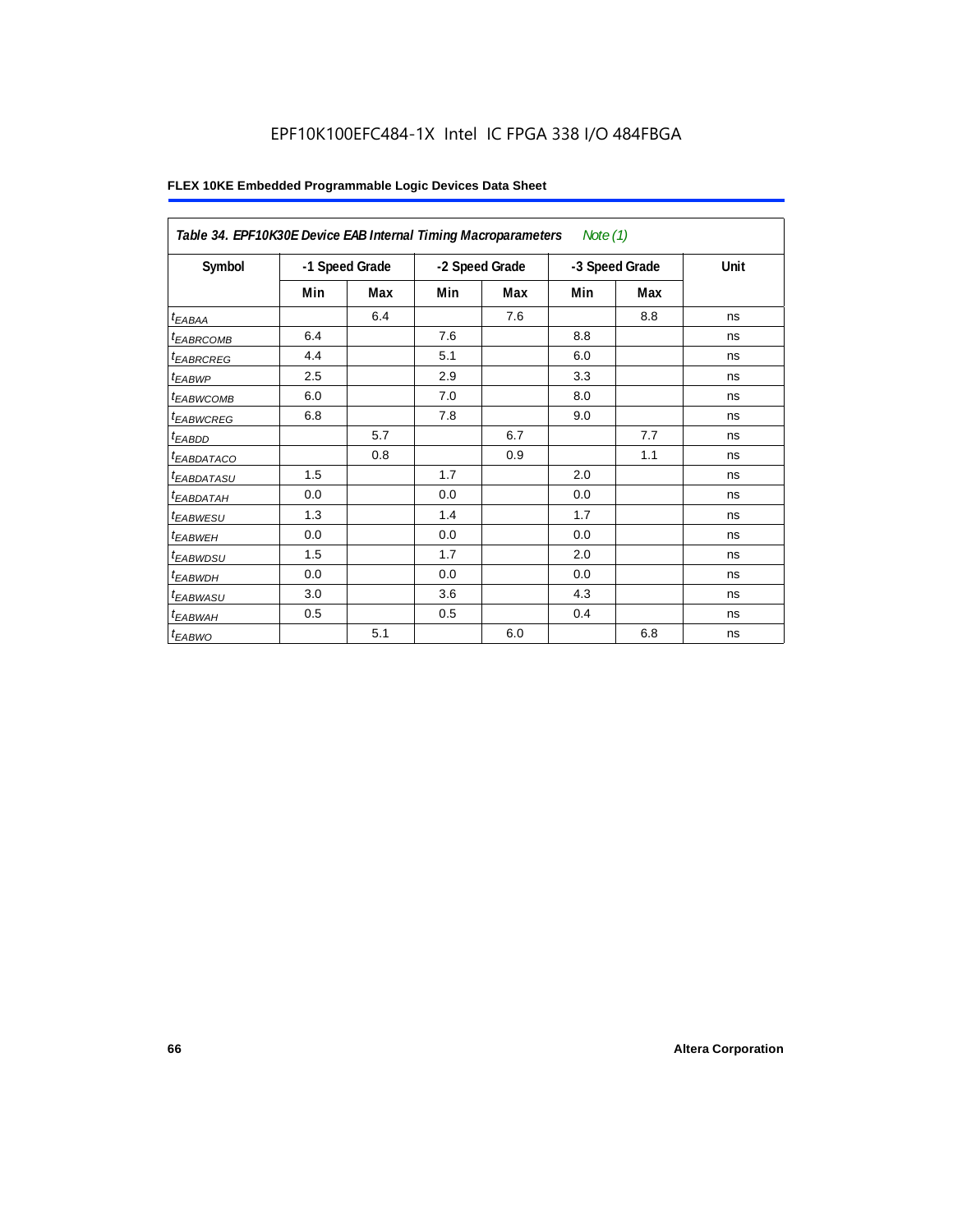| Note $(1)$<br>Table 35. EPF10K30E Device Interconnect Timing Microparameters |                |     |                |     |                |     |      |  |  |  |
|------------------------------------------------------------------------------|----------------|-----|----------------|-----|----------------|-----|------|--|--|--|
| Symbol                                                                       | -1 Speed Grade |     | -2 Speed Grade |     | -3 Speed Grade |     | Unit |  |  |  |
|                                                                              | Min            | Max | Min            | Max | Min            | Max |      |  |  |  |
| t <sub>DIN2IOE</sub>                                                         |                | 1.8 |                | 2.4 |                | 2.9 | ns   |  |  |  |
| t <sub>DIN2LE</sub>                                                          |                | 1.5 |                | 1.8 |                | 2.4 | ns   |  |  |  |
| <sup>t</sup> DIN2DATA                                                        |                | 1.5 |                | 1.8 |                | 2.2 | ns   |  |  |  |
| t <sub>DCLK2IOE</sub>                                                        |                | 2.2 |                | 2.6 |                | 3.0 | ns   |  |  |  |
| $t_{DCLK2LE}$                                                                |                | 1.5 |                | 1.8 |                | 2.4 | ns   |  |  |  |
| <i>t<sub>SAMELAB</sub></i>                                                   |                | 0.1 |                | 0.2 |                | 0.3 | ns   |  |  |  |
| <i>t<sub>SAMEROW</sub></i>                                                   |                | 2.0 |                | 2.4 |                | 2.7 | ns   |  |  |  |
| <i>t<sub>SAMECOLUMN</sub></i>                                                |                | 0.7 |                | 1.0 |                | 0.8 | ns   |  |  |  |
| <i>t<sub>DIFFROW</sub></i>                                                   |                | 2.7 |                | 3.4 |                | 3.5 | ns   |  |  |  |
| <i>t</i> <sub>TWOROWS</sub>                                                  |                | 4.7 |                | 5.8 |                | 6.2 | ns   |  |  |  |
| <b><i>LEPERIPH</i></b>                                                       |                | 2.7 |                | 3.4 |                | 3.8 | ns   |  |  |  |
| <b><i>LABCARRY</i></b>                                                       |                | 0.3 |                | 0.4 |                | 0.5 | ns   |  |  |  |
| t <sub>LABCASC</sub>                                                         |                | 0.8 |                | 0.8 |                | 1.1 | ns   |  |  |  |

| Table 36. EPF10K30E External Timing Parameters Notes (1), (2) |                |     |     |                |     |                |      |  |  |  |
|---------------------------------------------------------------|----------------|-----|-----|----------------|-----|----------------|------|--|--|--|
| Symbol                                                        | -1 Speed Grade |     |     | -2 Speed Grade |     | -3 Speed Grade | Unit |  |  |  |
|                                                               | Min            | Max | Min | Max            | Min | Max            |      |  |  |  |
| $t_{DRR}$                                                     |                | 8.0 |     | 9.5            |     | 12.5           | ns   |  |  |  |
| $t_{INSU}$ (3)                                                | 2.1            |     | 2.5 |                | 3.9 |                | ns   |  |  |  |
| $t_{INH}$ (3)                                                 | 0.0            |     | 0.0 |                | 0.0 |                | ns   |  |  |  |
| $t_{OUTCO}$ (3)                                               | 2.0            | 4.9 | 2.0 | 5.9            | 2.0 | 7.6            | ns   |  |  |  |
| $t_{INSU}$ (4)                                                | 1.1            |     | 1.5 |                |     |                | ns   |  |  |  |
| $t_{INH}$ (4)                                                 | 0.0            |     | 0.0 |                |     |                | ns   |  |  |  |
| $t_{\text{OUTCO}}(4)$                                         | 0.5            | 3.9 | 0.5 | 4.9            |     |                | ns   |  |  |  |
| t <sub>PCISU</sub>                                            | 3.0            |     | 4.2 |                |     |                | ns   |  |  |  |
| t <sub>PCIH</sub>                                             | 0.0            |     | 0.0 |                |     |                | ns   |  |  |  |
| t <sub>PCICO</sub>                                            | 2.0            | 6.0 | 2.0 | 7.5            |     |                | ns   |  |  |  |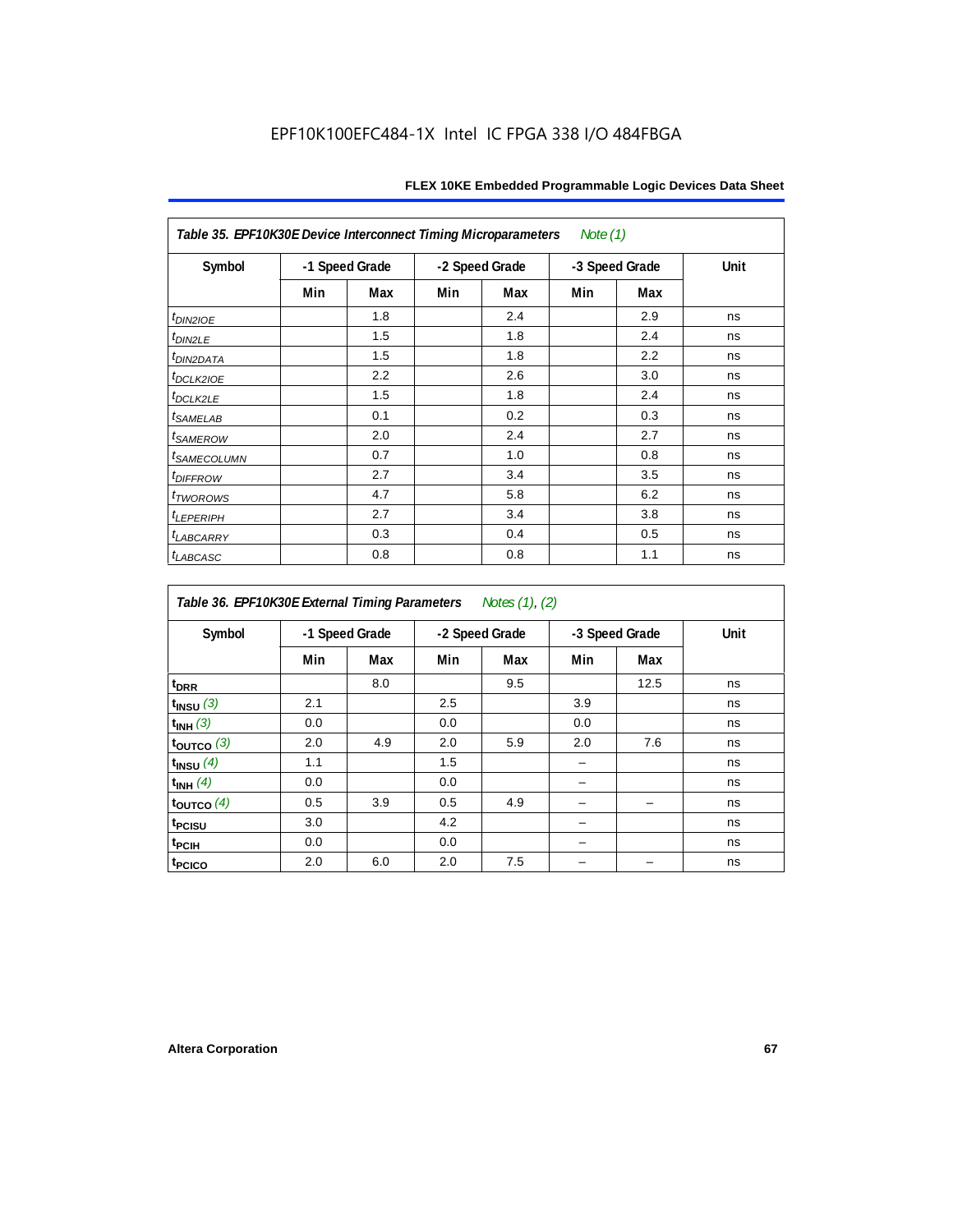| Notes (1), (2)<br>Table 37. EPF10K30E External Bidirectional Timing Parameters |                |     |     |                |     |                |      |  |  |  |
|--------------------------------------------------------------------------------|----------------|-----|-----|----------------|-----|----------------|------|--|--|--|
| Symbol                                                                         | -1 Speed Grade |     |     | -2 Speed Grade |     | -3 Speed Grade | Unit |  |  |  |
|                                                                                | Min            | Max | Min | Max            | Min | Max            |      |  |  |  |
| $t_{INSUBIDIR}$ (3)                                                            | 2.8            |     | 3.9 |                | 5.2 |                | ns   |  |  |  |
| $t_{INHBIDIR}$ (3)                                                             | 0.0            |     | 0.0 |                | 0.0 |                | ns   |  |  |  |
| $t_{INSUBIDIR}(4)$                                                             | 3.8            |     | 4.9 |                |     |                | ns   |  |  |  |
| $t_{INHBIDIR}$ (4)                                                             | 0.0            |     | 0.0 |                |     |                | ns   |  |  |  |
| $t_{\text{OUTCOBIDIR}}$ (3)                                                    | 2.0            | 4.9 | 2.0 | 5.9            | 2.0 | 7.6            | ns   |  |  |  |
| $t_{XZBIDIR}$ (3)                                                              |                | 6.1 |     | 7.5            |     | 9.7            | ns   |  |  |  |
| $t_{ZXBIDIR}$ (3)                                                              |                | 6.1 |     | 7.5            |     | 9.7            | ns   |  |  |  |
| $t_{\text{OUTCOBIDIR}}$ (4)                                                    | 0.5            | 3.9 | 0.5 | 4.9            |     |                | ns   |  |  |  |
| $t_{XZBIDIR}$ (4)                                                              |                | 5.1 |     | 6.5            |     |                | ns   |  |  |  |
| $t_{ZXBIDIR}$ (4)                                                              |                | 5.1 |     | 6.5            |     |                | ns   |  |  |  |

#### *Notes to tables:*

(1) All timing parameters are described in Tables 24 through 30 in this data sheet.<br>(2) These parameters are specified by characterization.

(2) These parameters are specified by characterization.<br>(3) This parameter is measured without the use of the C

This parameter is measured without the use of the ClockLock or ClockBoost circuits.

(4) This parameter is measured with the use of the ClockLock or ClockBoost circuits.

### Tables 38 through 44 show EPF10K50E device internal and external timing parameters.

| Table 38. EPF10K50E Device LE Timing Microparameters (Part 1 of 2)<br>Note (1) |     |                |     |                |     |                |      |  |  |  |
|--------------------------------------------------------------------------------|-----|----------------|-----|----------------|-----|----------------|------|--|--|--|
| Symbol                                                                         |     | -1 Speed Grade |     | -2 Speed Grade |     | -3 Speed Grade | Unit |  |  |  |
|                                                                                | Min | Max            | Min | Max            | Min | Max            |      |  |  |  |
| $t_{LUT}$                                                                      |     | 0.6            |     | 0.9            |     | 1.3            | ns   |  |  |  |
| $t_{CLUT}$                                                                     |     | 0.5            |     | 0.6            |     | 0.8            | ns   |  |  |  |
| $t_{RLUT}$                                                                     |     | 0.7            |     | 0.8            |     | 1.1            | ns   |  |  |  |
| <b><i>t<sub>PACKED</sub></i></b>                                               |     | 0.4            |     | 0.5            |     | 0.6            | ns   |  |  |  |
| $t_{EN}$                                                                       |     | 0.6            |     | 0.7            |     | 0.9            | ns   |  |  |  |
| $t_{CICO}$                                                                     |     | 0.2            |     | 0.2            |     | 0.3            | ns   |  |  |  |
| $t_{GEN}$                                                                      |     | 0.5            |     | 0.5            |     | 0.8            | ns   |  |  |  |
| ${}^{t}$ CGENR                                                                 |     | 0.2            |     | 0.2            |     | 0.3            | ns   |  |  |  |
| t <sub>CASC</sub>                                                              |     | 0.8            |     | 1.0            |     | 1.4            | ns   |  |  |  |
| $t_C$                                                                          |     | 0.5            |     | 0.6            |     | 0.8            | ns   |  |  |  |
| $t_{CO}$                                                                       |     | 0.7            |     | 0.7            |     | 0.9            | ns   |  |  |  |
| $t_{\text{COMB}}$                                                              |     | 0.5            |     | 0.6            |     | 0.8            | ns   |  |  |  |
| $t_{\text{SU}}$                                                                | 0.7 |                | 0.7 |                | 0.8 |                | ns   |  |  |  |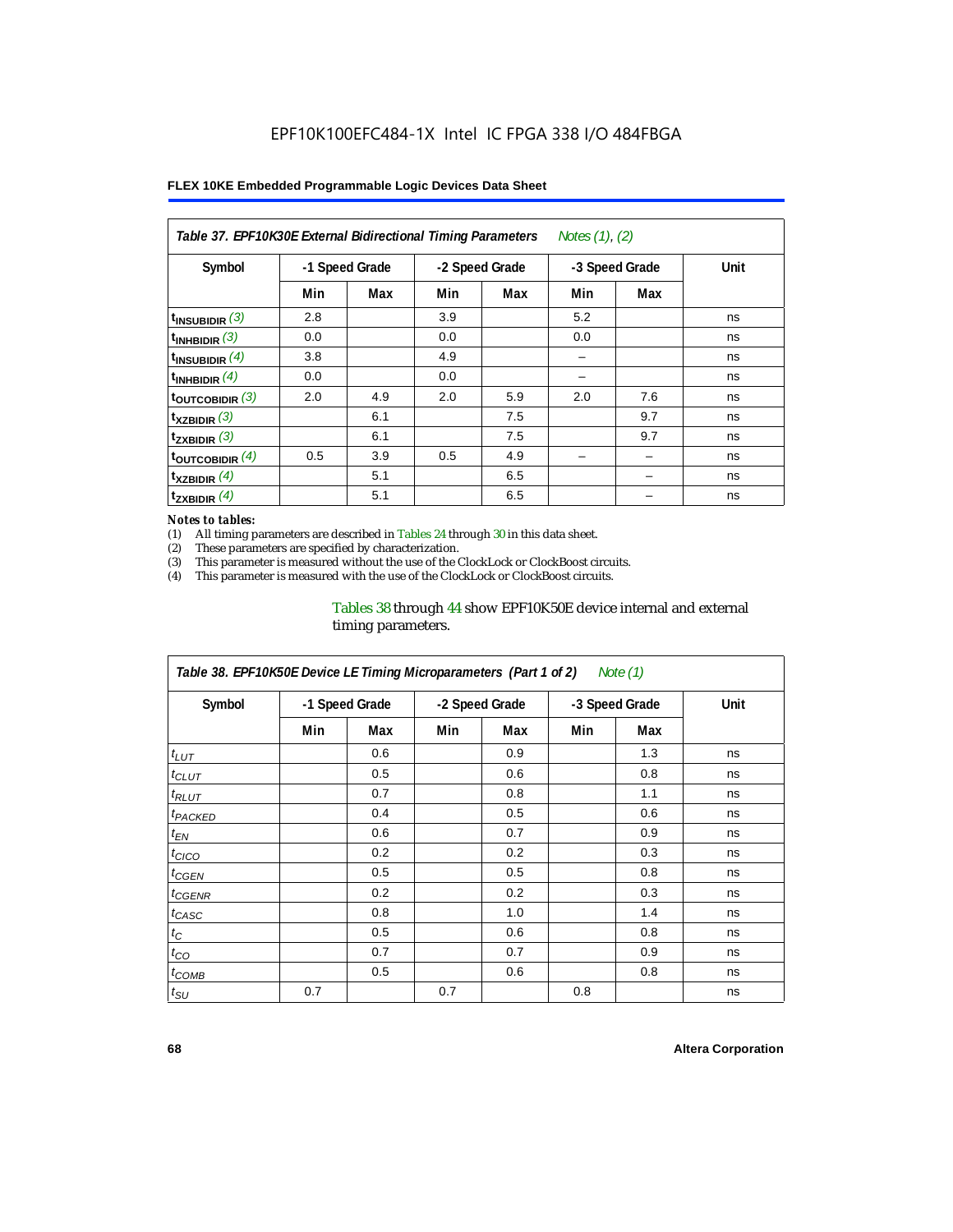| Table 38. EPF10K50E Device LE Timing Microparameters (Part 2 of 2)<br>Note $(1)$ |                |     |     |                |     |                |      |  |  |  |
|----------------------------------------------------------------------------------|----------------|-----|-----|----------------|-----|----------------|------|--|--|--|
| Symbol                                                                           | -1 Speed Grade |     |     | -2 Speed Grade |     | -3 Speed Grade | Unit |  |  |  |
|                                                                                  | Min            | Max | Min | Max            | Min | Max            |      |  |  |  |
| $t_H$                                                                            | 0.9            |     | 1.0 |                | 1.4 |                | ns   |  |  |  |
| $t_{PRE}$                                                                        |                | 0.5 |     | 0.6            |     | 0.8            | ns   |  |  |  |
| $t_{CLR}$                                                                        |                | 0.5 |     | 0.6            |     | 0.8            | ns   |  |  |  |
| $t_{CH}$                                                                         | 2.0            |     | 2.5 |                | 3.0 |                | ns   |  |  |  |
| $t_{CL}$                                                                         | 2.0            |     | 2.5 |                | 3.0 |                | ns   |  |  |  |

| Table 39. EPF10K50E Device IOE Timing Microparameters Note (1) |                |     |                |     |                |     |      |  |  |
|----------------------------------------------------------------|----------------|-----|----------------|-----|----------------|-----|------|--|--|
| Symbol                                                         | -1 Speed Grade |     | -2 Speed Grade |     | -3 Speed Grade |     | Unit |  |  |
|                                                                | Min            | Max | Min            | Max | Min            | Max |      |  |  |
| t <sub>IOD</sub>                                               |                | 2.2 |                | 2.4 |                | 3.3 | ns   |  |  |
| $t_{\text{IOC}}$                                               |                | 0.3 |                | 0.3 |                | 0.5 | ns   |  |  |
| $t_{IOCO}$                                                     |                | 1.0 |                | 1.0 |                | 1.4 | ns   |  |  |
| $t_{IOCOMB}$                                                   |                | 0.0 |                | 0.0 |                | 0.2 | ns   |  |  |
| $t_{IOSU}$                                                     | 1.0            |     | 1.2            |     | 1.7            |     | ns   |  |  |
| $t_{IOH}$                                                      | 0.3            |     | 0.3            |     | 0.5            |     | ns   |  |  |
| $t_{IOCLR}$                                                    |                | 0.9 |                | 1.0 |                | 1.4 | ns   |  |  |
| $t_{OD1}$                                                      |                | 0.8 |                | 0.9 |                | 1.2 | ns   |  |  |
| $t_{OD2}$                                                      |                | 0.3 |                | 0.4 |                | 0.7 | ns   |  |  |
| $t_{OD3}$                                                      |                | 3.0 |                | 3.5 |                | 3.5 | ns   |  |  |
| $t_{\mathsf{XZ}}$                                              |                | 1.4 |                | 1.7 |                | 2.3 | ns   |  |  |
| $t_{ZX1}$                                                      |                | 1.4 |                | 1.7 |                | 2.3 | ns   |  |  |
| $t_{ZX2}$                                                      |                | 0.9 |                | 1.2 |                | 1.8 | ns   |  |  |
| $t_{ZX3}$                                                      |                | 3.6 |                | 4.3 |                | 4.6 | ns   |  |  |
| $t_{INREG}$                                                    |                | 4.9 |                | 5.8 |                | 7.8 | ns   |  |  |
| $t_{IOFD}$                                                     |                | 2.8 |                | 3.3 |                | 4.5 | ns   |  |  |
| <i>t<sub>INCOMB</sub></i>                                      |                | 2.8 |                | 3.3 |                | 4.5 | ns   |  |  |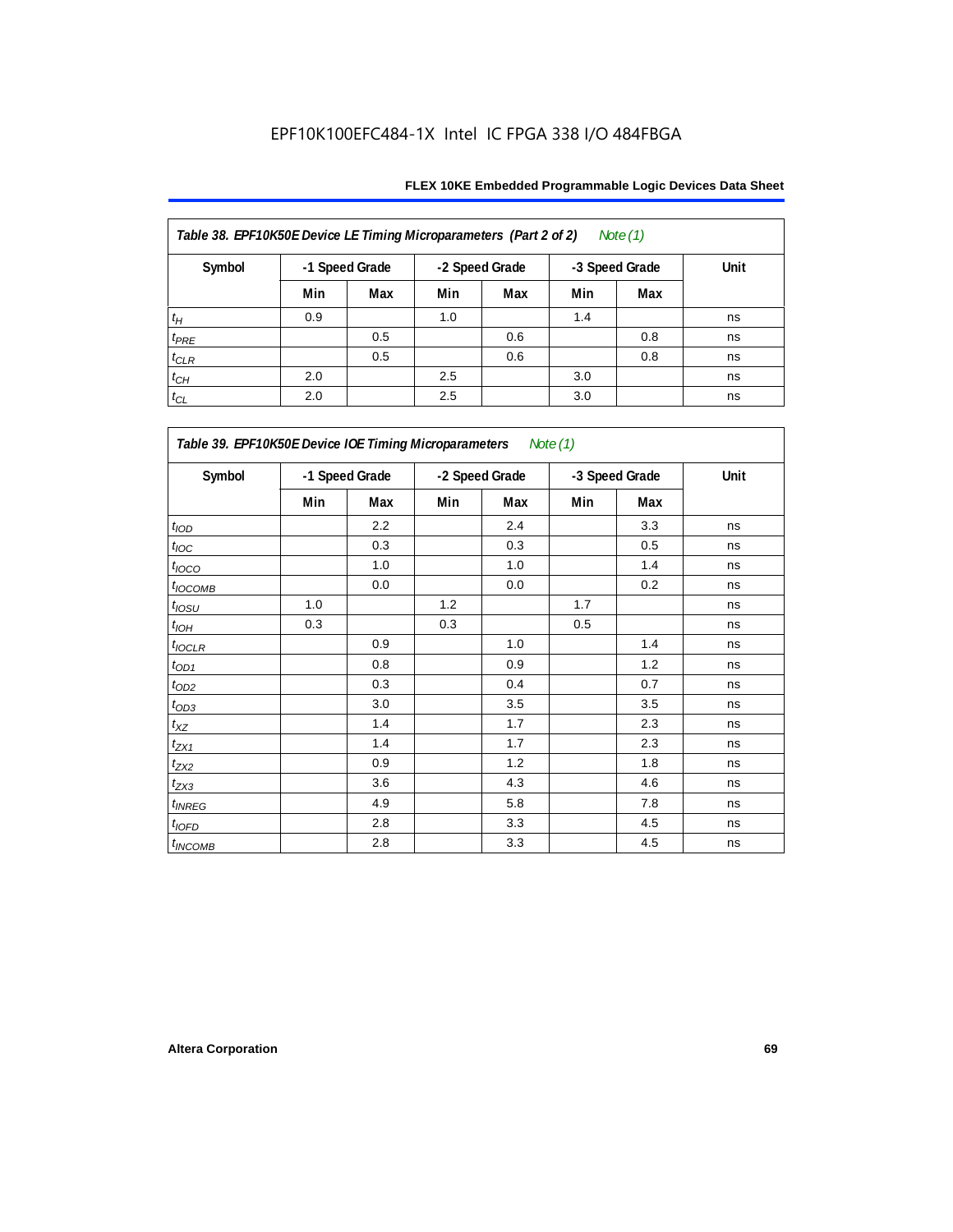| Table 40. EPF10K50E Device EAB Internal Microparameters<br>Note $(1)$ |         |                |     |                |     |                |      |  |  |
|-----------------------------------------------------------------------|---------|----------------|-----|----------------|-----|----------------|------|--|--|
| Symbol                                                                |         | -1 Speed Grade |     | -2 Speed Grade |     | -3 Speed Grade | Unit |  |  |
|                                                                       | Min     | Max            | Min | Max            | Min | Max            |      |  |  |
| <sup>t</sup> EABDATA1                                                 |         | 1.7            |     | 2.0            |     | 2.7            | ns   |  |  |
| $t_{EABDATA1}$                                                        |         | 0.6            |     | 0.7            |     | 0.9            | ns   |  |  |
| <sup>t</sup> EABWE1                                                   |         | 1.1            |     | 1.3            |     | 1.8            | ns   |  |  |
| <sup>t</sup> EABWE2                                                   |         | 0.4            |     | 0.4            |     | 0.6            | ns   |  |  |
| t <sub>EABRE1</sub>                                                   |         | 0.8            |     | 0.9            |     | 1.2            | ns   |  |  |
| $t_{EABRE2}$                                                          |         | 0.4            |     | 0.4            |     | 0.6            | ns   |  |  |
| t <sub>EABCLK</sub>                                                   |         | 0.0            |     | 0.0            |     | 0.0            | ns   |  |  |
| t <sub>EABCO</sub>                                                    |         | 0.3            |     | 0.3            |     | 0.5            | ns   |  |  |
| <sup>t</sup> EABBYPASS                                                |         | 0.5            |     | 0.6            |     | 0.8            | ns   |  |  |
| t <sub>EABSU</sub>                                                    | 0.9     |                | 1.0 |                | 1.4 |                | ns   |  |  |
| $t_{EABH}$                                                            | 0.4     |                | 0.4 |                | 0.6 |                | ns   |  |  |
| $t_{EABCLR}$                                                          | 0.3     |                | 0.3 |                | 0.5 |                | ns   |  |  |
| $t_{AA}$                                                              |         | 3.2            |     | 3.8            |     | 5.1            | ns   |  |  |
| $t_{WP}$                                                              | 2.5     |                | 2.9 |                | 3.9 |                | ns   |  |  |
| $t_{\mathsf{RP}}$                                                     | 0.9     |                | 1.1 |                | 1.5 |                | ns   |  |  |
| $t_{WDSU}$                                                            | 0.9     |                | 1.0 |                | 1.4 |                | ns   |  |  |
| $t_{WDH}$                                                             | 0.1     |                | 0.1 |                | 0.2 |                | ns   |  |  |
| $t_{WASU}$                                                            | 1.7     |                | 2.0 |                | 2.7 |                | ns   |  |  |
| $t_{WAH}$                                                             | 1.8     |                | 2.1 |                | 2.9 |                | ns   |  |  |
| $t_{RASU}$                                                            | 3.1     |                | 3.7 |                | 5.0 |                | ns   |  |  |
| t <sub>RAH</sub>                                                      | 0.2     |                | 0.2 |                | 0.3 |                | ns   |  |  |
| $t_{WO}$                                                              |         | 2.5            |     | 2.9            |     | 3.9            | ns   |  |  |
| $t_{DD}$                                                              |         | 2.5            |     | 2.9            |     | 3.9            | ns   |  |  |
| <b><i>EABOUT</i></b>                                                  |         | 0.5            |     | 0.6            |     | 0.8            | ns   |  |  |
| $t_{EABCH}$                                                           | 1.5     |                | 2.0 |                | 2.5 |                | ns   |  |  |
| $t_{EABCL}$                                                           | $2.5\,$ |                | 2.9 |                | 3.9 |                | ns   |  |  |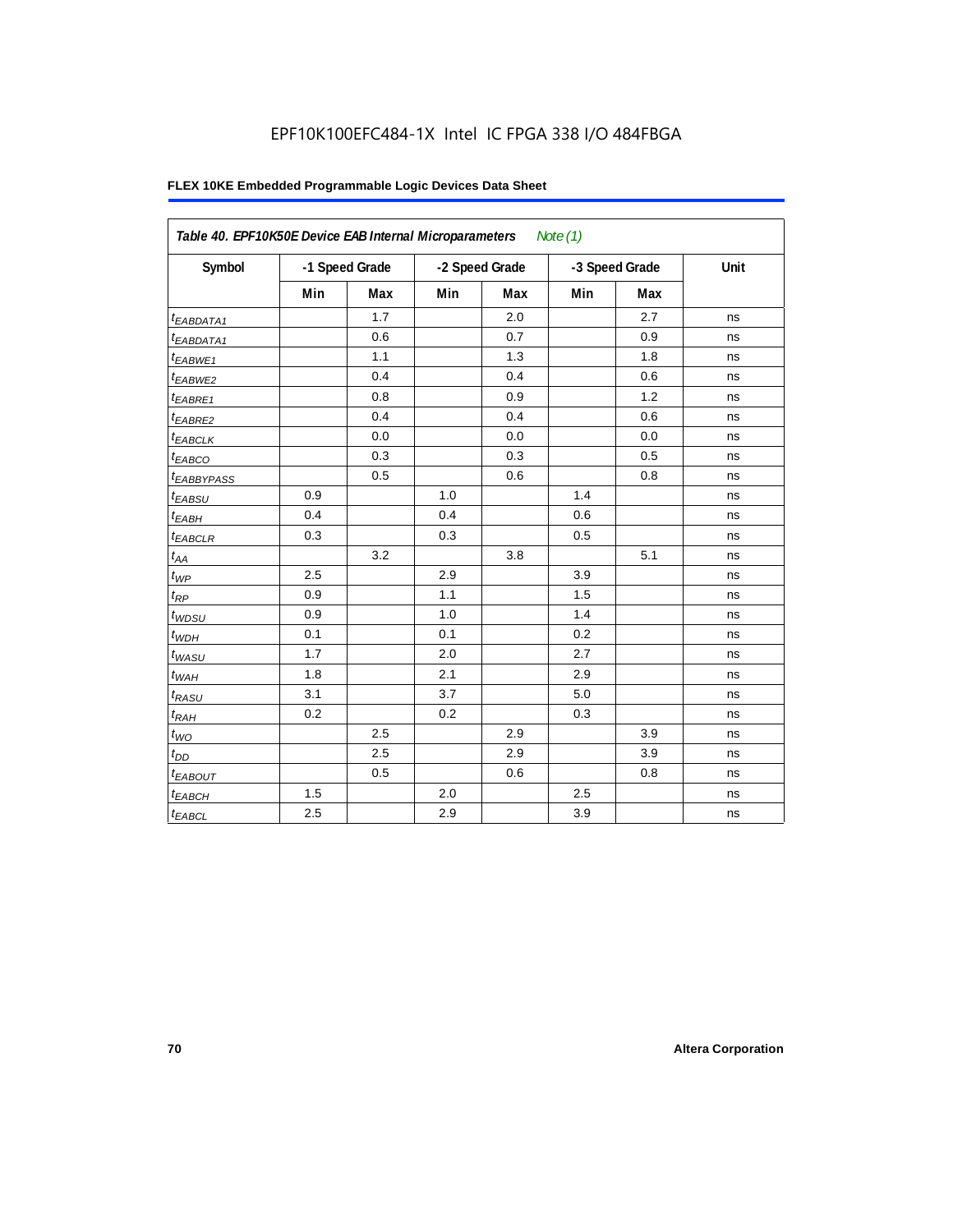| Note (1)<br>Table 41. EPF10K50E Device EAB Internal Timing Macroparameters |                |     |                |     |      |                |      |  |  |  |  |
|----------------------------------------------------------------------------|----------------|-----|----------------|-----|------|----------------|------|--|--|--|--|
| Symbol                                                                     | -1 Speed Grade |     | -2 Speed Grade |     |      | -3 Speed Grade | Unit |  |  |  |  |
|                                                                            | Min            | Max | Min            | Max | Min  | Max            |      |  |  |  |  |
| $t_{EABA}$                                                                 |                | 6.4 |                | 7.6 |      | 10.2           | ns   |  |  |  |  |
| t <sub>EABRCOMB</sub>                                                      | 6.4            |     | 7.6            |     | 10.2 |                | ns   |  |  |  |  |
| <sup>t</sup> EABRCREG                                                      | 4.4            |     | 5.1            |     | 7.0  |                | ns   |  |  |  |  |
| t <sub>EABWP</sub>                                                         | 2.5            |     | 2.9            |     | 3.9  |                | ns   |  |  |  |  |
| <sup>t</sup> EABWCOMB                                                      | 6.0            |     | 7.0            |     | 9.5  |                | ns   |  |  |  |  |
| <b><i>EABWCREG</i></b>                                                     | 6.8            |     | 7.8            |     | 10.6 |                | ns   |  |  |  |  |
| $t_{EABDD}$                                                                |                | 5.7 |                | 6.7 |      | 9.0            | ns   |  |  |  |  |
| <b><i>EABDATACO</i></b>                                                    |                | 0.8 |                | 0.9 |      | 1.3            | ns   |  |  |  |  |
| <sup>t</sup> EABDATASU                                                     | 1.5            |     | 1.7            |     | 2.3  |                | ns   |  |  |  |  |
| <sup>t</sup> EABDATAH                                                      | 0.0            |     | 0.0            |     | 0.0  |                | ns   |  |  |  |  |
| <sup>t</sup> EABWESU                                                       | 1.3            |     | 1.4            |     | 2.0  |                | ns   |  |  |  |  |
| <sup>t</sup> EABWEH                                                        | 0.0            |     | 0.0            |     | 0.0  |                | ns   |  |  |  |  |
| <sup>t</sup> EABWDSU                                                       | 1.5            |     | 1.7            |     | 2.3  |                | ns   |  |  |  |  |
| <sup>t</sup> EABWDH                                                        | 0.0            |     | 0.0            |     | 0.0  |                | ns   |  |  |  |  |
| t <sub>EABWASU</sub>                                                       | 3.0            |     | 3.6            |     | 4.8  |                | ns   |  |  |  |  |
| $t_{EABWAH}$                                                               | 0.5            |     | 0.5            |     | 0.8  |                | ns   |  |  |  |  |
| $t_{EABWO}$                                                                |                | 5.1 |                | 6.0 |      | 8.1            | ns   |  |  |  |  |

| Table 42. EPF10K50E Device Interconnect Timing Microparameters<br>Note $(1)$ |                |     |                |     |                |     |             |
|------------------------------------------------------------------------------|----------------|-----|----------------|-----|----------------|-----|-------------|
| Symbol                                                                       | -1 Speed Grade |     | -2 Speed Grade |     | -3 Speed Grade |     | <b>Unit</b> |
|                                                                              | Min            | Max | Min            | Max | Min            | Max |             |
| $t_{DIN2IOE}$                                                                |                | 3.5 |                | 4.3 |                | 5.6 | ns          |
| t <sub>DIN2LE</sub>                                                          |                | 2.1 |                | 2.5 |                | 3.4 | ns          |
| <sup>t</sup> DIN2DATA                                                        |                | 2.2 |                | 2.4 |                | 3.1 | ns          |
| <sup>t</sup> DCLK2IOE                                                        |                | 2.9 |                | 3.5 |                | 4.7 | ns          |
| t <sub>DCLK2LE</sub>                                                         |                | 2.1 |                | 2.5 |                | 3.4 | ns          |
| <sup>t</sup> SAMELAB                                                         |                | 0.1 |                | 0.1 |                | 0.2 | ns          |
| <i>t</i> SAMEROW                                                             |                | 1.1 |                | 1.1 |                | 1.5 | ns          |
| <sup>t</sup> SAMECOLUMN                                                      |                | 0.8 |                | 1.0 |                | 1.3 | ns          |
| <i>t<sub>DIFFROW</sub></i>                                                   |                | 1.9 |                | 2.1 |                | 2.8 | ns          |
| <i>t</i> TWOROWS                                                             |                | 3.0 |                | 3.2 |                | 4.3 | ns          |
| <sup>t</sup> LEPERIPH                                                        |                | 3.1 |                | 3.3 |                | 3.7 | ns          |
| <b><i>LABCARRY</i></b>                                                       |                | 0.1 |                | 0.1 |                | 0.2 | ns          |
| <sup>t</sup> LABCASC                                                         |                | 0.3 |                | 0.3 |                | 0.5 | ns          |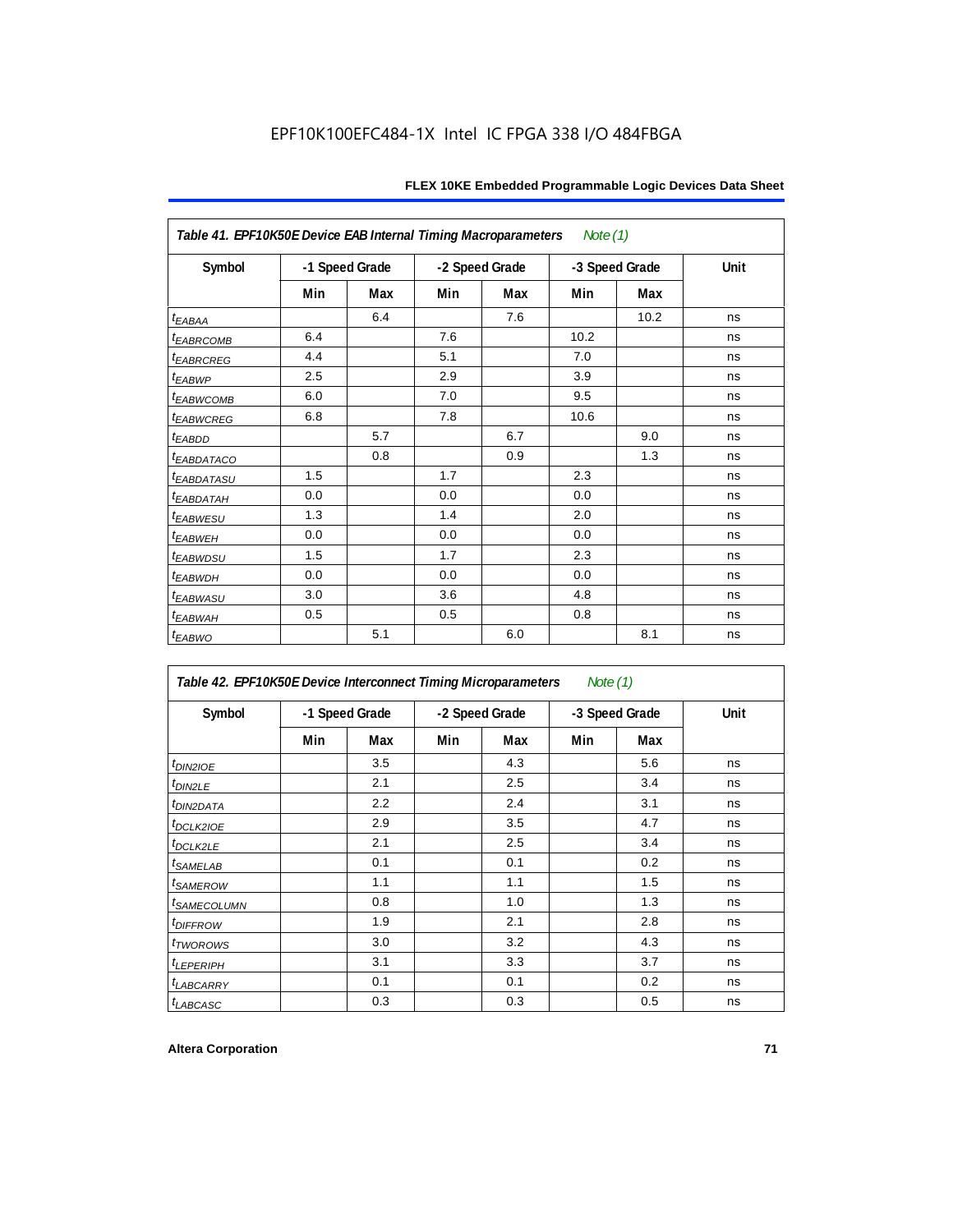### **FLEX 10KE Embedded Programmable Logic Devices Data Sheet**

| Table 43. EPF10K50E External Timing Parameters<br>Notes $(1)$ , $(2)$ |     |                |     |                |                          |                |      |  |  |  |
|-----------------------------------------------------------------------|-----|----------------|-----|----------------|--------------------------|----------------|------|--|--|--|
| Symbol                                                                |     | -1 Speed Grade |     | -2 Speed Grade |                          | -3 Speed Grade | Unit |  |  |  |
|                                                                       | Min | Max            | Min | Max            | Min                      | Max            |      |  |  |  |
| t <sub>DRR</sub>                                                      |     | 8.5            |     | 10.0           |                          | 13.5           | ns   |  |  |  |
| t <sub>insu</sub>                                                     | 2.7 |                | 3.2 |                | 4.3                      |                | ns   |  |  |  |
| $t_{\rm INH}$                                                         | 0.0 |                | 0.0 |                | 0.0                      |                | ns   |  |  |  |
| toutco                                                                | 2.0 | 4.5            | 2.0 | 5.2            | 2.0                      | 7.3            | ns   |  |  |  |
| t <sub>PCISU</sub>                                                    | 3.0 |                | 4.2 |                | $\overline{\phantom{a}}$ |                | ns   |  |  |  |
| <sup>t</sup> PCIH                                                     | 0.0 |                | 0.0 |                | $\overline{\phantom{a}}$ |                | ns   |  |  |  |
| <sup>t</sup> PCICO                                                    | 2.0 | 6.0            | 2.0 | 7.7            | $\blacksquare$           |                | ns   |  |  |  |

*Table 44. EPF10K50E External Bidirectional Timing Parameters Notes (1), (2)*

| Symbol                 | -1 Speed Grade |     | -2 Speed Grade |     | -3 Speed Grade |      | Unit |  |  |
|------------------------|----------------|-----|----------------|-----|----------------|------|------|--|--|
|                        | Min            | Max | Min            | Max | Min            | Max  |      |  |  |
| <sup>1</sup> INSUBIDIR | 2.7            |     | 3.2            |     | 4.3            |      | ns   |  |  |
| <sup>t</sup> INHBIDIR  | 0.0            |     | 0.0            |     | 0.0            |      | ns   |  |  |
| <b>TOUTCOBIDIR</b>     | 2.0            | 4.5 | 2.0            | 5.2 | 2.0            | 7.3  | ns   |  |  |
| <sup>t</sup> xzbidir   |                | 6.8 |                | 7.8 |                | 10.1 | ns   |  |  |
| <sup>t</sup> zxbidir   |                | 6.8 |                | 7.8 |                | 10.1 | ns   |  |  |

### *Notes to tables:*

(1) All timing parameters are described in Tables 24 through 30 in this data sheet.

(2) These parameters are specified by characterization.

Tables 45 through 51 show EPF10K100E device internal and external timing parameters.

| Table 45. EPF10K100E Device LE Timing Microparameters<br>Note $(1)$ |                |     |     |                |     |                |      |  |  |  |  |
|---------------------------------------------------------------------|----------------|-----|-----|----------------|-----|----------------|------|--|--|--|--|
| Symbol                                                              | -1 Speed Grade |     |     | -2 Speed Grade |     | -3 Speed Grade | Unit |  |  |  |  |
|                                                                     | Min            | Max | Min | Max            | Min | Max            |      |  |  |  |  |
| $t_{LUT}$                                                           |                | 0.7 |     | 1.0            |     | 1.5            | ns   |  |  |  |  |
| $t_{CLUT}$                                                          |                | 0.5 |     | 0.7            |     | 0.9            | ns   |  |  |  |  |
| $t_{RLUT}$                                                          |                | 0.6 |     | 0.8            |     | 1.1            | ns   |  |  |  |  |
| <sup>t</sup> PACKED                                                 |                | 0.3 |     | 0.4            |     | 0.5            | ns   |  |  |  |  |
| $t_{EN}$                                                            |                | 0.2 |     | 0.3            |     | 0.3            | ns   |  |  |  |  |
| $t_{CICO}$                                                          |                | 0.1 |     | 0.1            |     | 0.2            | ns   |  |  |  |  |
| $t_{\text{GEN}}$                                                    |                | 0.4 |     | 0.5            |     | 0.7            | ns   |  |  |  |  |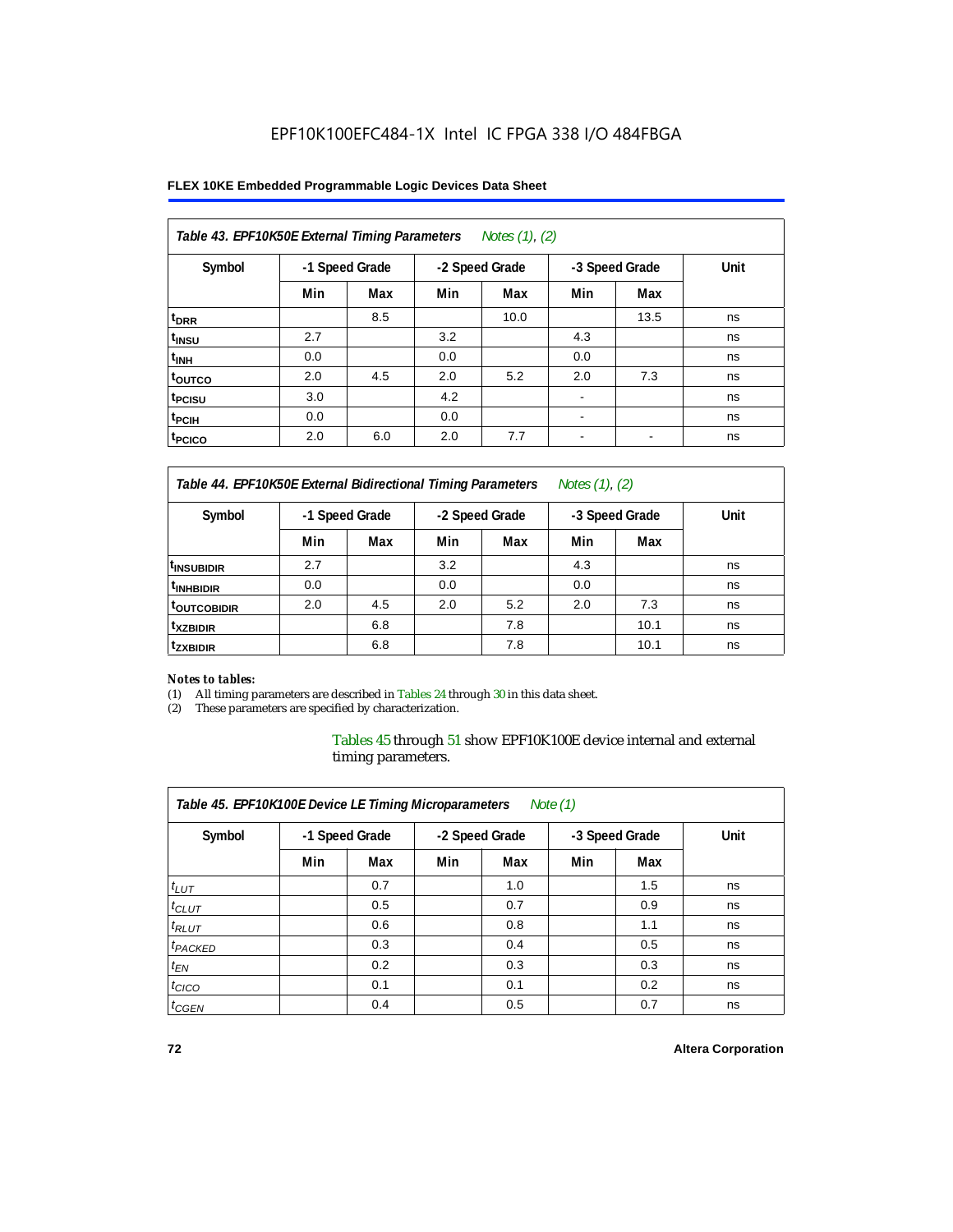| Table 45. EPF10K100E Device LE Timing Microparameters<br>Note (1) |                |     |     |                |     |                |      |  |  |  |
|-------------------------------------------------------------------|----------------|-----|-----|----------------|-----|----------------|------|--|--|--|
| Symbol                                                            | -1 Speed Grade |     |     | -2 Speed Grade |     | -3 Speed Grade | Unit |  |  |  |
|                                                                   | Min            | Max | Min | Max            | Min | Max            |      |  |  |  |
| $t_{CGENR}$                                                       |                | 0.1 |     | 0.1            |     | 0.2            | ns   |  |  |  |
| $t_{CASC}$                                                        |                | 0.6 |     | 0.9            |     | 1.2            | ns   |  |  |  |
| $t_{\rm C}$                                                       |                | 0.8 |     | 1.0            |     | 1.4            | ns   |  |  |  |
| $t_{CO}$                                                          |                | 0.6 |     | 0.8            |     | 1.1            | ns   |  |  |  |
| $t_{COMB}$                                                        |                | 0.4 |     | 0.5            |     | 0.7            | ns   |  |  |  |
| $t_{\text{SU}}$                                                   | 0.4            |     | 0.6 |                | 0.7 |                | ns   |  |  |  |
| $t_H\,$                                                           | 0.5            |     | 0.7 |                | 0.9 |                | ns   |  |  |  |
| $t_{PRE}$                                                         |                | 0.8 |     | 1.0            |     | 1.4            | ns   |  |  |  |
| $t_{CLR}$                                                         |                | 0.8 |     | 1.0            |     | 1.4            | ns   |  |  |  |
| $t_{CH}$                                                          | 1.5            |     | 2.0 |                | 2.5 |                | ns   |  |  |  |
| $t_{CL}$                                                          | 1.5            |     | 2.0 |                | 2.5 |                | ns   |  |  |  |

| Symbol                   | -1 Speed Grade |     |     | -2 Speed Grade |     | -3 Speed Grade | Unit |
|--------------------------|----------------|-----|-----|----------------|-----|----------------|------|
|                          | Min            | Max | Min | Max            | Min | Max            |      |
| t <sub>IOD</sub>         |                | 1.7 |     | 2.0            |     | 2.6            | ns   |
| $t_{\text{loc}}$         |                | 0.0 |     | 0.0            |     | 0.0            | ns   |
| $t_{\text{IOCO}}$        |                | 1.4 |     | 1.6            |     | 2.1            | ns   |
| t <sub>IOCOMB</sub>      |                | 0.5 |     | 0.7            |     | 0.9            | ns   |
| $t_{IOSU}$               | 0.8            |     | 1.0 |                | 1.3 |                | ns   |
| $t_{IOH}$                | 0.7            |     | 0.9 |                | 1.2 |                | ns   |
| $t_{IOCLR}$              |                | 0.5 |     | 0.7            |     | 0.9            | ns   |
| $t_{OD1}$                |                | 3.0 |     | 4.2            |     | 5.6            | ns   |
| $t_{OD2}$                |                | 3.0 |     | 4.2            |     | 5.6            | ns   |
| $t_{OD3}$                |                | 4.0 |     | 5.5            |     | 7.3            | ns   |
| $t_{XZ}$                 |                | 3.5 |     | 4.6            |     | 6.1            | ns   |
| $t_{ZX1}$                |                | 3.5 |     | 4.6            |     | 6.1            | ns   |
| $t_{ZX2}$                |                | 3.5 |     | 4.6            |     | 6.1            | ns   |
| $t_{ZX3}$                |                | 4.5 |     | 5.9            |     | 7.8            | ns   |
| <i>t<sub>INREG</sub></i> |                | 2.0 |     | 2.6            |     | 3.5            | ns   |
| $t_{IOED}$               |                | 0.5 |     | 0.8            |     | 1.2            | ns   |
| <sup>t</sup> INCOMB      |                | 0.5 |     | 0.8            |     | 1.2            | ns   |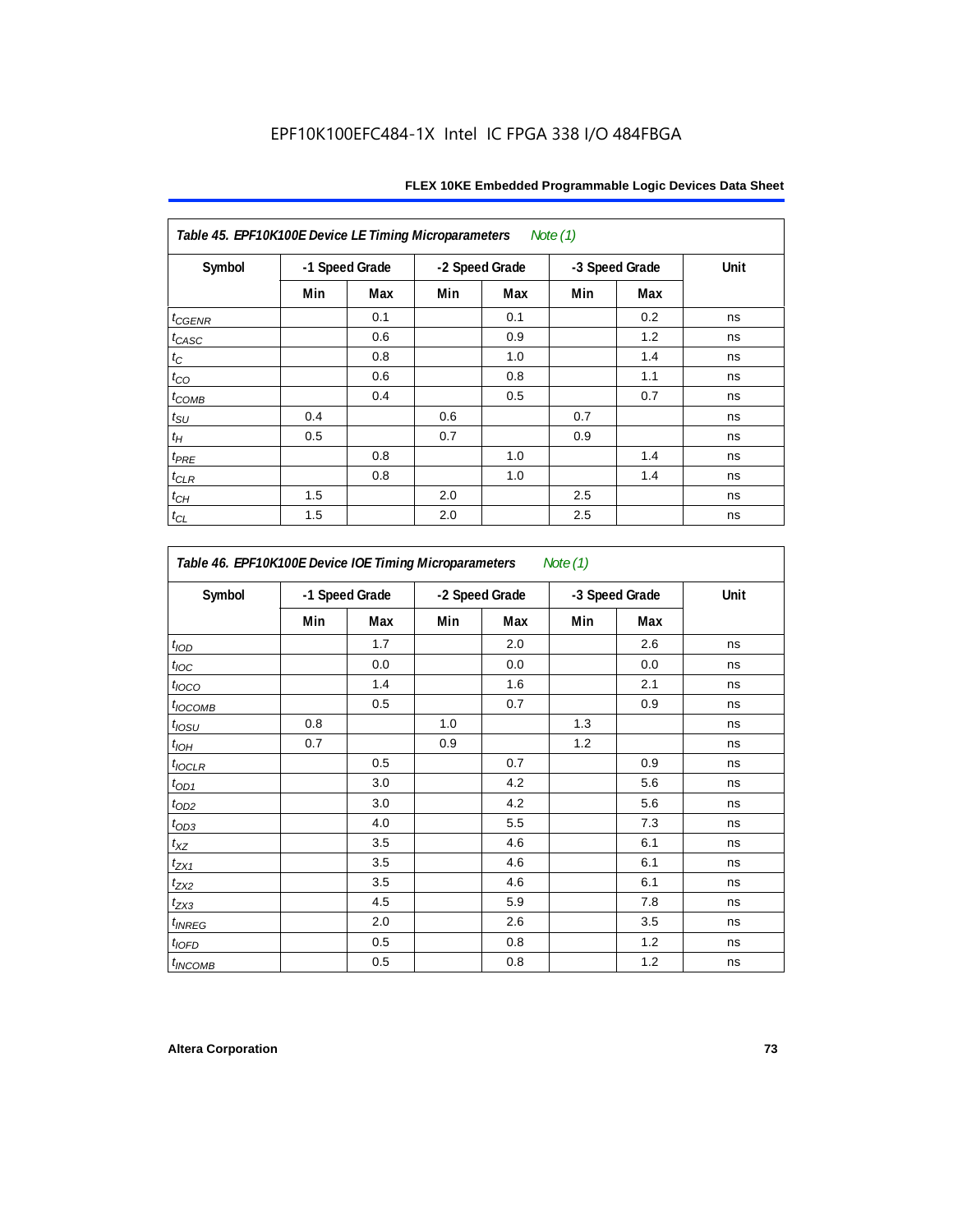| Table 47. EPF10K100E Device EAB Internal Microparameters<br>Note $(1)$ |     |                |                |     |     |                |      |  |  |
|------------------------------------------------------------------------|-----|----------------|----------------|-----|-----|----------------|------|--|--|
| Symbol                                                                 |     | -1 Speed Grade | -2 Speed Grade |     |     | -3 Speed Grade | Unit |  |  |
|                                                                        | Min | Max            | Min            | Max | Min | Max            |      |  |  |
| <sup>t</sup> EABDATA1                                                  |     | 1.5            |                | 2.0 |     | 2.6            | ns   |  |  |
| $t_{EABDATA1}$                                                         |     | 0.0            |                | 0.0 |     | 0.0            | ns   |  |  |
| $t_{EABWE1}$                                                           |     | 1.5            |                | 2.0 |     | 2.6            | ns   |  |  |
| t <sub>EABWE2</sub>                                                    |     | 0.3            |                | 0.4 |     | 0.5            | ns   |  |  |
| t <sub>EABRE1</sub>                                                    |     | 0.3            |                | 0.4 |     | 0.5            | ns   |  |  |
| $t_{EABRE2}$                                                           |     | 0.0            |                | 0.0 |     | 0.0            | ns   |  |  |
| $t_{EABCLK}$                                                           |     | 0.0            |                | 0.0 |     | 0.0            | ns   |  |  |
| $t_{EABCO}$                                                            |     | 0.3            |                | 0.4 |     | 0.5            | ns   |  |  |
| t <sub>EABBYPASS</sub>                                                 |     | 0.1            |                | 0.1 |     | 0.2            | ns   |  |  |
| $t_{EABSU}$                                                            | 0.8 |                | 1.0            |     | 1.4 |                | ns   |  |  |
| $t_{EABH}$                                                             | 0.1 |                | 0.1            |     | 0.2 |                | ns   |  |  |
| $t_{EABCLR}$                                                           | 0.3 |                | 0.4            |     | 0.5 |                | ns   |  |  |
| $t_{AA}$                                                               |     | 4.0            |                | 5.1 |     | 6.6            | ns   |  |  |
| $t_{WP}$                                                               | 2.7 |                | 3.5            |     | 4.7 |                | ns   |  |  |
| $t_{RP}$                                                               | 1.0 |                | 1.3            |     | 1.7 |                | ns   |  |  |
| $t_{WDSU}$                                                             | 1.0 |                | 1.3            |     | 1.7 |                | ns   |  |  |
| $t_{WDH}$                                                              | 0.2 |                | 0.2            |     | 0.3 |                | ns   |  |  |
| $t_{WASU}$                                                             | 1.6 |                | 2.1            |     | 2.8 |                | ns   |  |  |
| $t_{WAH}$                                                              | 1.6 |                | 2.1            |     | 2.8 |                | ns   |  |  |
| $t_{RASU}$                                                             | 3.0 |                | 3.9            |     | 5.2 |                | ns   |  |  |
| $t_{RAH}$                                                              | 0.1 |                | 0.1            |     | 0.2 |                | ns   |  |  |
| $t_{WO}$                                                               |     | 1.5            |                | 2.0 |     | 2.6            | ns   |  |  |
| $t_{DD}$                                                               |     | 1.5            |                | 2.0 |     | 2.6            | ns   |  |  |
| $t_{EABOUT}$                                                           |     | 0.2            |                | 0.3 |     | 0.3            | ns   |  |  |
| <sup>t</sup> EABCH                                                     | 1.5 |                | 2.0            |     | 2.5 |                | ns   |  |  |
| $t_{EABCL}$                                                            | 2.7 |                | 3.5            |     | 4.7 |                | ns   |  |  |

*Table 48. EPF10K100E Device EAB Internal Timing Macroparameters (Part 1 of 2) Note (1)*

| Symbol                | -1 Speed Grade |     | -2 Speed Grade |     |     | -3 Speed Grade | Unit |
|-----------------------|----------------|-----|----------------|-----|-----|----------------|------|
|                       | Min            | Max | Min            | Max | Min | Max            |      |
| $t_{EABA}$            |                | 5.9 |                | 7.6 |     | 9.9            | ns   |
| <sup>t</sup> EABRCOMB | 5.9            |     | 7.6            |     | 9.9 |                | ns   |
| <sup>I</sup> EABRCREG | 5.1            |     | 6.5            |     | 8.5 |                | ns   |
| <sup>t</sup> EABWP    | 2.7            |     | 3.5            |     | 4.7 |                | ns   |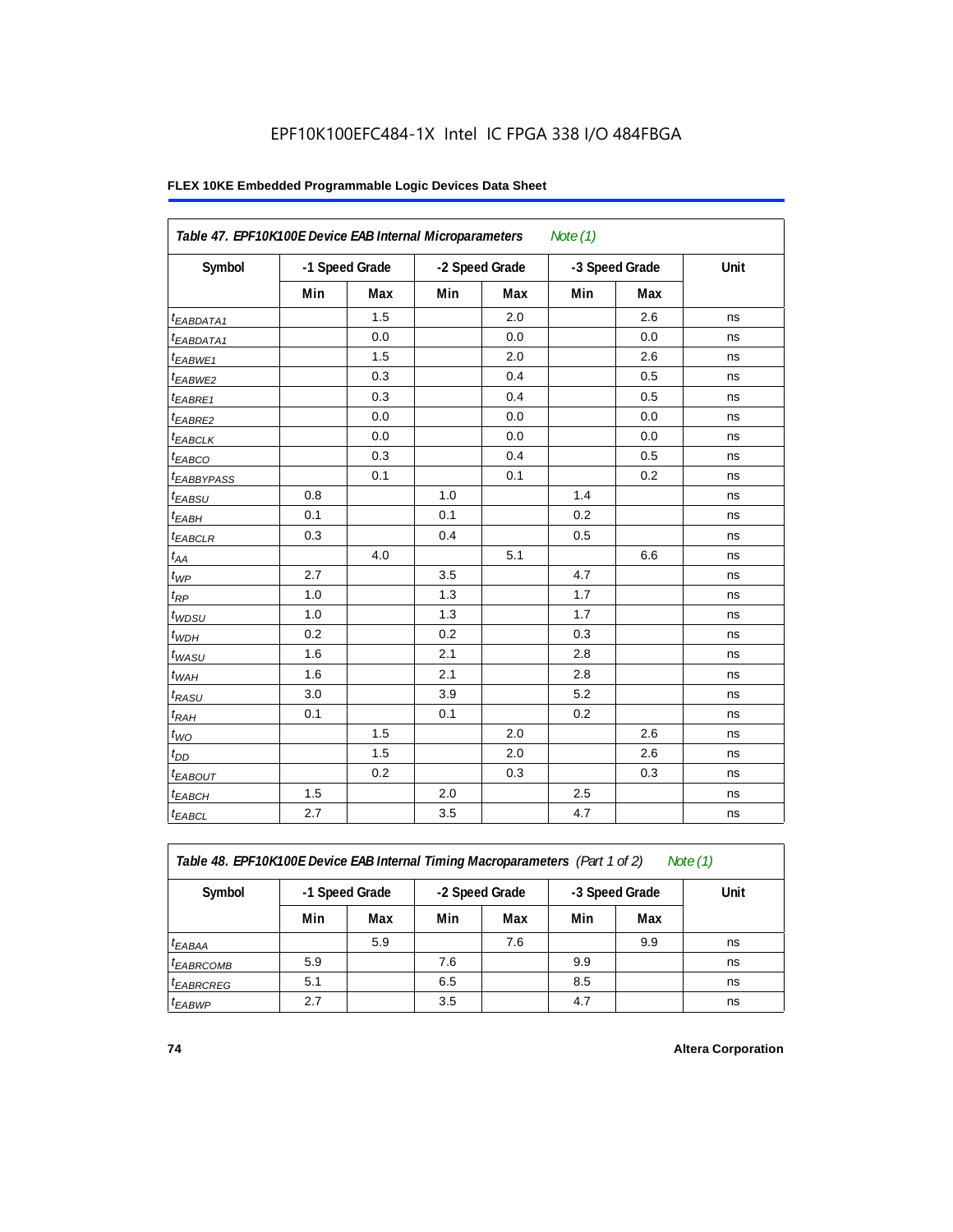| Table 48. EPF10K100E Device EAB Internal Timing Macroparameters (Part 2 of 2)<br>Note (1) |                |     |                |     |                |     |      |  |  |  |
|-------------------------------------------------------------------------------------------|----------------|-----|----------------|-----|----------------|-----|------|--|--|--|
| Symbol                                                                                    | -1 Speed Grade |     | -2 Speed Grade |     | -3 Speed Grade |     | Unit |  |  |  |
|                                                                                           | Min            | Max | Min            | Max | Min            | Max |      |  |  |  |
| <i>t<sub>EABWCOMB</sub></i>                                                               | 5.9            |     | 7.7            |     | 10.3           |     | ns   |  |  |  |
| <sup>t</sup> EABWCREG                                                                     | 5.4            |     | 7.0            |     | 9.4            |     | ns   |  |  |  |
| t <sub>EABDD</sub>                                                                        |                | 3.4 |                | 4.5 |                | 5.9 | ns   |  |  |  |
| <b><i>EABDATACO</i></b>                                                                   |                | 0.5 |                | 0.7 |                | 0.8 | ns   |  |  |  |
| <sup>t</sup> EABDATASU                                                                    | 0.8            |     | 1.0            |     | 1.4            |     | ns   |  |  |  |
| <sup>t</sup> EABDATAH                                                                     | 0.1            |     | 0.1            |     | 0.2            |     | ns   |  |  |  |
| <i>t<sub>EABWESU</sub></i>                                                                | 1.1            |     | 1.4            |     | 1.9            |     | ns   |  |  |  |
| <sup>t</sup> EABWEH                                                                       | 0.0            |     | 0.0            |     | 0.0            |     | ns   |  |  |  |
| <sup>t</sup> EABWDSU                                                                      | 1.0            |     | 1.3            |     | 1.7            |     | ns   |  |  |  |
| t <sub>EABWDH</sub>                                                                       | 0.2            |     | 0.2            |     | 0.3            |     | ns   |  |  |  |
| <sup>t</sup> EABWASU                                                                      | 4.1            |     | 5.2            |     | 6.8            |     | ns   |  |  |  |
| <sup>t</sup> ЕАВWАН                                                                       | 0.0            |     | 0.0            |     | 0.0            |     | ns   |  |  |  |
| t <sub>EABWO</sub>                                                                        |                | 3.4 |                | 4.5 |                | 5.9 | ns   |  |  |  |

*Table 49. EPF10K100E Device Interconnect Timing Microparameters Note (1)*

| Symbol                     |     | -1 Speed Grade |     | -2 Speed Grade |     | -3 Speed Grade | Unit |
|----------------------------|-----|----------------|-----|----------------|-----|----------------|------|
|                            | Min | Max            | Min | Max            | Min | Max            |      |
| $tD$ IN2IOE                |     | 3.1            |     | 3.6            |     | 4.4            | ns   |
| t <sub>DIN2LE</sub>        |     | 0.3            |     | 0.4            |     | 0.5            | ns   |
| <sup>t</sup> DIN2DATA      |     | 1.6            |     | 1.8            |     | 2.0            | ns   |
| $t_{DCLK2IOE}$             |     | 0.8            |     | 1.1            |     | 1.4            | ns   |
| t <sub>DCLK2LE</sub>       |     | 0.3            |     | 0.4            |     | 0.5            | ns   |
| <sup>t</sup> SAMELAB       |     | 0.1            |     | 0.1            |     | 0.2            | ns   |
| <i>t</i> SAMEROW           |     | 1.5            |     | 2.5            |     | 3.4            | ns   |
| <sup>t</sup> SAMECOLUMN    |     | 0.4            |     | 1.0            |     | 1.6            | ns   |
| <i>t<sub>DIFFROW</sub></i> |     | 1.9            |     | 3.5            |     | 5.0            | ns   |
| <i>t</i> TWOROWS           |     | 3.4            |     | 6.0            |     | 8.4            | ns   |
| <sup>t</sup> LEPERIPH      |     | 4.3            |     | 5.4            |     | 6.5            | ns   |
| t <sub>LABCARRY</sub>      |     | 0.5            |     | 0.7            |     | 0.9            | ns   |
| <sup>t</sup> LABCASC       |     | 0.8            |     | 1.0            |     | 1.4            | ns   |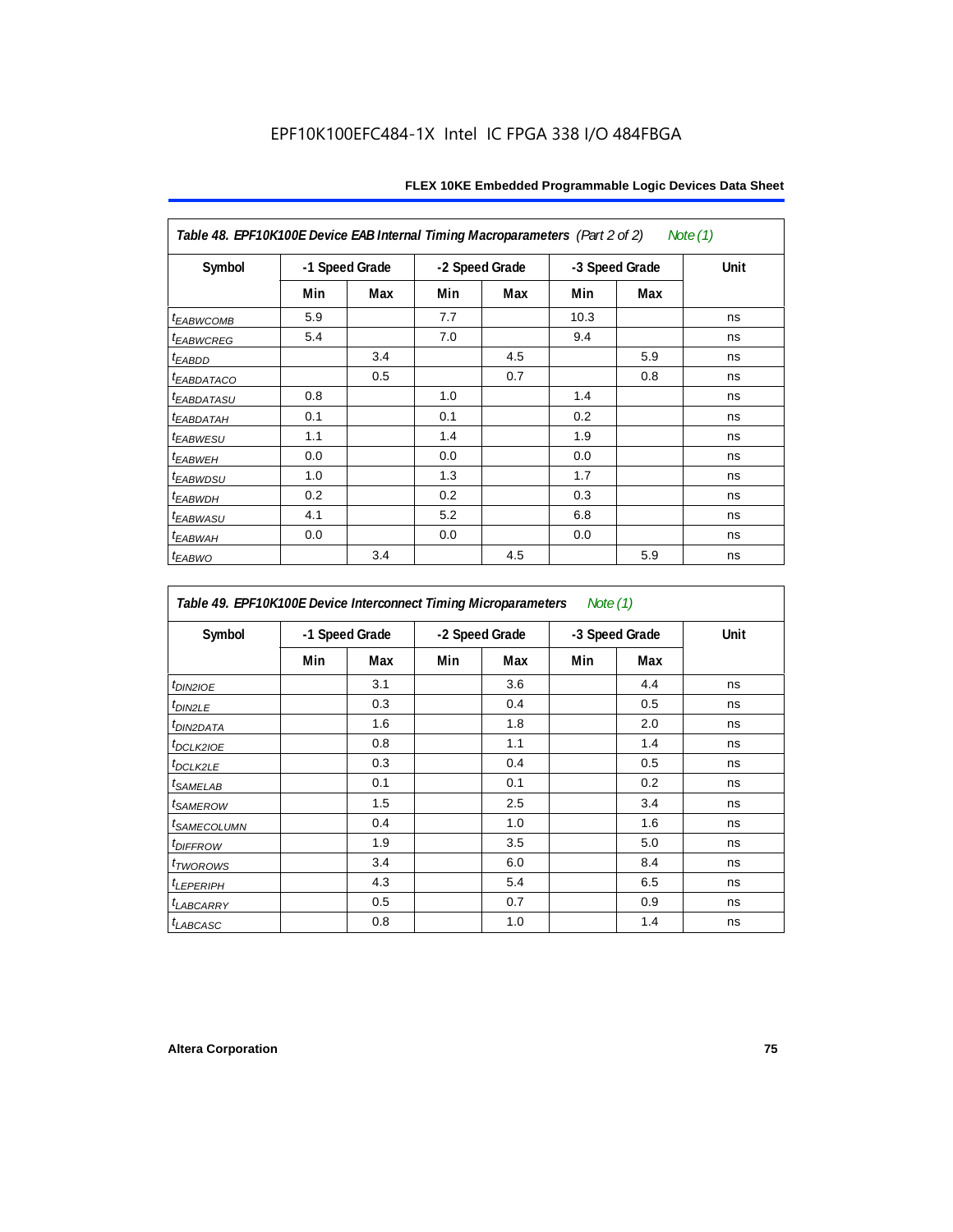|  |  |  | FLEX 10KE Embedded Programmable Logic Devices Data Sheet |  |  |  |  |
|--|--|--|----------------------------------------------------------|--|--|--|--|
|--|--|--|----------------------------------------------------------|--|--|--|--|

| Table 50. EPF10K100E External Timing Parameters Notes (1), (2) |                |     |     |                |     |                |      |  |  |  |
|----------------------------------------------------------------|----------------|-----|-----|----------------|-----|----------------|------|--|--|--|
| Symbol                                                         | -1 Speed Grade |     |     | -2 Speed Grade |     | -3 Speed Grade | Unit |  |  |  |
|                                                                | Min            | Max | Min | Max            | Min | Max            |      |  |  |  |
| t <sub>DRR</sub>                                               |                | 9.0 |     | 12.0           |     | 16.0           | ns   |  |  |  |
| $t_{INSU}$ (3)                                                 | 2.0            |     | 2.5 |                | 3.3 |                | ns   |  |  |  |
| $t_{INH}$ (3)                                                  | 0.0            |     | 0.0 |                | 0.0 |                | ns   |  |  |  |
| $t_{OUTCO}$ (3)                                                | 2.0            | 5.2 | 2.0 | 6.9            | 2.0 | 9.1            | ns   |  |  |  |
| $t_{INSU}$ (4)                                                 | 2.0            |     | 2.2 |                |     |                | ns   |  |  |  |
| $t_{INH}$ (4)                                                  | 0.0            |     | 0.0 |                |     |                | ns   |  |  |  |
| $t_{OUTCO}$ (4)                                                | 0.5            | 3.0 | 0.5 | 4.6            |     | -              | ns   |  |  |  |
| t <sub>PCISU</sub>                                             | 3.0            |     | 6.2 |                |     |                | ns   |  |  |  |
| t <sub>PCIH</sub>                                              | 0.0            |     | 0.0 |                |     |                | ns   |  |  |  |
| t <sub>PCICO</sub>                                             | 2.0            | 6.0 | 2.0 | 6.9            |     |                | ns   |  |  |  |

*Table 51. EPF10K100E External Bidirectional Timing Parameters Notes (1), (2)*

| Symbol                      | -1 Speed Grade |     | -2 Speed Grade |     | -3 Speed Grade |      | Unit |  |
|-----------------------------|----------------|-----|----------------|-----|----------------|------|------|--|
|                             | Min            | Max | Min            | Max | Min            | Max  |      |  |
| $t_{INSUBIDIR}$ (3)         | 1.7            |     | 2.5            |     | 3.3            |      | ns   |  |
| $t_{INHBIDIR}$ (3)          | 0.0            |     | 0.0            |     | 0.0            |      | ns   |  |
| $t_{INSUBIDIR}(4)$          | 2.0            |     | 2.8            |     |                |      | ns   |  |
| $t_{INHBIDIR}$ $(4)$        | 0.0            |     | 0.0            |     |                |      | ns   |  |
| $t_{\text{OUTCOBIDIR}}$ (3) | 2.0            | 5.2 | 2.0            | 6.9 | 2.0            | 9.1  | ns   |  |
| $t_{XZBIDIR}$ (3)           |                | 5.6 |                | 7.5 |                | 10.1 | ns   |  |
| $t_{ZXBIDIR}$ (3)           |                | 5.6 |                | 7.5 |                | 10.1 | ns   |  |
| $t_{\text{OUTCOBIDIR}}$ (4) | 0.5            | 3.0 | 0.5            | 4.6 |                |      | ns   |  |
| $t_{XZBIDIR}$ (4)           |                | 4.6 |                | 6.5 |                |      | ns   |  |
| $t_{ZXBIDIR}$ (4)           |                | 4.6 |                | 6.5 |                |      | ns   |  |

### *Notes to tables:*

(1) All timing parameters are described in Tables 24 through 30 in this data sheet.

(2) These parameters are specified by characterization.

(3) This parameter is measured without the use of the ClockLock or ClockBoost circuits.

(4) This parameter is measured with the use of the ClockLock or ClockBoost circuits.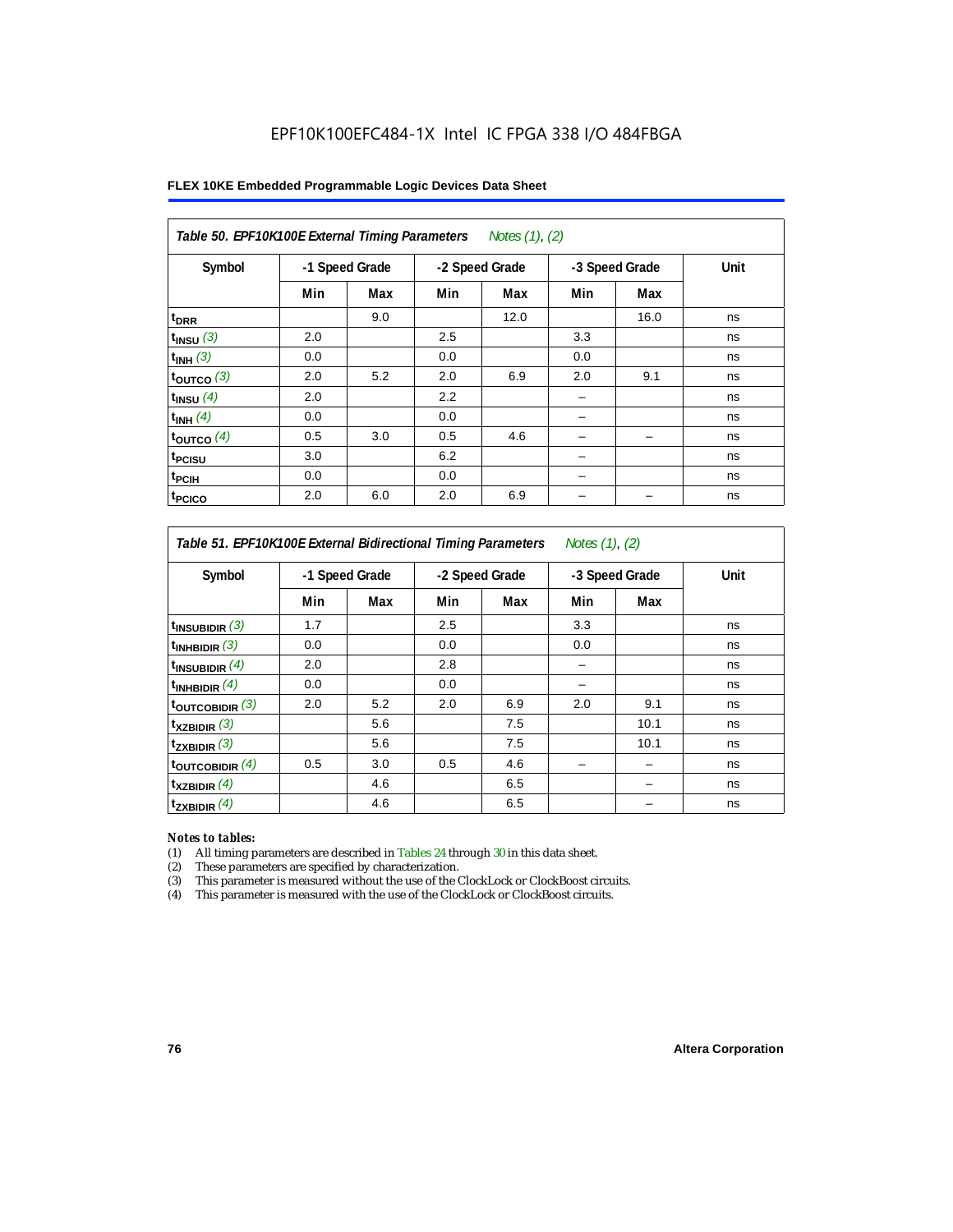Tables 52 through 58 show EPF10K130E device internal and external timing parameters.

| Table 52. EPF10K130E Device LE Timing Microparameters<br><b>Note (1)</b> |                |     |     |                |     |                |      |  |  |  |
|--------------------------------------------------------------------------|----------------|-----|-----|----------------|-----|----------------|------|--|--|--|
| Symbol                                                                   | -1 Speed Grade |     |     | -2 Speed Grade |     | -3 Speed Grade | Unit |  |  |  |
|                                                                          | Min            | Max | Min | Max            | Min | Max            |      |  |  |  |
| $t_{LUT}$                                                                |                | 0.6 |     | 0.9            |     | 1.3            | ns   |  |  |  |
| $t_{CLUT}$                                                               |                | 0.6 |     | 0.8            |     | 1.0            | ns   |  |  |  |
| $t_{RLUT}$                                                               |                | 0.7 |     | 0.9            |     | 0.2            | ns   |  |  |  |
| t <sub>PACKED</sub>                                                      |                | 0.3 |     | 0.5            |     | 0.6            | ns   |  |  |  |
| $t_{EN}$                                                                 |                | 0.2 |     | 0.3            |     | 0.4            | ns   |  |  |  |
| $t_{CICO}$                                                               |                | 0.1 |     | 0.1            |     | 0.2            | ns   |  |  |  |
| $t_{CGEN}$                                                               |                | 0.4 |     | 0.6            |     | 0.8            | ns   |  |  |  |
| $t_{CGENR}$                                                              |                | 0.1 |     | 0.1            |     | 0.2            | ns   |  |  |  |
| $t_{CASC}$                                                               |                | 0.6 |     | 0.9            |     | 1.2            | ns   |  |  |  |
| $t_{\rm C}$                                                              |                | 0.3 |     | 0.5            |     | 0.6            | ns   |  |  |  |
| $t_{CO}$                                                                 |                | 0.5 |     | 0.7            |     | 0.8            | ns   |  |  |  |
| $t_{\text{COMB}}$                                                        |                | 0.3 |     | 0.5            |     | 0.6            | ns   |  |  |  |
| $t_{\rm SU}$                                                             | 0.5            |     | 0.7 |                | 0.8 |                | ns   |  |  |  |
| $t_H$                                                                    | 0.6            |     | 0.7 |                | 1.0 |                | ns   |  |  |  |
| $t_{PRE}$                                                                |                | 0.9 |     | 1.2            |     | 1.6            | ns   |  |  |  |
| $t_{CLR}$                                                                |                | 0.9 |     | 1.2            |     | 1.6            | ns   |  |  |  |
| $t_{CH}$                                                                 | 1.5            |     | 1.5 |                | 2.5 |                | ns   |  |  |  |
| $t_{\rm CL}$                                                             | 1.5            |     | 1.5 |                | 2.5 |                | ns   |  |  |  |

*Table 53. EPF10K130E Device IOE Timing Microparameters Note (1)*

| Symbol           |     | -1 Speed Grade |     | -2 Speed Grade |     | -3 Speed Grade | Unit |  |
|------------------|-----|----------------|-----|----------------|-----|----------------|------|--|
|                  | Min | Max            | Min | Max            | Min | Max            |      |  |
| t <sub>IOD</sub> |     | 1.3            |     | 1.5            |     | 2.0            | ns   |  |
| $t_{\text{IOC}}$ |     | 0.0            |     | 0.0            |     | 0.0            | ns   |  |
| $t_{IOCO}$       |     | 0.6            |     | 0.8            |     | 1.0            | ns   |  |
| $t_{IOCOMB}$     |     | 0.6            |     | 0.8            |     | 1.0            | ns   |  |
| $t_{IOSU}$       | 1.0 |                | 1.2 |                | 1.6 |                | ns   |  |
| $t_{IOH}$        | 0.9 |                | 0.9 |                | 1.4 |                | ns   |  |
| $t_{IOCLR}$      |     | 0.6            |     | 0.8            |     | 1.0            | ns   |  |
| $t_{OD1}$        |     | 2.8            |     | 4.1            |     | 5.5            | ns   |  |
| $t_{OD2}$        |     | 2.8            |     | 4.1            |     | 5.5            | ns   |  |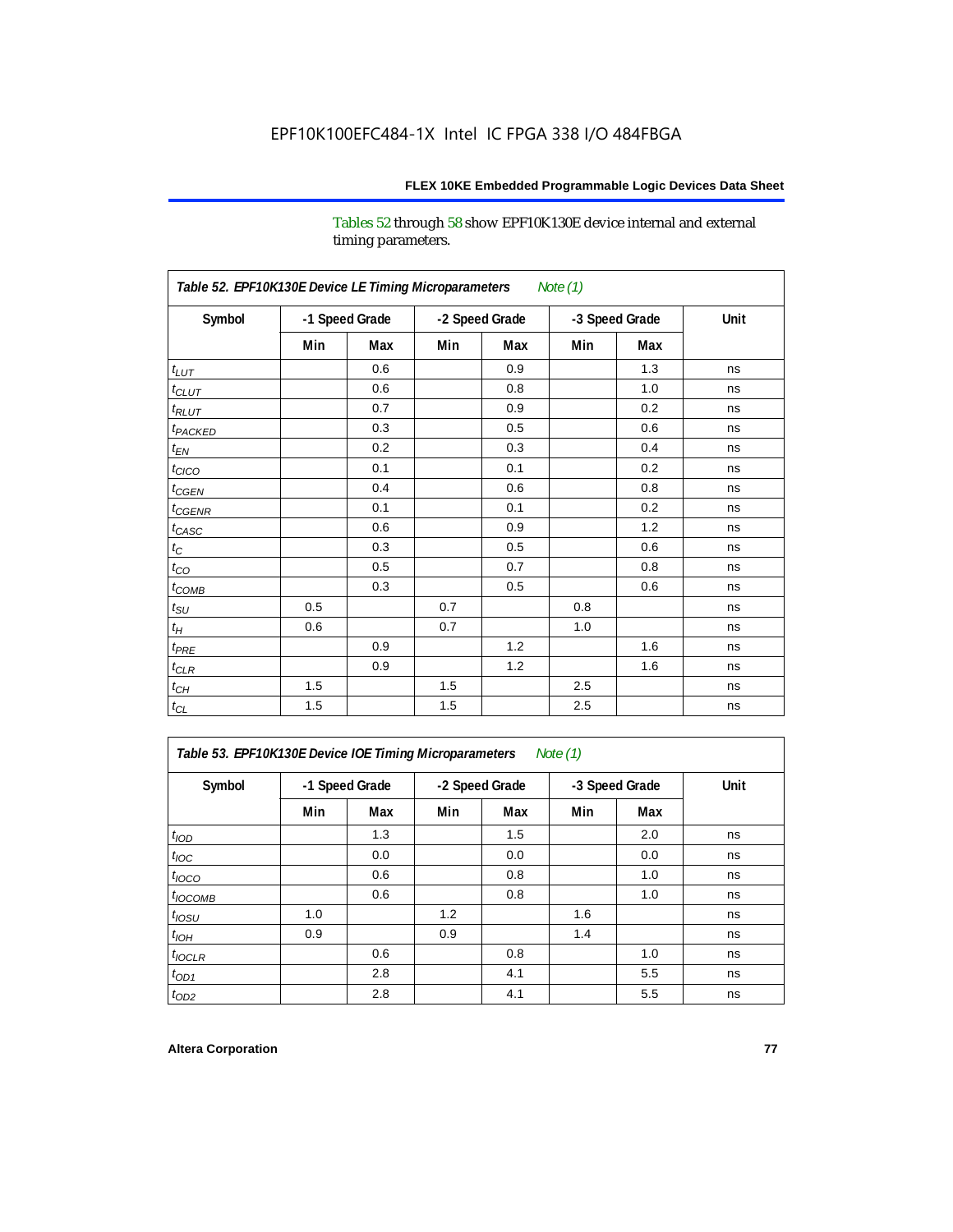### **FLEX 10KE Embedded Programmable Logic Devices Data Sheet**

| Table 53. EPF10K130E Device IOE Timing Microparameters<br>Note $(1)$ |     |                |     |                |     |                |      |  |  |  |  |
|----------------------------------------------------------------------|-----|----------------|-----|----------------|-----|----------------|------|--|--|--|--|
| Symbol                                                               |     | -1 Speed Grade |     | -2 Speed Grade |     | -3 Speed Grade | Unit |  |  |  |  |
|                                                                      | Min | Max            | Min | Max            | Min | Max            |      |  |  |  |  |
| $t_{OD3}$                                                            |     | 4.0            |     | 5.6            |     | 7.5            | ns   |  |  |  |  |
| $t_{XZ}$                                                             |     | 2.8            |     | 4.1            |     | 5.5            | ns   |  |  |  |  |
| $t_{ZX1}$                                                            |     | 2.8            |     | 4.1            |     | 5.5            | ns   |  |  |  |  |
| $t_{ZX2}$                                                            |     | 2.8            |     | 4.1            |     | 5.5            | ns   |  |  |  |  |
| $t_{ZX3}$                                                            |     | 4.0            |     | 5.6            |     | 7.5            | ns   |  |  |  |  |
| $t_{INREG}$                                                          |     | 2.5            |     | 3.0            |     | 4.1            | ns   |  |  |  |  |
| $t_{IOFD}$                                                           |     | 0.4            |     | 0.5            |     | 0.6            | ns   |  |  |  |  |
| $t_{INCOMB}$                                                         |     | 0.4            |     | 0.5            |     | 0.6            | ns   |  |  |  |  |

| Symbol                 | -1 Speed Grade |     | -2 Speed Grade |     | -3 Speed Grade |     | Unit |
|------------------------|----------------|-----|----------------|-----|----------------|-----|------|
|                        | Min            | Max | Min            | Max | Min            | Max |      |
| <sup>t</sup> EABDATA1  |                | 1.5 |                | 2.0 |                | 2.6 | ns   |
| t <sub>EABDATA2</sub>  |                | 0.0 |                | 0.0 |                | 0.0 | ns   |
| <sup>t</sup> EABWE1    |                | 1.5 |                | 2.0 |                | 2.6 | ns   |
| <sup>t</sup> EABWE2    |                | 0.3 |                | 0.4 |                | 0.5 | ns   |
| t <sub>EABRE1</sub>    |                | 0.3 |                | 0.4 |                | 0.5 | ns   |
| <sup>t</sup> EABRE2    |                | 0.0 |                | 0.0 |                | 0.0 | ns   |
| t <sub>EABCLK</sub>    |                | 0.0 |                | 0.0 |                | 0.0 | ns   |
| t <sub>EABCO</sub>     |                | 0.3 |                | 0.4 |                | 0.5 | ns   |
| <sup>t</sup> EABBYPASS |                | 0.1 |                | 0.1 |                | 0.2 | ns   |
| t <sub>EABSU</sub>     | 0.8            |     | 1.0            |     | 1.4            |     | ns   |
| t <sub>EABH</sub>      | 0.1            |     | 0.2            |     | 0.2            |     | ns   |
| <sup>t</sup> EABCLR    | 0.3            |     | 0.4            |     | 0.5            |     | ns   |
| $t_{AA}$               |                | 4.0 |                | 5.0 |                | 6.6 | ns   |
| $t_{\mathit{WP}}$      | 2.7            |     | 3.5            |     | 4.7            |     | ns   |
| $t_{RP}$               | 1.0            |     | 1.3            |     | 1.7            |     | ns   |
| $t_{WDSU}$             | 1.0            |     | 1.3            |     | 1.7            |     | ns   |
| $t_{WDH}$              | 0.2            |     | 0.2            |     | 0.3            |     | ns   |
| $t_{WASU}$             | 1.6            |     | 2.1            |     | 2.8            |     | ns   |
| $t_{WAH}$              | 1.6            |     | 2.1            |     | 2.8            |     | ns   |
| $t_{RASU}$             | 3.0            |     | 3.9            |     | 5.2            |     | ns   |
| $t_{RAH}$              | 0.1            |     | 0.1            |     | 0.2            |     | ns   |
| $t_{WO}$               |                | 1.5 |                | 2.0 |                | 2.6 | ns   |

ï

'n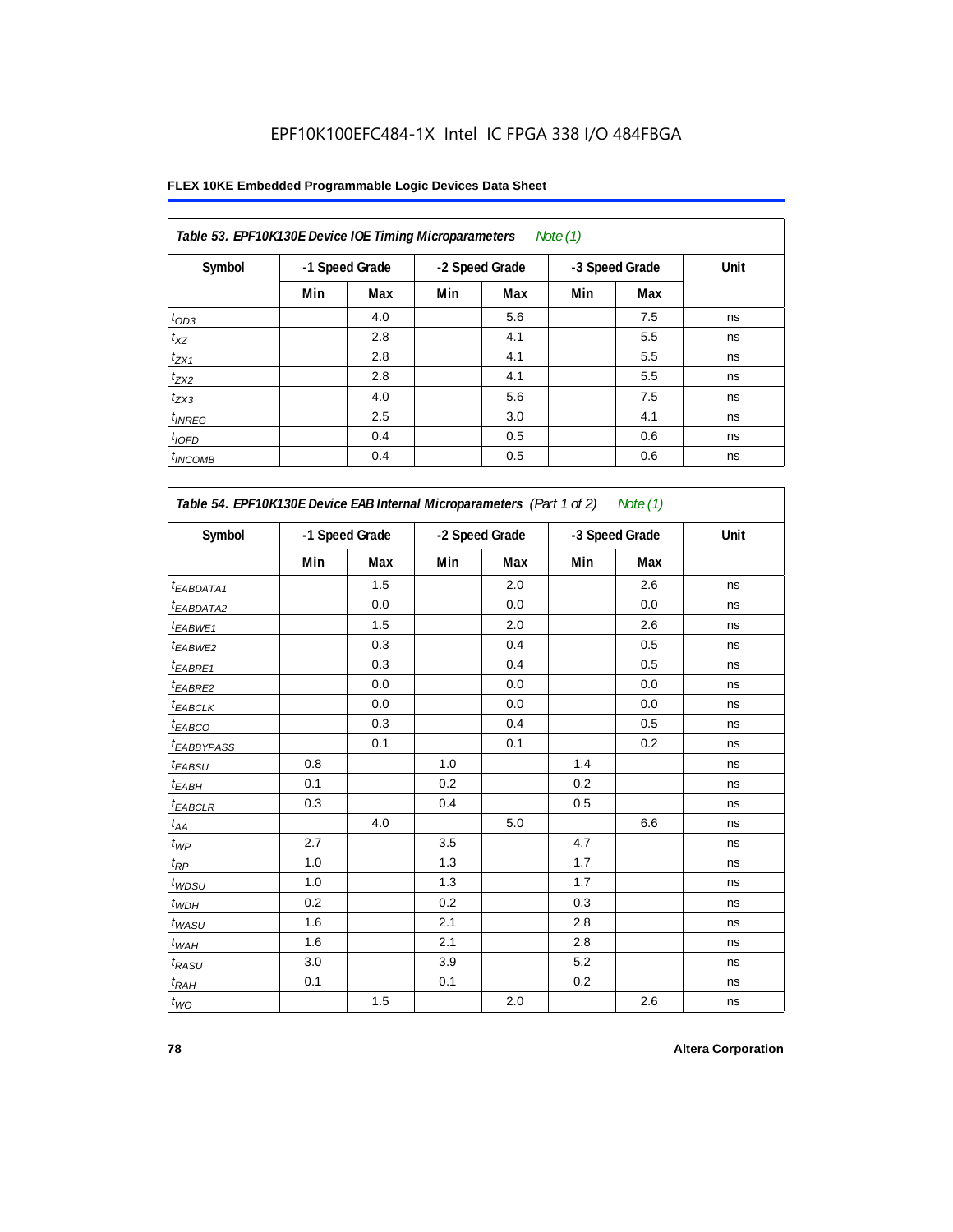| Table 54. EPF10K130E Device EAB Internal Microparameters (Part 2 of 2)<br>Note (1) |     |                |     |                |     |                |      |  |  |  |
|------------------------------------------------------------------------------------|-----|----------------|-----|----------------|-----|----------------|------|--|--|--|
| Symbol                                                                             |     | -1 Speed Grade |     | -2 Speed Grade |     | -3 Speed Grade | Unit |  |  |  |
|                                                                                    | Min | Max            | Min | Max            | Min | Max            |      |  |  |  |
| $t_{DD}$                                                                           |     | 1.5            |     | 2.0            |     | 2.6            | ns   |  |  |  |
| <b><i>EABOUT</i></b>                                                               |     | 0.2            |     | 0.3            |     | 0.3            | ns   |  |  |  |
| $t_{EABCH}$                                                                        | 1.5 |                | 2.0 |                | 2.5 |                | ns   |  |  |  |
| $t_{EABCL}$                                                                        | 2.7 |                | 3.5 |                | 4.7 |                | ns   |  |  |  |

| Table 55. EPF10K130E Device EAB Internal Timing Macroparameters Note (1) |                |     |                |     |                |     |             |  |  |  |
|--------------------------------------------------------------------------|----------------|-----|----------------|-----|----------------|-----|-------------|--|--|--|
| Symbol                                                                   | -1 Speed Grade |     | -2 Speed Grade |     | -3 Speed Grade |     | <b>Unit</b> |  |  |  |
|                                                                          | Min            | Max | Min            | Max | Min            | Max |             |  |  |  |
| $t_{EABA}$                                                               |                | 5.9 |                | 7.5 |                | 9.9 | ns          |  |  |  |
| <i>EABRCOMB</i>                                                          | 5.9            |     | 7.5            |     | 9.9            |     | ns          |  |  |  |
| <sup>t</sup> EABRCREG                                                    | 5.1            |     | 6.4            |     | 8.5            |     | ns          |  |  |  |
| t <sub>EABWP</sub>                                                       | 2.7            |     | 3.5            |     | 4.7            |     | ns          |  |  |  |
| t <sub>EABWCOMB</sub>                                                    | 5.9            |     | 7.7            |     | 10.3           |     | ns          |  |  |  |
| t <sub>EABWCREG</sub>                                                    | 5.4            |     | 7.0            |     | 9.4            |     | ns          |  |  |  |
| <sup>t</sup> EABDD                                                       |                | 3.4 |                | 4.5 |                | 5.9 | ns          |  |  |  |
| <sup>t</sup> EABDATACO                                                   |                | 0.5 |                | 0.7 |                | 0.8 | ns          |  |  |  |
| <sup>t</sup> EABDATASU                                                   | 0.8            |     | 1.0            |     | 1.4            |     | ns          |  |  |  |
| <sup>t</sup> EABDATAH                                                    | 0.1            |     | 0.1            |     | 0.2            |     | ns          |  |  |  |
| <sup>t</sup> EABWESU                                                     | 1.1            |     | 1.4            |     | 1.9            |     | ns          |  |  |  |
| <sup>t</sup> EABWEH                                                      | 0.0            |     | 0.0            |     | 0.0            |     | ns          |  |  |  |
| <sup>t</sup> EABWDSU                                                     | 1.0            |     | 1.3            |     | 1.7            |     | ns          |  |  |  |
| <sup>t</sup> EABWDH                                                      | 0.2            |     | 0.2            |     | 0.3            |     | ns          |  |  |  |
| <sup>t</sup> EABWASU                                                     | 4.1            |     | 5.1            |     | 6.8            |     | ns          |  |  |  |
| <sup>t</sup> EABWAH                                                      | 0.0            |     | 0.0            |     | 0.0            |     | ns          |  |  |  |
| t <sub>EABWO</sub>                                                       |                | 3.4 |                | 4.5 |                | 5.9 | ns          |  |  |  |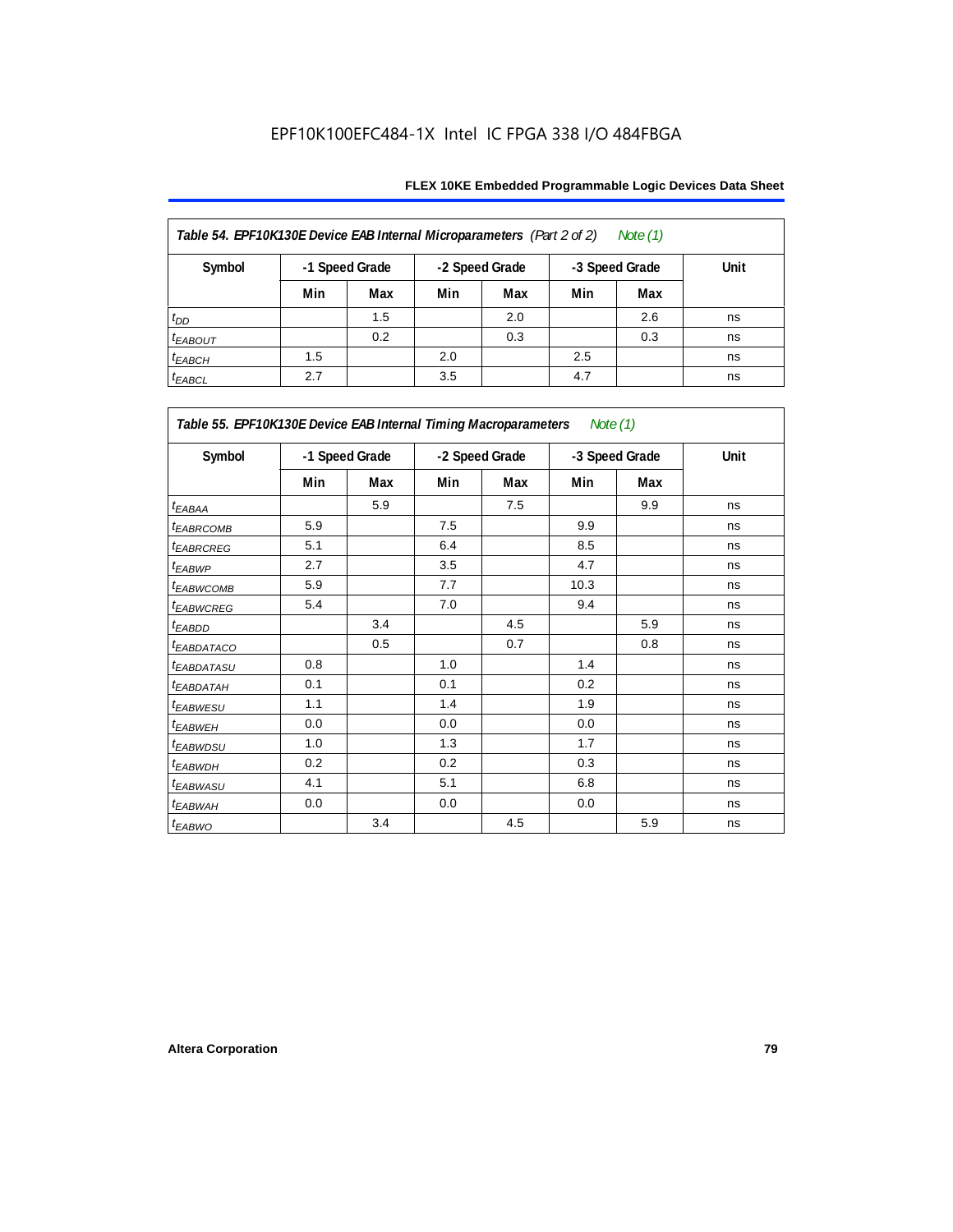| Table 56. EPF10K130E Device Interconnect Timing Microparameters<br>Note $(1)$ |                |     |                |     |                |      |      |  |  |  |
|-------------------------------------------------------------------------------|----------------|-----|----------------|-----|----------------|------|------|--|--|--|
| Symbol                                                                        | -1 Speed Grade |     | -2 Speed Grade |     | -3 Speed Grade |      | Unit |  |  |  |
|                                                                               | Min            | Max | Min            | Max | Min            | Max  |      |  |  |  |
| $t_{DINZIOE}$                                                                 |                | 2.8 |                | 3.5 |                | 4.4  | ns   |  |  |  |
| $t_{DIN2LE}$                                                                  |                | 0.7 |                | 1.2 |                | 1.6  | ns   |  |  |  |
| <sup>t</sup> DIN2DATA                                                         |                | 1.6 |                | 1.9 |                | 2.2  | ns   |  |  |  |
| $t_{DCLK2IOE}$                                                                |                | 1.6 |                | 2.1 |                | 2.7  | ns   |  |  |  |
| $t_{DCLK2LE}$                                                                 |                | 0.7 |                | 1.2 |                | 1.6  | ns   |  |  |  |
| <sup>t</sup> SAMELAB                                                          |                | 0.1 |                | 0.2 |                | 0.2  | ns   |  |  |  |
| <i>t<sub>SAMEROW</sub></i>                                                    |                | 1.9 |                | 3.4 |                | 5.1  | ns   |  |  |  |
| <sup>t</sup> SAMECOLUMN                                                       |                | 0.9 |                | 2.6 |                | 4.4  | ns   |  |  |  |
| <i><b>UIFFROW</b></i>                                                         |                | 2.8 |                | 6.0 |                | 9.5  | ns   |  |  |  |
| <sup>t</sup> TWOROWS                                                          |                | 4.7 |                | 9.4 |                | 14.6 | ns   |  |  |  |
| $t_{LEPERIPH}$                                                                |                | 3.1 |                | 4.7 |                | 6.9  | ns   |  |  |  |
| <sup>t</sup> LABCARRY                                                         |                | 0.6 |                | 0.8 |                | 1.0  | ns   |  |  |  |
| <sup>t</sup> LABCASC                                                          |                | 0.9 |                | 1.2 |                | 1.6  | ns   |  |  |  |

| Table 57. EPF10K130E External Timing Parameters Notes (1), (2) |                |     |     |                |     |                |      |  |  |  |
|----------------------------------------------------------------|----------------|-----|-----|----------------|-----|----------------|------|--|--|--|
| Symbol                                                         | -1 Speed Grade |     |     | -2 Speed Grade |     | -3 Speed Grade | Unit |  |  |  |
|                                                                | Min            | Max | Min | Max            | Min | Max            |      |  |  |  |
| t <sub>DRR</sub>                                               |                | 9.0 |     | 12.0           |     | 16.0           | ns   |  |  |  |
| $t_{INSU}$ (3)                                                 | 1.9            |     | 2.1 |                | 3.0 |                | ns   |  |  |  |
| $t_{INH}$ (3)                                                  | 0.0            |     | 0.0 |                | 0.0 |                | ns   |  |  |  |
| $t_{OUTCO}$ (3)                                                | 2.0            | 5.0 | 2.0 | 7.0            | 2.0 | 9.2            | ns   |  |  |  |
| $t_{INSU}$ (4)                                                 | 0.9            |     | 1.1 |                |     |                | ns   |  |  |  |
| $t_{INH}$ (4)                                                  | 0.0            |     | 0.0 |                |     |                | ns   |  |  |  |
| toutco $(4)$                                                   | 0.5            | 4.0 | 0.5 | 6.0            |     |                | ns   |  |  |  |
| t <sub>PCISU</sub>                                             | 3.0            |     | 6.2 |                |     |                | ns   |  |  |  |
| <sup>t</sup> PCIH                                              | 0.0            |     | 0.0 |                |     |                | ns   |  |  |  |
| t <sub>PCICO</sub>                                             | 2.0            | 6.0 | 2.0 | 6.9            |     |                | ns   |  |  |  |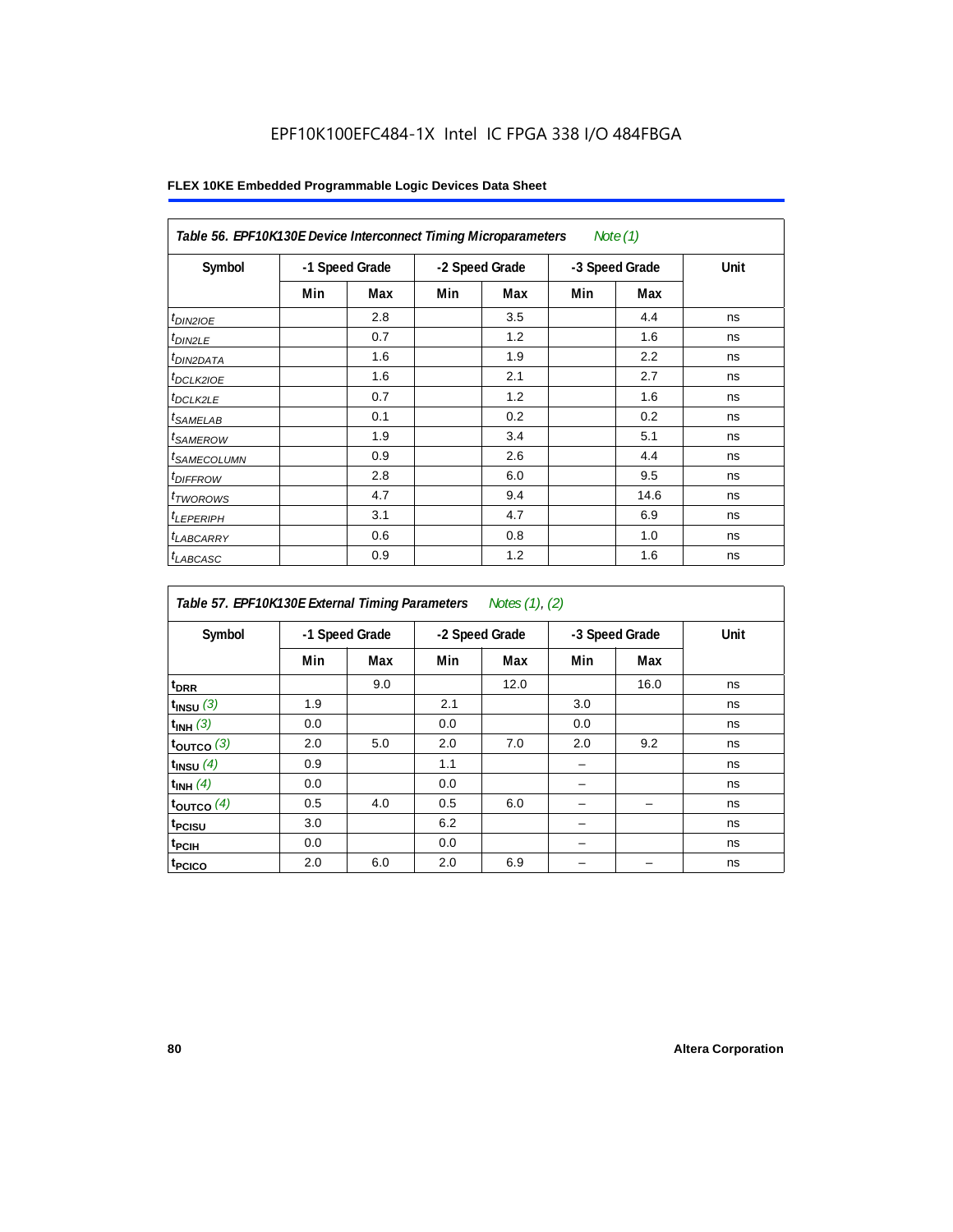| Table 58. EPF10K130E External Bidirectional Timing Parameters<br>Notes $(1)$ , $(2)$ |                |     |                |     |     |                |      |  |  |  |
|--------------------------------------------------------------------------------------|----------------|-----|----------------|-----|-----|----------------|------|--|--|--|
| Symbol                                                                               | -1 Speed Grade |     | -2 Speed Grade |     |     | -3 Speed Grade | Unit |  |  |  |
|                                                                                      | Min            | Max | Min            | Max | Min | Max            |      |  |  |  |
| $t_{INSUBIDIR}$ (3)                                                                  | 2.2            |     | 2.4            |     | 3.2 |                | ns   |  |  |  |
| $t_{INHBIDIR}$ (3)                                                                   | 0.0            |     | 0.0            |     | 0.0 |                | ns   |  |  |  |
| $t_{INSUBIDIR}(4)$                                                                   | 2.8            |     | 3.0            |     |     |                | ns   |  |  |  |
| t <sub>INHBIDIR</sub> $(4)$                                                          | 0.0            |     | 0.0            |     |     |                | ns   |  |  |  |
| toutcobidir $(3)$                                                                    | 2.0            | 5.0 | 2.0            | 7.0 | 2.0 | 9.2            | ns   |  |  |  |
| $\mathsf{t}_{\texttt{XZBIDIR}}(3)$                                                   |                | 5.6 |                | 8.1 |     | 10.8           | ns   |  |  |  |
| $t_{ZXBIDIR}$ (3)                                                                    |                | 5.6 |                | 8.1 |     | 10.8           | ns   |  |  |  |
| toutcobidir $(4)$                                                                    | 0.5            | 4.0 | 0.5            | 6.0 |     |                | ns   |  |  |  |
| $t_{XZBIDIR}$ (4)                                                                    |                | 4.6 |                | 7.1 |     |                | ns   |  |  |  |
| $\mathsf{t}_{\mathsf{ZXBIDIR}}$ (4)                                                  |                | 4.6 |                | 7.1 |     |                | ns   |  |  |  |

### *Notes to tables:*

(1) All timing parameters are described in Tables 24 through 30 in this data sheet.<br>(2) These parameters are specified by characterization.

(2) These parameters are specified by characterization.<br>
(3) This parameter is measured without the use of the C

This parameter is measured without the use of the ClockLock or ClockBoost circuits.

(4) This parameter is measured with the use of the ClockLock or ClockBoost circuits.

### Tables 59 through 65 show EPF10K200E device internal and external timing parameters.

| Table 59. EPF10K200E Device LE Timing Microparameters (Part 1 of 2) Note (1) |     |                |     |                |     |                |             |  |  |  |
|------------------------------------------------------------------------------|-----|----------------|-----|----------------|-----|----------------|-------------|--|--|--|
| Symbol                                                                       |     | -1 Speed Grade |     | -2 Speed Grade |     | -3 Speed Grade | <b>Unit</b> |  |  |  |
|                                                                              | Min | Max            | Min | Max            | Min | Max            |             |  |  |  |
| $t_{LUT}$                                                                    |     | 0.7            |     | 0.8            |     | 1.2            | ns          |  |  |  |
| $t_{CLUT}$                                                                   |     | 0.4            |     | 0.5            |     | 0.6            | ns          |  |  |  |
| $t_{RLUT}$                                                                   |     | 0.6            |     | 0.7            |     | 0.9            | ns          |  |  |  |
| <sup>t</sup> PACKED                                                          |     | 0.3            |     | 0.5            |     | 0.7            | ns          |  |  |  |
| $t_{EN}$                                                                     |     | 0.4            |     | 0.5            |     | 0.6            | ns          |  |  |  |
| $t_{CICO}$                                                                   |     | 0.2            |     | 0.2            |     | 0.3            | ns          |  |  |  |
| $t_{CGEN}$                                                                   |     | 0.4            |     | 0.4            |     | 0.6            | ns          |  |  |  |
| t <sub>CGENR</sub>                                                           |     | 0.2            |     | 0.2            |     | 0.3            | ns          |  |  |  |
| $t_{CASC}$                                                                   |     | 0.7            |     | 0.8            |     | 1.2            | ns          |  |  |  |
| $t_{\rm C}$                                                                  |     | 0.5            |     | 0.6            |     | 0.8            | ns          |  |  |  |
| $t_{CO}$                                                                     |     | 0.5            |     | 0.6            |     | 0.8            | ns          |  |  |  |
| $t_{COMB}$                                                                   |     | 0.4            |     | 0.6            |     | 0.8            | ns          |  |  |  |
| $t_{\rm SU}$                                                                 | 0.4 |                | 0.6 |                | 0.7 |                | ns          |  |  |  |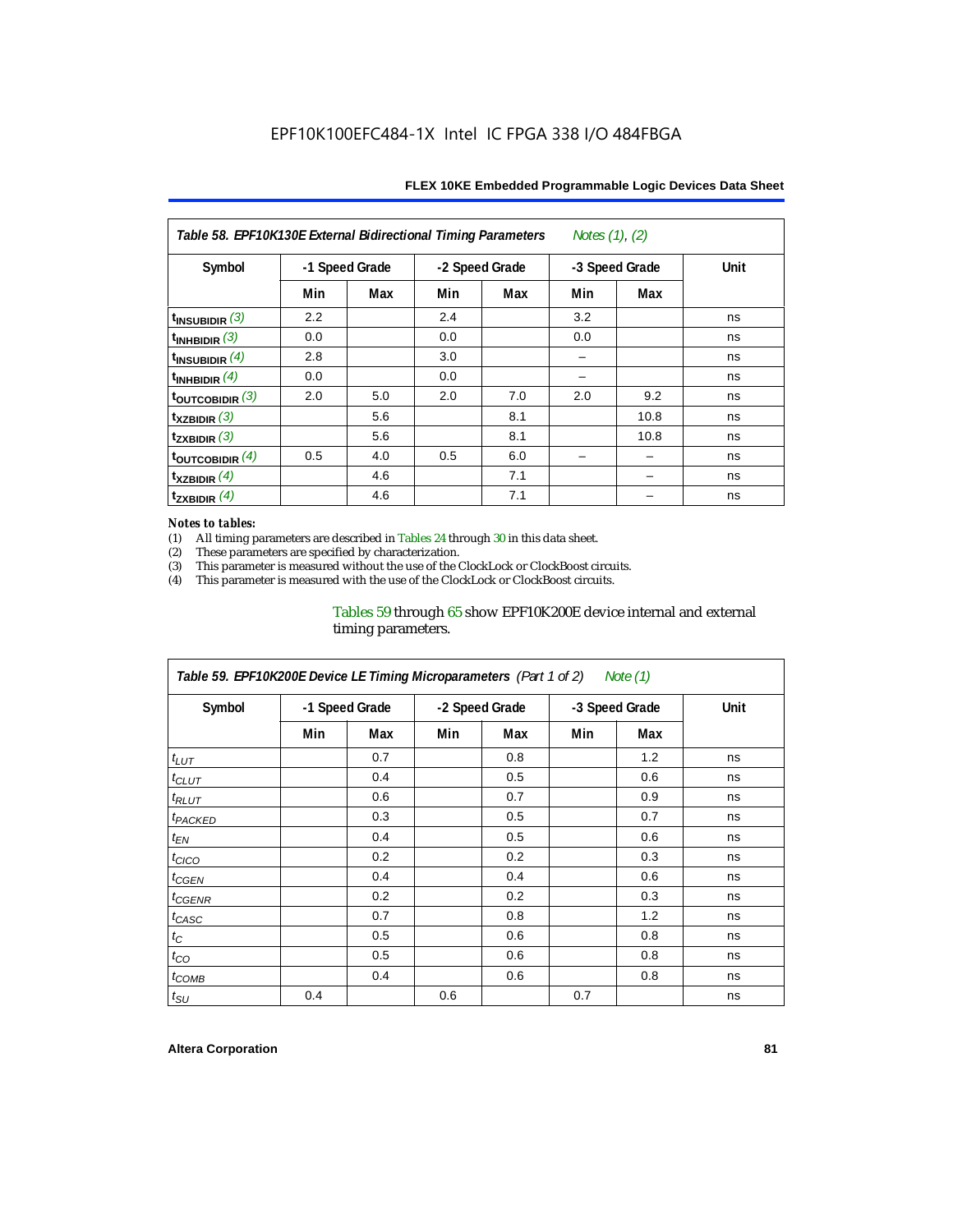| Table 59. EPF10K200E Device LE Timing Microparameters (Part 2 of 2) |     |                |     |                |     | Note (1)       |      |
|---------------------------------------------------------------------|-----|----------------|-----|----------------|-----|----------------|------|
| Symbol                                                              |     | -1 Speed Grade |     | -2 Speed Grade |     | -3 Speed Grade | Unit |
|                                                                     | Min | Max            | Min | Max            | Min | Max            |      |
| $t_H$                                                               | 0.9 |                | 1.1 |                | 1.5 |                | ns   |
| $t_{PRE}$                                                           |     | 0.5            |     | 0.6            |     | 0.8            | ns   |
| $t_{CLR}$                                                           |     | 0.5            |     | 0.6            |     | 0.8            | ns   |
| $t_{CH}$                                                            | 2.0 |                | 2.5 |                | 3.0 |                | ns   |
| $t_{CL}$                                                            | 2.0 |                | 2.5 |                | 3.0 |                | ns   |

| Table 60. EPF10K200E Device IOE Timing Microparameters Note (1) |                |     |                |     |                |      |      |  |  |
|-----------------------------------------------------------------|----------------|-----|----------------|-----|----------------|------|------|--|--|
| Symbol                                                          | -1 Speed Grade |     | -2 Speed Grade |     | -3 Speed Grade |      | Unit |  |  |
|                                                                 | Min            | Max | Min            | Max | Min            | Max  |      |  |  |
| t <sub>IOD</sub>                                                |                | 1.6 |                | 1.9 |                | 2.6  | ns   |  |  |
| $t_{\text{IOC}}$                                                |                | 0.3 |                | 0.3 |                | 0.5  | ns   |  |  |
| $t_{IOCO}$                                                      |                | 1.6 |                | 1.9 |                | 2.6  | ns   |  |  |
| $t_{IOCOMB}$                                                    |                | 0.5 |                | 0.6 |                | 0.8  | ns   |  |  |
| $t_{IOSU}$                                                      | 0.8            |     | 0.9            |     | 1.2            |      | ns   |  |  |
| $t_{IOH}$                                                       | 0.7            |     | 0.8            |     | 1.1            |      | ns   |  |  |
| $t_{IOCLR}$                                                     |                | 0.2 |                | 0.2 |                | 0.3  | ns   |  |  |
| $t_{OD1}$                                                       |                | 0.6 |                | 0.7 |                | 0.9  | ns   |  |  |
| $t_{OD2}$                                                       |                | 0.1 |                | 0.2 |                | 0.7  | ns   |  |  |
| $t_{\underline{OD3}}$                                           |                | 2.5 |                | 3.0 |                | 3.9  | ns   |  |  |
| $t_{\mathsf{XZ}}$                                               |                | 4.4 |                | 5.3 |                | 7.1  | ns   |  |  |
| $t_{ZX1}$                                                       |                | 4.4 |                | 5.3 |                | 7.1  | ns   |  |  |
| $t_{ZX2}$                                                       |                | 3.9 |                | 4.8 |                | 6.9  | ns   |  |  |
| $t_{ZX3}$                                                       |                | 6.3 |                | 7.6 |                | 10.1 | ns   |  |  |
| $t_{INREG}$                                                     |                | 4.8 |                | 5.7 |                | 7.7  | ns   |  |  |
| $t_{IOED}$                                                      |                | 1.5 |                | 1.8 |                | 2.4  | ns   |  |  |
| $t_{INCOMB}$                                                    |                | 1.5 |                | 1.8 |                | 2.4  | ns   |  |  |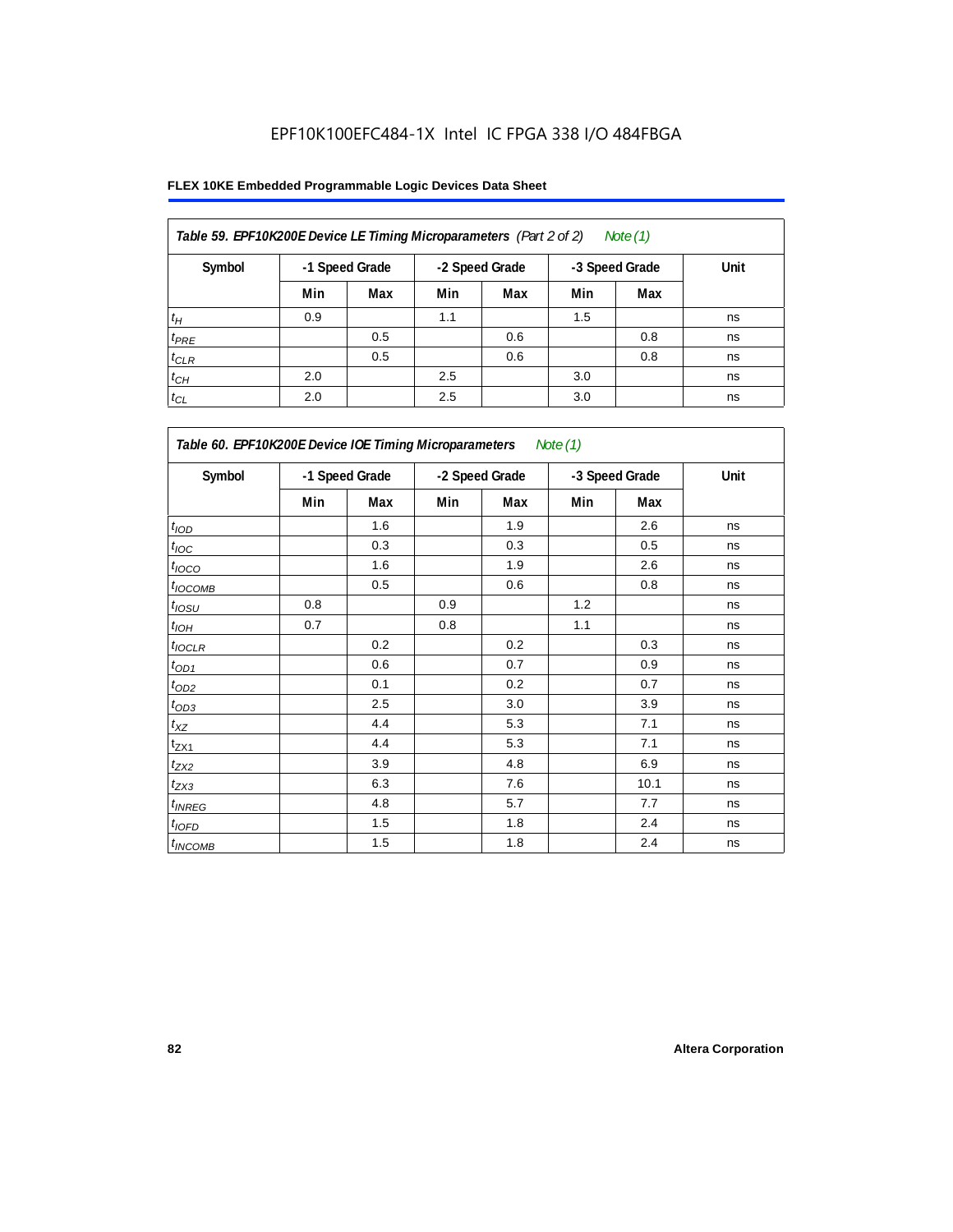| Table 61. EPF10K200E Device EAB Internal Microparameters |     |                |     |                | Note $(1)$ |                |      |
|----------------------------------------------------------|-----|----------------|-----|----------------|------------|----------------|------|
| Symbol                                                   |     | -1 Speed Grade |     | -2 Speed Grade |            | -3 Speed Grade | Unit |
|                                                          | Min | Max            | Min | Max            | Min        | Max            |      |
| <i>EABDATA1</i>                                          |     | 2.0            |     | 2.4            |            | 3.2            | ns   |
| $t_{EABDATA1}$                                           |     | 0.4            |     | 0.5            |            | 0.6            | ns   |
| t <sub>EABWE1</sub>                                      |     | 1.4            |     | 1.7            |            | 2.3            | ns   |
| t <sub>EABWE2</sub>                                      |     | 0.0            |     | 0.0            |            | 0.0            | ns   |
| $t_{EABRE1}$                                             |     | $\mathbf 0$    |     | $\mathbf 0$    |            | $\mathbf 0$    | ns   |
| $t_{EABRE2}$                                             |     | 0.4            |     | 0.5            |            | 0.6            | ns   |
| $t_{EABCLK}$                                             |     | 0.0            |     | 0.0            |            | 0.0            | ns   |
| t <sub>EABCO</sub>                                       |     | 0.8            |     | 0.9            |            | 1.2            | ns   |
| <i><b>EABBYPASS</b></i>                                  |     | 0.0            |     | 0.1            |            | 0.1            | ns   |
| $t_{EABSU}$                                              | 0.9 |                | 1.1 |                | 1.5        |                | ns   |
| t <sub>EABH</sub>                                        | 0.4 |                | 0.5 |                | 0.6        |                | ns   |
| $t_{EABCLR}$                                             | 0.8 |                | 0.9 |                | 1.2        |                | ns   |
| $t_{AA}$                                                 |     | 3.1            |     | 3.7            |            | 4.9            | ns   |
| $t_{WP}$                                                 | 3.3 |                | 4.0 |                | 5.3        |                | ns   |
| $t_{RP}$                                                 | 0.9 |                | 1.1 |                | 1.5        |                | ns   |
| t <sub>WDSU</sub>                                        | 0.9 |                | 1.1 |                | 1.5        |                | ns   |
| $t_{WDH}$                                                | 0.1 |                | 0.1 |                | 0.1        |                | ns   |
| $t_{WASU}$                                               | 1.3 |                | 1.6 |                | 2.1        |                | ns   |
| $t_{WAH}$                                                | 2.1 |                | 2.5 |                | 3.3        |                | ns   |
| t <sub>RASU</sub>                                        | 2.2 |                | 2.6 |                | 3.5        |                | ns   |
| $t_{RAH}$                                                | 0.1 |                | 0.1 |                | 0.2        |                | ns   |
| $t_{WO}$                                                 |     | 2.0            |     | 2.4            |            | 3.2            | ns   |
| $t_{DD}$                                                 |     | 2.0            |     | 2.4            |            | 3.2            | ns   |
| <b><i>EABOUT</i></b>                                     |     | 0.0            |     | 0.1            |            | 0.1            | ns   |
| $t_{EABCH}$                                              | 1.5 |                | 2.0 |                | 2.5        |                | ns   |
| $t_{EABCL}$                                              | 3.3 |                | 4.0 |                | 5.3        |                | ns   |

*Table 62. EPF10K200E Device EAB Internal Timing Macroparameters (Part 1 of 2) Note (1)*

| ) | Note (1) |  |
|---|----------|--|
|   |          |  |

| Symbol                      | -1 Speed Grade |     |     | -2 Speed Grade |     | -3 Speed Grade | Unit |
|-----------------------------|----------------|-----|-----|----------------|-----|----------------|------|
|                             | Min            | Max | Min | Max            | Min | Max            |      |
| $t_{EABA}$                  |                | 5.1 |     | 6.4            |     | 8.4            | ns   |
| <i>t<sub>EABRCOMB</sub></i> | 5.1            |     | 6.4 |                | 8.4 |                | ns   |
| <sup>t</sup> EABRCREG       | 4.8            |     | 5.7 |                | 7.6 |                | ns   |
| <sup>t</sup> EABWP          | 3.3            |     | 4.0 |                | 5.3 |                | ns   |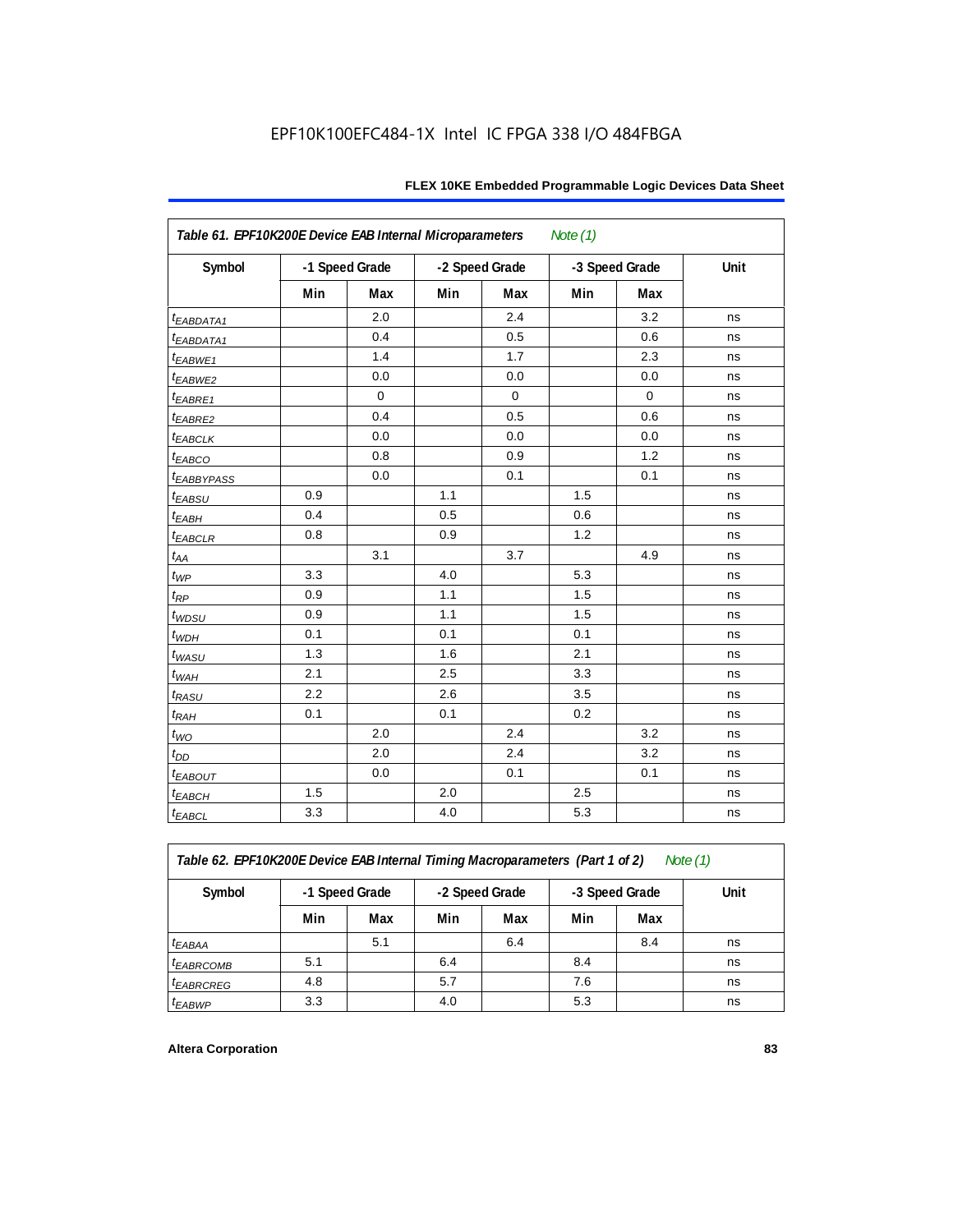| Table 62. EPF10K200E Device EAB Internal Timing Macroparameters (Part 2 of 2) |     |                |     |                |      |                | Note (1) |
|-------------------------------------------------------------------------------|-----|----------------|-----|----------------|------|----------------|----------|
| Symbol                                                                        |     | -1 Speed Grade |     | -2 Speed Grade |      | -3 Speed Grade | Unit     |
|                                                                               | Min | Max            | Min | Max            | Min  | Max            |          |
| <b><i>EABWCOMB</i></b>                                                        | 6.7 |                | 8.1 |                | 10.7 |                | ns       |
| <sup>t</sup> EABWCREG                                                         | 6.6 |                | 8.0 |                | 10.6 |                | ns       |
| <sup>t</sup> EABDD                                                            |     | 4.0            |     | 5.1            |      | 6.7            | ns       |
| <sup>t</sup> EABDATACO                                                        |     | 0.8            |     | 1.0            |      | 1.3            | ns       |
| <sup>t</sup> EABDATASU                                                        | 1.3 |                | 1.6 |                | 2.1  |                | ns       |
| <sup>t</sup> EABDATAH                                                         | 0.0 |                | 0.0 |                | 0.0  |                | ns       |
| <sup>t</sup> EABWESU                                                          | 0.9 |                | 1.1 |                | 1.5  |                | ns       |
| <sup>t</sup> EABWEH                                                           | 0.4 |                | 0.5 |                | 0.6  |                | ns       |
| <sup>t</sup> EABWDSU                                                          | 1.5 |                | 1.8 |                | 2.4  |                | ns       |
| <sup>t</sup> EABWDH                                                           | 0.0 |                | 0.0 |                | 0.0  |                | ns       |
| <sup>t</sup> EABWASU                                                          | 3.0 |                | 3.6 |                | 4.7  |                | ns       |
| <sup>t</sup> EABWAH                                                           | 0.4 |                | 0.5 |                | 0.7  |                | ns       |
| <sup>t</sup> EABWO                                                            |     | 3.4            |     | 4.4            |      | 5.8            | ns       |

|                         | Table 63. EPF10K200E Device Interconnect Timing Microparameters<br>Note $(1)$ |                |     |                |     |                |      |  |  |
|-------------------------|-------------------------------------------------------------------------------|----------------|-----|----------------|-----|----------------|------|--|--|
| Symbol                  |                                                                               | -1 Speed Grade |     | -2 Speed Grade |     | -3 Speed Grade | Unit |  |  |
|                         | Min                                                                           | Max            | Min | Max            | Min | Max            |      |  |  |
| t <sub>DIN2IOE</sub>    |                                                                               | 4.2            |     | 4.6            |     | 5.7            | ns   |  |  |
| t <sub>DIN2LE</sub>     |                                                                               | 1.7            |     | 1.7            |     | 2.0            | ns   |  |  |
| <sup>t</sup> DIN2DATA   |                                                                               | 1.9            |     | 2.1            |     | 3.0            | ns   |  |  |
| <sup>t</sup> DCLK2IOE   |                                                                               | 2.5            |     | 2.9            |     | 4.0            | ns   |  |  |
| <sup>t</sup> DCLK2LE    |                                                                               | 1.7            |     | 1.7            |     | 2.0            | ns   |  |  |
| <sup>t</sup> SAMELAB    |                                                                               | 0.1            |     | 0.1            |     | 0.2            | ns   |  |  |
| <sup>t</sup> SAMEROW    |                                                                               | 2.3            |     | 2.6            |     | 3.6            | ns   |  |  |
| <sup>t</sup> SAMECOLUMN |                                                                               | 2.5            |     | 2.7            |     | 4.1            | ns   |  |  |
| <sup>t</sup> DIFFROW    |                                                                               | 4.8            |     | 5.3            |     | 7.7            | ns   |  |  |
| t <sub>TWOROWS</sub>    |                                                                               | 7.1            |     | 7.9            |     | 11.3           | ns   |  |  |
| <sup>t</sup> LEPERIPH   |                                                                               | 7.0            |     | 7.6            |     | 9.0            | ns   |  |  |
| <sup>t</sup> LABCARRY   |                                                                               | 0.1            |     | 0.1            |     | 0.2            | ns   |  |  |
| t <sub>LABCASC</sub>    |                                                                               | 0.9            |     | 1.0            |     | 1.4            | ns   |  |  |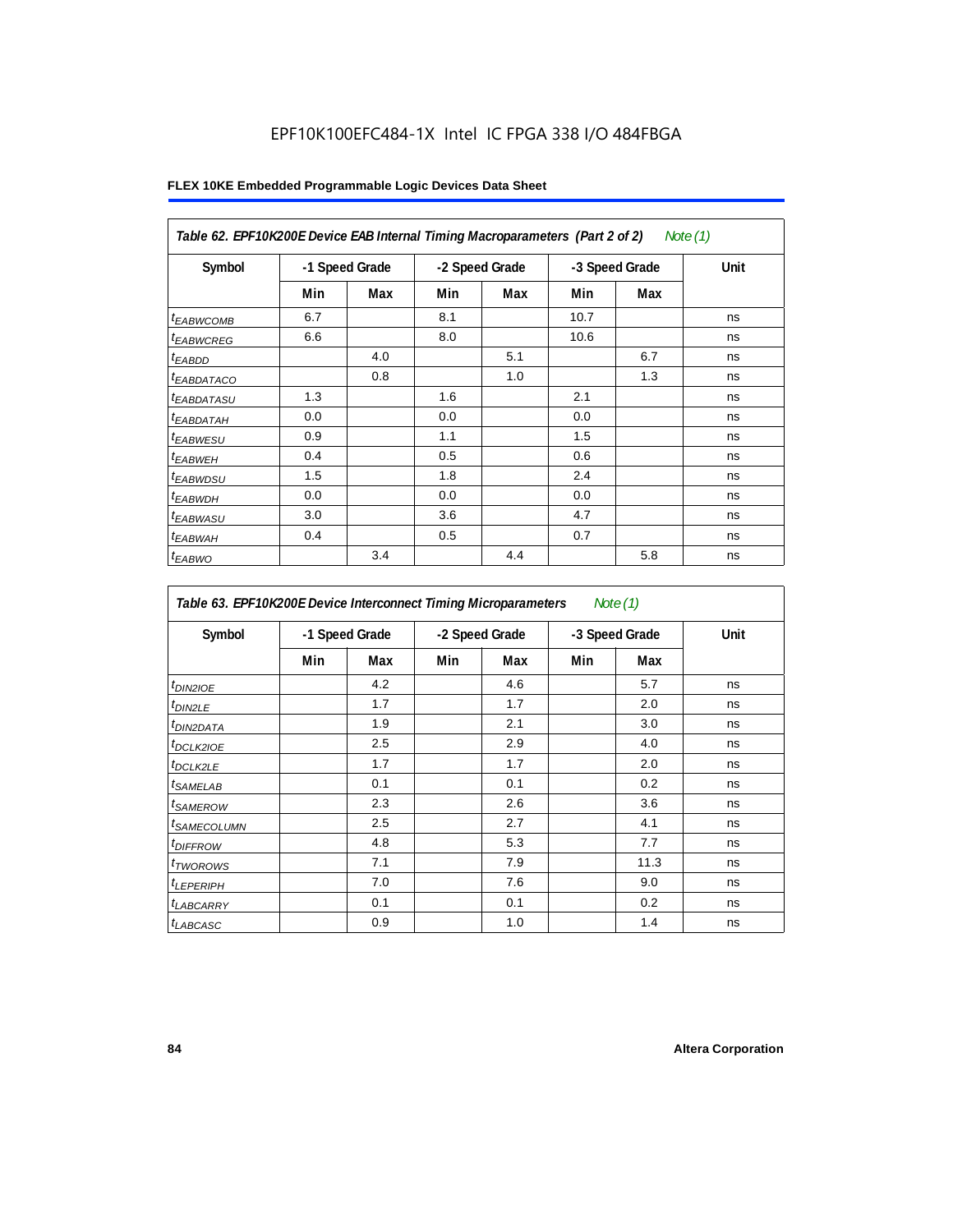| Notes (1), (2)<br>Table 64. EPF10K200E External Timing Parameters |                |      |     |                |     |                          |      |
|-------------------------------------------------------------------|----------------|------|-----|----------------|-----|--------------------------|------|
| Symbol                                                            | -1 Speed Grade |      |     | -2 Speed Grade |     | -3 Speed Grade           | Unit |
|                                                                   | Min            | Max  | Min | Max            | Min | Max                      |      |
| t <sub>DRR</sub>                                                  |                | 10.0 |     | 12.0           |     | 16.0                     | ns   |
| t <sub>INSU</sub>                                                 | 2.8            |      | 3.4 |                | 4.4 |                          | ns   |
| $t_{\text{INH}}$                                                  | 0.0            |      | 0.0 |                | 0.0 |                          | ns   |
| toutco                                                            | 2.0            | 4.5  | 2.0 | 5.3            | 2.0 | 7.8                      | ns   |
| <sup>t</sup> PCISU                                                | 3.0            |      | 6.2 |                |     |                          | ns   |
| t <sub>PCIH</sub>                                                 | 0.0            |      | 0.0 |                |     |                          | ns   |
| t <sub>PCICO</sub>                                                | 2.0            | 6.0  | 2.0 | 8.9            | -   | $\overline{\phantom{a}}$ | ns   |

*Table 65. EPF10K200E External Bidirectional Timing Parameters Notes (1), (2)*

| Symbol                  | -1 Speed Grade |     |     | -2 Speed Grade |     | -3 Speed Grade | Unit |
|-------------------------|----------------|-----|-----|----------------|-----|----------------|------|
|                         | Min            | Max | Min | Max            | Min | Max            |      |
| <sup>t</sup> INSUBIDIR  | 3.0            |     | 4.0 |                | 5.5 |                | ns   |
| <sup>t</sup> INHBIDIR   | 0.0            |     | 0.0 |                | 0.0 |                | ns   |
| <sup>T</sup> OUTCOBIDIR | 2.0            | 4.5 | 2.0 | 5.3            | 2.0 | 7.8            | ns   |
| <sup>t</sup> xzbidir    |                | 8.1 |     | 9.5            |     | 13.0           | ns   |
| <sup>T</sup> ZXBIDIR    |                | 8.1 |     | 9.5            |     | 13.0           | ns   |

# *Notes to tables:*

(1) All timing parameters are described in Tables 24 through 30 in this data sheet.<br>(2) These parameters are specified by characterization.

These parameters are specified by characterization.

Tables 66 through 79 show EPF10K50S and EPF10K200S device external timing parameters.

| Table 66. EPF10K50S Device LE Timing Microparameters (Part 1 of 2) |     |                |     |                |                | Note $(1)$ |      |
|--------------------------------------------------------------------|-----|----------------|-----|----------------|----------------|------------|------|
| Symbol                                                             |     | -1 Speed Grade |     | -2 Speed Grade | -3 Speed Grade |            | Unit |
|                                                                    | Min | Max            | Min | Max            | Min            | Max        |      |
| $t_{LUT}$                                                          |     | 0.6            |     | 0.8            |                | 1.1        | ns   |
| $t_{CLUT}$                                                         |     | 0.5            |     | 0.6            |                | 0.8        | ns   |
| $t_{RLUT}$                                                         |     | 0.6            |     | 0.7            |                | 0.9        | ns   |
| t <sub>PACKED</sub>                                                |     | 0.2            |     | 0.3            |                | 0.4        | ns   |
| $t_{EN}$                                                           |     | 0.6            |     | 0.7            |                | 0.9        | ns   |
| $t_{CICO}$                                                         |     | 0.1            |     | 0.1            |                | 0.1        | ns   |
| $t_{GEN}$                                                          |     | 0.4            |     | 0.5            |                | 0.6        | ns   |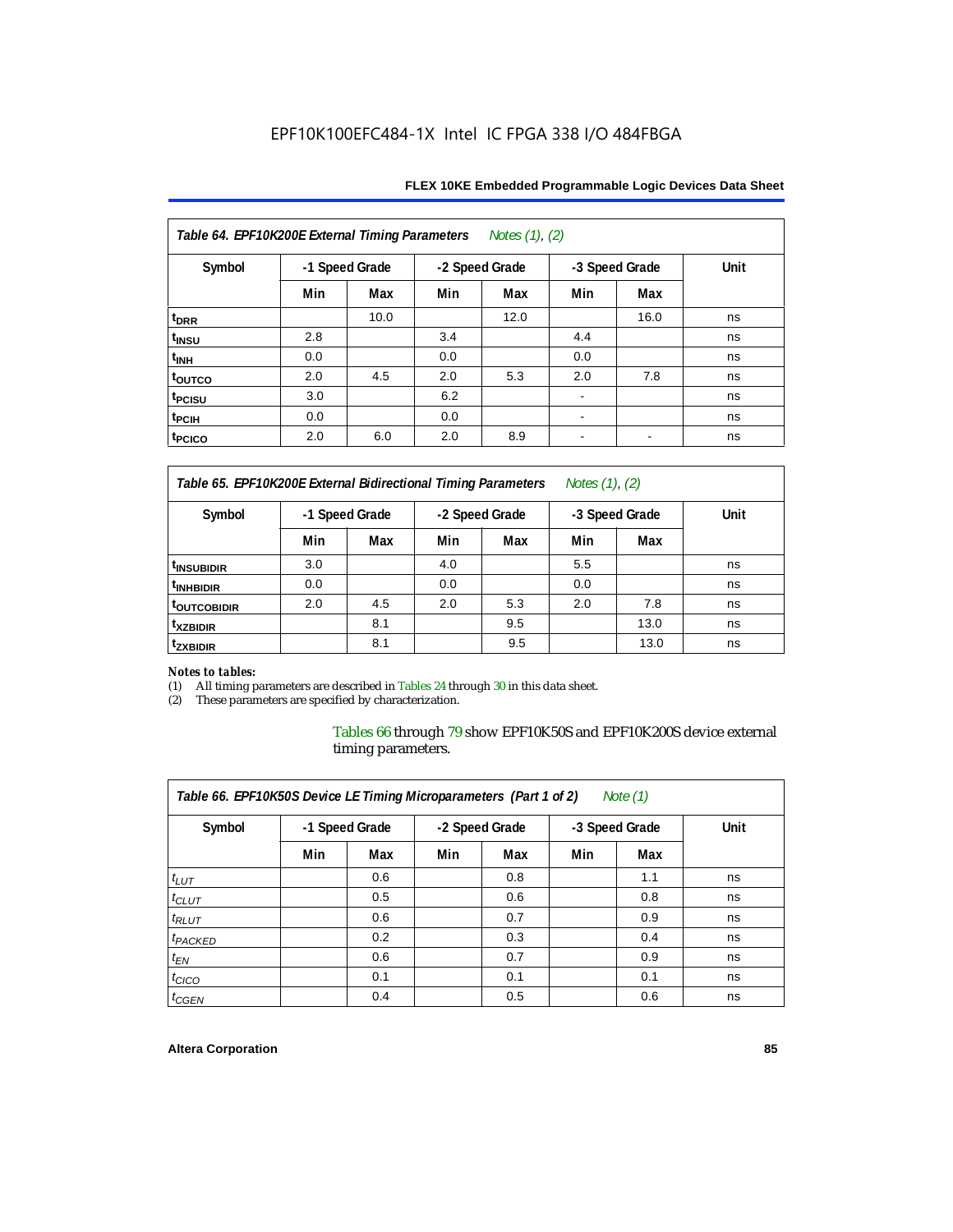|              | Table 66. EPF10K50S Device LE Timing Microparameters (Part 2 of 2)<br>Note (1) |                |     |                |     |                |      |  |
|--------------|--------------------------------------------------------------------------------|----------------|-----|----------------|-----|----------------|------|--|
| Symbol       |                                                                                | -1 Speed Grade |     | -2 Speed Grade |     | -3 Speed Grade | Unit |  |
|              | Min                                                                            | Max            | Min | Max            | Min | Max            |      |  |
| $t_{GENR}$   |                                                                                | 0.1            |     | 0.1            |     | 0.1            | ns   |  |
| $t_{CASC}$   |                                                                                | 0.5            |     | 0.8            |     | 1.0            | ns   |  |
| $t_C$        |                                                                                | 0.5            |     | 0.6            |     | 0.8            | ns   |  |
| $t_{\rm CO}$ |                                                                                | 0.6            |     | 0.6            |     | 0.7            | ns   |  |
| $t_{COMB}$   |                                                                                | 0.3            |     | 0.4            |     | 0.5            | ns   |  |
| $t_{\rm SU}$ | 0.5                                                                            |                | 0.6 |                | 0.7 |                | ns   |  |
| $t_H\,$      | 0.5                                                                            |                | 0.6 |                | 0.8 |                | ns   |  |
| $t_{PRE}$    |                                                                                | 0.4            |     | 0.5            |     | 0.7            | ns   |  |
| $t_{CLR}$    |                                                                                | 0.8            |     | 1.0            |     | 1.2            | ns   |  |
| $t_{CH}$     | 2.0                                                                            |                | 2.5 |                | 3.0 |                | ns   |  |
| $t_{\rm CL}$ | 2.0                                                                            |                | 2.5 |                | 3.0 |                | ns   |  |

| Table 67. EPF10K50S Device IOE Timing Microparameters<br>Note $(1)$ |                |     |                |     |                |     |      |  |
|---------------------------------------------------------------------|----------------|-----|----------------|-----|----------------|-----|------|--|
| Symbol                                                              | -1 Speed Grade |     | -2 Speed Grade |     | -3 Speed Grade |     | Unit |  |
|                                                                     | Min            | Max | Min            | Max | Min            | Max |      |  |
| t <sub>IOD</sub>                                                    |                | 1.3 |                | 1.3 |                | 1.9 | ns   |  |
| $t_{\text{IOC}}$                                                    |                | 0.3 |                | 0.4 |                | 0.4 | ns   |  |
| $t_{IOCO}$                                                          |                | 1.7 |                | 2.1 |                | 2.6 | ns   |  |
| $t_{\text{IOCOMB}}$                                                 |                | 0.5 |                | 0.6 |                | 0.8 | ns   |  |
| $t_{IOSU}$                                                          | 0.8            |     | 1.0            |     | 1.3            |     | ns   |  |
| $t_{IOH}$                                                           | 0.4            |     | 0.5            |     | 0.6            |     | ns   |  |
| $t_{IOCLR}$                                                         |                | 0.2 |                | 0.2 |                | 0.4 | ns   |  |
| $t_{OD1}$                                                           |                | 1.2 |                | 1.2 |                | 1.9 | ns   |  |
| $t_{OD2}$                                                           |                | 0.7 |                | 0.8 |                | 1.7 | ns   |  |
| $t_{OD3}$                                                           |                | 2.7 |                | 3.0 |                | 4.3 | ns   |  |
| $t_{\mathsf{XZ}}$                                                   |                | 4.7 |                | 5.7 |                | 7.5 | ns   |  |
| $t_{ZX1}$                                                           |                | 4.7 |                | 5.7 |                | 7.5 | ns   |  |
| $t_{ZX2}$                                                           |                | 4.2 |                | 5.3 |                | 7.3 | ns   |  |
| $t_{ZX3}$                                                           |                | 6.2 |                | 7.5 |                | 9.9 | ns   |  |
| $t_{INREG}$                                                         |                | 3.5 |                | 4.2 |                | 5.6 | ns   |  |
| $t_{IOED}$                                                          |                | 1.1 |                | 1.3 |                | 1.8 | ns   |  |
| $t_{INCOMB}$                                                        |                | 1.1 |                | 1.3 |                | 1.8 | ns   |  |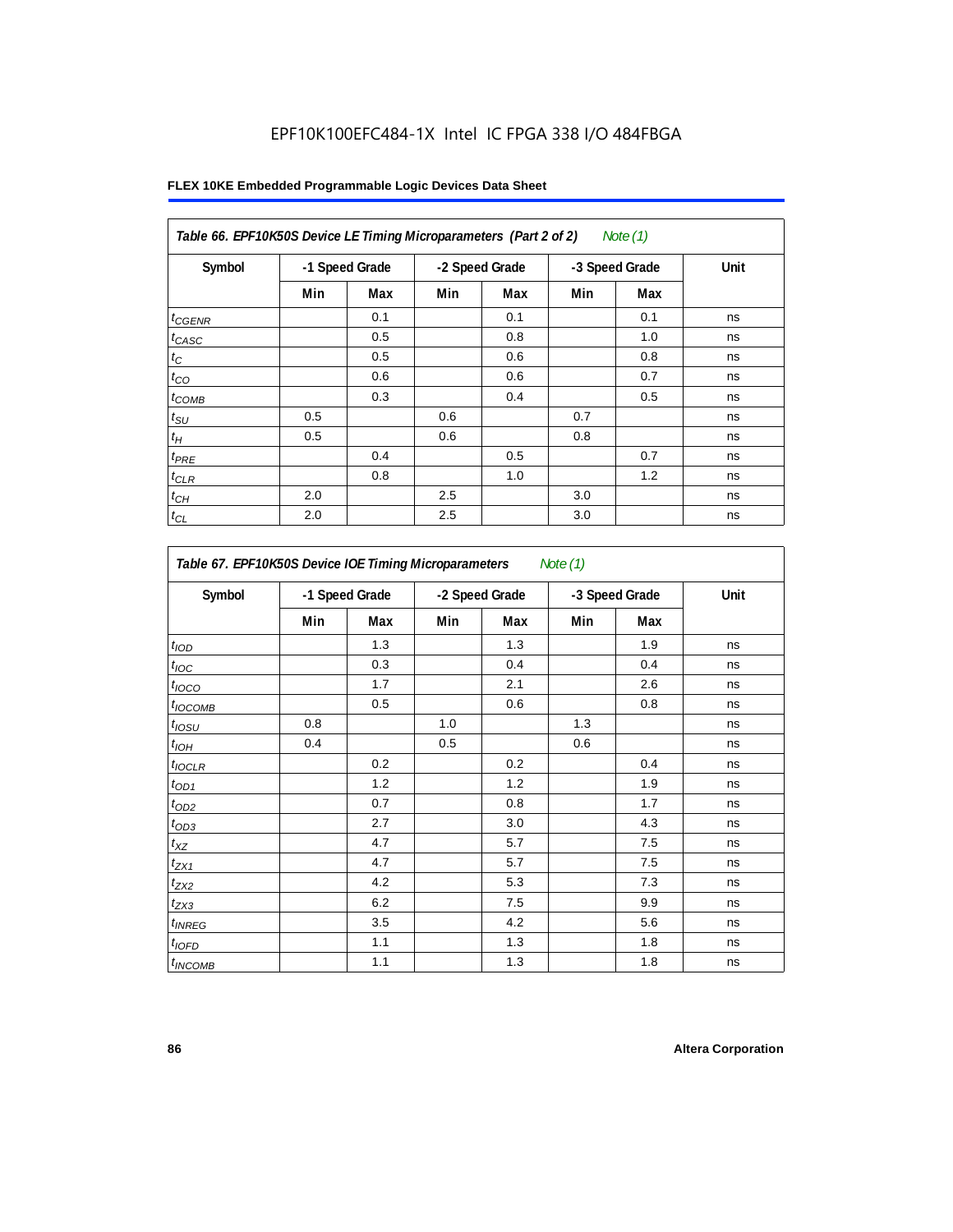| Symbol                 | -1 Speed Grade |     | -2 Speed Grade |     | -3 Speed Grade |     | Unit |
|------------------------|----------------|-----|----------------|-----|----------------|-----|------|
|                        | Min            | Max | Min            | Max | Min            | Max |      |
| $t_{EABDATA1}$         |                | 1.7 |                | 2.4 |                | 3.2 | ns   |
| t <sub>EABDATA2</sub>  |                | 0.4 |                | 0.6 |                | 0.8 | ns   |
| t <sub>EABWE1</sub>    |                | 1.0 |                | 1.4 |                | 1.9 | ns   |
| $t_{EABWE2}$           |                | 0.0 |                | 0.0 |                | 0.0 | ns   |
| $t_{EABRE1}$           |                | 0.0 |                | 0.0 |                | 0.0 |      |
| $t_{EABRE2}$           |                | 0.4 |                | 0.6 |                | 0.8 |      |
| <b><i>EABCLK</i></b>   |                | 0.0 |                | 0.0 |                | 0.0 | ns   |
| $t_{EABCO}$            |                | 0.8 |                | 1.1 |                | 1.5 | ns   |
| t <sub>EABBYPASS</sub> |                | 0.0 |                | 0.0 |                | 0.0 | ns   |
| $t_{EABSU}$            | 0.7            |     | 1.0            |     | 1.3            |     | ns   |
| $t_{EABH}$             | 0.4            |     | 0.6            |     | 0.8            |     | ns   |
| $t_{EABCLR}$           | 0.8            |     | 1.1            |     | 1.5            |     |      |
| $t_{AA}$               |                | 2.0 |                | 2.8 |                | 3.8 | ns   |
| $t_{WP}$               | 2.0            |     | 2.8            |     | 3.8            |     | ns   |
| $t_{\mathsf{RP}}$      | 1.0            |     | 1.4            |     | 1.9            |     |      |
| $t_{WDSU}$             | 0.5            |     | 0.7            |     | 0.9            |     | ns   |
| $t_{WDH}$              | 0.1            |     | 0.1            |     | 0.2            |     | ns   |
| $t_{WASU}$             | 1.0            |     | 1.4            |     | 1.9            |     | ns   |
| $t_{WAH}$              | 1.5            |     | 2.1            |     | 2.9            |     | ns   |
| $t_{RASU}$             | 1.5            |     | 2.1            |     | 2.8            |     |      |
| $t_{RAH}$              | 0.1            |     | 0.1            |     | 0.2            |     |      |
| $t_{WO}$               |                | 2.1 |                | 2.9 |                | 4.0 | ns   |
| $t_{DD}$               |                | 2.1 |                | 2.9 |                | 4.0 | ns   |
| $t_{EABOUT}$           |                | 0.0 |                | 0.0 |                | 0.0 | ns   |
| $t_{EABCH}$            | 1.5            |     | 2.0            |     | 2.5            |     | ns   |
| $t_{EABCL}$            | 1.5            |     | 2.0            |     | 2.5            |     | ns   |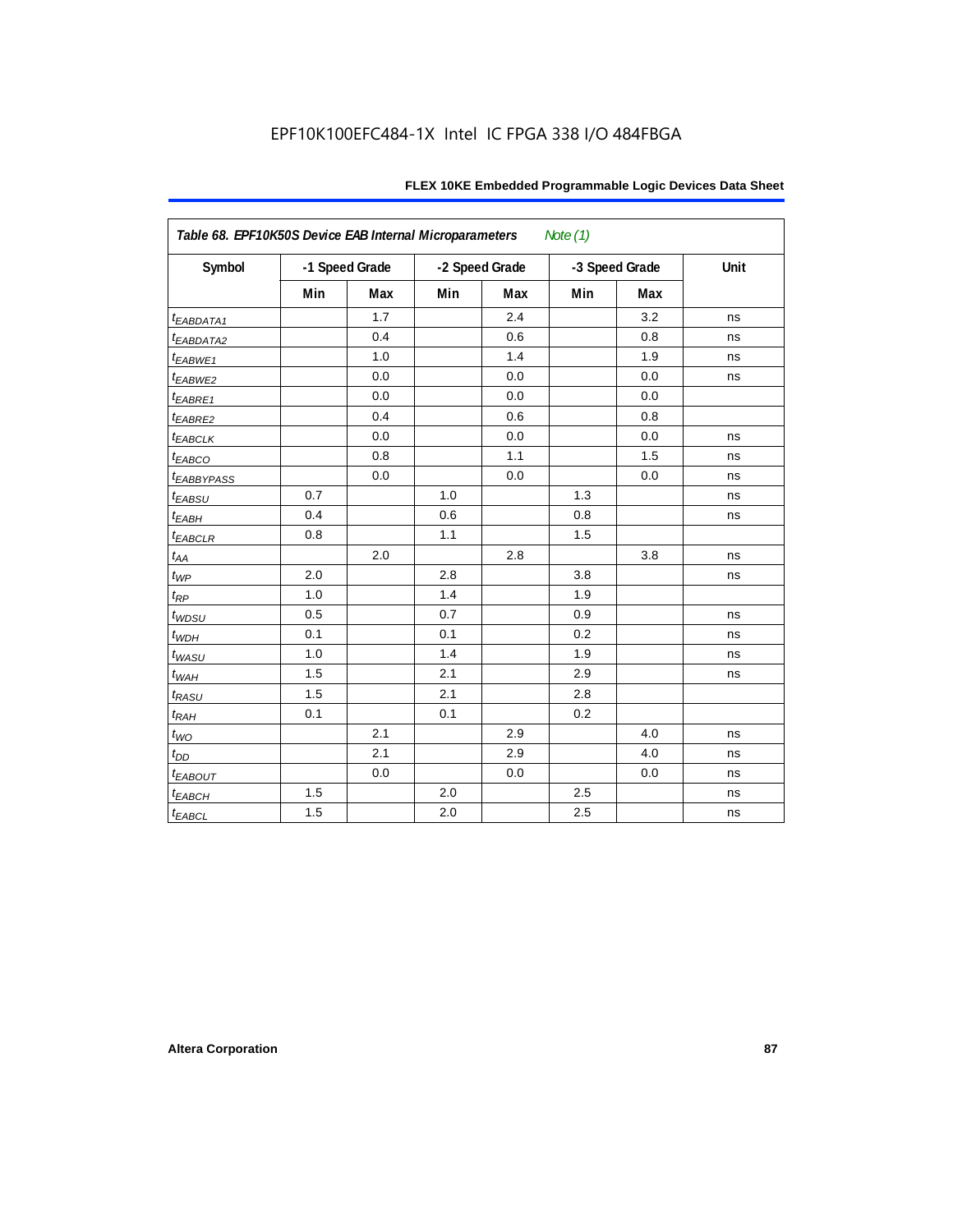| Table 69. EPF10K50S Device EAB Internal Timing Macroparameters |                |     |                |     | Note $(1)$     |     |      |
|----------------------------------------------------------------|----------------|-----|----------------|-----|----------------|-----|------|
| Symbol                                                         | -1 Speed Grade |     | -2 Speed Grade |     | -3 Speed Grade |     | Unit |
|                                                                | Min            | Max | Min            | Max | Min            | Max |      |
| $t_{EABA}$                                                     |                | 3.7 |                | 5.2 |                | 7.0 | ns   |
| t <sub>EABRCCOMB</sub>                                         | 3.7            |     | 5.2            |     | 7.0            |     | ns   |
| <i><b>tEABRCREG</b></i>                                        | 3.5            |     | 4.9            |     | 6.6            |     | ns   |
| $t_{EABWP}$                                                    | 2.0            |     | 2.8            |     | 3.8            |     | ns   |
| <sup>t</sup> EABWCCOMB                                         | 4.5            |     | 6.3            |     | 8.6            |     | ns   |
| t <sub>EABWCREG</sub>                                          | 5.6            |     | 7.8            |     | 10.6           |     | ns   |
| $t_{EABDD}$                                                    |                | 3.8 |                | 5.3 |                | 7.2 | ns   |
| <sup>t</sup> EABDATACO                                         |                | 0.8 |                | 1.1 |                | 1.5 | ns   |
| <i>t<sub>EABDATASU</sub></i>                                   | 1.1            |     | 1.6            |     | 2.1            |     | ns   |
| t <sub>EABDATAH</sub>                                          | 0.0            |     | 0.0            |     | 0.0            |     | ns   |
| <sup>t</sup> EABWESU                                           | 0.7            |     | 1.0            |     | 1.3            |     | ns   |
| $t_{EABWEH}$                                                   | 0.4            |     | 0.6            |     | 0.8            |     | ns   |
| t <sub>EABWDSU</sub>                                           | 1.2            |     | 1.7            |     | 2.2            |     | ns   |
| <sup>t</sup> EABWDH                                            | 0.0            |     | 0.0            |     | 0.0            |     | ns   |
| t <sub>EABWASU</sub>                                           | 1.6            |     | 2.3            |     | 3.0            |     | ns   |
| <sup>t</sup> EABWAH                                            | 0.9            |     | 1.2            |     | 1.8            |     | ns   |
| $t_{EABWO}$                                                    |                | 3.1 |                | 4.3 |                | 5.9 | ns   |

| Table 70. EPF10K50S Device Interconnect Timing Microparameters<br>Note $(1)$ |     |                |     |                |     |                |      |  |  |  |
|------------------------------------------------------------------------------|-----|----------------|-----|----------------|-----|----------------|------|--|--|--|
| Symbol                                                                       |     | -1 Speed Grade |     | -2 Speed Grade |     | -3 Speed Grade | Unit |  |  |  |
|                                                                              | Min | Max            | Min | Max            | Min | Max            |      |  |  |  |
| t <sub>DIN2IOE</sub>                                                         |     | 3.1            |     | 3.7            |     | 4.6            | ns   |  |  |  |
| <sup>t</sup> DIN2LE                                                          |     | 1.7            |     | 2.1            |     | 2.7            | ns   |  |  |  |
| <sup>t</sup> DIN2DATA                                                        |     | 2.7            |     | 3.1            |     | 5.1            | ns   |  |  |  |
| <sup>t</sup> DCLK2IOE                                                        |     | 1.6            |     | 1.9            |     | 2.6            | ns   |  |  |  |
| <sup>t</sup> DCLK2LE                                                         |     | 1.7            |     | 2.1            |     | 2.7            | ns   |  |  |  |
| <sup>t</sup> SAMELAB                                                         |     | 0.1            |     | 0.1            |     | 0.2            | ns   |  |  |  |
| <sup>t</sup> SAMEROW                                                         |     | 1.5            |     | 1.7            |     | 2.4            | ns   |  |  |  |
| <sup>t</sup> SAMECOLUMN                                                      |     | 1.0            |     | 1.3            |     | 2.1            | ns   |  |  |  |
| <i>t<sub>DIFFROW</sub></i>                                                   |     | 2.5            |     | 3.0            |     | 4.5            | ns   |  |  |  |
| <sup>t</sup> TWOROWS                                                         |     | 4.0            |     | 4.7            |     | 6.9            | ns   |  |  |  |
| <sup>t</sup> LEPERIPH                                                        |     | 2.6            |     | 2.9            |     | 3.4            | ns   |  |  |  |
| <b>LABCARRY</b>                                                              |     | 0.1            |     | 0.2            |     | 0.2            | ns   |  |  |  |
| <sup>t</sup> LABCASC                                                         |     | 0.8            |     | 1.0            |     | 1.3            | ns   |  |  |  |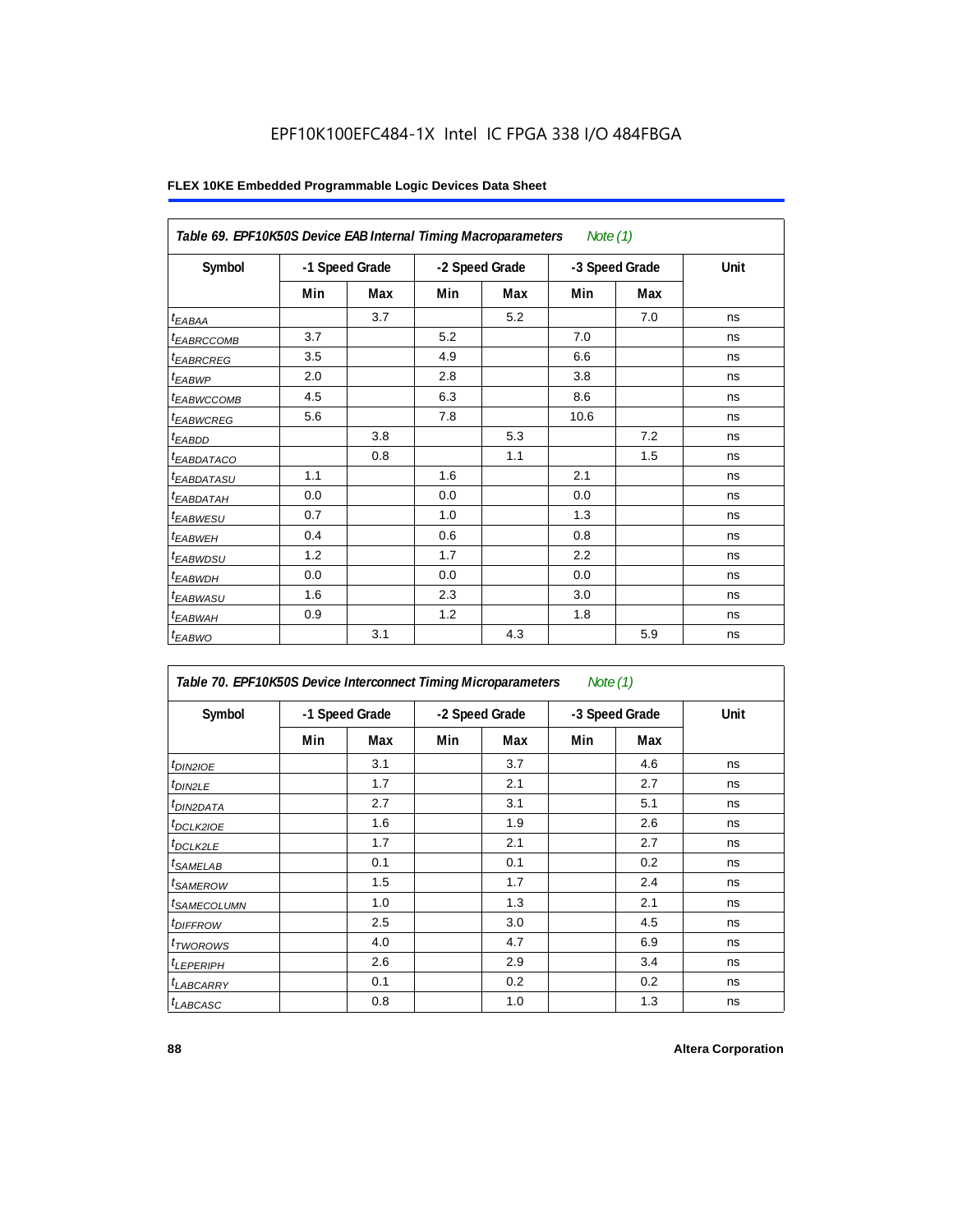| Table 71. EPF10K50S External Timing Parameters<br>Note (1) |                |     |     |                |     |                |      |  |  |  |  |
|------------------------------------------------------------|----------------|-----|-----|----------------|-----|----------------|------|--|--|--|--|
| Symbol                                                     | -1 Speed Grade |     |     | -2 Speed Grade |     | -3 Speed Grade | Unit |  |  |  |  |
|                                                            | Min            | Max | Min | Max            | Min | Max            |      |  |  |  |  |
| t <sub>DRR</sub>                                           |                | 8.0 |     | 9.5            |     | 12.5           | ns   |  |  |  |  |
| $t_{INSU}$ (2)                                             | 2.4            |     | 2.9 |                | 3.9 |                | ns   |  |  |  |  |
| $t_{INH}$ (2)                                              | 0.0            |     | 0.0 |                | 0.0 |                | ns   |  |  |  |  |
| $\tan 2$                                                   | 2.0            | 4.3 | 2.0 | 5.2            | 2.0 | 7.3            | ns   |  |  |  |  |
| $t_{INSU}$ (3)                                             | 2.4            |     | 2.9 |                |     |                | ns   |  |  |  |  |
| $t_{INH}$ (3)                                              | 0.0            |     | 0.0 |                |     |                | ns   |  |  |  |  |
| toutco $(3)$                                               | 0.5            | 3.3 | 0.5 | 4.1            |     |                | ns   |  |  |  |  |
| t <sub>PCISU</sub>                                         | 2.4            |     | 2.9 |                |     |                | ns   |  |  |  |  |
| t <sub>PCIH</sub>                                          | 0.0            |     | 0.0 |                |     |                | ns   |  |  |  |  |
| t <sub>PCICO</sub>                                         | 2.0            | 6.0 | 2.0 | 7.7            |     |                | ns   |  |  |  |  |

*Table 72. EPF10K50S External Bidirectional Timing Parameters Note (1)*

| Symbol              | -1 Speed Grade |     | -2 Speed Grade |     | -3 Speed Grade |      | Unit |
|---------------------|----------------|-----|----------------|-----|----------------|------|------|
|                     | Min            | Max | Min            | Max | Min            | Max  |      |
| $t_{INSUBIDIR}$ (2) | 2.7            |     | 3.2            |     | 4.3            |      | ns   |
| $t_{INHBIDIR}$ (2)  | 0.0            |     | 0.0            |     | 0.0            |      | ns   |
| $t_{INHBIDIR}$ (3)  | 0.0            |     | 0.0            |     |                |      | ns   |
| $t_{INSUBIDIR}$ (3) | 3.7            |     | 4.2            |     |                |      | ns   |
| toutcobidir $(2)$   | 2.0            | 4.5 | 2.0            | 5.2 | 2.0            | 7.3  | ns   |
| $t_{XZBIDIR}$ (2)   |                | 6.8 |                | 7.8 |                | 10.1 | ns   |
| $t_{ZXBIDIR}$ (2)   |                | 6.8 |                | 7.8 |                | 10.1 | ns   |
| toutcobidir $(3)$   | 0.5            | 3.5 | 0.5            | 4.2 |                |      |      |
| $t_{XZBIDIR}$ (3)   |                | 6.8 |                | 8.4 |                |      | ns   |
| $t_{ZXBIDIR}$ (3)   |                | 6.8 |                | 8.4 |                |      | ns   |

*Notes to tables:* All timing parameters are described in Tables 24 through 30.

(2) This parameter is measured without use of the ClockLock or ClockBoost circuits.<br>(3) This parameter is measured with use of the ClockLock or ClockBoost circuits

This parameter is measured with use of the ClockLock or ClockBoost circuits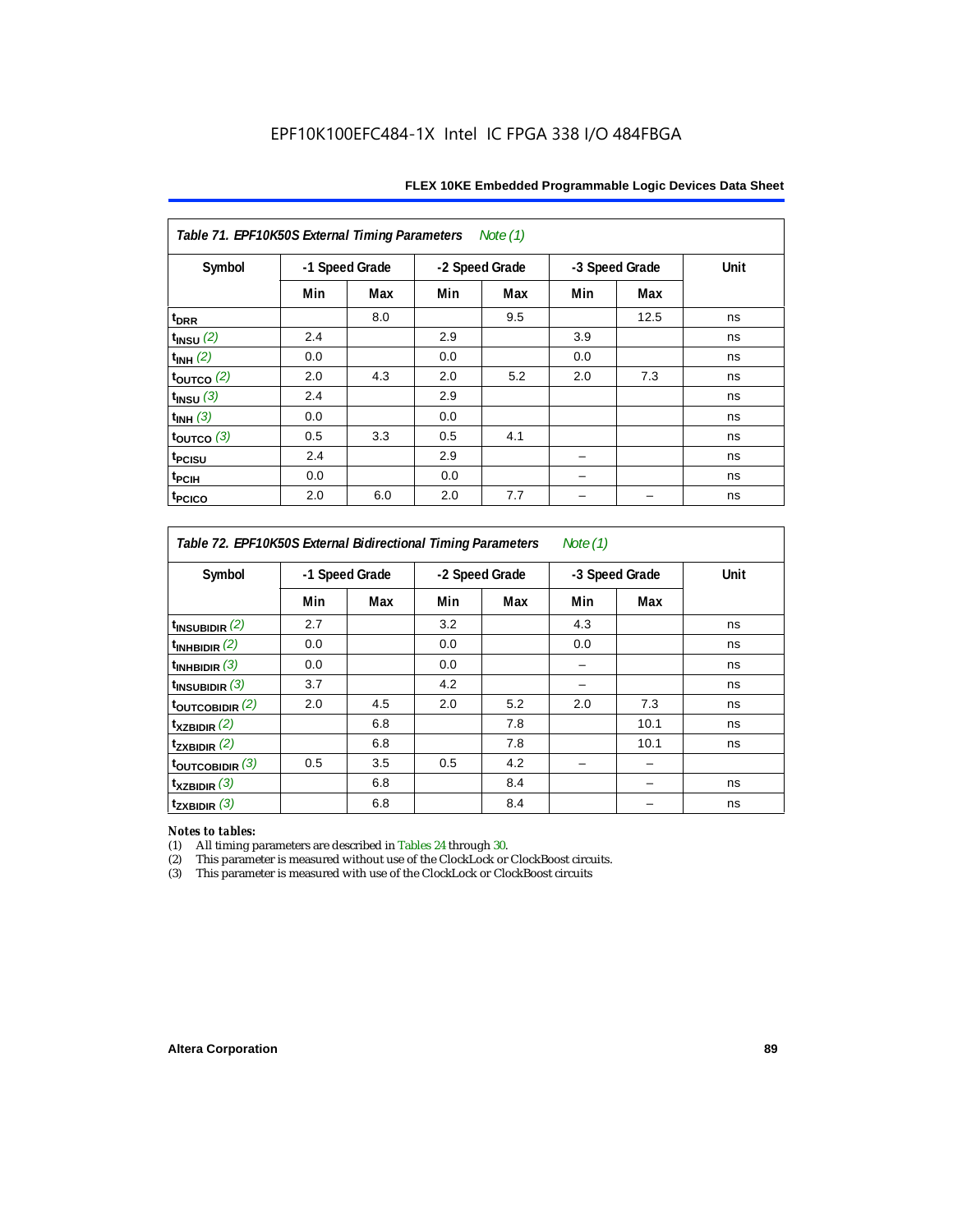|                     | Table 73. EPF10K200S Device Internal & External Timing Parameters<br>Note $(1)$ |                |     |                |     |                |      |  |  |  |  |
|---------------------|---------------------------------------------------------------------------------|----------------|-----|----------------|-----|----------------|------|--|--|--|--|
| Symbol              |                                                                                 | -1 Speed Grade |     | -2 Speed Grade |     | -3 Speed Grade | Unit |  |  |  |  |
|                     | Min                                                                             | Max            | Min | Max            | Min | Max            |      |  |  |  |  |
| $t_{LUT}$           |                                                                                 | 0.7            |     | 0.8            |     | 1.2            | ns   |  |  |  |  |
| $t_{CLUT}$          |                                                                                 | 0.4            |     | 0.5            |     | 0.6            | ns   |  |  |  |  |
| $t_{RLUT}$          |                                                                                 | 0.5            |     | 0.7            |     | 0.9            | ns   |  |  |  |  |
| t <sub>PACKED</sub> |                                                                                 | 0.4            |     | 0.5            |     | 0.7            | ns   |  |  |  |  |
| $t_{EN}$            |                                                                                 | 0.6            |     | 0.5            |     | 0.6            | ns   |  |  |  |  |
| $t_{CICO}$          |                                                                                 | 0.1            |     | 0.2            |     | 0.3            | ns   |  |  |  |  |
| $t_{GEN}$           |                                                                                 | 0.3            |     | 0.4            |     | 0.6            | ns   |  |  |  |  |
| $t_{\text{GENR}}$   |                                                                                 | 0.1            |     | 0.2            |     | 0.3            | ns   |  |  |  |  |
| $t_{CASC}$          |                                                                                 | 0.7            |     | 0.8            |     | 1.2            | ns   |  |  |  |  |
| $t_{\rm C}$         |                                                                                 | 0.5            |     | 0.6            |     | 0.8            | ns   |  |  |  |  |
| $t_{CO}$            |                                                                                 | 0.5            |     | 0.6            |     | 0.8            | ns   |  |  |  |  |
| $t_{COMB}$          |                                                                                 | 0.3            |     | 0.6            |     | 0.8            | ns   |  |  |  |  |
| $t_{\rm SU}$        | 0.4                                                                             |                | 0.6 |                | 0.7 |                | ns   |  |  |  |  |
| $t_H\,$             | 1.0                                                                             |                | 1.1 |                | 1.5 |                | ns   |  |  |  |  |
| $t_{PRE}$           |                                                                                 | 0.4            |     | 0.6            |     | 0.8            | ns   |  |  |  |  |
| $t_{CLR}$           |                                                                                 | 0.5            |     | 0.6            |     | 0.8            | ns   |  |  |  |  |
| $t_{CH}$            | 2.0                                                                             |                | 2.5 |                | 3.0 |                | ns   |  |  |  |  |
| $t_{CL}$            | 2.0                                                                             |                | 2.5 |                | 3.0 |                | ns   |  |  |  |  |

| Table 74. EPF10K200S Device IOE Timing Microparameters (Part 1 of 2) Note (1) |  |  |  |
|-------------------------------------------------------------------------------|--|--|--|
|-------------------------------------------------------------------------------|--|--|--|

| Symbol              | -1 Speed Grade |     |     | -2 Speed Grade | -3 Speed Grade |     | Unit |
|---------------------|----------------|-----|-----|----------------|----------------|-----|------|
|                     | Min            | Max | Min | Max            | Min            | Max |      |
| t <sub>IOD</sub>    |                | 1.8 |     | 1.9            |                | 2.6 | ns   |
| $t_{\text{IOC}}$    |                | 0.3 |     | 0.3            |                | 0.5 | ns   |
| $t_{IOCO}$          |                | 1.7 |     | 1.9            |                | 2.6 | ns   |
| $t_{\text{IOCOMB}}$ |                | 0.5 |     | 0.6            |                | 0.8 | ns   |
| $t_{IOSU}$          | 0.8            |     | 0.9 |                | 1.2            |     | ns   |
| $t_{IOH}$           | 0.4            |     | 0.8 |                | 1.1            |     | ns   |
| $t_{IOCLR}$         |                | 0.2 |     | 0.2            |                | 0.3 | ns   |
| $t_{OD1}$           |                | 1.3 |     | 0.7            |                | 0.9 | ns   |
| $t_{OD2}$           |                | 0.8 |     | 0.2            |                | 0.4 | ns   |
| $t_{OD3}$           |                | 2.9 |     | 3.0            |                | 3.9 | ns   |
| $t_{XZ}$            |                | 5.0 |     | 5.3            |                | 7.1 | ns   |
| $t_{ZX1}$           |                | 5.0 |     | 5.3            |                | 7.1 | ns   |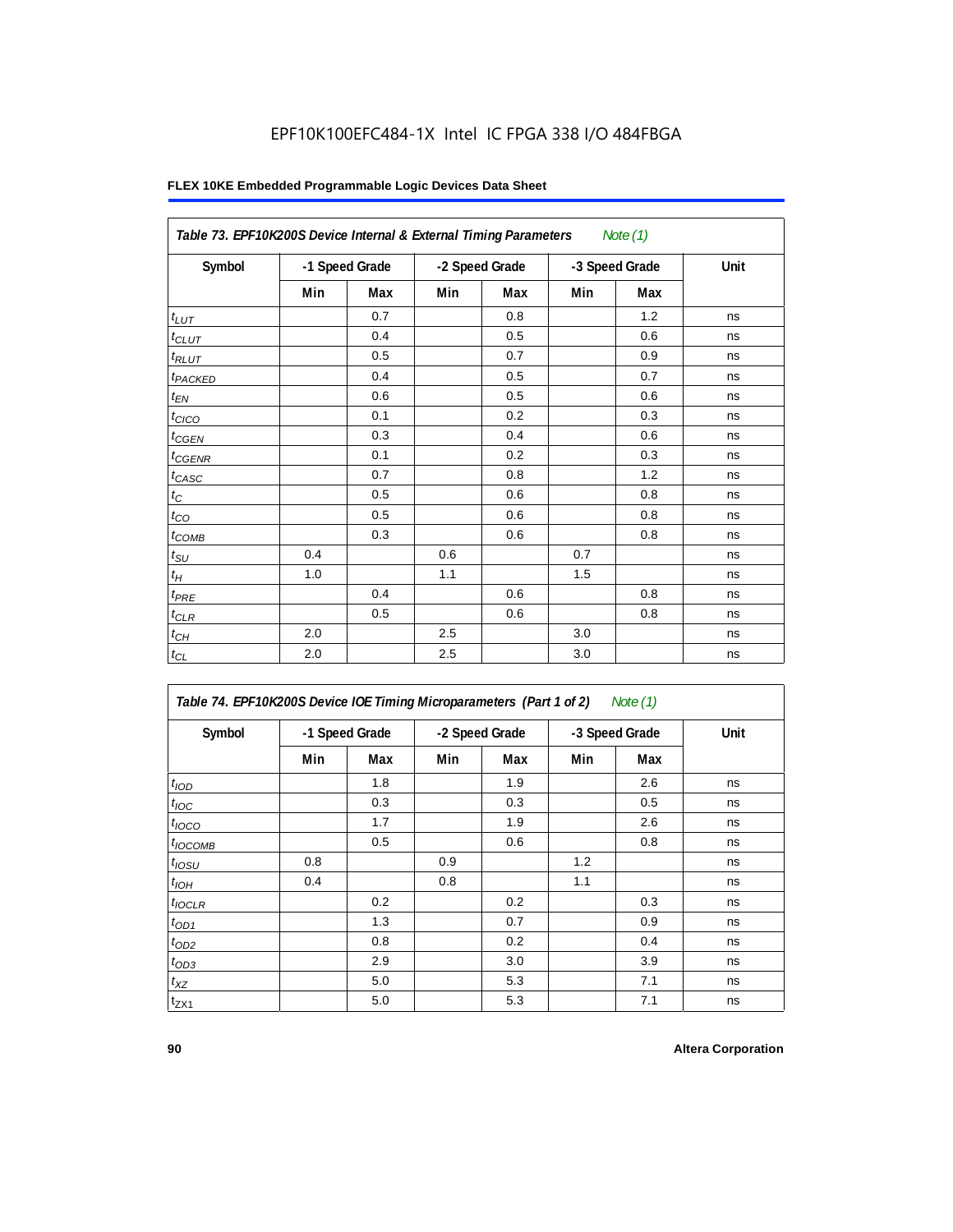| Table 74. EPF10K200S Device IOE Timing Microparameters (Part 2 of 2)<br>Note $(1)$ |     |                |                |     |                |      |      |  |  |  |  |
|------------------------------------------------------------------------------------|-----|----------------|----------------|-----|----------------|------|------|--|--|--|--|
| Symbol                                                                             |     | -1 Speed Grade | -2 Speed Grade |     | -3 Speed Grade |      | Unit |  |  |  |  |
|                                                                                    | Min | Max            | Min            | Max | Min            | Max  |      |  |  |  |  |
| $t_{ZX2}$                                                                          |     | 4.5            |                | 4.8 |                | 6.6  | ns   |  |  |  |  |
| $t_{ZX3}$                                                                          |     | 6.6            |                | 7.6 |                | 10.1 | ns   |  |  |  |  |
| $t_{INREG}$                                                                        |     | 3.7            |                | 5.7 |                | 7.7  | ns   |  |  |  |  |
| $t_{IOFD}$                                                                         |     | 1.8            |                | 3.4 |                | 4.0  | ns   |  |  |  |  |
| $t_{INCOMB}$                                                                       |     | 1.8            |                | 3.4 |                | 4.0  | ns   |  |  |  |  |

| Symbol                  |     | -1 Speed Grade |     | -2 Speed Grade | -3 Speed Grade |             | Unit |
|-------------------------|-----|----------------|-----|----------------|----------------|-------------|------|
|                         | Min | Max            | Min | Max            | Min            | Max         |      |
| <sup>t</sup> EABDATA1   |     | 1.8            |     | 2.4            |                | 3.2         | ns   |
| <sup>t</sup> EABDATA1   |     | 0.4            |     | 0.5            |                | 0.6         | ns   |
| t <sub>EABWE1</sub>     |     | 1.1            |     | 1.7            |                | 2.3         | ns   |
| t <sub>EABWE2</sub>     |     | 0.0            |     | 0.0            |                | 0.0         | ns   |
| t <sub>EABRE1</sub>     |     | $\mathbf 0$    |     | $\mathbf 0$    |                | $\mathbf 0$ | ns   |
| t <sub>EABRE2</sub>     |     | 0.4            |     | 0.5            |                | 0.6         | ns   |
| <sup>t</sup> EABCLK     |     | 0.0            |     | 0.0            |                | 0.0         | ns   |
| t <sub>EABCO</sub>      |     | 0.8            |     | 0.9            |                | 1.2         | ns   |
| <b><i>EABBYPASS</i></b> |     | 0.0            |     | 0.1            |                | 0.1         | ns   |
| t <sub>EABSU</sub>      | 0.7 |                | 1.1 |                | 1.5            |             | ns   |
| t <sub>EABH</sub>       | 0.4 |                | 0.5 |                | 0.6            |             | ns   |
| t <sub>EABCLR</sub>     | 0.8 |                | 0.9 |                | 1.2            |             | ns   |
| $t_{A\underline{A}}$    |     | 2.1            |     | 3.7            |                | 4.9         | ns   |
| $t_{WP}$                | 2.1 |                | 4.0 |                | 5.3            |             | ns   |
| t <sub>RP</sub>         | 1.1 |                | 1.1 |                | 1.5            |             | ns   |
| t <sub>WDSU</sub>       | 0.5 |                | 1.1 |                | 1.5            |             | ns   |
| t <sub>WDH</sub>        | 0.1 |                | 0.1 |                | 0.1            |             | ns   |
| t <sub>WASU</sub>       | 1.1 |                | 1.6 |                | 2.1            |             | ns   |
| t <sub>WAH</sub>        | 1.6 |                | 2.5 |                | 3.3            |             | ns   |
| t <sub>RASU</sub>       | 1.6 |                | 2.6 |                | 3.5            |             | ns   |
| t <sub>RAH</sub>        | 0.1 |                | 0.1 |                | 0.2            |             | ns   |
| $t_{\text{WO}}$         |     | 2.0            |     | 2.4            |                | 3.2         | ns   |
| $t_{DD}$                |     | 2.0            |     | 2.4            |                | 3.2         | ns   |
| <b><i>EABOUT</i></b>    |     | 0.0            |     | 0.1            |                | 0.1         | ns   |
| t <sub>EABCH</sub>      | 1.5 |                | 2.0 |                | 2.5            |             | ns   |
| t <sub>EABCL</sub>      | 2.1 |                | 2.8 |                | 3.8            |             | ns   |

**Altera Corporation 91**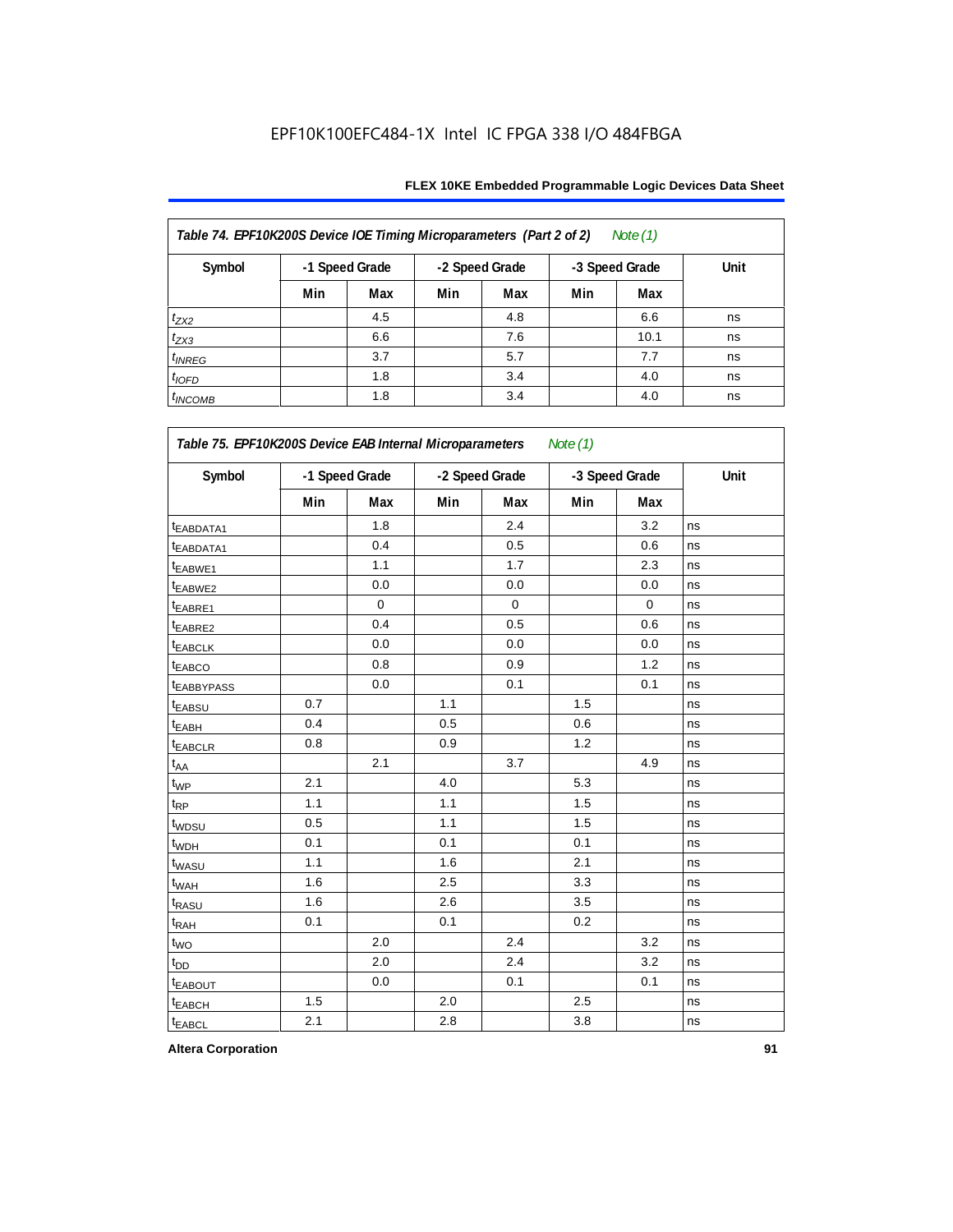|                              | Table 76. EPF10K200S Device EAB Internal Timing Macroparameters Note (1) |     |                |     |                |     |      |  |  |  |  |
|------------------------------|--------------------------------------------------------------------------|-----|----------------|-----|----------------|-----|------|--|--|--|--|
| Symbol                       | -1 Speed Grade                                                           |     | -2 Speed Grade |     | -3 Speed Grade |     | Unit |  |  |  |  |
|                              | Min                                                                      | Max | Min            | Max | Min            | Max |      |  |  |  |  |
| $t_{EABA}$                   |                                                                          | 3.9 |                | 6.4 |                | 8.4 | ns   |  |  |  |  |
| t <sub>EABRCOMB</sub>        | 3.9                                                                      |     | 6.4            |     | 8.4            |     | ns   |  |  |  |  |
| <sup>t</sup> EABRCREG        | 3.6                                                                      |     | 5.7            |     | 7.6            |     | ns   |  |  |  |  |
| <sup>t</sup> EABWP           | 2.1                                                                      |     | 4.0            |     | 5.3            |     | ns   |  |  |  |  |
| <sup>t</sup> EABWCOMB        | 4.8                                                                      |     | 8.1            |     | 10.7           |     | ns   |  |  |  |  |
| t <sub>EABWCREG</sub>        | 5.4                                                                      |     | 8.0            |     | 10.6           |     | ns   |  |  |  |  |
| $t_{EABDD}$                  |                                                                          | 3.8 |                | 5.1 |                | 6.7 | ns   |  |  |  |  |
| <sup>t</sup> EABDATACO       |                                                                          | 0.8 |                | 1.0 |                | 1.3 | ns   |  |  |  |  |
| <i>t<sub>EABDATASU</sub></i> | 1.1                                                                      |     | 1.6            |     | 2.1            |     | ns   |  |  |  |  |
| <sup>t</sup> EABDATAH        | 0.0                                                                      |     | 0.0            |     | 0.0            |     | ns   |  |  |  |  |
| <sup>t</sup> EABWESU         | 0.7                                                                      |     | 1.1            |     | 1.5            |     | ns   |  |  |  |  |
| t <sub>EABWEH</sub>          | 0.4                                                                      |     | 0.5            |     | 0.6            |     | ns   |  |  |  |  |
| <sup>t</sup> EABWDSU         | 1.2                                                                      |     | 1.8            |     | 2.4            |     | ns   |  |  |  |  |
| <sup>t</sup> EABWDH          | 0.0                                                                      |     | 0.0            |     | 0.0            |     | ns   |  |  |  |  |
| <sup>t</sup> EABWASU         | 1.9                                                                      |     | 3.6            |     | 4.7            |     | ns   |  |  |  |  |
| <sup>t</sup> EABWAH          | 0.8                                                                      |     | 0.5            |     | 0.7            |     | ns   |  |  |  |  |
| $t_{EABWO}$                  |                                                                          | 3.1 |                | 4.4 |                | 5.8 | ns   |  |  |  |  |

| Table 77. EPF10K200S Device Interconnect Timing Microparameters (Part 1 of 2)<br>Note (1) |     |                |     |                |     |                |      |  |  |  |
|-------------------------------------------------------------------------------------------|-----|----------------|-----|----------------|-----|----------------|------|--|--|--|
| Symbol                                                                                    |     | -1 Speed Grade |     | -2 Speed Grade |     | -3 Speed Grade | Unit |  |  |  |
|                                                                                           | Min | Max            | Min | Max            | Min | Max            |      |  |  |  |
| <i>t<sub>DIN2IOE</sub></i>                                                                |     | 4.4            |     | 4.8            |     | 5.5            | ns   |  |  |  |
| $t_{DIN2LE}$                                                                              |     | 0.6            |     | 0.6            |     | 0.9            | ns   |  |  |  |
| <sup>t</sup> DIN2DATA                                                                     |     | 1.8            |     | 2.1            |     | 2.8            | ns   |  |  |  |
| <sup>t</sup> DCLK2IOE                                                                     |     | 1.7            |     | 2.0            |     | 2.8            | ns   |  |  |  |
| <sup>t</sup> DCLK2LE                                                                      |     | 0.6            |     | 0.6            |     | 0.9            | ns   |  |  |  |
| <sup>t</sup> SAMELAB                                                                      |     | 0.1            |     | 0.1            |     | 0.2            | ns   |  |  |  |
| <sup>t</sup> SAMEROW                                                                      |     | 3.0            |     | 4.6            |     | 5.7            | ns   |  |  |  |
| <sup>t</sup> SAMECOLUMN                                                                   |     | 3.5            |     | 4.9            |     | 6.4            | ns   |  |  |  |
| <sup>t</sup> DIFFROW                                                                      |     | 6.5            |     | 9.5            |     | 12.1           | ns   |  |  |  |
| <sup>t</sup> TWOROWS                                                                      |     | 9.5            |     | 14.1           |     | 17.8           | ns   |  |  |  |
| <sup>t</sup> LEPERIPH                                                                     |     | 5.5            |     | 6.2            |     | 7.2            | ns   |  |  |  |
| <b><i>LABCARRY</i></b>                                                                    |     | 0.3            |     | 0.1            |     | 0.2            | ns   |  |  |  |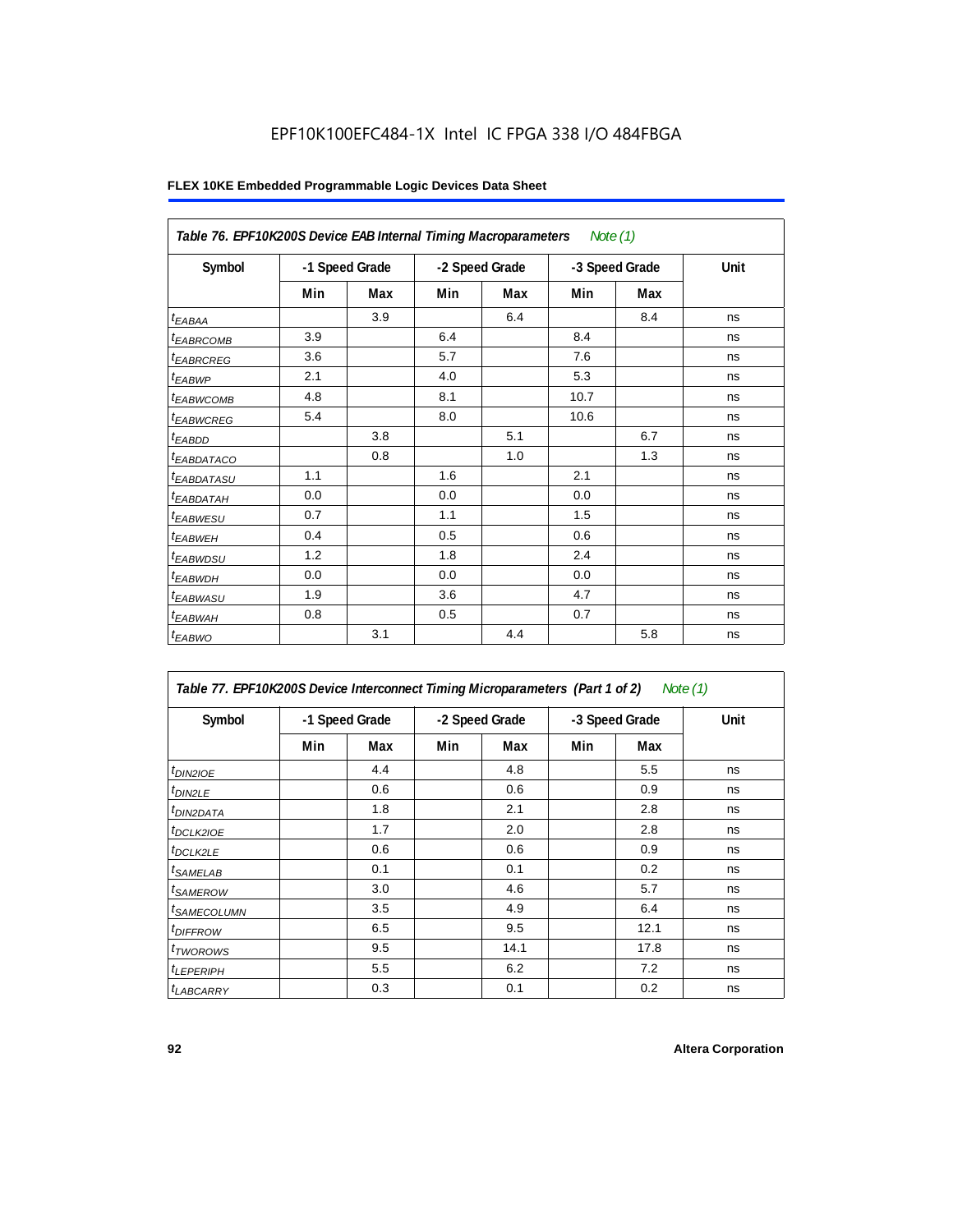### **FLEX 10KE Embedded Programmable Logic Devices Data Sheet**

| Table 77. EPF10K200S Device Interconnect Timing Microparameters (Part 2 of 2)<br>Note $(1)$ |     |                                  |     |                |     |      |    |  |  |  |
|---------------------------------------------------------------------------------------------|-----|----------------------------------|-----|----------------|-----|------|----|--|--|--|
| Symbol                                                                                      |     | -1 Speed Grade<br>-2 Speed Grade |     | -3 Speed Grade |     | Unit |    |  |  |  |
|                                                                                             | Min | Max                              | Min | Max            | Min | Max  |    |  |  |  |
| <sup>I</sup> LABCASC                                                                        |     | 0.5                              |     | 1.0            |     | 1.4  | ns |  |  |  |

### *Table 78. EPF10K200S External Timing Parameters Note (1)*

| Symbol                    |     | -1 Speed Grade |     | -2 Speed Grade |                          | -3 Speed Grade | Unit |
|---------------------------|-----|----------------|-----|----------------|--------------------------|----------------|------|
|                           | Min | Max            | Min | Max            | Min                      | Max            |      |
| t <sub>DRR</sub>          |     | 9.0            |     | 12.0           |                          | 16.0           | ns   |
| $t$ <sub>INSU</sub> $(2)$ | 3.1 |                | 3.7 |                | 4.7                      |                | ns   |
| $t_{INH}$ (2)             | 0.0 |                | 0.0 |                | 0.0                      |                | ns   |
| $t_{\text{OUTCO}}(2)$     | 2.0 | 3.7            | 2.0 | 4.4            | 2.0                      | 6.3            | ns   |
| $t_{INSU}(3)$             | 2.1 |                | 2.7 |                |                          |                | ns   |
| $t_{INH}$ (3)             | 0.0 |                | 0.0 |                | -                        |                | ns   |
| $t_{OUTCO}(3)$            | 0.5 | 2.7            | 0.5 | 3.4            | -                        | -              | ns   |
| <sup>t</sup> PCISU        | 3.0 |                | 4.2 |                | -                        |                | ns   |
| <sup>t</sup> PCIH         | 0.0 |                | 0.0 |                | $\overline{\phantom{0}}$ |                | ns   |
| t <sub>PCICO</sub>        | 2.0 | 6.0            | 2.0 | 8.9            |                          |                | ns   |

| Table 79. EPF10K200S External Bidirectional Timing Parameters<br>Note $(1)$ |                |     |                |     |                |     |      |
|-----------------------------------------------------------------------------|----------------|-----|----------------|-----|----------------|-----|------|
| Symbol                                                                      | -1 Speed Grade |     | -2 Speed Grade |     | -3 Speed Grade |     | Unit |
|                                                                             | Min            | Max | Min            | Max | Min            | Max |      |
| $t_{\text{INSUBIDIR}}(2)$                                                   | 2.3            |     | 3.4            |     | 4.4            |     | ns   |
| $t_{INHBIDIR}$ (2)                                                          | 0.0            |     | 0.0            |     | 0.0            |     | ns   |
| $t_{INSUBIDIR}$ (3)                                                         | 3.3            |     | 4.4            |     |                |     | ns   |
| $t_{INHBIDIR}$ (3)                                                          | 0.0            |     | 0.0            |     |                |     | ns   |
| toutcobidir $(2)$                                                           | 2.0            | 3.7 | 2.0            | 4.4 | 2.0            | 6.3 | ns   |
| $t_{XZBIDIR}$ (2)                                                           |                | 6.9 |                | 7.6 |                | 9.2 | ns   |
| $t_{ZXBIDIR}$ (2)                                                           |                | 5.9 |                | 6.6 |                |     | ns   |
| $t_{\text{OUTC}OBIDIR}$ (3)                                                 | 0.5            | 2.7 | 0.5            | 3.4 |                |     | ns   |
| $t_{XZBIDIR}$ (3)                                                           |                | 6.9 |                | 7.6 |                | 9.2 | ns   |
| $t_{ZXBIDIR}$ (3)                                                           |                | 5.9 |                | 6.6 |                |     | ns   |

# *Notes to tables:*<br>(1) All timing p

(1) All timing parameters are described in Tables  $24$  through  $30$  in this data sheet.<br>
(2) This parameter is measured without the use of the ClockLock or ClockBoost ci

(2) This parameter is measured without the use of the ClockLock or ClockBoost circuits.<br>(3) This parameter is measured with the use of the ClockLock or ClockBoost circuits.

This parameter is measured with the use of the ClockLock or ClockBoost circuits.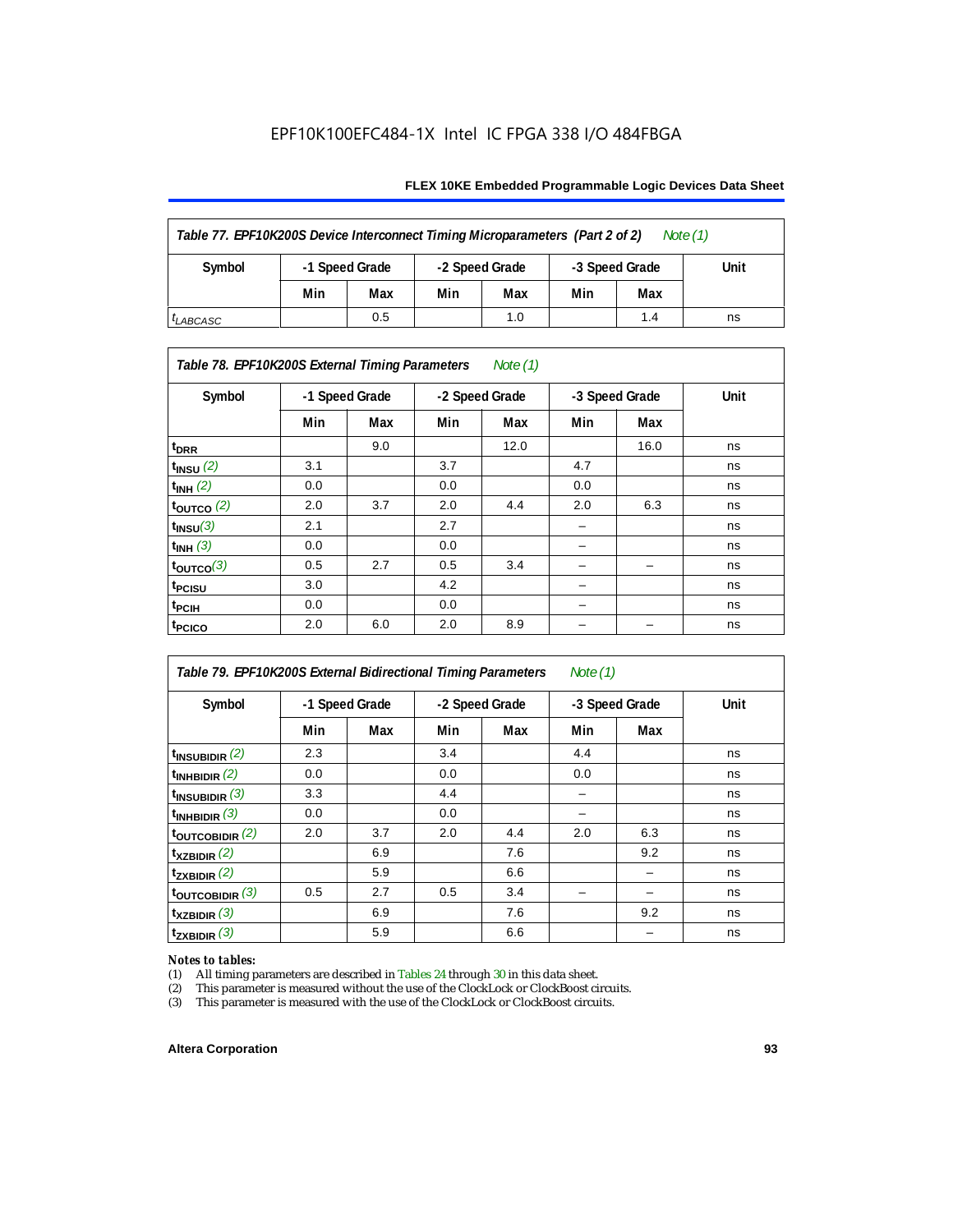| Power<br>Consumption | The supply power (P) for FLEX 10KE devices can be calculated with the<br>following equation:                                                                                                                                                                                                                                                                                                                                        |                |  |  |  |
|----------------------|-------------------------------------------------------------------------------------------------------------------------------------------------------------------------------------------------------------------------------------------------------------------------------------------------------------------------------------------------------------------------------------------------------------------------------------|----------------|--|--|--|
|                      | $P = P_{INT} + P_{IO} = (I_{COSTANDBY} + I_{CCACTIVE}) \times V_{CC} + P_{IO}$                                                                                                                                                                                                                                                                                                                                                      |                |  |  |  |
|                      | The I <sub>CCACTIVE</sub> value depends on the switching frequency and the<br>application logic. This value is calculated based on the amount of current<br>that each LE typically consumes. The P <sub>IO</sub> value, which depends on the<br>device output load characteristics and switching frequency, can be<br>calculated using the guidelines given in Application Note 74 (Evaluating<br><b>Power for Altera Devices).</b> |                |  |  |  |
|                      | Compared to the rest of the device, the embedded array consumes a<br>negligible amount of power. Therefore, the embedded array can be<br>ignored when calculating supply current.                                                                                                                                                                                                                                                   |                |  |  |  |
|                      | The $I_{\text{CCACTIVE}}$ value can be calculated with the following equation:                                                                                                                                                                                                                                                                                                                                                      |                |  |  |  |
|                      | $I_{\text{CCACTIVE}} = K \times f_{\text{MAX}} \times N \times \text{tog}_{\text{LC}} \times \frac{\mu A}{\text{MHz} \times \text{LE}}$                                                                                                                                                                                                                                                                                             |                |  |  |  |
|                      | Where:                                                                                                                                                                                                                                                                                                                                                                                                                              |                |  |  |  |
|                      | $=$ Maximum operating frequency in MHz<br>$f_{MAX}$<br>N<br>Total number of LEs used in the device<br>$=$                                                                                                                                                                                                                                                                                                                           |                |  |  |  |
|                      | Average percent of LEs toggling at each clock<br>$\log_{LC}$<br>$=$<br>(typically 12.5%)                                                                                                                                                                                                                                                                                                                                            |                |  |  |  |
|                      | K<br>Constant<br>$=$                                                                                                                                                                                                                                                                                                                                                                                                                |                |  |  |  |
|                      | Table 80 provides the constant (K) values for FLEX 10KE devices.                                                                                                                                                                                                                                                                                                                                                                    |                |  |  |  |
|                      | Table 80. FLEX 10KE K Constant Values                                                                                                                                                                                                                                                                                                                                                                                               |                |  |  |  |
|                      | Device                                                                                                                                                                                                                                                                                                                                                                                                                              | <b>K</b> Value |  |  |  |
|                      | EPF10K30E                                                                                                                                                                                                                                                                                                                                                                                                                           | 4.5            |  |  |  |
|                      | EPF10K50E                                                                                                                                                                                                                                                                                                                                                                                                                           | 4.8            |  |  |  |
|                      | EPF10K50S<br>4.5                                                                                                                                                                                                                                                                                                                                                                                                                    |                |  |  |  |
|                      | EPF10K100E<br>4.5                                                                                                                                                                                                                                                                                                                                                                                                                   |                |  |  |  |
|                      | EPF10K130E                                                                                                                                                                                                                                                                                                                                                                                                                          | 4.6            |  |  |  |
|                      | EPF10K200E                                                                                                                                                                                                                                                                                                                                                                                                                          | 4.8            |  |  |  |
|                      | EPF10K200S                                                                                                                                                                                                                                                                                                                                                                                                                          | 4.6            |  |  |  |

This calculation provides an  $\rm I_{CC}$  estimate based on typical conditions with no output load. The actual I $_{\rm CC}$  should be verified during operation because this measurement is sensitive to the actual pattern in the device and the environmental operating conditions.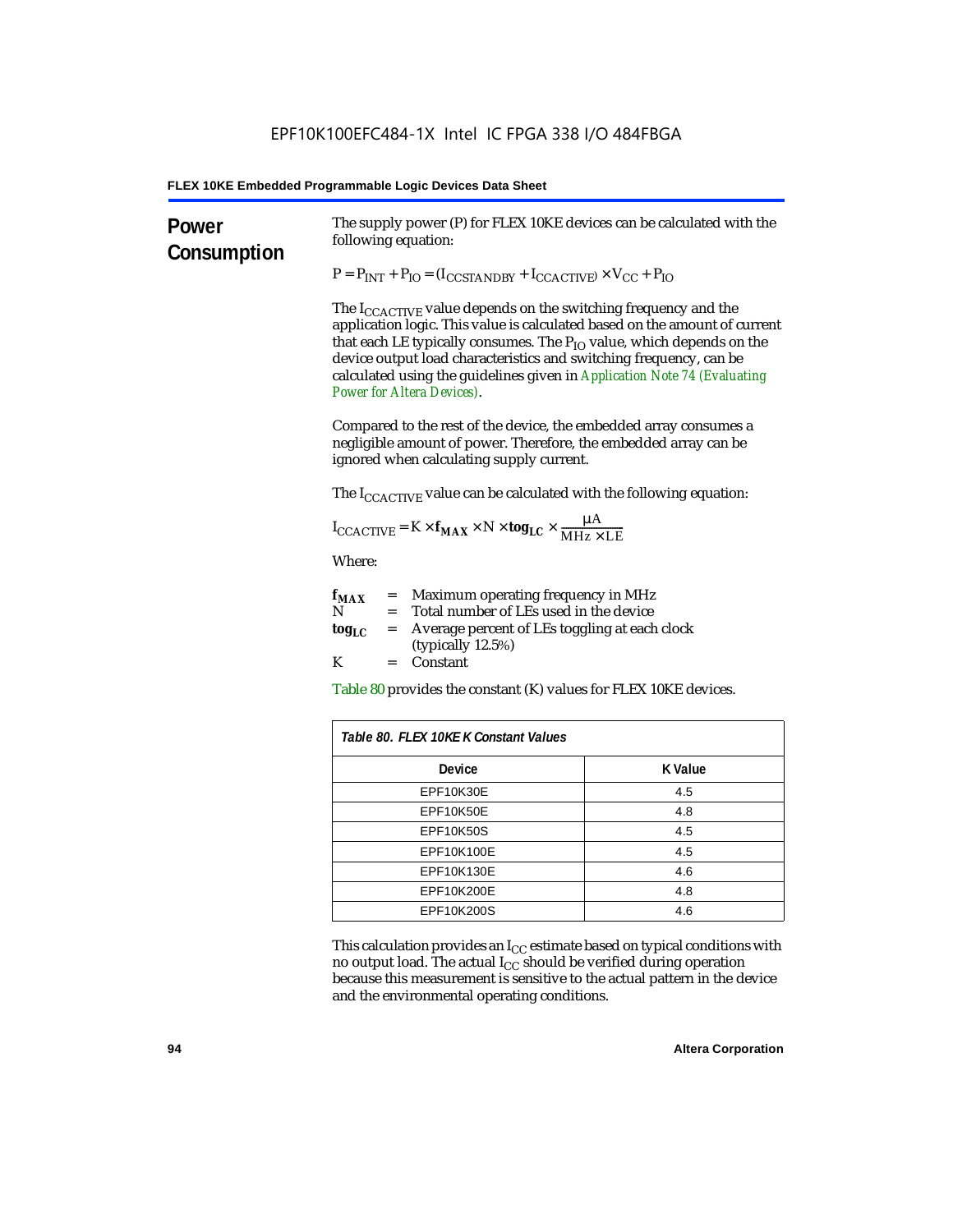To better reflect actual designs, the power model (and the constant K in the power calculation equations) for continuous interconnect FLEX devices assumes that LEs drive FastTrack Interconnect channels. In contrast, the power model of segmented FPGAs assumes that all LEs drive only one short interconnect segment. This assumption may lead to inaccurate results when compared to measured power consumption for actual designs in segmented FPGAs.

Figure 31 shows the relationship between the current and operating frequency of FLEX 10KE devices.



*Figure 31. FLEX 10KE I<sub>CCACTIVE</sub> vs. Operating Frequency (Part 1 of 2)*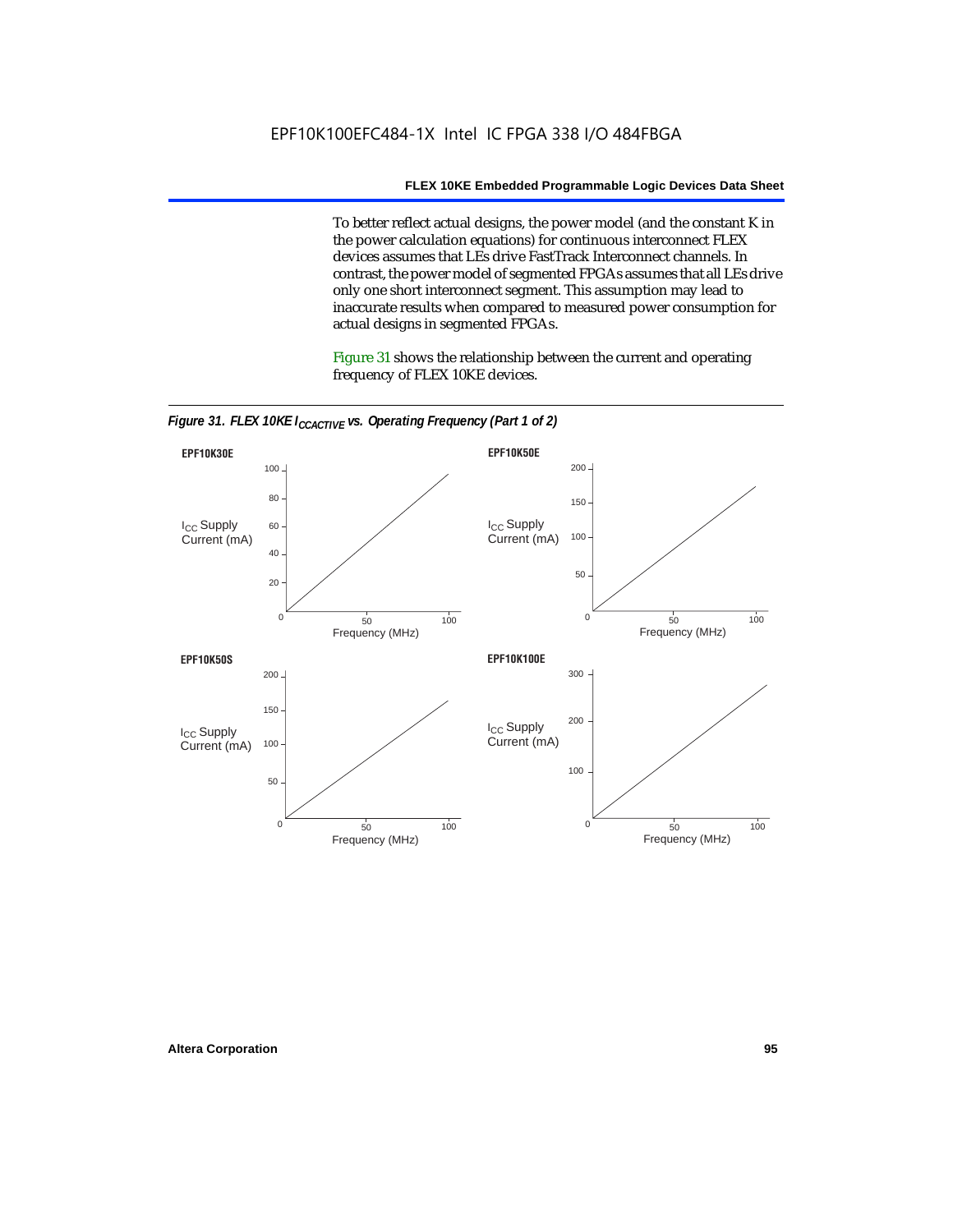

### *Figure 31. FLEX 10KE I<sub>CCACTIVE</sub> vs. Operating Frequency (Part 2 of 2)*

# **Configuration & Operation**

The FLEX 10KE architecture supports several configuration schemes. This section summarizes the device operating modes and available device configuration schemes.

## **Operating Modes**

The FLEX 10KE architecture uses SRAM configuration elements that require configuration data to be loaded every time the circuit powers up. The process of physically loading the SRAM data into the device is called *configuration.* Before configuration, as  $V_{CC}$  rises, the device initiates a Power-On Reset (POR). This POR event clears the device and prepares it for configuration. The FLEX 10KE POR time does not exceed 50 µs.

When configuring with a configuration device, refer to the respective configuration device data sheet for POR timing information.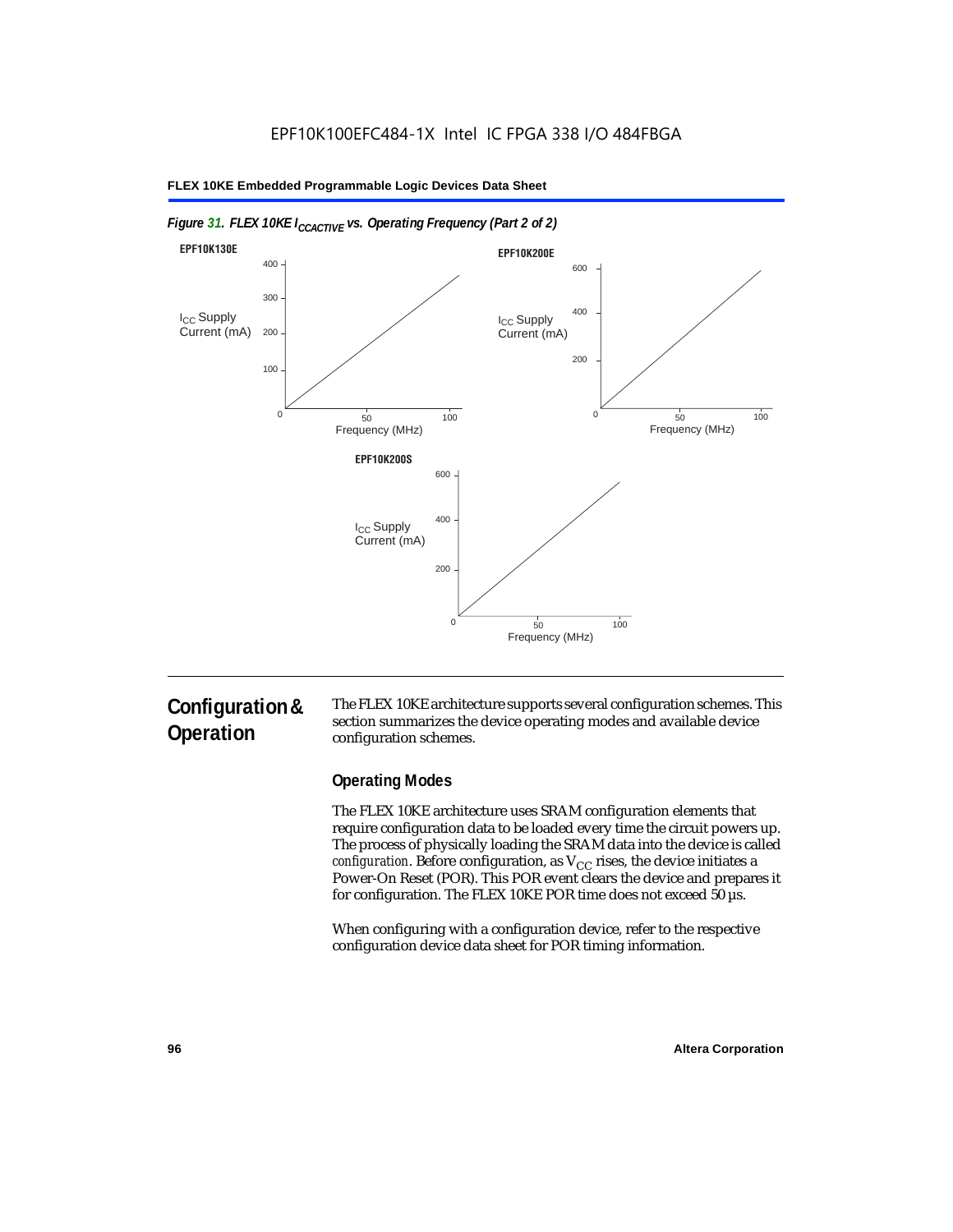During initialization, which occurs immediately after configuration, the device resets registers, enables I/O pins, and begins to operate as a logic device. The I/O pins are tri-stated during power-up, and before and during configuration. Together, the configuration and initialization processes are called *command mode*; normal device operation is called *user mode*.

SRAM configuration elements allow FLEX 10KE devices to be reconfigured in-circuit by loading new configuration data into the device. Real-time reconfiguration is performed by forcing the device into command mode with a device pin, loading different configuration data, reinitializing the device, and resuming user-mode operation. The entire reconfiguration process requires less than 85 ms and can be used to reconfigure an entire system dynamically. In-field upgrades can be performed by distributing new configuration files.

Before and during configuration, all I/O pins (except dedicated inputs, clock, or configuration pins) are pulled high by a weak pull-up resistor.

### **Programming Files**

Despite being function- and pin-compatible, FLEX 10KE devices are not programming- or configuration file-compatible with FLEX 10K or FLEX 10KA devices. A design therefore must be recompiled before it is transferred from a FLEX 10K or FLEX 10KA device to an equivalent FLEX 10KE device. This recompilation should be performed both to create a new programming or configuration file and to check design timing in FLEX 10KE devices, which has different timing characteristics than FLEX 10K or FLEX 10KA devices.

FLEX 10KE devices are generally pin-compatible with equivalent FLEX 10KA devices. In some cases, FLEX 10KE devices have fewer I/O pins than the equivalent FLEX 10KA devices. Table 81 shows which FLEX 10KE devices have fewer I/O pins than equivalent FLEX 10KA devices. However, power, ground, JTAG, and configuration pins are the same on FLEX 10KA and FLEX 10KE devices, enabling migration from a FLEX 10KA design to a FLEX 10KE design.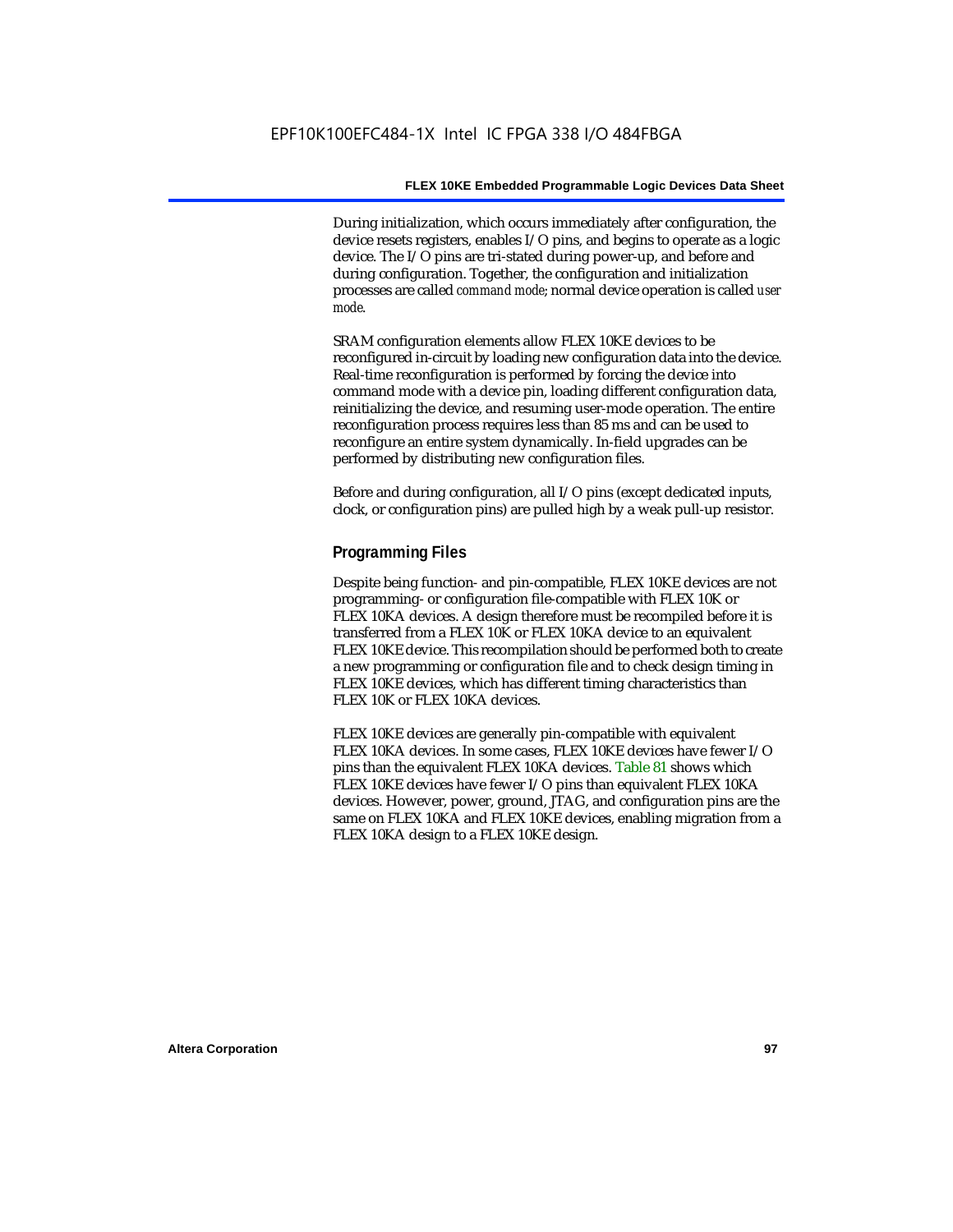Additionally, the Altera software offers several features that help plan for future device migration by preventing the use of conflicting I/O pins.

| Table 81. I/O Counts for FLEX 10KA & FLEX 10KE Devices |           |                  |           |  |
|--------------------------------------------------------|-----------|------------------|-----------|--|
| <b>FLEX 10KA</b>                                       |           | <b>FLEX 10KE</b> |           |  |
| Device                                                 | I/O Count | Device           | I/O Count |  |
| EPF10K30AF256                                          | 191       | EPF10K30EF256    | 176       |  |
| EPF10K30AF484                                          | 246       | EPF10K30EF484    | 220       |  |
| EPF10K50VB356                                          | 274       | EPF10K50SB356    | 220       |  |
| EPF10K50VF484                                          | 291       | EPF10K50EF484    | 254       |  |
| EPF10K50VF484                                          | 291       | EPF10K50SF484    | 254       |  |
| EPF10K100AF484                                         | 369       | EPF10K100EF484   | 338       |  |

### **Configuration Schemes**

The configuration data for a FLEX 10KE device can be loaded with one of five configuration schemes (see Table 82), chosen on the basis of the target application. An EPC1, EPC2, or EPC16 configuration device, intelligent controller, or the JTAG port can be used to control the configuration of a FLEX 10KE device, allowing automatic configuration on system power-up.

Multiple FLEX 10KE devices can be configured in any of the five configuration schemes by connecting the configuration enable (nCE) and configuration enable output (nCEO) pins on each device. Additional FLEX 10K, FLEX 10KA, FLEX 10KE, and FLEX 6000 devices can be configured in the same serial chain.

| Table 82. Data Sources for FLEX 10KE Configuration |                                                                                                     |  |  |
|----------------------------------------------------|-----------------------------------------------------------------------------------------------------|--|--|
| <b>Configuration Scheme</b>                        | Data Source                                                                                         |  |  |
| Configuration device                               | EPC1, EPC2, or EPC16 configuration device                                                           |  |  |
| Passive serial (PS)                                | BitBlaster, ByteBlasterMV, or MasterBlaster download cables,<br>or serial data source               |  |  |
| Passive parallel asynchronous (PPA)                | Parallel data source                                                                                |  |  |
| Passive parallel synchronous (PPS)                 | Parallel data source                                                                                |  |  |
| <b>JTAG</b>                                        | BitBlaster or ByteBlasterMV download cables, or<br>microprocessor with a Jam STAPL file or JBC file |  |  |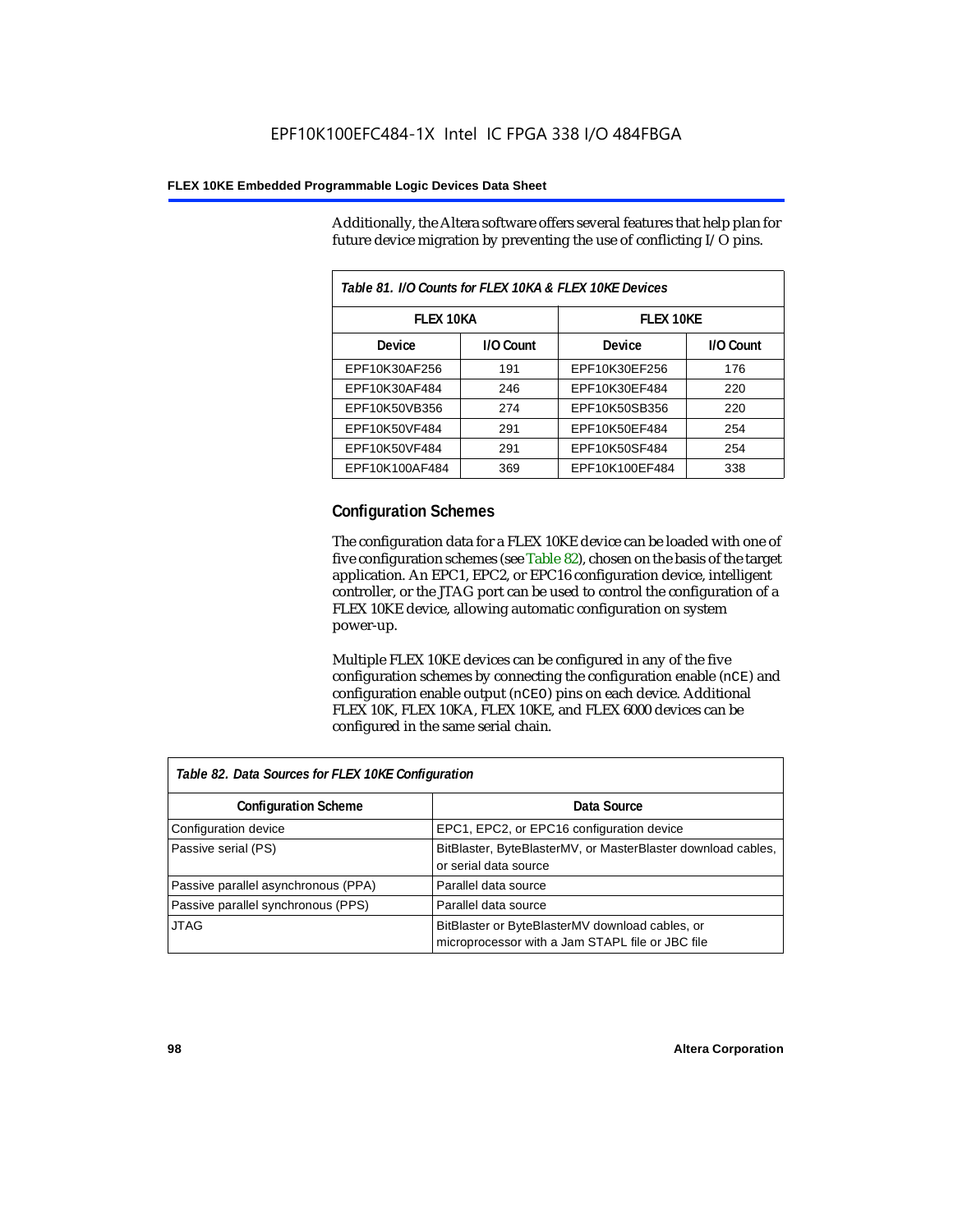| <b>Device</b><br><b>Pin-Outs</b>  | See the Altera web site (http://www.altera.com) or the Altera Digital<br>Library for pin-out information.                                                  |  |  |
|-----------------------------------|------------------------------------------------------------------------------------------------------------------------------------------------------------|--|--|
| <b>Revision</b><br><b>History</b> | The information contained in the FLEX 10KE Embedded Programmable Logic<br>Data Sheet version 2.5 supersedes information published in previous<br>versions. |  |  |
|                                   | Version 2.5                                                                                                                                                |  |  |
|                                   | The following changes were made to the FLEX 10KE Embedded<br><i>Programmable Logic Data Sheet version 2.5:</i>                                             |  |  |
|                                   | <i>Note (1)</i> added to Figure 23.<br>Text added to "I/O Element" section on page 34.<br><b>Updated Table 22.</b>                                         |  |  |
|                                   | Version 2.4                                                                                                                                                |  |  |
|                                   | The following changes were mode to the FLFV 10VF Embedded                                                                                                  |  |  |

The following changes were made to the *FLEX 10KE Embedded Programmable Logic Data Sheet* version 2.4: updated text on page 34 and page 63.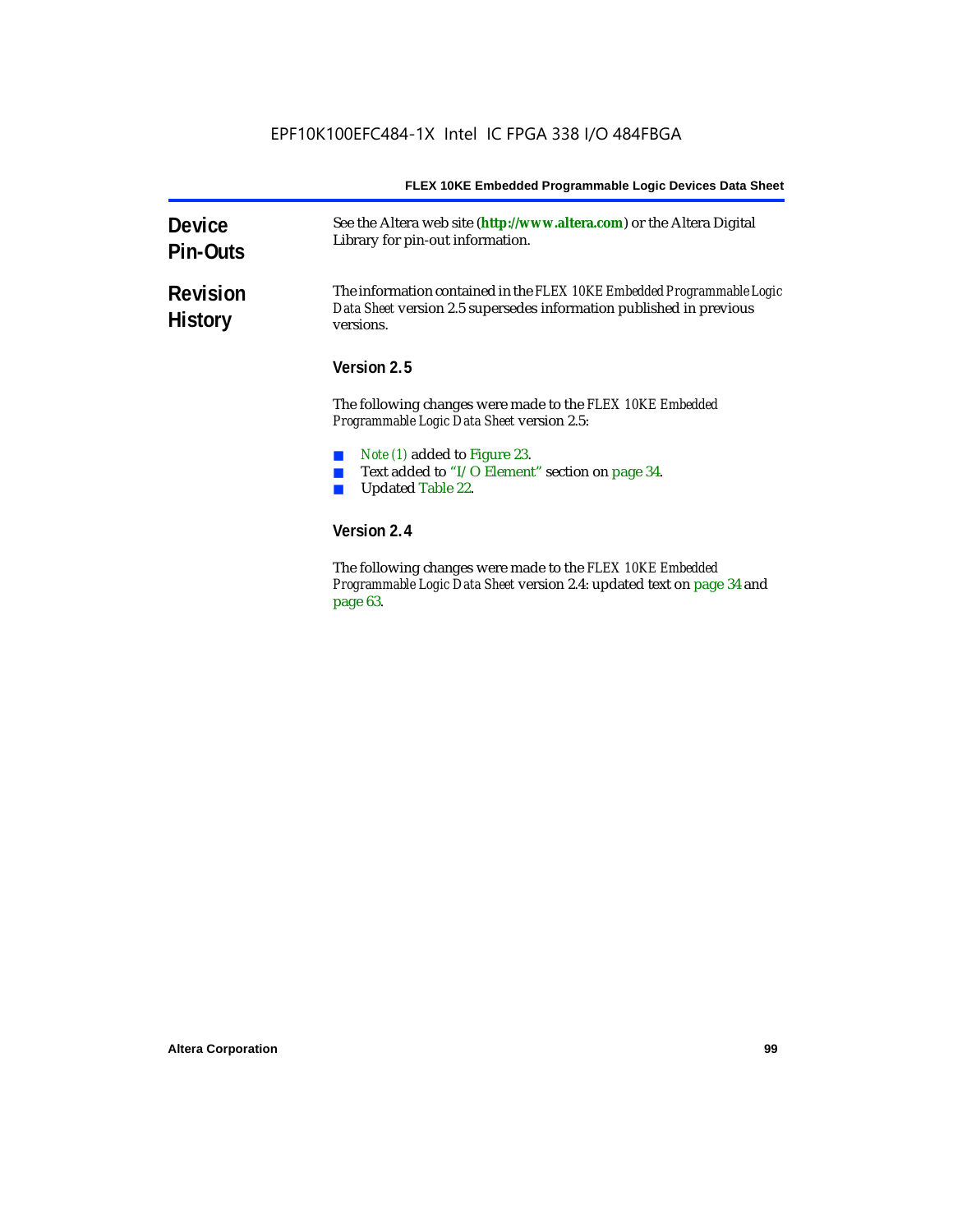

101 Innovation Drive San Jose, CA 95134 (408) 544-7000 http://www.altera.com Applications Hotline: (800) 800-EPLD Literature Services: lit\_req@altera.com

Copyright © 2003 Altera Corporation. All rights reserved. Altera, The Programmable Solutions Company, the stylized Altera logo, specific device designations, and all other words and logos that are identified as trademarks and/or service marks are, unless noted otherwise, the trademarks and service marks of Altera Corporation in the U.S. and other countries. All other product or service names are the property of their respective holders. Altera products are protected under numerous U.S. and foreign patents and pending

applications, maskwork rights, and copyrights. Altera warrants performance of its semiconductor products to current specifications in accordance with Altera's standard warranty, but reserves the right to make changes to any products and services at any time without notice. Altera assumes no responsibility or liability arising out of the application or use of any information, product, or service described herein except as expressly agreed to in writing by Altera Corporation. Altera customers are advised to obtain the latest version of device specifications before relying on any published information and before placing orders for products or services.



**100 Altera Corporation**